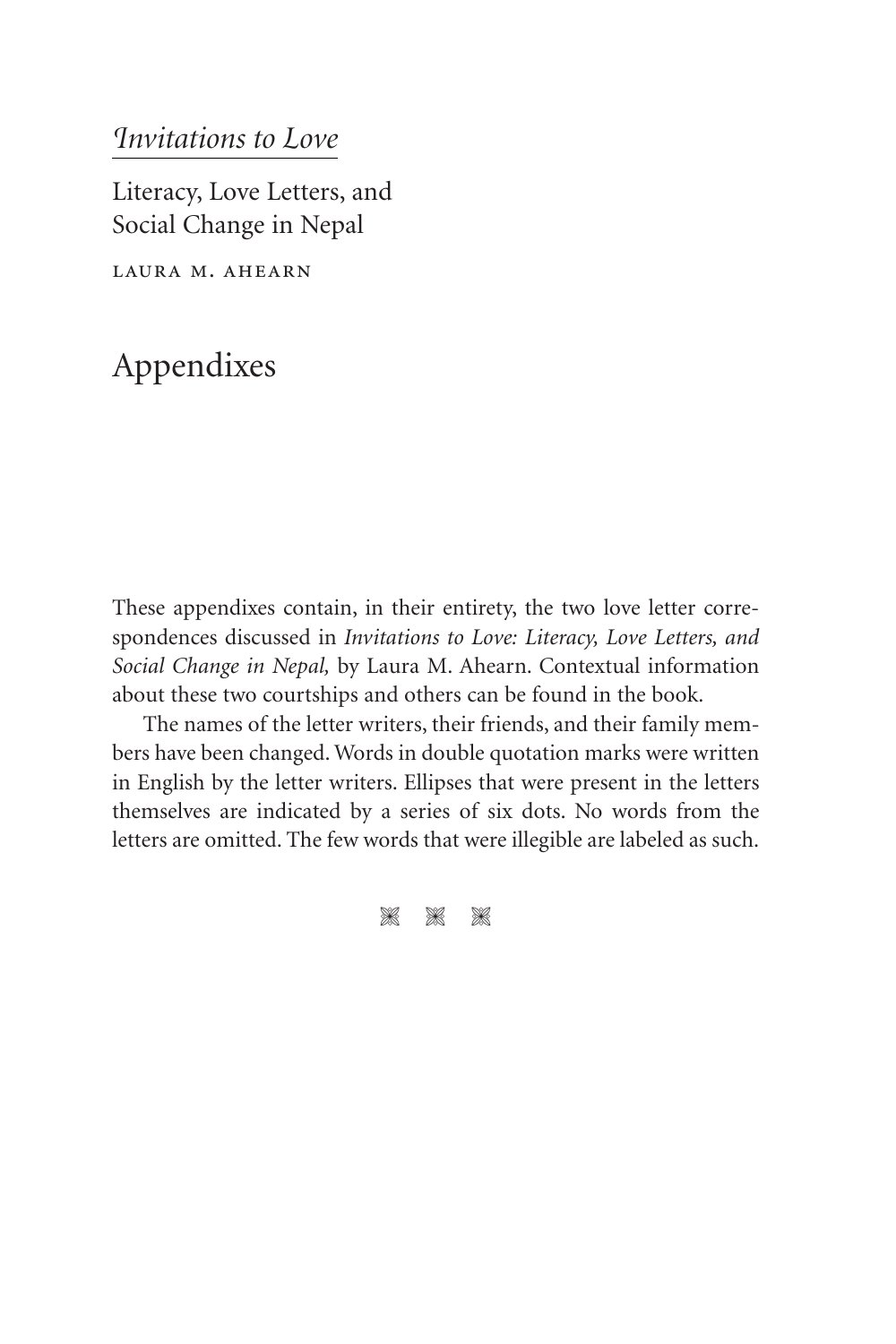# Shila Devi and Vajra Bahadur's Love Letters

**Letter #1—Shila to Vajra**

2046/10/19

Dear……[Vajra] Mother's Brother's Son, greetings with remembrances and also……[love] from miserable……[Shila]. Mother's Brother's Son, I'm in good health. I wish you good health, too. Today it's only after many days, or shall I say many months, that I find myself writing a few words to you. Perhaps I'll give it to you. Perhaps you'll get angry. As angry as you get, as many mistakes as there are in these a few words written by this miserable one, I request that you unfold all the folds and read this.

Mother's Brother's Son, why did you beg forgiveness from me? What have we done wrong? If you beg forgiveness from me, I can't give you forgiveness. If you want to beg forgiveness, beg me to my face. I won't agree to read the begging for forgiveness on paper.

And again, you said you wouldn't speak to me from now on at the water tap, right? That's okay. But even if, like an elephant, you don't speak, still, if you're going to beg forgiveness, then……you'll have no other choice but to……

Mother's Brother's Son, there's one thing, what should I say? The day before yesterday on the way back from Tansen you said, "You're probably annoyed," right? Again, while you were taking me home you also said, "You're probably annoyed," right? Now, what ever was the error that would have made me or the others annoyed?

Mother's Brother's Son, you said, "Above all, I pray to Sri Pashupatinath that you may spend your life in success and happiness/ease [*sukha*]," right? (Is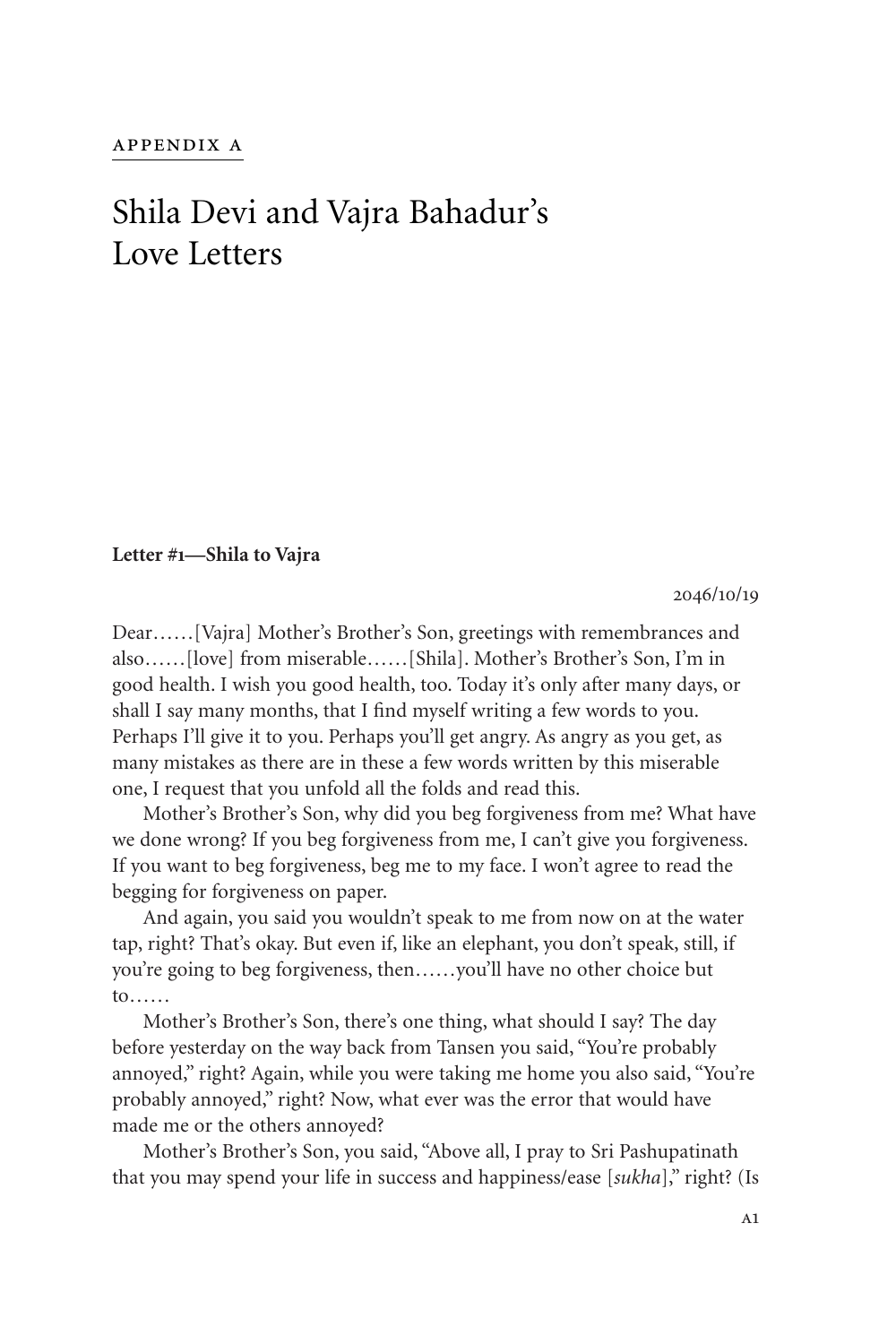that right?) Hoping with great enthusiasm that I, this miserable outsider, will live in happiness/ease, I have written these a few words happily/easily. (I had no idea). Again, you said, "If there's any suffering, I don't want to attach myself to anyone's name," right? Whether you attach yourself or not, I myself will……[attach myself to you]. Okay, Mother's Brother's Son.

I want to say goodbye and end this letter here. Forgive my mistakes or not, but you have to write back. You probably don't want to, right……? If you do want to, then……[write back].

> ("bye-bye") Shila

VII VII VII

**Letter #2—Shila to Vajra**

2046/11/3

[pictures of flower on left and heart with arrow on right]

By force s/he tries to shake the flower, but the thorns won't allow it How pleasant it would be to get married, but conditions, let's say, or (our kinship relationship) won't allow it.

Shree

Dear, dear……Mother's Brother's Son, from unable-to-exist……let's say……greetings like a never-drying river and many, many more remembrances than there are stars in the sky.

Dear……I received the letter that you sent. How very, very happy it made me, but also a little sad. Now, why did I have to feel sad……?

Even though the poem above might cause you pain, please don't feel that way, okay? Mother's Brother's Son, marriage is forever, but it doesn't seem very certain. Why are you in such a hurry to marry? Then again, when I say that you're in a hurry to marry, will you get angry……? Well, if you get angry, you get angry. I say this: I was in favor of waiting about one and a half to two years to get married, but today as I read your letter about getting married I felt so……Why, oh why, do I feel so……today after reading your letter? You and I, after courting, will certainly get married, but what will the other villagers who see it and hear about it say? Of course, there's nothing to fear once we've both set our hearts on it and both our hearts have agreed but what to do? Our kinship relationship makes it extremely difficult. You said to me, "You're afraid to love," but what to do? In response to that, I say you also have to fear the community a little bit. Then again, if you don't……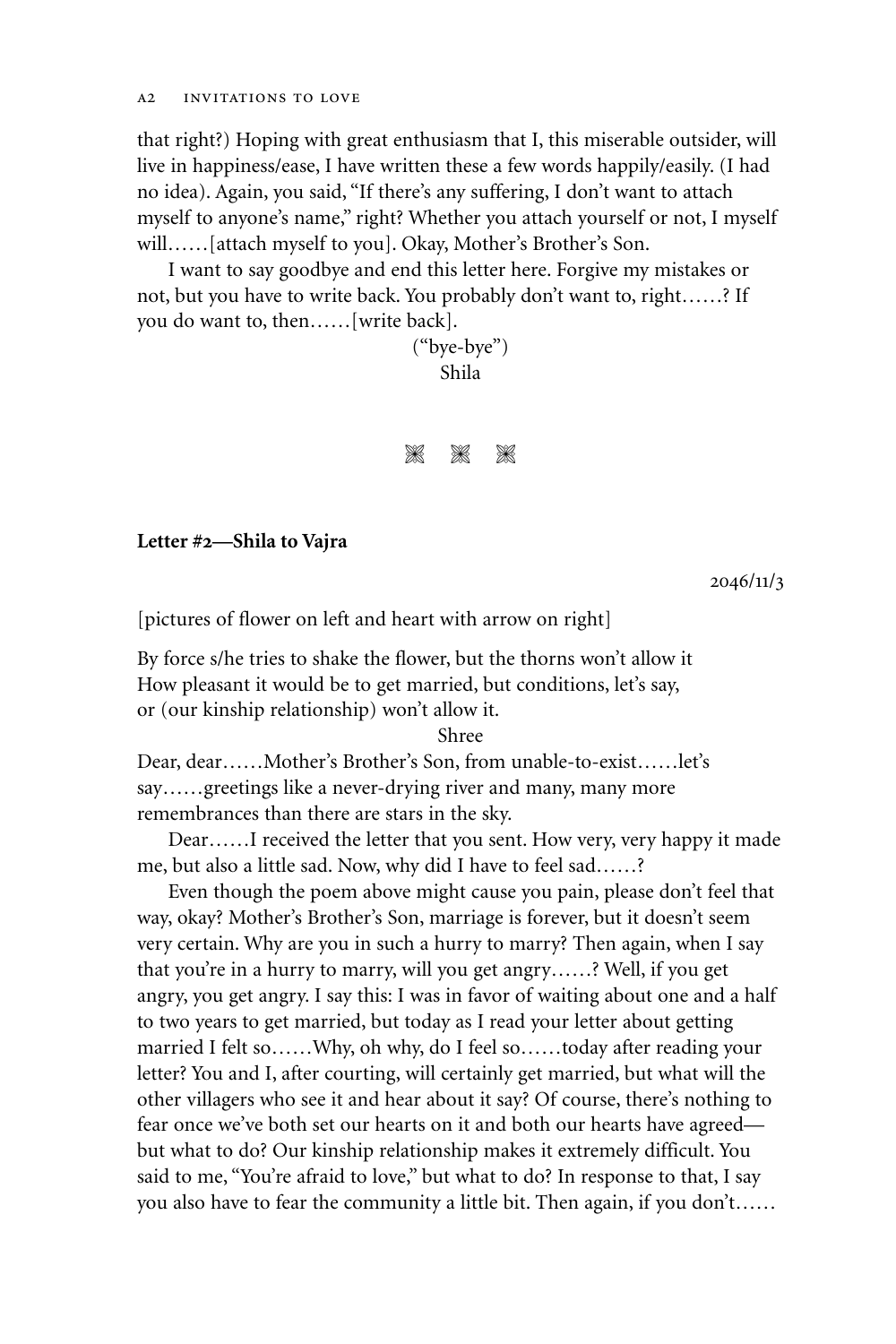Of course, as soon as you say love, the community, or some people, view it poorly, but just because some people take this view I wouldn't be afraid, but what to do? Seeing the kinship relationship, one has to be afraid. The kinship relationship could have been anything, but it's this.

It seems to me that your parents must have had such dreams for you. If you fulfill those dreams for them, as many dreams as you fulfill, that's how much they'll approve perhaps. Similarly, my father is dead, but whether you say father, mother, older brother and sister-in-law, grandparents, or whatever—I have just one mother to obey/respect. That mother, now, let's say—how many dreams must she have arranged in her eyes! If I could fulfill those dreams, why, this whole world would become very bright, it seems to me.

Love is like this: some people's love is successful, while others' is unsuccessful. But what to do—life itself is like this. Sometimes sun, sometimes rain……Mother's Brother's Son, you said to me, "Is this all right, or not? Tell me if it's okay or not." And again, you said to me, "You'll do neither this nor that"! Yes, Mother's Brother's Son—what to do? My heart/mind is so……but what to do, our kinship relationship……Let it be. Whatever happens, there'll be no success for this miserable one. There are others more beautiful than I am; how beautiful am I, after all? Marry one of the many who are so much more educated or pretty or beautiful than I am……How can I……that sort of……??……Whatever—even though my heart is aflutter from missing you, I'll drink my own tears, and as long as I can breathe I'll be forced to survive. Again, if God has written that we'll meet, we'll meet. For today, give me leave……

The flowers are small; try to water them.

Even if our love breaks apart, try to remember it.

We'll meet again in another letter. With hope, I close here for today. If there are any mistakes, please forgive them. Don't forget. If you do forget, then forget this miserable one.

Bye-bye

$$
\mathbb{R} \quad \mathbb{R} \quad \mathbb{R}
$$

**Letter #3—Shila to Vajra**

Date 046/12/23

[pictures of heart and flower]

Dear, so very dear Mother's Brother's Son, many, many remembrances from this miserable one. *Namaskār* from this miserable one. You look very angry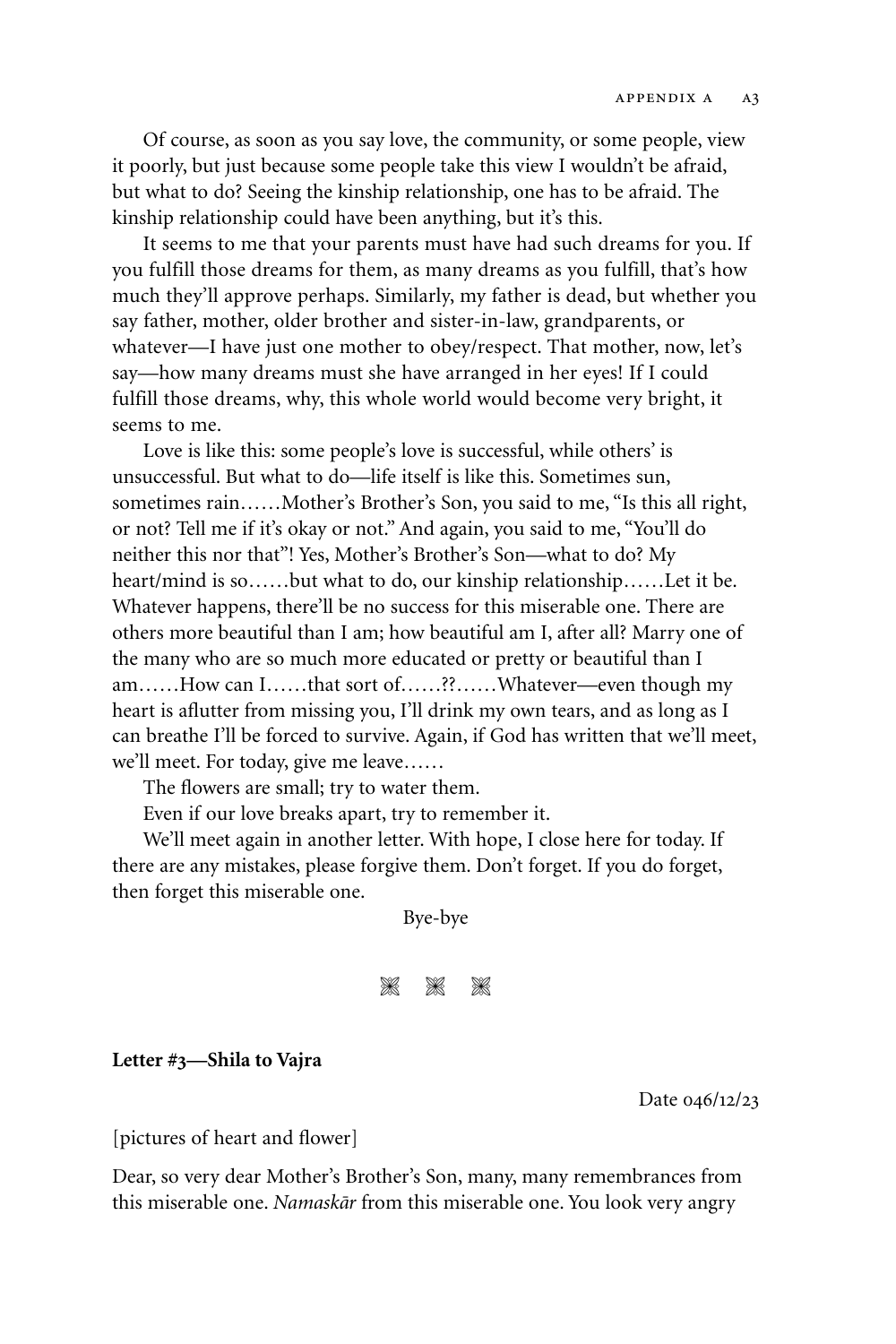now. If I opposed you [*hajur*] or somehow caused opposition to you [*hajur*] by saying *namaskār*, then I'd like to be forgiven. Why do you look so……different to me than before……? Why is this? I can't understand anything. Why, why, why do memories of you……keep coming to me? [along left margin]. If you have memories of this ascetic [*bairãgī*] one, then please accept this letter, or else what will I……[do]? [diagonally upside down across bottom, mostly illegible] Why are you angry? Perhaps by saying *namaskar* and by means of names I caused an injury to your heart. I'm sad about that. Okay, farewell. Bye-bye.

## VII VII VII

#### **Letter #4—Shila to Vajra**

[Undated, but maybe 2047/1/1]

#### shree

Dear, dear……friend, (Dear……friend) Actually, there is nothing to report, except……Actually, except to say that today I might be going to Kalipar. If I go it'll be at one or two o'clock. I'll arrive back home tomorrow. We'll meet tomorrow.

Do whatever you have to do in order to come to my house tomorrow evening. We'll go together on another day to see the Nepali film. If you go first, I'll……

I'll meet you on the way to Kalipar. For now, okay, goodbye. Forgive my mistakes. Your……

VM VM VM

#### **Letter #5—Shila to Vajra**

Date 047/1/1

## Hail—Hail—Hail

Dear……Mother's Brother's Son, from……on the occasion of New Year's please accept these postcards along with this short letter……They're only for memory's sake……In this life, what else, after all, could I give you? Except for letters, I can't give you anything. Rather, my thousands of words have angered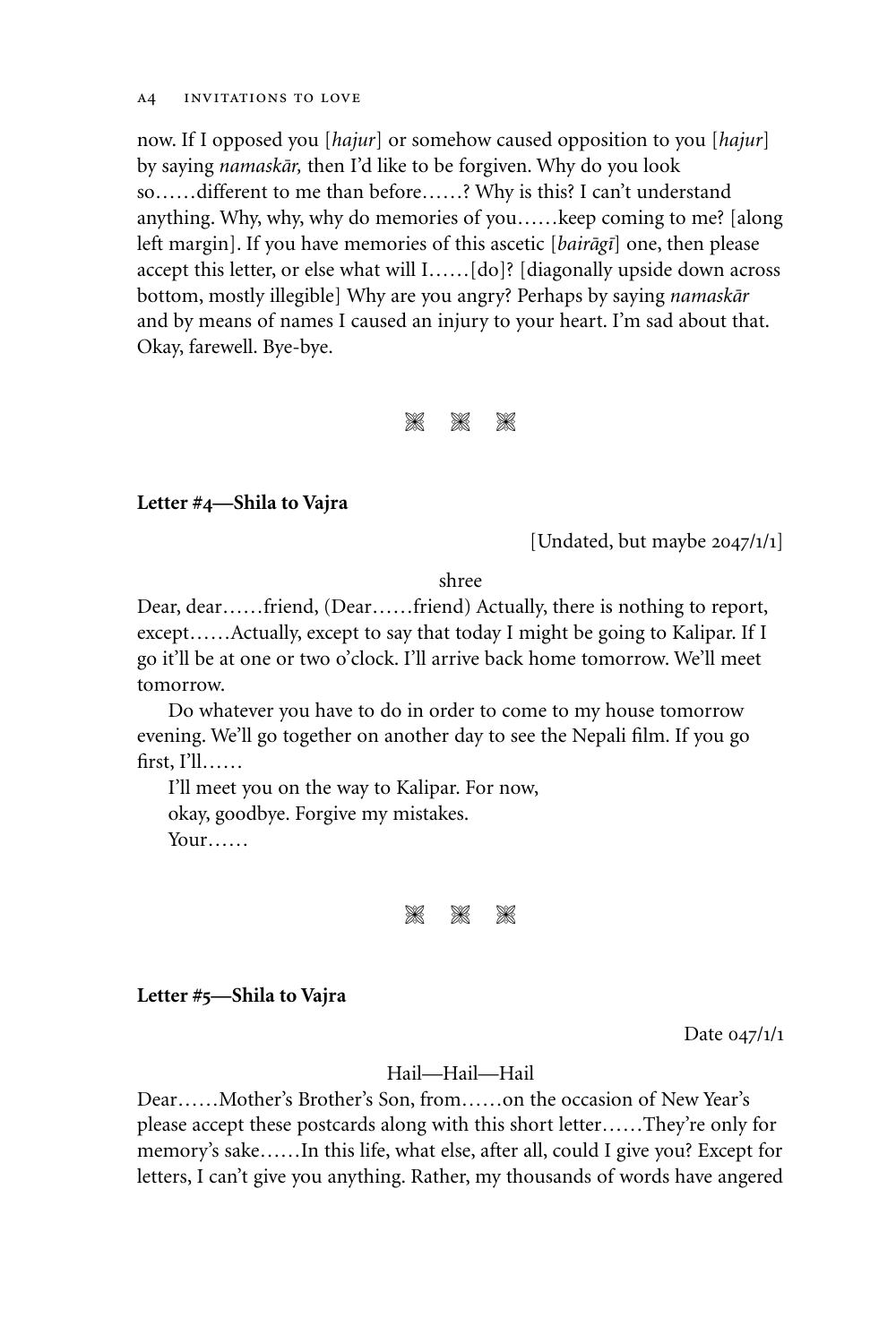you, right……? What, after all, can I bring you [*hajur*] to make you happy, right……? When I opened your letter and looked at it, you said, "I'm not angry; rather, you seem angry at me"—you said, right……?

In that case, if neither of us is angry, and if both of our heart/minds are fine, then why do we act angrily toward each other, right? In that case, I……[love] you. And what do you say? Is there……[love in you for me]? Or what?

[other side]

On the day of (Date  $0.47/1/1$ )

The year 2047: on the occasion of the new year I want to close this short letter here. I beg leave, hoping to see you again. There's so much more to write about, but I'm a little unwell, so even though I want to write, I have to say goodbye, but this is nothing—right?……

Mother's Brother's Son, the postcards aren't beautiful; please don't laugh at them. I'm a little late in sending you a New Year's card; please don't get angry because of that. If you do get angry, I'll get angry, too. In each letter there are probably thousands of mistakes—remember……and please forgive them.

Your own beloved [in a box with flowers around it] (Shila) bye-bye

 $\mathcal H\quad\mathcal H\quad\mathcal H$ 

#### **Letter #6—Vajra to Shila**

Her Holiness Durga-hail hail hail!!!

Date 2047/1/2

My dear, dearest to me in this entire world, my life's beloved Father's Sister's Daughter: continuous remembrances, along with bundles and bundles of love.

I remain healthy, and this insane one wishes you health as well. You went to the trouble to send this insane one New Year's greetings. I received the card, and my happiness has no boundaries. Similarly, I have also sent you a small card with best wishes from this miserable insane one. I hope that you will accept it as worthy.

This never-improving life's stream of events comes without a desire to survive, but what should I do? Things don't happen just because one wants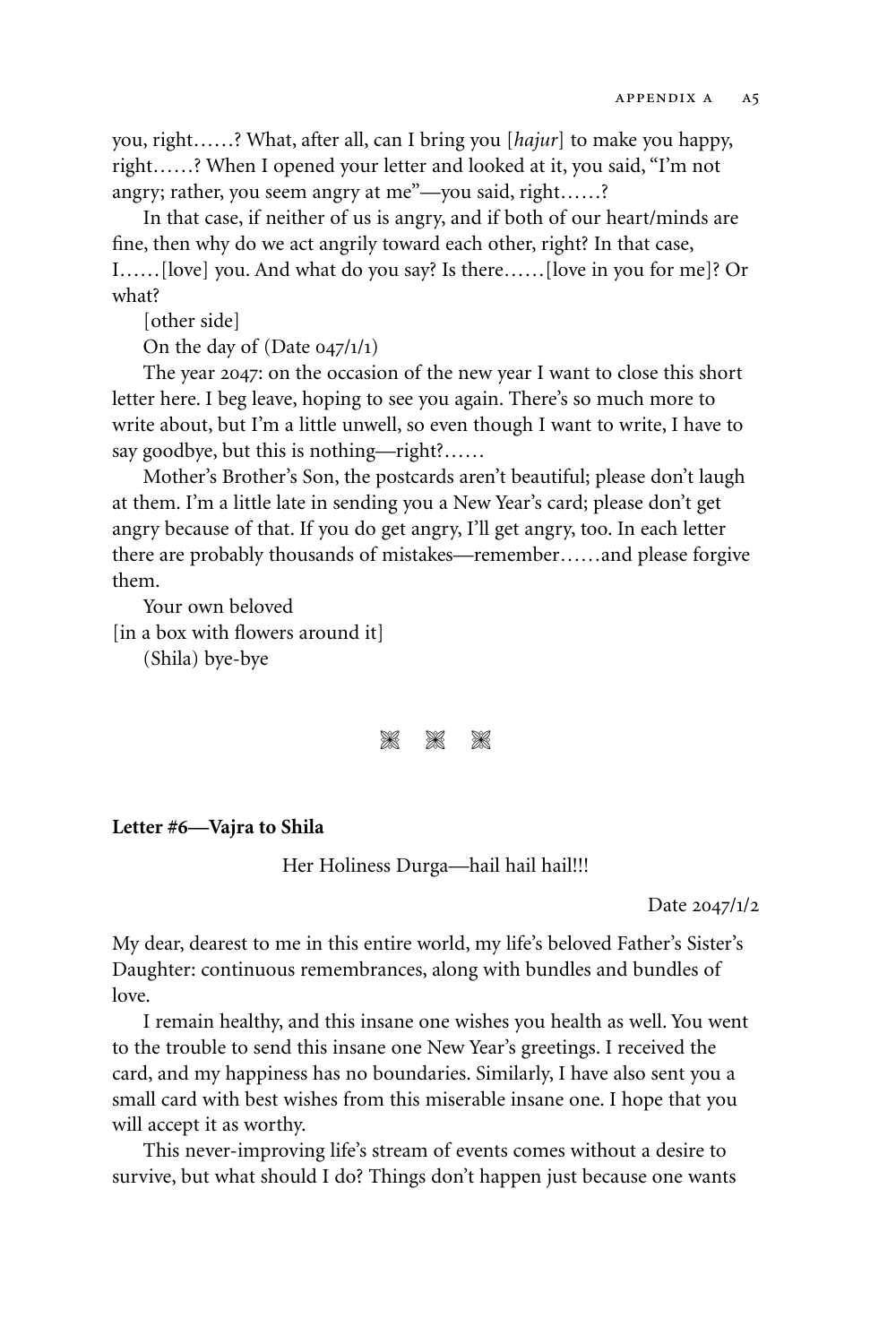them to in this life. Compared to living like this, it would probably be better to die. But when will my death come?

What was I yesterday, and what have I become today? Perhaps I know. I offered someone love that was pure, but it's become polluted/defiled. Today it seems to me that it's not good to love anyone. Love is a betrayal, I find.

I beg forgiveness for my mistakes.

I say goodbye. The insane one who joins/unites with you Bye-bye

 $\mathscr{H}$   $\mathscr{H}$   $\mathscr{H}$ 

## **Letter #7—Shila to Vajra**

Vajra—Shila—x—*lu* [*māyālu*] Beloved Vajra

2047/1/9

To my beloved, with a heart full of love,……Mother's Brother's Son, from your unlucky Father's Sister's Dau……I offer you many remembrances along with affection. Mother's Brother's Son, there's really nothing to write about, except for one thing: the love you have already forgotten—our affection and respect are nothing but notebook pages, right?

Mother's Brother's Son, I liked the New Year's photo and card you sent with the sun's rays on it so very, very much! And those flowers I also liked so much! I also liked that heart-shaped leaf picture you drew; it made me happy. That such an unlucky one as I could receive such a postcard makes me consider my miserable self to be extremely lucky. I liked everything fine, but one thing gave me extreme pain—but you probably know which thing it was that gave me pain. I liked the flowers, I liked the heart-shaped leaf, I liked everything, except for that……? What did you write in English? I couldn't understand anything. Please, you must explain it?……If you are troubled, I'll……?……

Okay, goodbye again. We'll meet again in another letter. Please excuse the mistakes of this one……?

Mother's Brother's Son, you invited me to go watch the dancing at the wedding, but I don't know which day you mean. Well, I know, but I don't know which date—if you mean the 10th at the groom's house, then we can't come because we're carrying some loads of wedding gifts and supplies to Kaule.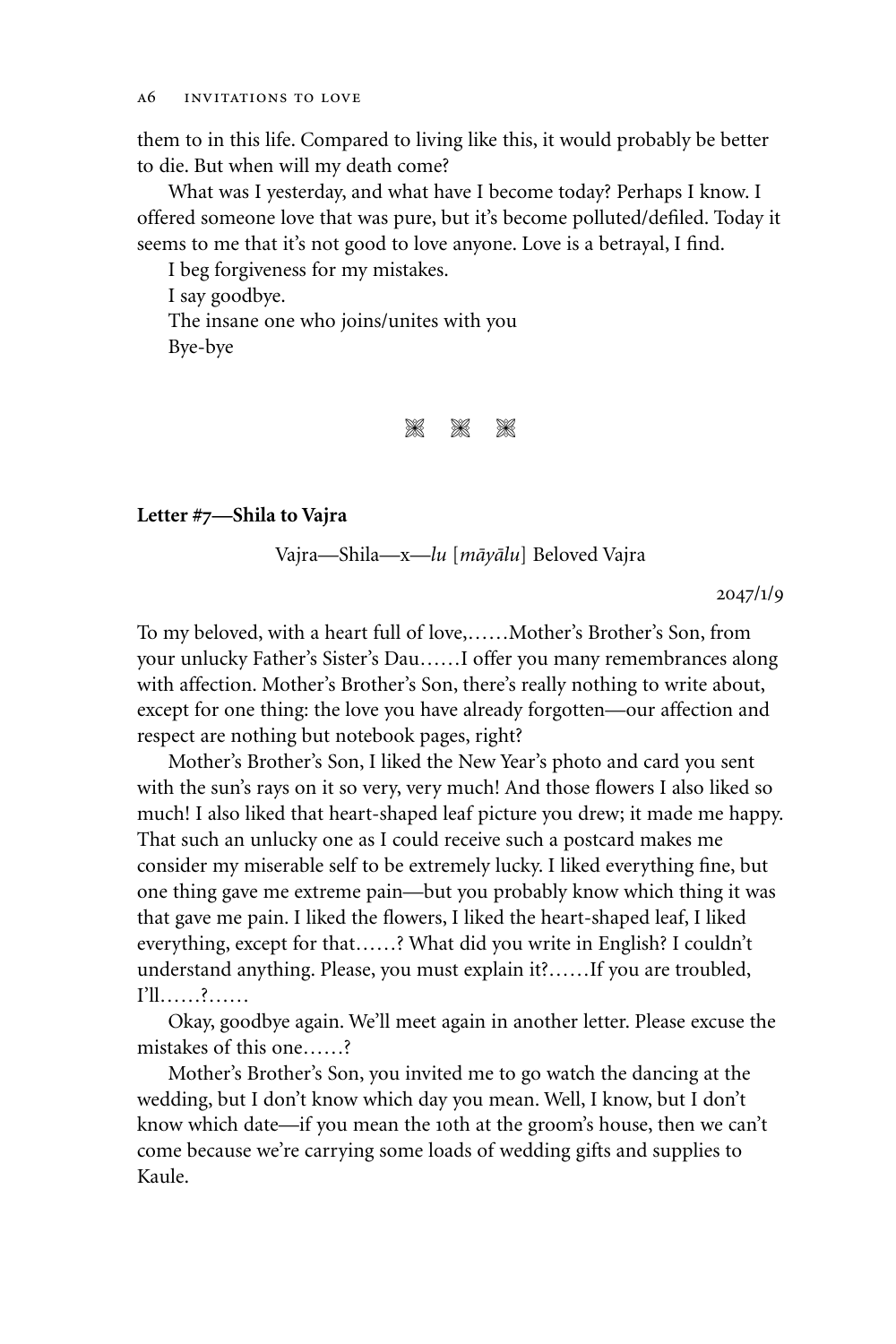That miserable, miserable,

miserable, miserable

bye-bye, Mother's Brother's Son, Mother's Brother's Son, Mother's Brother's Son, Mother's Brother's Son, Mother's Brother's Son [written sideways across left margin] I remain hopeful that I should receive some answer from you—I am that miserable beloved, beloved

 $\mathcal{H} \quad \mathcal{H} \quad \mathcal{H}$ 

## **Letter #8—Shila to Vajra**

Date: 20th [month unspecified]

Dear……friend, hundreds of thousands of remembrances and affections that will not be forgotten for my entire life. Friend, I am well. I hope for your good health, too. Friend, there was really nothing to write about, but I'm writing a few words. Because of my single [i.e., widowed] mother's scoldings, I have to……my own desires. It seems I must act as if I've forgotten my own beloved. This is what I find life is like for this unlucky woman. The main thing [i.e., the main reason for writing you a letter], friend, is this: today we're probably all going to my mother's natal home. No matter what, come to meet me this evening, okay? Please don't take offense. Okay, farewell. This is all for today.

Remembering your……forgive my mistakes. Even if you don't, that's okay. By By, friend, friend

Your Shila Shila Shila

[on reverse:]......friend, if you have the time, come to visit......this evening. Come this evening, and we'll talk.



## **Letter #9—Vajra to Shila**

Date 2047/2/14

Shree, shree, shree To Mother Kali, hail, hail, hail Dear, dearer than dear, beloved Father's Sister's Daughter, everlasting remembrances and continuous emotions of love from this miserable insane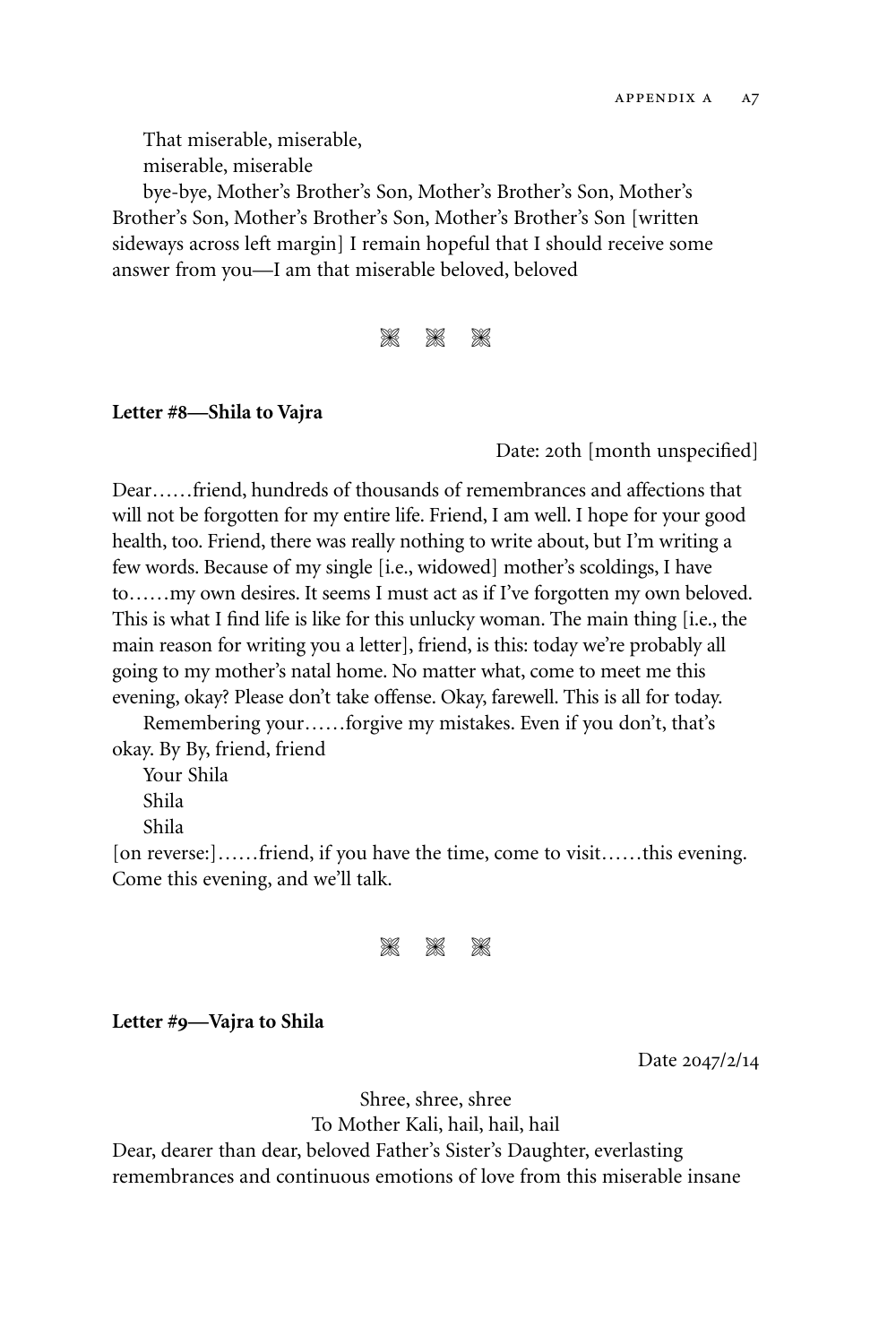one. I've been managing in whatever fashion to survive until today. I hope you are also well.

There's really nothing special that must be written; this is only for remembrance's sake.

I'm feeling very bad that you saw me walking so angrily. As long as your heart/mind is suffering, my heart/mind also continues to suffer. It could be that I've given you such injury and suffering! First of all, I feel so miserable about all the mistakes I've made and all the injuries you've suffered. Whether I committed those mistakes wittingly or unwittingly, to God [*¯ıswar*] they'll still be mistakes. We humans are only God's servants or pupils; why wouldn't we make mistakes? But not to repeat mistakes we've already made is our main duty. In an extended complaint you said that I showed signs of our love to others, right? You can believe me or not, but I've never shown any of those sorts of things to anyone and will never show them to anyone except you. It could be that someone found some hidden things; for that, who is at fault? Probably I am. I'll try not to make this mistake again.

Another issue: you're angry because you saw me laughing and speaking with your sister-cousin. But when you saw evidence of this the other evening, you said without getting angry, "May your life be successful." No matter how much you dislike me, up through today I still love none other than you. The day before yesterday (Saturday) on the way to the river I certainly made you very angry. It was as if salt and red peppers were rubbed into your wound. I shouldn't have gone there. I made a big mistake in going. Now, because you're angry with me, you've told me never to talk to you again and you say you will also from now on (maybe for your entire life?) never speak to miserable me. Okay, don't speak to this miserable one. But I could never do that because no matter how angry I get I like to laugh and talk. My heart/mind won't allow me to just walk without talking. This miserable one finds that it is written [i.e., fated] for him to receive this treatment. I'll live all alone, having extinguished my heart/mind, gathering up two teardrops as an offering.

Human beings are such that everyone gets angry from time to time. However one gets angry, one also has to know how to get rid of that anger. In a moment's anger if you place such a big punishment on me (the punishment of never speaking again), that's okay. My love is only for you. But your love……[seems not to be just for me]. Again, you'll probably get angry reading this letter. Whenever I see you, you're always angry. Why, oh why, when I see you walking, looking angry, does my heart get cut into slices?

How can I explain to you, how can I change your anger into happiness if,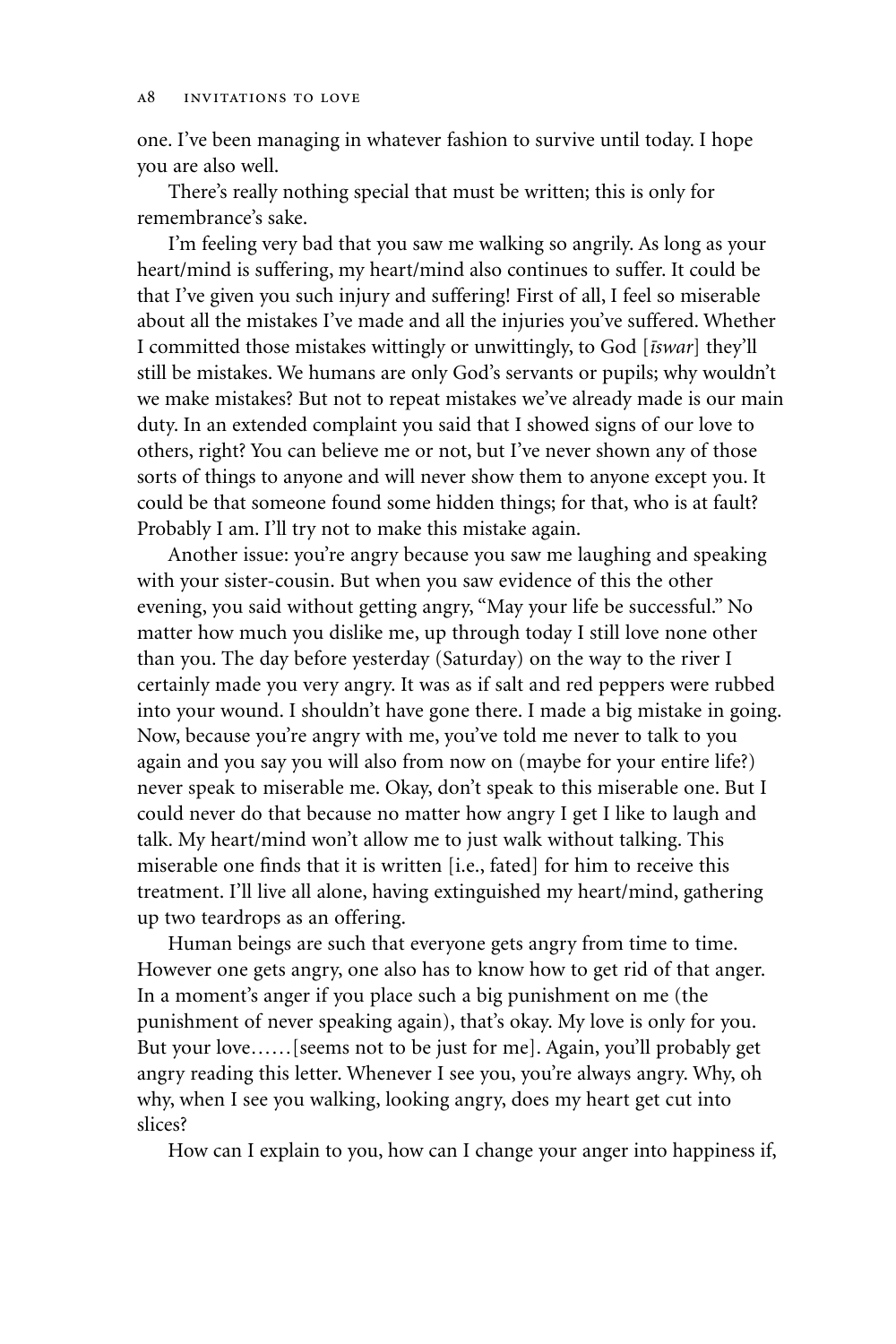when I come near you, some sort of opposition is caused? If you'll be happy away from me, then I'll stay far away from you. I only want to see you happy forever.

Oh, how much there is to write about! If I wrote about everything, perhaps the pages of a notebook wouldn't suffice. In that case, I'll write again in other letters. There are probably many mistakes here; read the mistakes as if they were correct.

To my soul, my lifetime to lifetime love, even if you won't speak to me, I will one more time say goodbye with many, many remembrances and my love's offerings that are like a river that will never dry up.

[diagonally across bottom of page] If there's love in you for me, then answer……

bye bye

your insane beloved

If you love, then love all at once. If you don't, then undo your spell



## **Letter #10—Shila to Vajra**

To Shree Pashupati Nath—hail hail hail

Date: 047/2/[prob. 14 or 15]

Place: A deserted skull in which that one's memories are aflutter from missing you

Dear……? dearer than dear, dear Mother's Brother's Son, from your ascetic/austere Father's Sister's Dau……although on the outside I show dislike, on the inside in my heart/mind your miserable……wants to place so much affection and love……?

……Really, really, there is nothing to write about, except whether I should say I feel love for you or I should say I don't feel love for you. I can't give this question an……[answer]. You said, "If you feel love, then give an answer," right? Okay, I gave an answer. Whether there's love or not, only one's own self knows. I'll say one thing—and if you get angry, you get angry. You said I got angry when you talked with my sister-cousin—that could never happen. Did I say, "May you be successful in that life"? Did I really say, "May you be successful with her"……? That's okay—if you feel desire for my sister-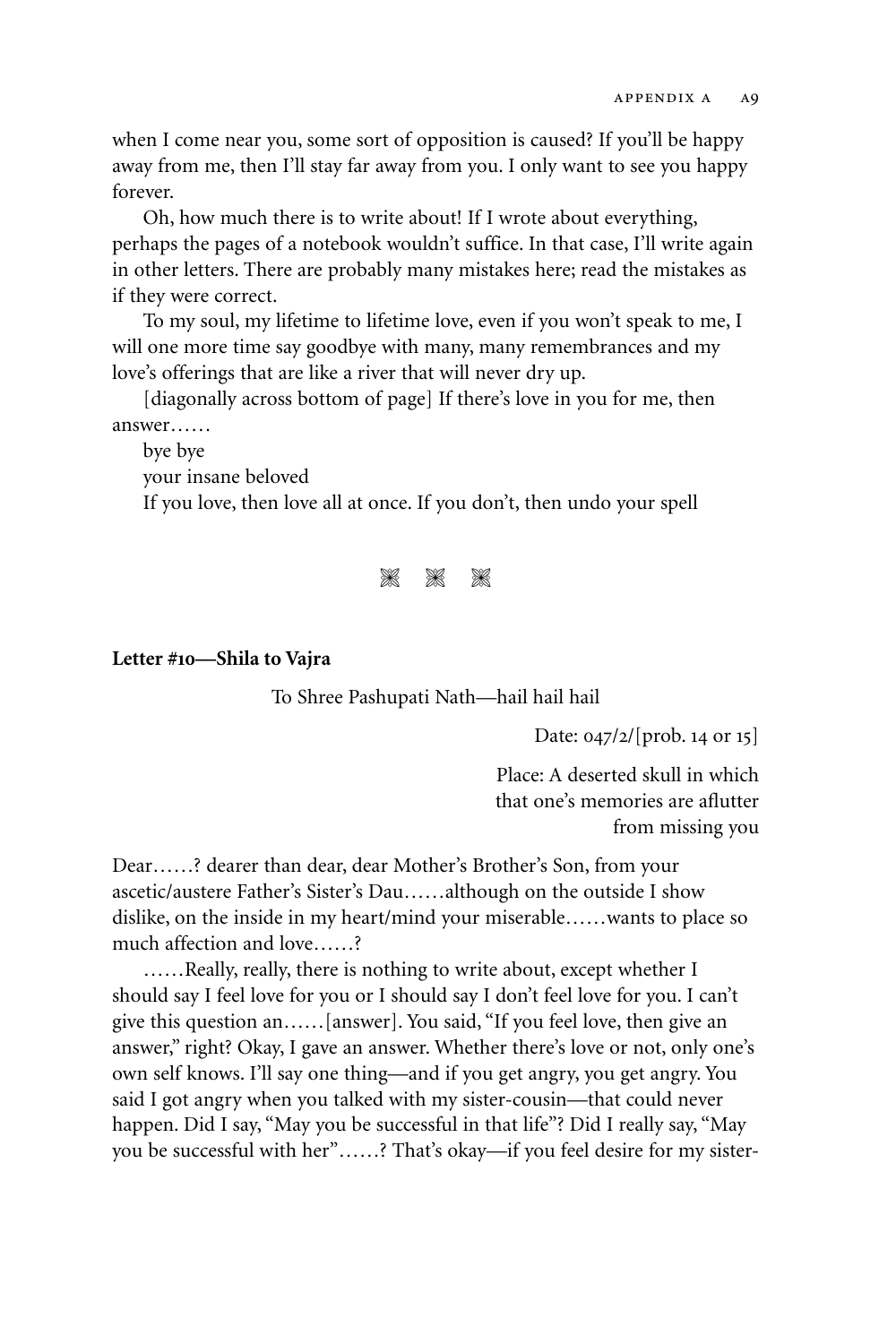cousin, then be successful. Why do you always say, "If you want happiness from me, I'll stay far, far away from you"? Rather, from now on, I won't do this sort of letter-writing behavior anymore. When I write letters, how full of mistakes they are! I just don't have the ability. How annoying it must be for you to correct my many incorrect alphabetic letters!

On the way to the river you said I wasn't talking because I was angry. Did you say that in anger, or what? They said that I said, "From now on I'll talk to nobody." But when did you talk to *me*?? All day long I was angry, you said, but on the way home, instead of walking ahead, not one……[word] did you speak to me. "I'm not going to speak to anyone; I won't speak," they said I said, right? Saying that, it felt like a big penalty to you. Well, whatever happened at the river, happened. Let's leave off talking about the river issue.

Mother's Brother's S……what injury have you done to me? Only that our pure love, fondness, and affection turn out only to be for passing the time. Whatever the villagers say, tell me yourself—do you say, "How many words have I wasted"......? In that case, I, too, have probably shown you opposition or dislike in all my name-calling. From now on I won't say a single word. I was just laughing and making jokes, but you got disgusted. Why, at this rate, how long will this life last? What can I call my own in my life? Whatever there was, I would have given all of it away in that manner, but what I have today has all disappeared already. Let's just say that it's all become like a dream—all those things became mere dreams on that day. Whatever daydreams I had, they all became mere dreams/fantasies……Whatever condition I appear to be in on the outside, on the inside my heart……Love and respect are hidden there. Neither can these feelings be opened up and displayed, nor will they disappear after I die. Sure, sometimes one has to treat one of one's own people like a stranger, but today you……? Until today you were my own……But today what you are, I have no idea. The "you" of that day and the "you" of today are very different. Well, why is that so……? God knows……After carrying a heart full of love and respect, I met my own love and was so happy. Even though I'm an orphan because of my father's death, I wouldn't have considered myself an orphan until today when one love (you [*timī*]) said, "I'll stay far, far away," and I found myself to be a lonely orphan after all……In this life, after all, whom can I call my own? What is there to live for? To live is a curse now. Today this orphan became a lonely orphan on the inside as well. That's okay. Whatever there is in life, there is only one……But as of today you also have become a stranger to me. That's okay with me. Whatever happens, even though my heart is aflutter from missing you, I'll drink my own tears by myself and while I still have breath I'll survive. If God has written it, we'll meet again. Goodbye for today......(1) From time to time if memories of the suffering ascetic/austere one (me)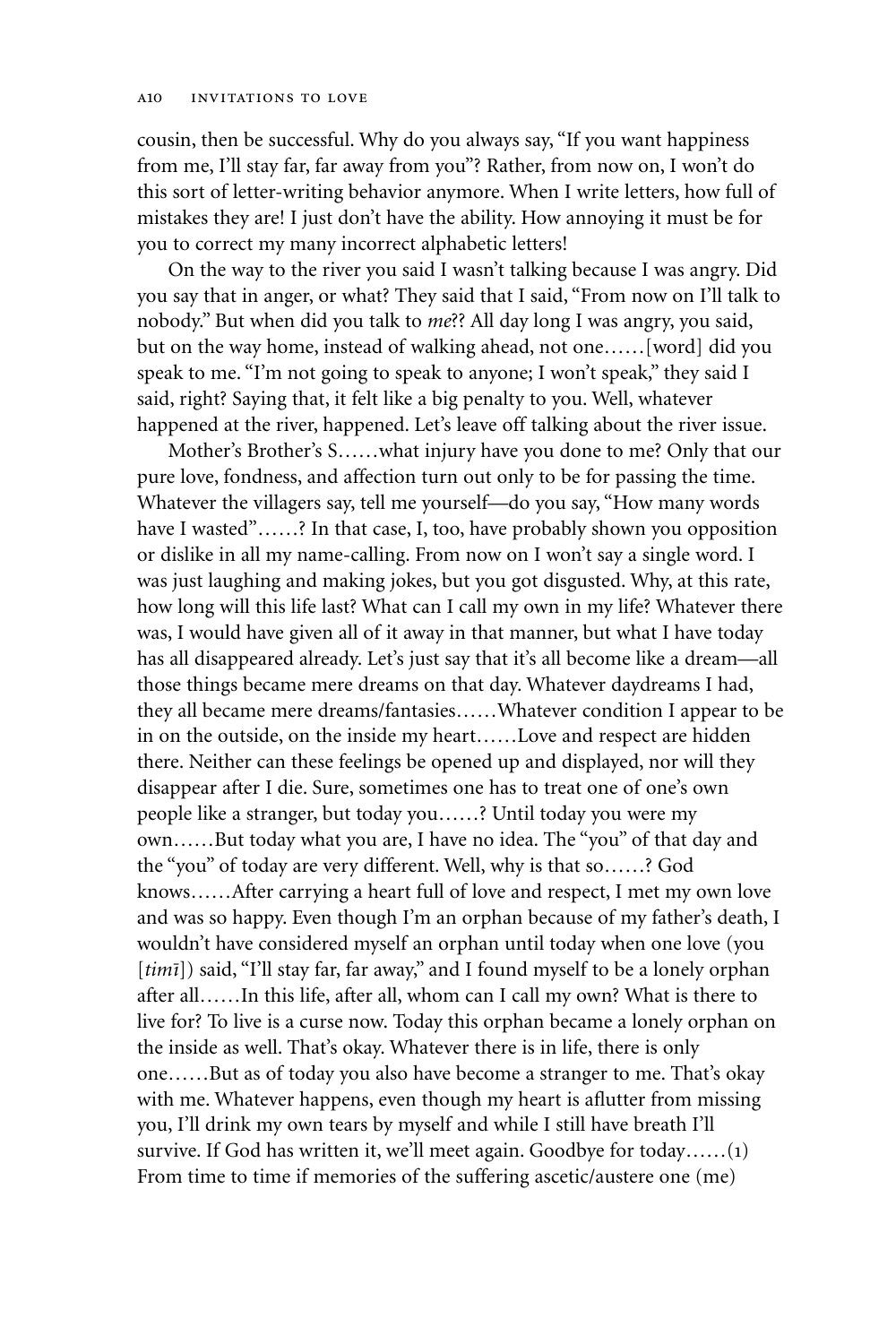come to you, if the notebook pages under the pillow are overturned by the storms of the month of *Jeth*, my......?

[diagonally across the page]

If you have love, then answer!! Bye bye V. B.

 $\mathscr{H}$   $\mathscr{H}$   $\mathscr{H}$ 

## **Letter #11—Vajra to Shila**

[Drawings of flowers and a heart with an arrow through it frame the initial poem.]

Date: 2047/2/24

To Sri Pashupati Nath, hail, hail, hail!

If you became a mountain,

I'd make myself into snow and be with you.

If you became an ocean,

I'd become a river and come to be with you.

[Each word in the following two lines has an outline drawn around it.]

Even though we keep meeting in person, I like to write you letters

Because I like to say that you are my life friend.

To my dear, my life's dearest, dearest love: from your lover who is always, always drowning in your love and remembrances, I send love and remembrances forever that, like a river, can never dry up or break. I am fine and dream that you are, too.

There is nothing to write about in particular, except for your love and remembrances. I hope that, just as an old year is followed by a new year and new conversations and new hopes make old ones into history, so the path of our love will bring with this new year new hopes and the start of new things. Even if we die before the end of eternity, our love will forever be immortal. If you became a rose,

I'd become a bumblebee and come to you.

If you became the full moon,

I'd become the brightness and be with you.

Now I'll say some things in response to your letter. I wasn't trying to distance myself from you at all. What I actually wanted to say was that I can do anything at the invitation of your pleasure; that's all I said. I didn't say your letter had mistakes, that you don't know how to write, that your alphabetic letters are incorrectly formed. It's another thing entirely to say that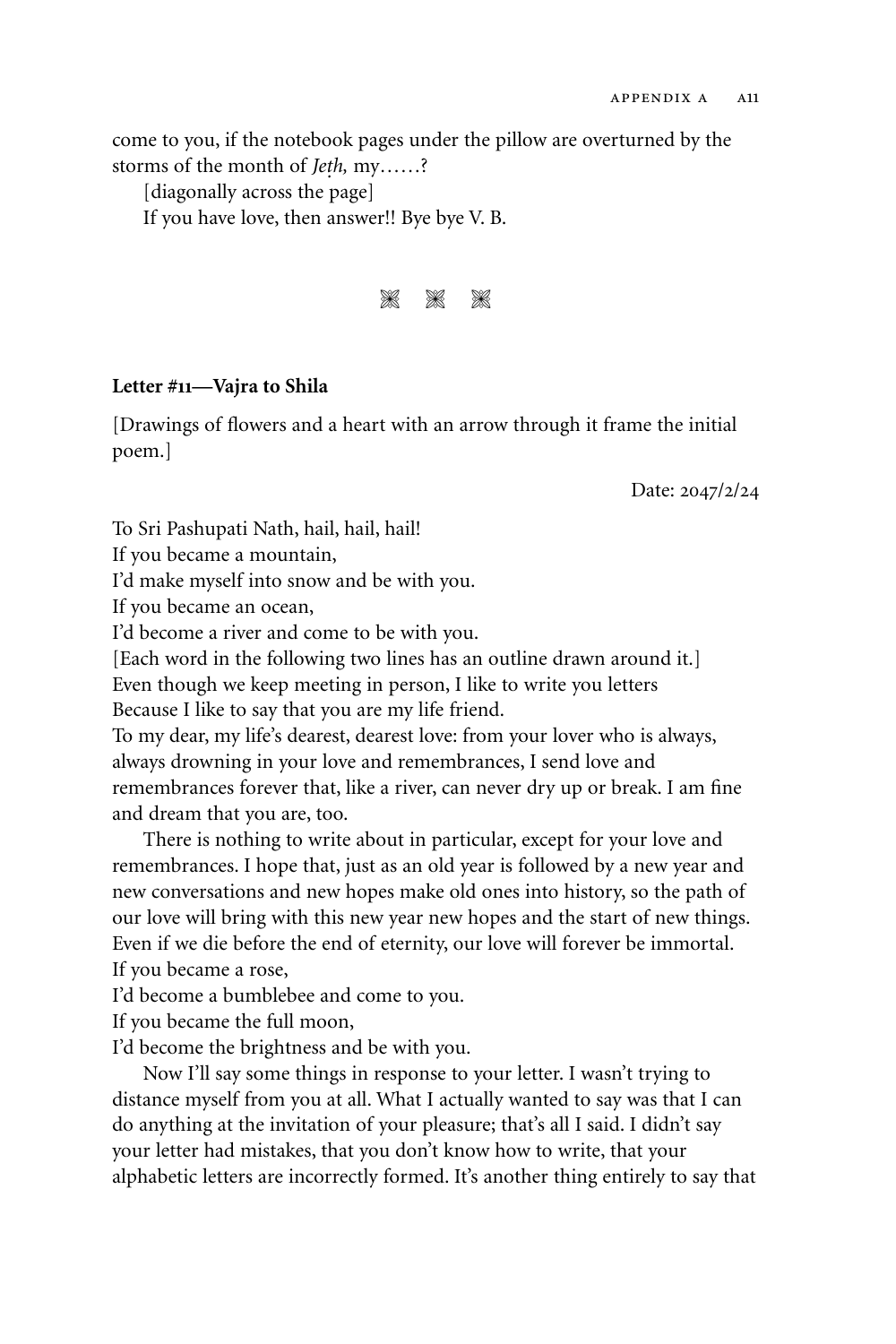mistakes will happen, no one knows how to write, and some letters will be incorrectly formed. In that, not only you, but I, too, make mistakes, don't know how to do things, and write some words incorrectly. In actuality, no one knows everything. There's just a small amount of difference in what each person knows; some people know a little more, some a little less. No one knows things from birth. One must continue to learn, and then one becomes able to do things. Circumstances allow some to learn and study, others not to. Whose fault is that? It's the fault of nature. You probably know more than I do about some things, and, likewise, I probably know more than you do about others. We must learn from each other. Who's big and who's small? We're all the same.

It seems to me that you're angry with me, or that you thought I intended to injure you somehow. When people love each other, it will be true and pure love. Let the villagers say whatever they want; I don't care about such talk. Because there's nothing new in this world. In the end, death comes to love. No one has already lived life. Certainly, in order to survive in life, a boy needs a girl's help, and a girl needs a boy's. Therefore, in our Dharmashastra Hindu scriptures this is written: a boy and a girl (a man and a woman) are the two wheels on a chariot. If one of a chariot's wheels breaks or is missing, the chariot can't run. In that way, one cannot survive a life alone.

Now comes the subject of acting meanly. First of all, I want to say that I trust that nowhere in the world, certainly, has a lover ever acted meanly toward his/her lover about anything. You haven't acted meanly toward me, and I haven't acted so toward you. Laughter and joking are just laughter and joking. They're not what's called acting meanly. I haven't ever prohibited them or said to you, "Don't speak like this to me." Because of me you say your dreams have become reality. Still, even more, if you have any dreams that have not yet become reality, I'll try to make them so. In that way they'll become reality. Against the suffering delivered to your heart/mind, I'll make manifest my own suffering.

Whatever I felt like yesterday, today I'm the same. I am the same. I loved you yesterday, I love you today also, and I will love you tomorrow. As long as it's no trouble to you. Up till now there has been no trouble. I'd like to ask you about, or to discuss, one more thing. But I'll ask about that thing later when there's time. In your view, I look different you say, but I don't look any different to myself. Kind God might know why.

One thing is making my heart/mind suffer a lot. But I can only fill these two eyes with tears. I can't find a path to explain my own heart/mind to you. Never consider yourself an orphan, or all alone, in that manner; I will always be yours as long as I live. I will always try to make all your dreams come true. Whom do I have, after all, in this life, except you? Today when you called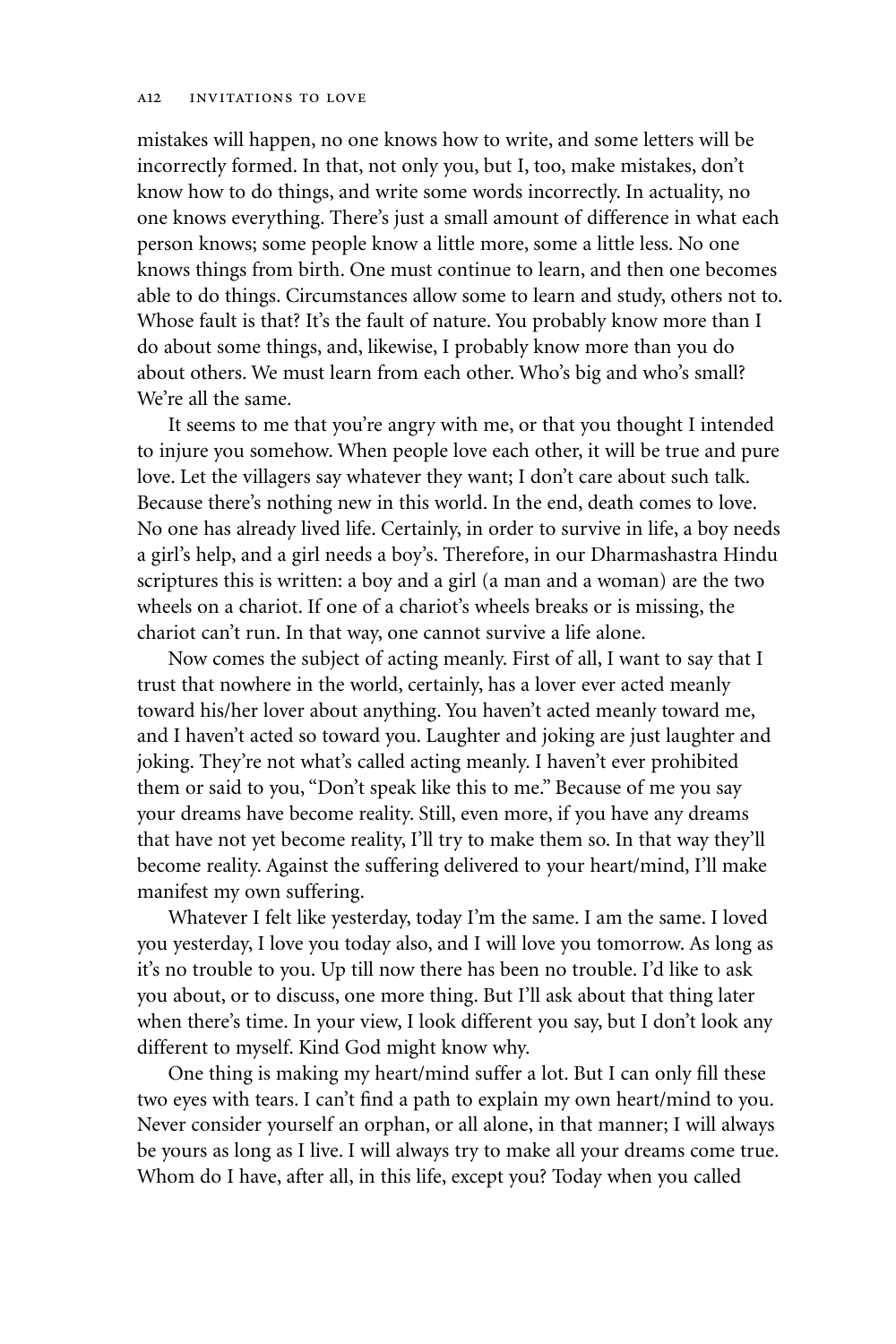yourself an orphan and said you were all alone, I felt like crying and feel so now. Doesn't my love for you exist? It felt like you quickly forgot my love today. When you said that, I, too, felt like I had no one. May we never have to separate; it feels like I pray to God for this alone. Do you feel the same way? I hope that God will certainly hear both of us. Of course, no one knows what the future will hold.

Now, I won't write other things. Read my mistakes as correct. Finally, I request leave to say goodbye, drowning in hopes of your contented letter.

"Bye-bye"

Your affectionate loving one

"I'm walking along carrying the tokens of your love.

I'm crying at the memory of you—tears have spilled all over my heart."



#### **Letter #12—Vajra to Shila**

"To Pashupatinath, hail hail hail!"

2047/3

Dear, so very dear, beloved……Father's Sister's Daughter, everlasting remembrances and none other than everlasting tokens of affection from your miserable beloved. Being well myself, I also hope that you are well.

There's really nothing special to write about. What on earth is this thing called love [ $m\bar{a}y\bar{a}$ -pritī]?? Once one falls into its web, one is ready to do anything at the invitation of one's beloved. Why, oh why, is it that what you say, memories of you, and affection for you are always tormenting me? If I don't see you even for the shortest while, I feel such restlessness! Where should I go to meet her, I think. The moment your likeness appears in my mind, I can't chase it away for even one second. What is this that's happening to me? I don't know. It seems to me today that without you I couldn't survive.

A person's life is not just a life of flowers alone; thorns also exist. One will sometimes have suffering, sometimes happiness. After the night the day will certainly follow. In a person's life, one is not defeated just because one suffers. One must live according to *dharma* [religion/one's duty] as one awaits the light.

As much as we laugh and talk, it seems to me that up till now probably nothing bad has happened, and I'd say that probably nothing bad will happen. Jokes are jokes, laughter is laughter, seriousness is seriousness—that's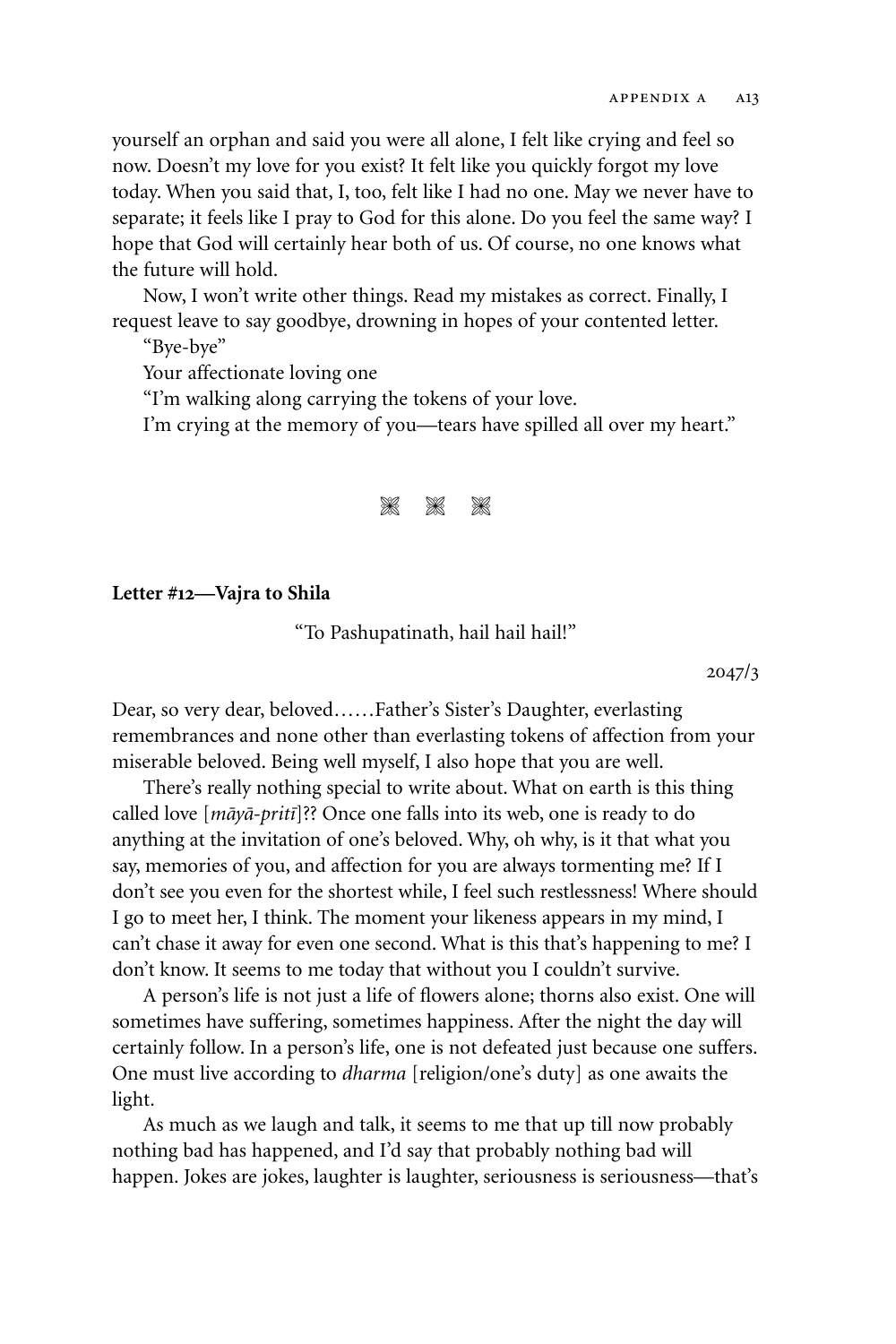all. Because one is human, one has to do all kinds of things—one has to walk, one has to talk. Why wouldn't all kinds of circumstances befall one in whatever group/class? In that way, one has to be able to become part of one's family/race/group. That alone is called a human life. Whoever can mold time and circumstances during one's own lifetime—that alone is the human condition.

These days nothing is impossible in this world. A person can do anything. I offer a prayer today to Shree Pashupatibaba that just as our love develops more and more fully, so too may it grow and develop fully in the future, may it be able to blossom and blossom. I also say today that love is for the purpose of spending one's whole life together forever; I don't say that love is for the purpose of separation.

Never consider yourself unfortunate or miserable. We only have two days to live; we must die and go away one day. For this reason, let's spend our lives joined together, laughing happily, okay? You certainly aren't any less of a person just because you didn't get to attend school. Everything you say has a great influence on me. I'll be extremely fortunate if I find in my life such a courageous life friend as you.

I'll write about other things in another letter. How many things there are to write about here! My notebook pages are almost gone! There are probably many mistakes—read them as if they were correct. You haven't stopped sending letters, but the letters have become less frequent—for that I'm sad. Drowning in hopes of receiving your letter, I say goodbye.

"O.K. By, By" from your insane one

## $\mathscr{H}$   $\mathscr{H}$   $\mathscr{H}$

**Letter #13—Vajra to Shila**

Shree, shree, shree

Date: 2047/3

To Kali's cow, hail hail hail

[surrounded by leaves and a heart with an arrow through it] A flower keeps blooming in order to give an aroma Life keeps going on in order to give and receive love Dear, my wholeheartedly beloved Father's Sister's Daughter, continuous remembrances and emotions of infinite love from your miserable one whose memories of you make him forget himself. I am well and hope that you are also well.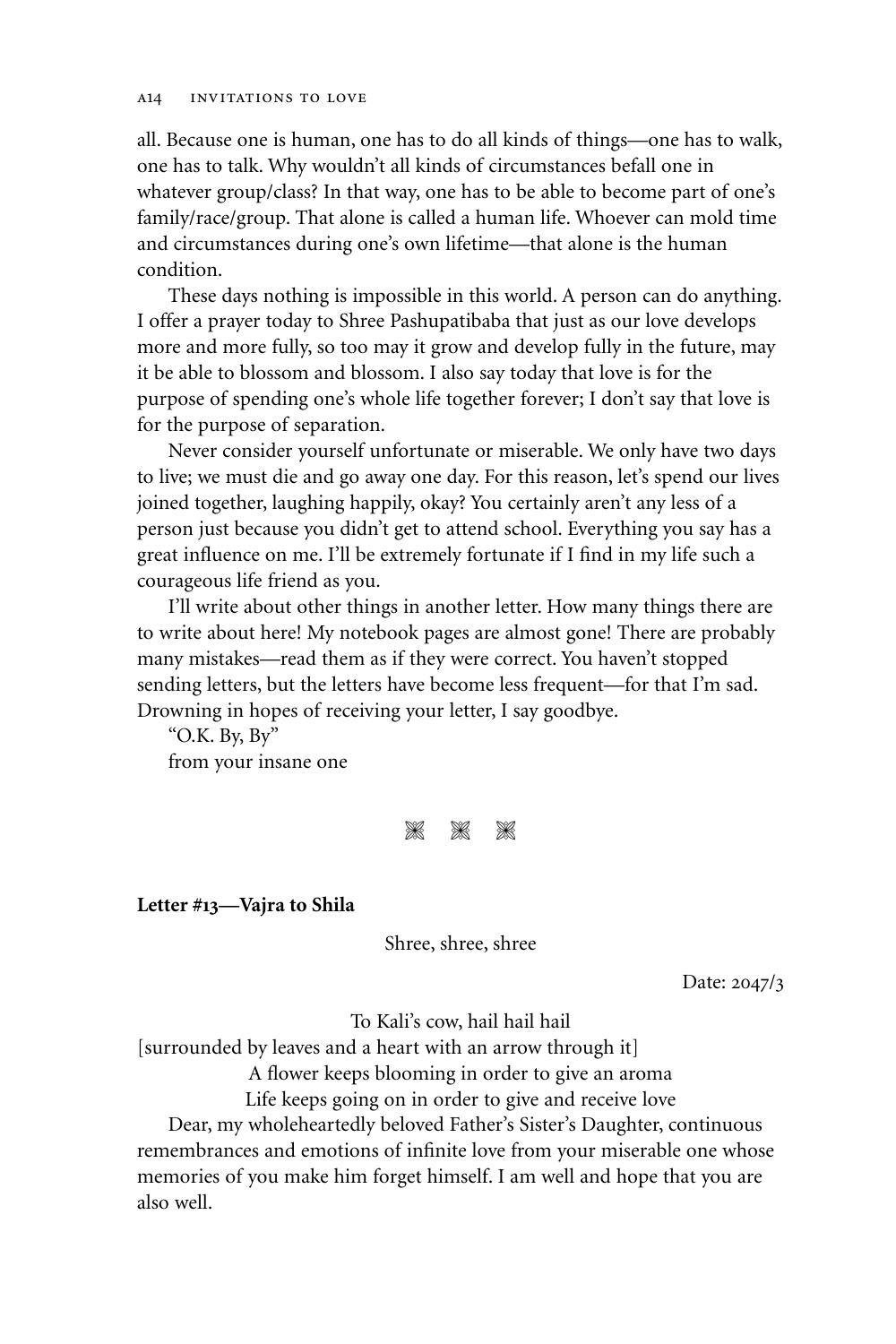There's nothing special to write about. Because of my love for, and remembrances of, you, I'm applying colored ink onto this white paper by means of a few words. I hope that you will accept this without suffering any pain. This "beloved" [*māyālu*] stuff—who knows what it is?? It feels like it's impossible to live without someone. The moment when memories and love leave is the moment when this body will cease to exist on this earth. Love is attached to one's soul; when a person's body dies, the soul can die, too. It seems to me, though, that our love will always remain immortal and unchanging.

In particular there is one thing to write about: you seem to me different from before, and you seem angry with me for who knows what reason. You hesitate to write in a good, open way about your own things [feelings/thoughts]. You'll probably get even angrier because I said that. How much opposition and sadness you must have suffered! I, too, have suffered from such things. We must advance forward virtuously according to our duty [*dharma*]. One day, once we've escaped these things, success will be possible. This life—what is it all about? To survive for even two days, I find that all kinds of things happen. Just laughing and speaking with someone will almost certainly lead to love, and it is possible to love only one person. And for me it's none other than you. Our love is not just for the sake of decorating notebook pages. It makes me feel really bad to see you walking along so angrily. The day before yesterday at the water tap when the water was splashing, I didn't speak to you with an unpleasant attitude. I only said as much as I did because when it was time to put your jug under the tap, I thought you might get splashed, but you interpreted my words backward and immediately left angrily. The next day on my way home a happy heart/mind didn't show itself on your face. How awful I felt to see you looking at me with big, angry eyes! You can't really be angry at me without a reason—there must be some reason, right? But I haven't been able to learn it.

But let me not write too much, or you'll get sick of reading this. I beg forgiveness for my mistakes. Have you made a promise not to write any more letters, or what? The day before yesterday while I was ploughing the field for corn, I said that I wouldn't write letters anymore, right? So, I won't put any pressure on you to write any more letters, and I can't hope to receive any more letters. That's okay. But my heart/mind wouldn't obey me when I said I wouldn't write any more letters. You'll probably get sick of reading this please don't feel bad. Okay, goodbye. If you wish……

Bye bye My angry beloved, beloved Don't go far, far away, my beloved :- this insane miserable one

VII VII VII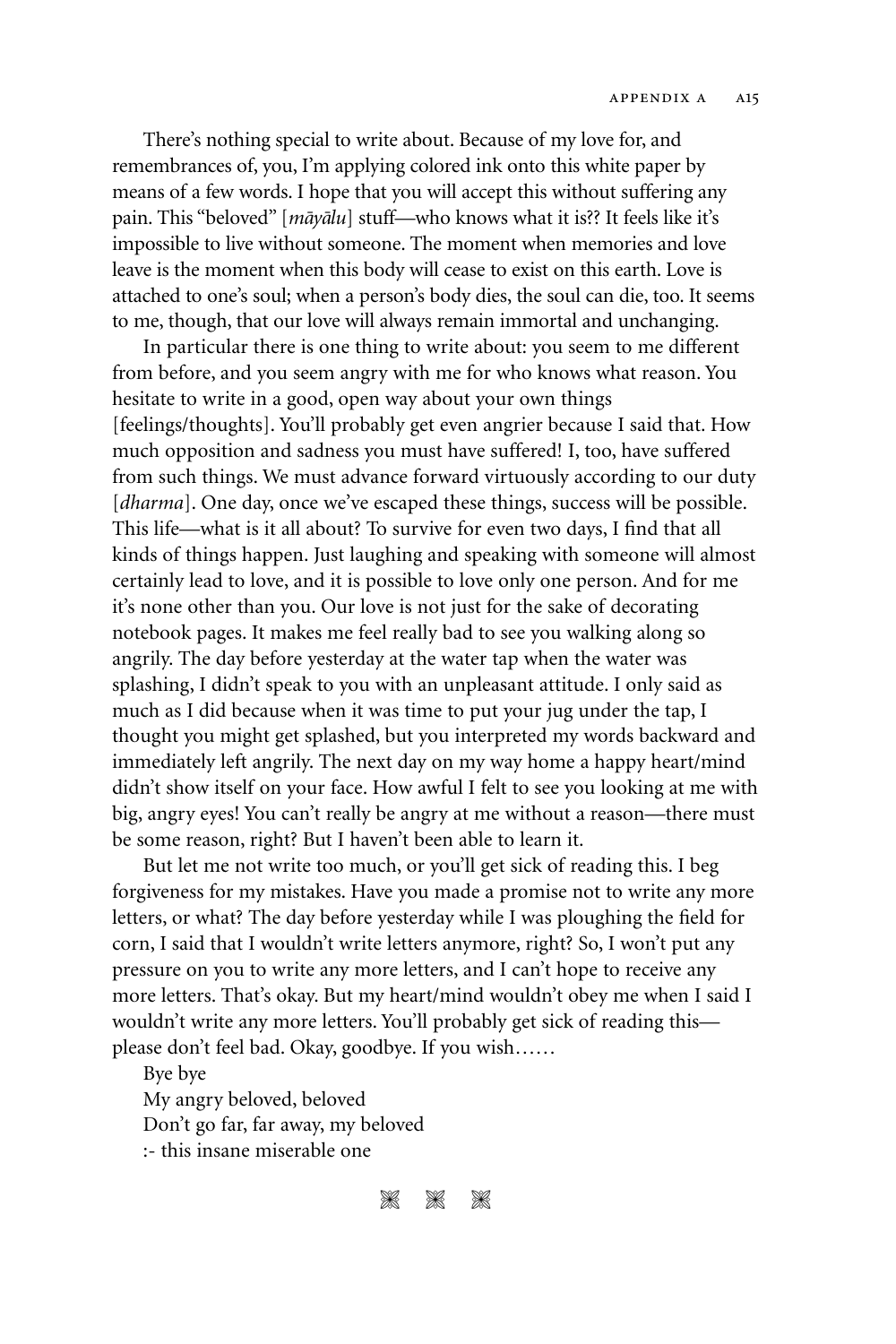## **Letter #14—Shila to Vajra**

[surrounded by leaves]

……Cousin, what do you……?

Date: 2047/3/8

Place…… Time, morning, o'clock

Dear, dear……Mother's Brother's Son, this ascetic/austere one greets you in this letter, carrying remembrances and extremely much, much, much love—love that is longer than a river, bigger than an ocean, more numerous than the stars in the sky, saltier than salt, and sweeter than sugar. There's really nothing special to write about. My love will not break or die until my life/spirit/soul leaves this world. Mother's Brother's Son, goodbye for today. I'll meet you again soon.

Bye-bye. I wrote this extremely quickly. I beg forgiveness for my mistakes here. I had nothing I absolutely had to write while in this much of a hurry, except that I saw you looking so angry! (1) Please don't leave your own loved or beloved one; the injuries to your heart……Rather, my request is that you accept those photos that are all in pieces. (2) Even though the river flows, the sand stays put; even though you're far, far away from me, the mark and remembrances of this heart will stay put……What to do, friend? I find myself living a life that's totally in pieces. How unlucky I am! Okay, goodbye. Your despairing love……I have lots of memories of you today……!

 $\mathscr{H}$   $\mathscr{H}$   $\mathscr{H}$ 

**Letter #15—Shila to Vajra**

Date: 2047/3/26

Place: At……? Time: Half past 9 at night, when, remembering you, I write this short letter……?

[Drawing of flowers and leaves surrounds the opening remarks.]

A flower is blooming. In order to let you smell it, I write this letter. May our……? be successful.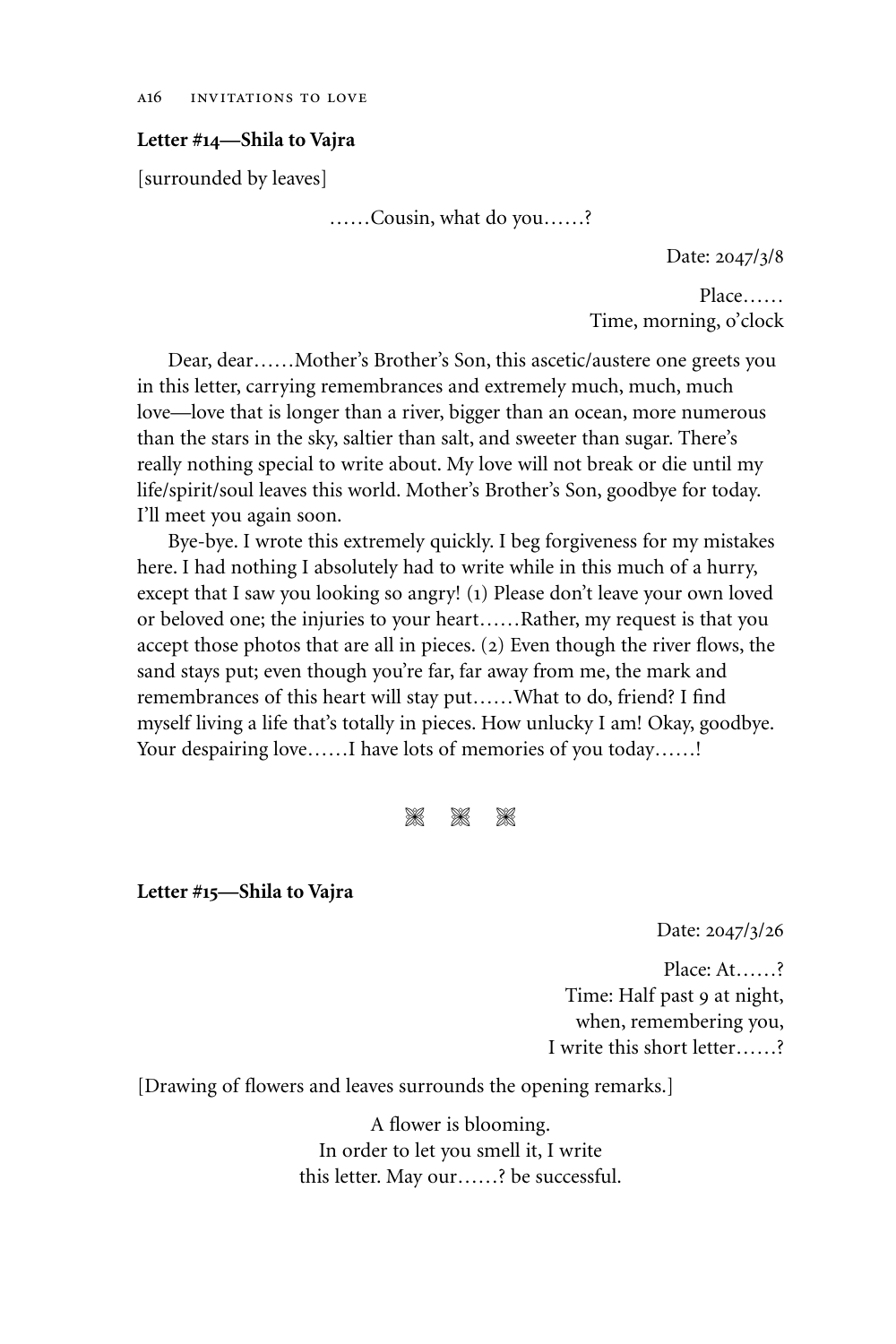And for memory's sake  $-x-x-x-x-x-x-x-x-x-x-x-x$ —love—love—love—love—love—love……? glory, glory,, glory,,, hail, hail,,

Dear……Mother's Brother's Son, from an ascetic or crazy woman, much, much affection and many sweet remembrances……Mother's Brother's Son, actually, there is nothing special to report; I just wanted to send you remembrances or some things from my heart/mind, or some emotions……Mother's Brother's Son, why have we started to love and love each other, have such affection for each other? I can't figure out why. Why, oh, why? If I don't see you, this heart/mind of mine starts to worry even more: where will I see you? Where will I meet you? What is that, what is that? I don't know myself……In this life of seemingly two days' length, it seems to me that one is always asking when and how. It seems that what one says won't necessarily happen.

Sometimes sunshine, sometimes rain; sometimes a river flows, sometimes it dries up. Sometimes laughter, sometimes tears; sometimes suffering, sometimes joy. This is what a person's life is like. Once a person has been born, s/he must do all kinds of things, but even……? And I……? Maybe it's because I'm extremely unlucky, I don't know—why is it that really bad things always come to me? Even when I do something well, it turns out badly. If I speak well, it comes out wrong. And to you I speak extremely badly, don't I? You might say that it doesn't seem so to you. But how meanly I have treated you! And while speaking to you, how I have spit upon you! How meanly I have treated you and spoken to you, you probably thought, haven't you……?

But don't think that way, okay? No, then again, for whatever reason when I say to myself that I won't say it, then just like that, from my mind and mouth……'s [i.e., your] name comes out. Why is it that when I say I won't say something, it comes out of this mouth of mine anyway? It probably has made you extremely angry, right?

……Mother's Brother's Son, what is there left to write about? In this life, as far as love goes, I have loved……As far as love goes, it feels just like I've loved……If there isn't any love, then our……How people will laugh, perhaps! No, but I say that this is our love, or else…… ……May we be successful, I say. What is your wish……? Of course, even when there are wishes and desires, no one knows anything about the time and circumstances under which they will be fulfilled.

But some people say that if it's their lot in life, whatever it is they'll do it. But it seems to me that it's up to each person's own wishes……Even without my telling you this, you would be knowledgeable about it.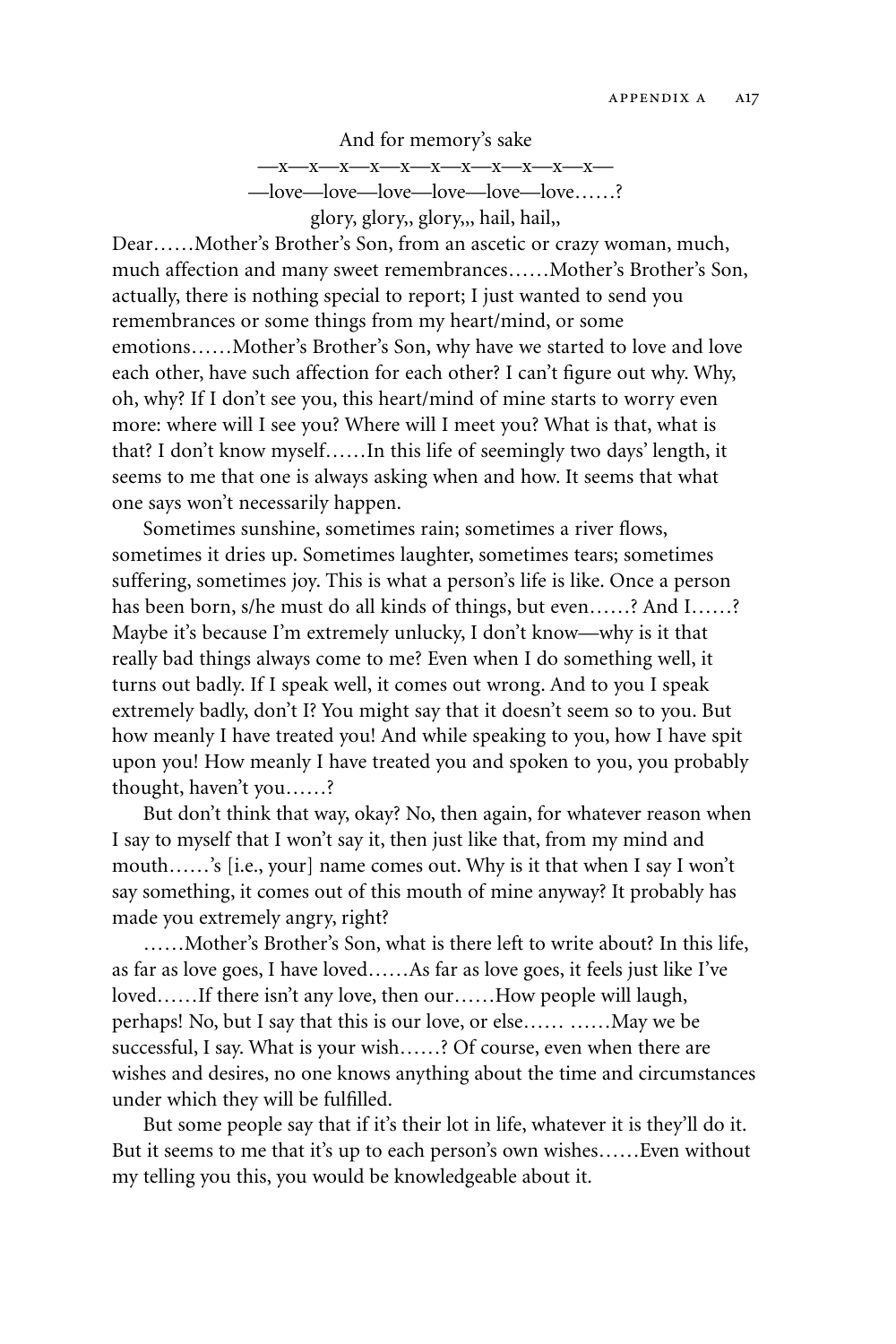And again, compared to your letters mine are……? I'm weaker at everything.

In this life an educated women will live to see the entire world. But I'm like this: I must live like a blind woman.

My life is like this, I find. But why should I write so much? Again, you'll just worry, right? Okay. Whatever else there is here, there are certainly mistakes. Read them as if they were correct. If you find there are many mistakes, please remember your……and forgive them. We'll meet again in another letter. Why have you quit writing letters? It's because you're angry, right? Okay, goodbye for today. "O.K. By, By"

VII VII VII

**Letter #16—Shila to Vajra**

Date: 2047/3/28

Time: 10:00 at night There……? In the place……?

[This letter was probably sent together with previous  $(3/26)$  letter.] Dear, many……Dear L……F……[i.e., life friend] Mother's Brother's Son, many, many remembrances and affections from me……Mother's Brother's Son, there isn't really anything to report; I write only because many……remembrances and memories are tormenting me. What to do……Mother's Brother's Son? Today I'm going to plant rice with a work party.

Goodbye for today. "O.K. By, By" V. B. "A"

(1) It's raining; the grove of trees makes noise

The monsoon has started; meetings with my own……have stopped.

(2) Love, you are extremely cruel……

(3) You'll probably say that "A" [i.e., I] just took a piece of paper from the same notebook that I used to write the 3/26 letter and only changed the date.

(4) The one I wrote before is the one with the flowers drawn on it;

(5) This sheet was empty, so I wrote on it today. "O.K."

[Written across the middle right side of the letter is the following phrase:] Hoping for a letter, the crazy woman

 $\mathscr{H}$   $\mathscr{H}$   $\mathscr{H}$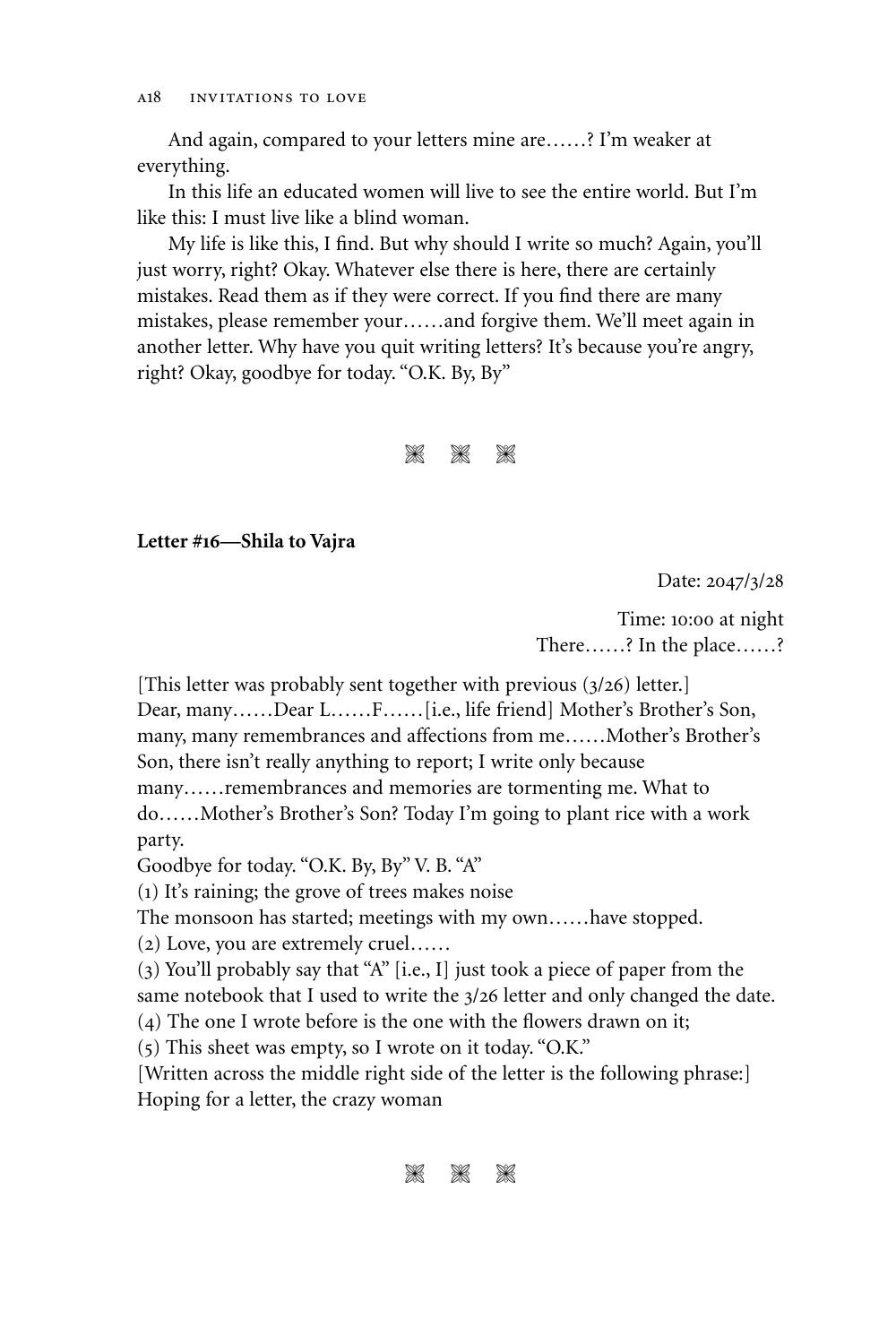#### Shree, shree, shree

Date: 2047/4/2

Place: A small room Time: 10 o'clock at night, remembering your softness

## May Pashupatibaba fulfill our wishes!

Dear, dear beloved……unbreakable memories and infinite affection from your……I am well and hope that you are, too.

There's nothing special to write about, except that memories of you keep torturing me so much that I'm scratching a few words onto this page in order to give my heart some peace.

What should I say in particular? The day before yesterday I wasn't able to come to your house—you had invited me to apply henna. That was my mistake; actually, I should have come. But there was a reason I couldn't come, and for that I'm very sad. Because of this I find that you're very angry with me. What to do? Sometimes, who knows why, something happens. I really wanted to come so much. What can I say? If I come by day after day, what will your mother and the others say? That's the only reason why I couldn't come. Because you got angry over this little thing, you won't even talk to me, and when you come to get water at the tap, you move far away to talk, and you won't even look at me. Such is my heart/mind because of this!

In hopes of meeting you, I went off to cut grass instead of harvesting the jute. Even though the others were going, I wouldn't listen and headed in another direction to cut grass. For an hour I waited for you without cutting any grass, but you didn't come. I felt extremely sad. Are you so angry at me that you won't even meet me or talk to me from now on, or what? When we met in the evening, our conversation didn't go very well—how very, very bad I feel! When you show me so much hatred, how bad that makes me feel! Come today, and let's create an understanding that will make our love successful and that will make us never be separated. From tomorrow on, let no person laugh at our love. Just as a tree shakes after the wind blows, so, too, there's nothing to fear just because the villagers and others now know about our love. We've already seen with our own eyes the decrease of this kind of occurrence [i.e., fear of what others will say] around here. In the past, people used to court like this [i.e., fearfully]; nowadays, just because people say, "This or that happened," let us not be required to walk along the path with bowed heads. Let us be ever more open with each other, and let us love each other more and more. Why shouldn't all sorts of circumstances befall us??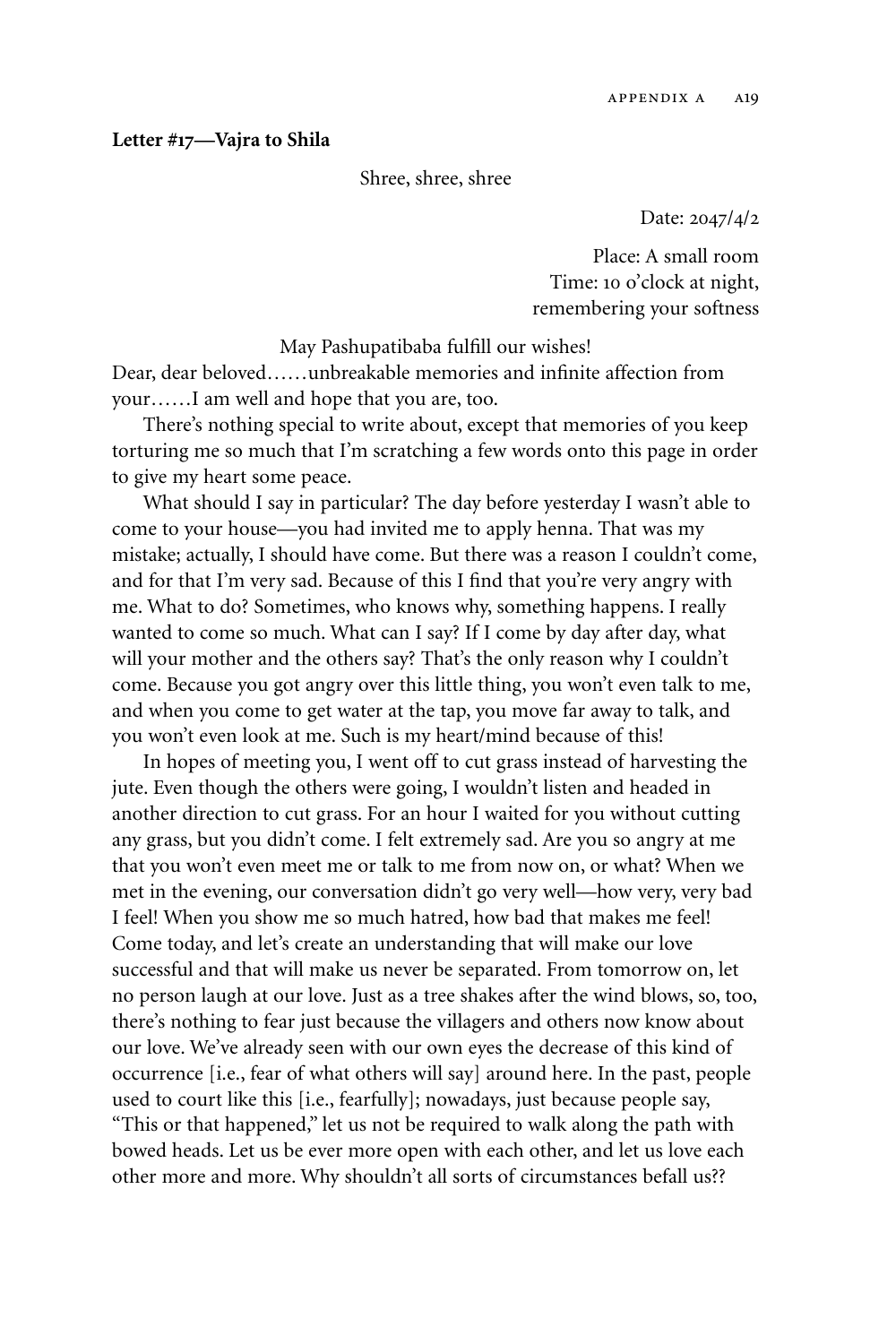But after considering them fully, we'll let them be. If separation becomes necessary, instead we'll leave this world altogether. This will be one of our love's priceless, immortal considerations.

Once our heart/minds have become identical, there's nothing to have to be ashamed about. Tell me, please, when we will make the auspicious time of our union, and by which means we will make it. However you want, come before me, and however and whenever you say, that's how I'll do it.

I'll write about other things in a different letter. I beg forgiveness for my mistakes.

One  $\rightarrow$  It rains, and the forest turns green (while I don't see you) It's as if moss were growing on my heart/mind Okay, I'll say goodbye and will await your letter. Bye-bye—my so dear insane one From your:—crazy one

 $\mathcal{H} \quad \mathcal{H} \quad \mathcal{H}$ 

#### **Letter #18—Shila to Vajra**

[surrounded by flowers]

Dear……? Beloved……?

Date 047/4/8

Dear……Dear……Mother's Brother's Son, from miserable me here are affection and remembrances more numerous than the stars in the sky, longer than a river, like a river that will never dry up.

I'm well……and hope that you are well, too……Mother's Brother's Son, there's nothing special to write about; it's only because of memories of, and affection for, you that I write this…should I say letter, or should I say "letar" [letter] in English? Mother's Brother's Son, what were you talking about? I'm not angry with you. Again, it's hard to meet these days! What to do……? Because of conditions at home and having heard the talk of the villagers, who says we can meet? I feel like saying goodbye and leaving this world.

But what to do? A person probably doesn't get to survive just because s/he says, "I will survive," and a person probably doesn't get to die just because s/he says, "I will die." And so, even though I've said, "I'm an unfortunate one; I'll die," I haven't been able to die. How very, very much suffering and sadness, how many thousands of troubles and difficulties, how many thousands of obstacles I've borne! And even though they have burned up this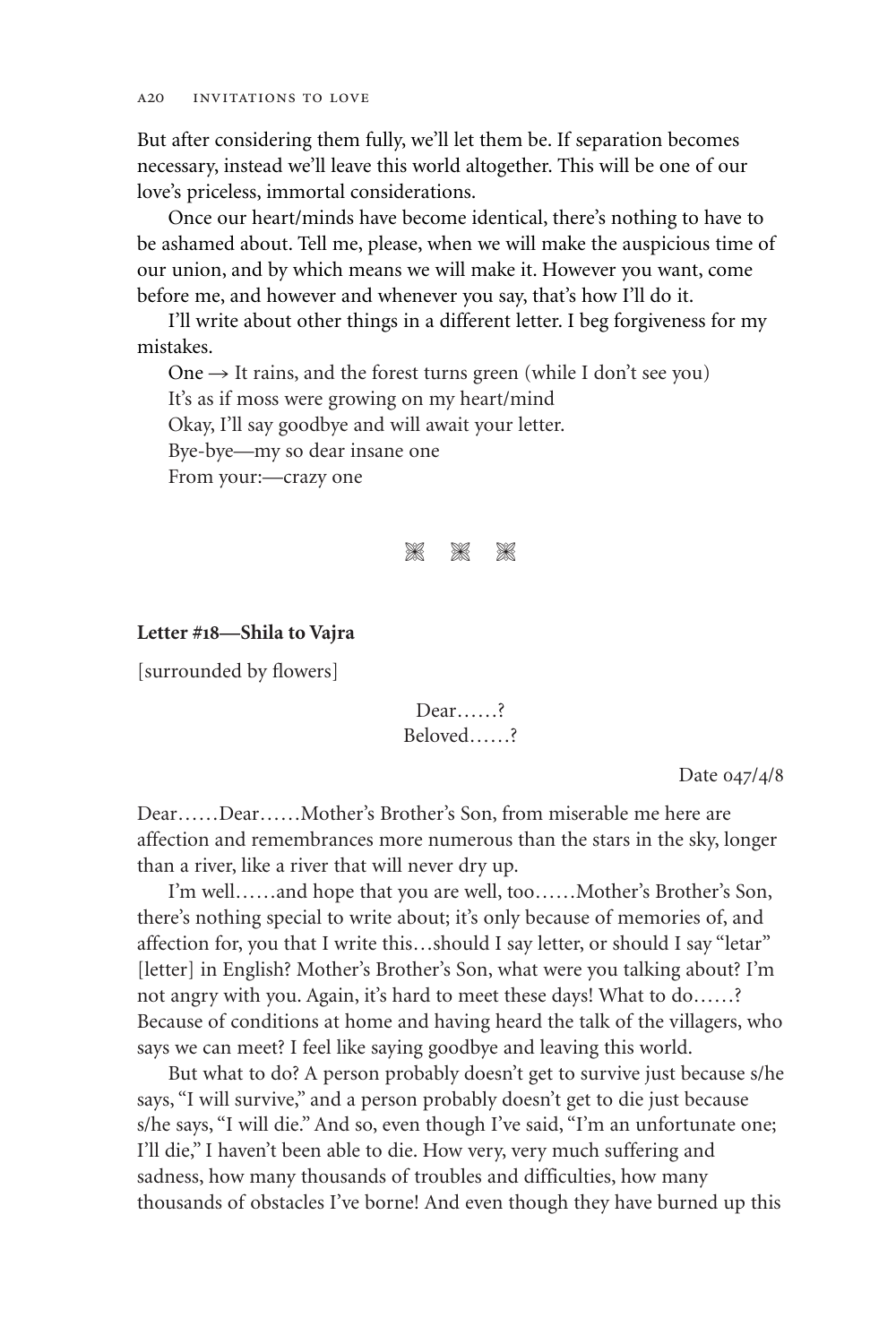heart/mind inside me and turned it into ashes and stones, I find that I'm obliged to go on living in this human world……? Let's see what this human world will be……I write. If whatever one said became true, I would……[marry] you today. What to do? It seems to me that whatever one says does not necessarily become true. Perhaps……or Mother's Brother's Son, you said, "I hope that the time of our union comes quickly," and you asked by what means it should be done. But I say this: however much union/agreement there is between loved ones……? But I say this: I won't elope, no matter how much the villagers laugh—I won't elope, I say, but what will this miserable karma of mine cause to happen?? Then again, with you……a wedding? [*wedding* is partly crossed out] And afterward, how would I change my kinship relationship with your mother? This is such a difficult kinship relationship, so difficult. And our mothers'……? Right……You said that I was perhaps angry. I feel……Was it because I didn't answer that letter? I don't know. I don't know anything; you're the knowledgeable one, except that my letters have gotten a little less frequent what to do? Work at home and free time……

Okay, goodbye for today. We'll meet again in another letter. I beg forgiveness for my mistakes.

"O.K. By & By" [diagonally] beloved your……

#### $\mathscr{H}$   $\mathscr{H}$   $\mathscr{H}$

#### **Letter #19—Shila to Vajra**

[Undated, except for " $1/2/3/4$ ," which could mean it's related to the 047/11/1,2,3,4 letter]

I'm the beloved of your……

I'm the lover of your……

You're my lifelong life friend……Don't go off and leave your own lover, causing injuries to my heart. Rather, accept my request:……those pieces of the photo.

What to do? I'm a helpless life that has been broken up into pieces. But no matter how many pieces there are, memories of you keep coming to me, memories of that beautiful face, that delicious voice calling, "Shila, Shila," keep coming to me. This is my daydream……

[no closing]

## VII VII VII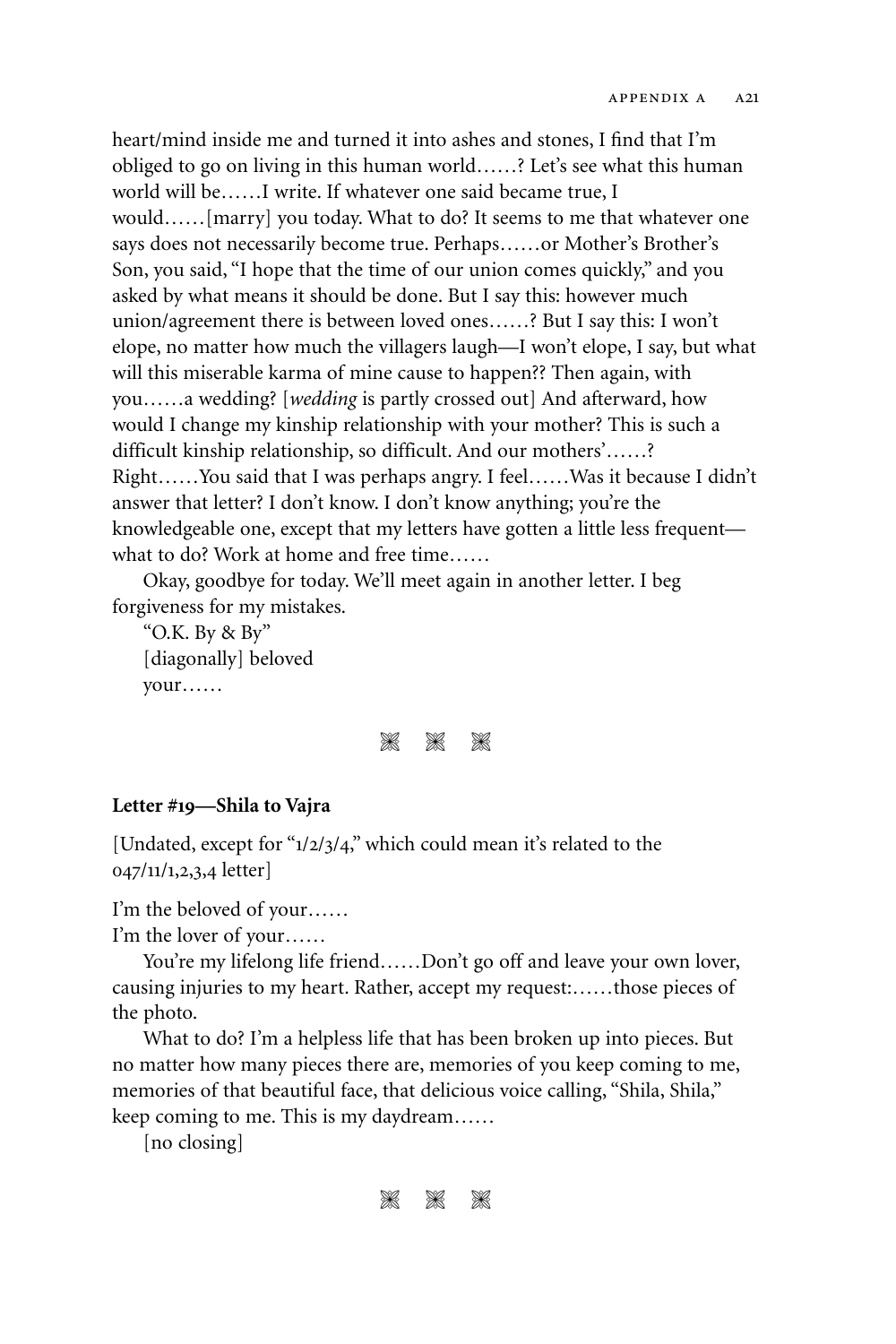## **Letter #20—Vajra to Shila**

[Most of letter is written backwards!]

shree, shree, shree

[forwards]

Time:—8 o'clock in the morning (eight)

[backwards]

Date 2047/4/12

"Pashupatibaba hail! Hail!! Hail!!!"

Dear, so very dear beloved……tokens of everlasting, delicious remembrances and delicious affection from your……I am well and hope you are also.

There was really no reason to have to write, except for the reason that memories of, and affection for, you torment me so that I can't NOT write. Why, oh why, do memories of you keep tormenting me? Writing a letter doesn't even manage to ease the torment. I'll write about other things later. I'm writing in a hurry now. Only because I thought you might get angry if I didn't write have I written this short letter.

Your—…… "Bye-bye"—

[forwards] You can read the letters the right way around in a mirror. Perhaps you'll get angry because I wrote these alphabetic letters backward. Don't get angry, okay? (I was just showing off!)

## VII VII VII

#### **Letter #21—Vajra to Shila**

Date: 2047/4/15

While remembering you

"Pashupatibaba hail! Hail!! Hail!!!"

Dear, dear beloved……Father's Sister's Daughter, everlasting and continuous remembrances and boundless tokens of love. Being well myself, I wish you good health.

There's nothing special that must be written about, except that because of love and memories of you I want to say a few words about my heart/mind's emotions.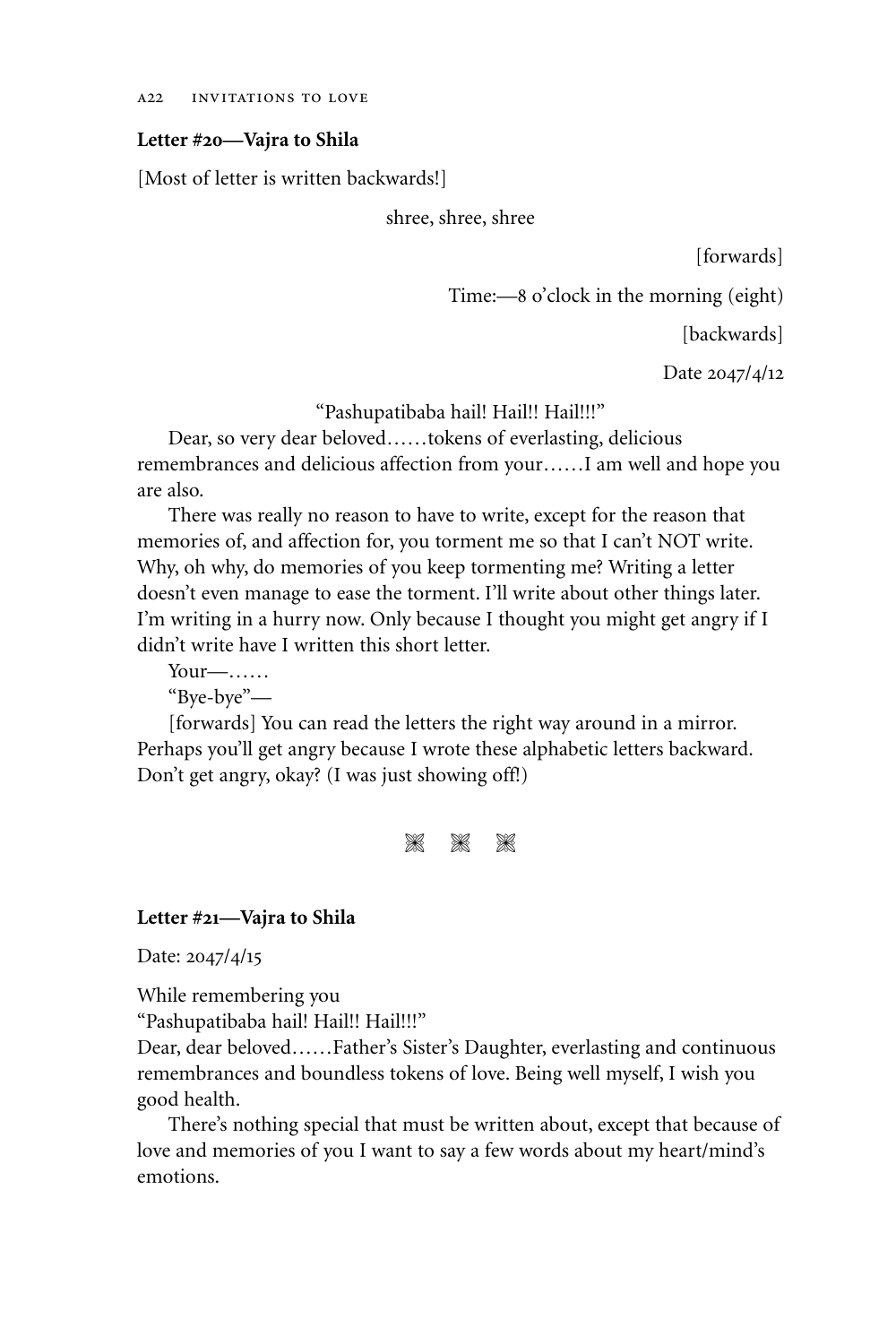Even though I want to forget you, I can't forget because every second, all the time, it's the memory of you alone that tortures me. I can't even take care of myself. When will I meet you, see you, I keep thinking. Why this is, I don't know. Perhaps because of love of you, or……? Now, if I say I won't meet or talk with you, then memories of you become even more numerous, and this heart/mind of mine worries so about meeting you. Even though I put great effort into laughing, I just can't.

In your letter you said, "I won't elope," but I never said to you, let's do that. It seems to me that if anyone challenges us, we shouldn't retreat/run away; rather, after we show that person, s/he will give up. To laugh and to talk is in the nature of human beings. In the face of pure love, any power in the world must go down to defeat in the end, as much love as there is. Another thing: you asked how to change our mothers' kinship relationship. Well, it's not that close a relationship—it's just for the purpose of speaking to each other [*bolne sāino*]. Is our kinship relationship really that close a one? If you look at kinship relationships, from one perspective they're one thing and from another, another thing. A kinship relationship is only for the purposes of speaking. In whatever manner, if the small leaves of a tree die, there are always new ones again. Village kinship relationships are like that. You, I, our mothers, and the villagers have all already changed kinship relationships. Oh, what has already happened around here! What—now that we love each other, can there really be separation? Certainly not, it seems to me. In that case, our union couldn't be……?

Now, our mothers have probably already found out about our love because just as the wind shakes a thin bamboo tree, so that wind has also reached our mothers, or……? It's an injustice that one can't hide true things. What I say is, if you have such a thought, and if you can honor/obey your mother, then I, too, can honor/obey my mother. In this world, who is the kind of mother who doesn't want to see her sons' and daughters' wishes and happiness fulfilled? The happiness of the sons and daughters alone is the happiness of the mother. In a life that lasts only for a day or two, if one can't get the things one wishes for, what kind of life is that? What—should I tell my mother.…..to speak with your mother……about our subject/situation……?

On the one hand you say, let's make our love a success, but on the other hand you do……I can't understand anything. My life's main direction (thought) was that until my studies were completed, I wouldn't be in favor of getting married. But what should I say—my father wants to arrange my marriage. Up till now I haven't given my mother and father my consent. These days I'm tired of thinking and thinking already, I haven't been able to reach any certainty, I can't even think of anything, what should I do, how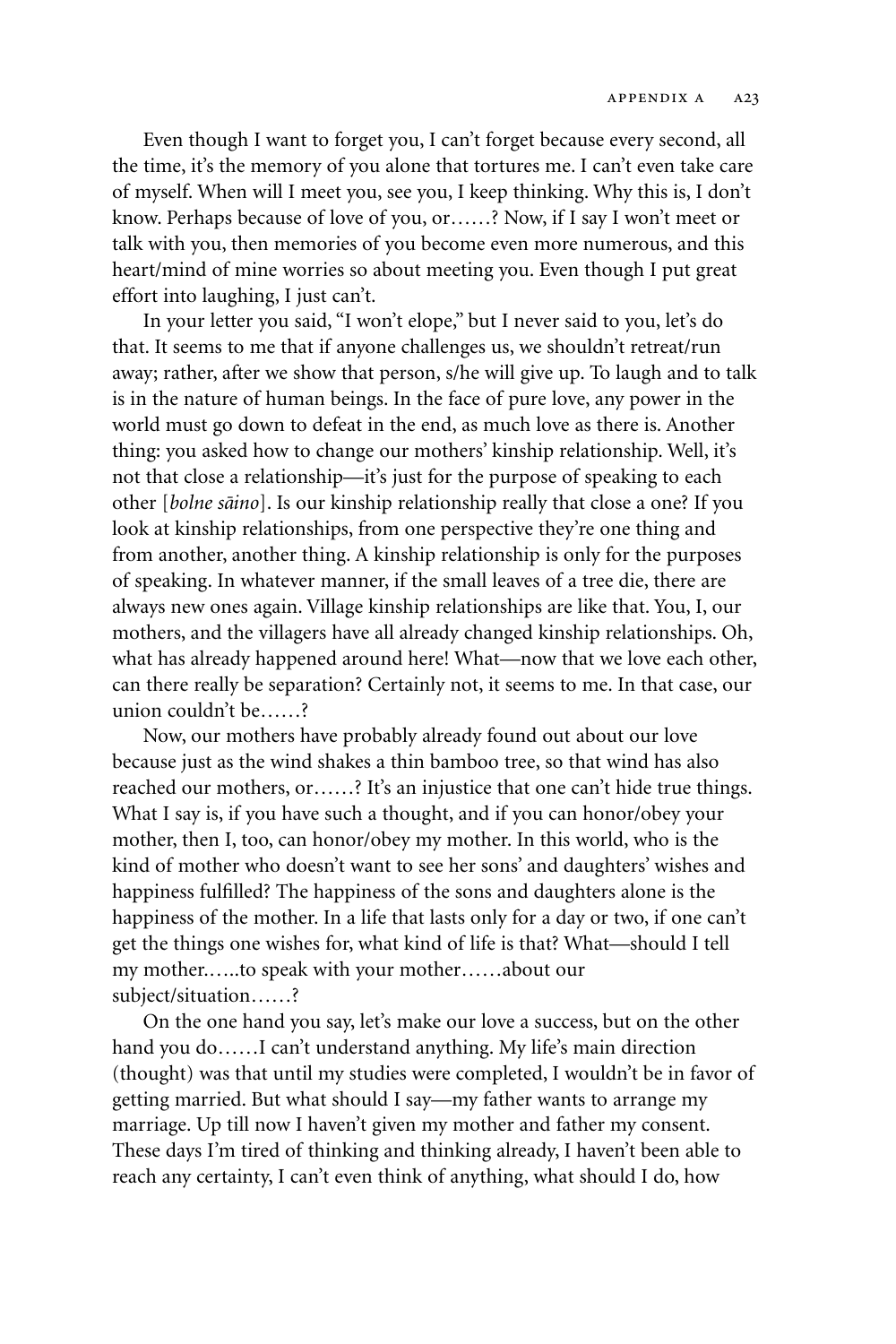should I do it, how can I make this burning heart/mind peaceful, I can't find anything anywhere except your love, these days what thoughts keep coming to me! Up until today I never used to consider myself alone and unlucky, but these days, who knows why, oh why, but it seems to me that I make myself alone, and there's no one who's as miserable, unlucky, and [one word illegible] as I am. There is no path to satisfy [three words illegible]. My heart/mind is filled up with nothing but sadness. Whichever way I turn there's only hopelessness, only despair. All my life's young dreams are being nipped in the bud. All my dreams are about to become false beliefs. I've already stopped believing in them myself. Just as a hunter's arrow becomes restless when, poor wretched one, it can't make its destroyed desires or its own helpless flight endure, so, too, does anyone who has no destination. Today it's like that for me. What was I yesterday? What am I today? And what will I be tomorrow? That, too, I don't know. But even if I'm all alone, as long as there's one fistful of breath in this body I'll get married only to my own life. I think, "I should go [i.e., marry someone else]," but I can't go. Sometimes I think, "I absolutely will NOT marry, whatever happens; that's what I'm going to do, that's how I feel." But sometimes I think, "I WILL get married in the end, by choosing a life-friend-type of marriage." Whether it happens earlier, later, or much later, the result is the same, or—? I think, we are God's [*¯ıswar*'s] family. Whatever God [*¯ıswar*] gives of God's own share, that's what we should take, that alone should we take, that alone should one carry off, it seems to me.

Finally, may I obtain forgiveness for my mistakes. We'll meet again in another letter. Okay, farewell.

Your—crazy love "Bye bye" (beloved)

VII VII VII

## **Letter #22—Vajra to Shila**

shree, shree, shree

Date: 047/4/25

"May Pashupatibaba give us both good fortune."

[half the page is taken up with a drawing of a huge heart with an arrow through it; circling the heart are the two lovers' names and "My Life Friend"; flowers surround the heart; inside it is the following poem:]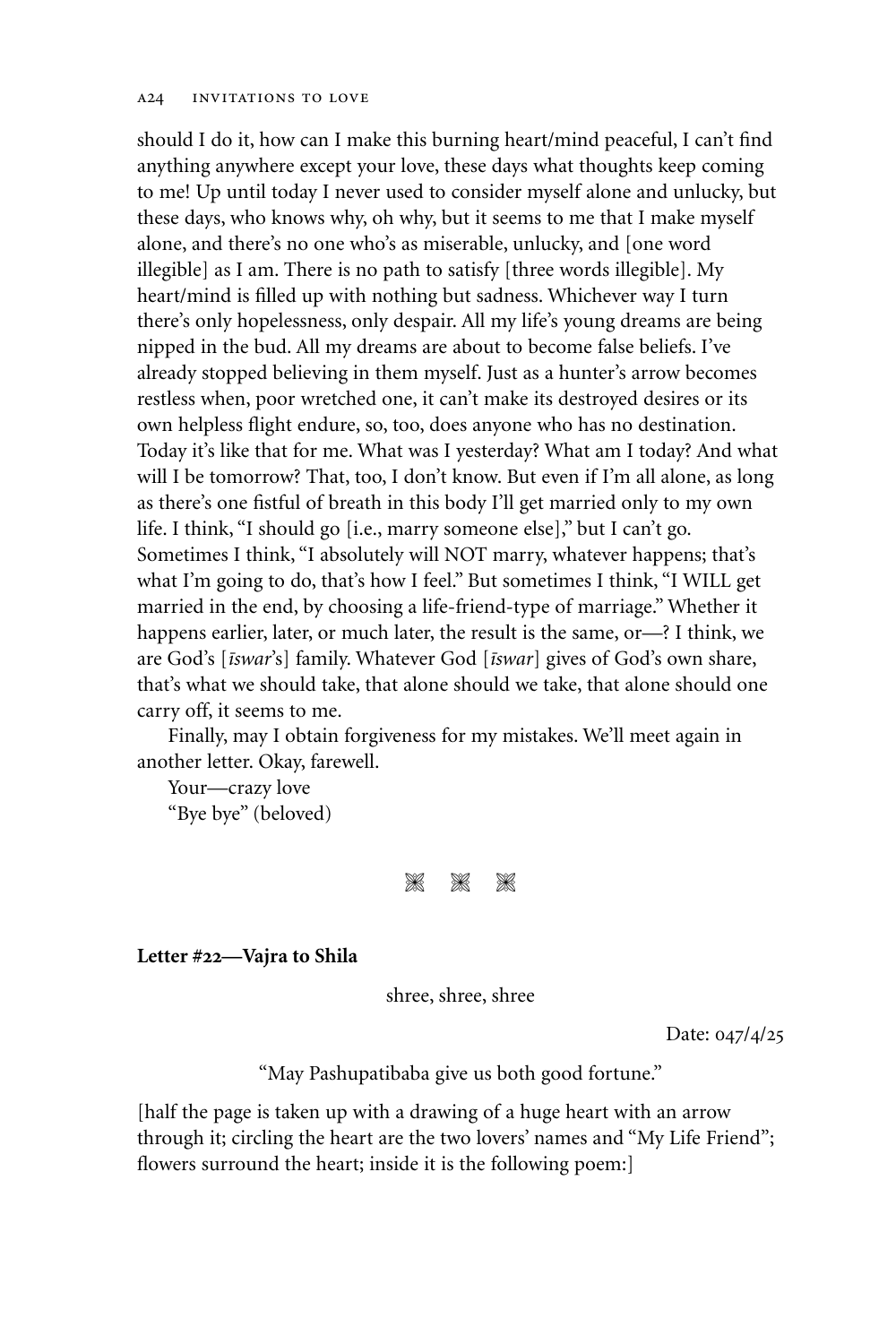If a flower doesn't have an aroma even after blooming, then what is the meaning/use of the flower……? If two lovers can't be united even after having fallen in love, then……of love? Your own beloved beloved beloved beloved

Dear, so dearer than dear, beloved Father's Sister's Daughter, with love that is more numerous than the stars in the sky, that is longer than a river, and that, like a river, never dries up, and with such delicious remembrances, from your beloved……I love you from head to toe!

No matter how much sadness there keeps on being in my heart/mind, I have to say that I'm well, and I hope that your health is also good.

There's really nothing special to write about, except that because of love for, and memories of, you, I write these few words. First of all, listening to your words I was amazed. Either you were hiding something from me or you just said whatever you had heard. You alone know perhaps. Believe me or don't believe me, I still consider you to be mine alone. But you alone know with what kind of glance/perspective you look at me. I have told you the things of my heart/mind without lying. My father has neither scolded nor said anything at all about the subject of you and me. Whatever you heard is entirely false. That can only be the talk of those who are angry at our love. It seems to me that that's just the behavior of enemies who want to see us separated. One must listen to talk, but not all talk can be true. Here if one listened to all the talk, it wouldn't take long until one became crazy. What does a forest bird talk? No, it doesn't. It's necessary for us to write letters according to the road of truth. Yes, I agree that my father sometimes gets angry. He scolds me, but not about the subject of us. To this day, I still have no knowledge of his ever having scolded about the subject of us. If I have lied, may it be considered a huge sin.

Or does our mother scold you about the subject of us……?

Still to this day, I can't understand the things of your heart/mind well. If you want to be far, far from me, that's okay; you're welcome to do so. This miserable one will live out a life that will be like a night without a moon. What your opinion is, I don't know. Only if you accept the things of my heart/mind will you find yourself saying, "May our love be successful." I still don't know how our union can occur, and when I sent a letter about the subject of our union, you didn't respond. What it seems like to me is that if we keep talking like this, our union probably can't occur. Whatever will be, that's all right. How our love began—I don't know that, either. One doesn't create love, they say; love creates itself. Perhaps that's what happened. Don't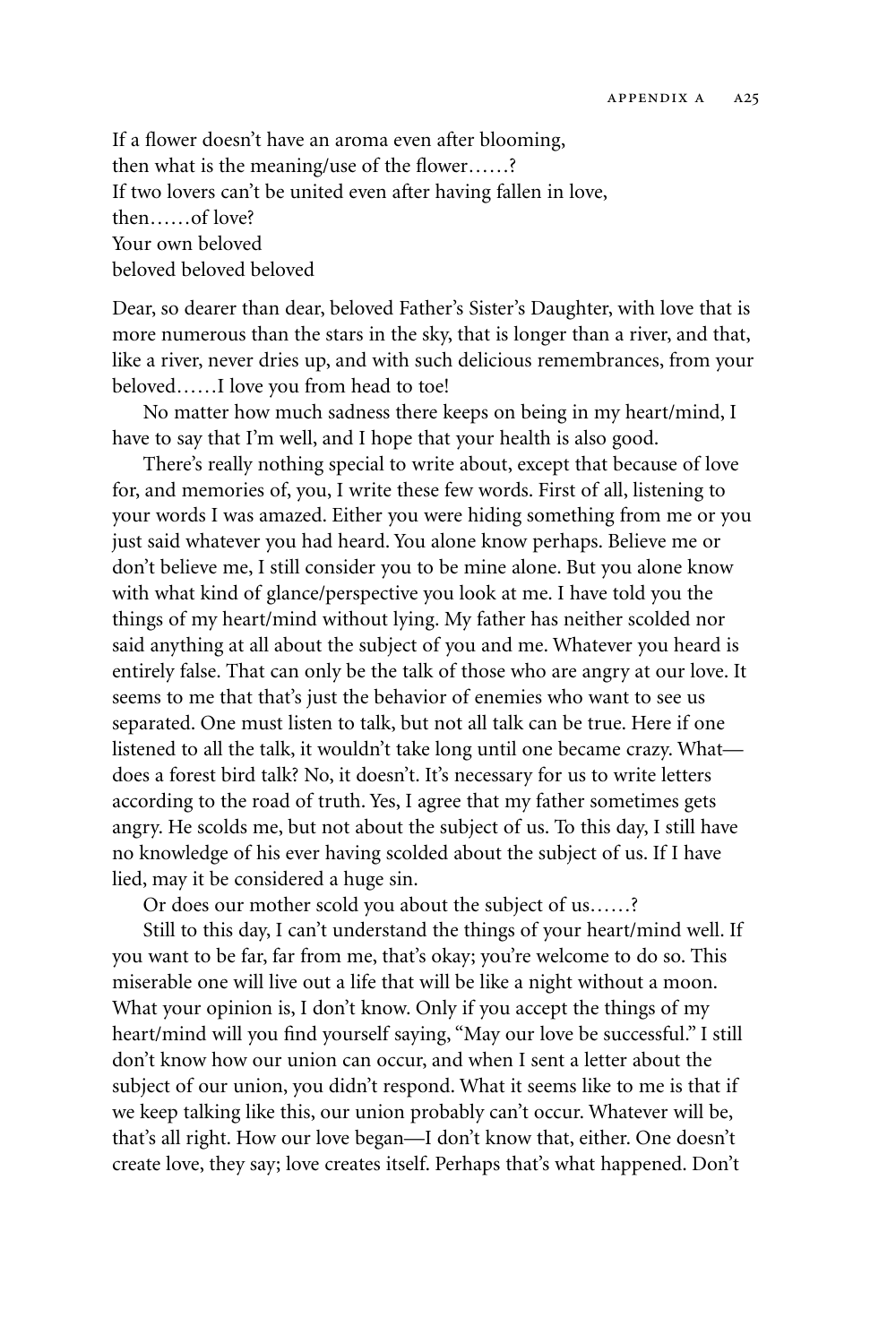create love, love has appeared—what to do? These days this world accepts love marriage and doesn't look upon it as trouble—saying which, will we not accept this love? As many things as I write, in the end it's all the same, and again you'll get sick of reading it.

One day you will certainly have to go to someone's [i.e., a husband's] home. I tell you the truth, whether you'll be angry or happy with me. Hearing this talk about marriage is unpleasant. The other day while talking about my marriage, I brought up the subject of you with my father and mother. My father and mother are already content to accept you in a……manner. But there must be consent from your direction. On this subject, you have nothing to worry about. While I was wondering how to bring up the subject of you, Father and Mother spoke, saying, "If it's not all right for us to say anything to arrange your marriage, then you say something!" I mentioned your name. "If the two of you agree on this, then it's okay. Nothing's better than a marriage by mutual agreement," they said. "In that case, will you [i.e., Shila] come of your own accord or do we have to go discuss the matter with Shila's relatives?" Father and Mother asked. I said nothing in response. Mother said, "Should I go discuss the matter with Shila's mother?" But only because I told her not to right now did she agree not to. So, will your mother agree to our union……? If I send my mother to discuss our union, you can talk about me with your mother—to make your mother content is your job. I heard that your mother said, "If a boy and my girl like each other and someone comes to request permission to marry her, I'll give it. Their life is theirs alone to live," I heard she said. Here it only has to be your wish. Write or say your own heart/mind's things without shyness. If one seeks to cross a river and one's legs are shaking the river can't be crossed.

These days all this talk about marriage is so, so unpleasant! Why, oh why, does this heart/mind keep slipping and sliding, seeking to meet you and talk with you? In the village also there are rumors that a certain someone is going to marry a certain someone else, and my friends are also talking about our union—I have no idea where they found out about our love. If our union can't be, how will I ever be able to make our separation endure? It seems to me that our separation can't be. You are mine alone, and I am yours alone. Whenever doing anything some obstacles will always arise, but just because those obstacles arise, should we not do it? It will be necessary to complete the work with a lot of effort in order to overcome those obstacles. After beginning any kind of work, it will certainly be completed in the end; it shouldn't be left off in the middle. It must be completed. With any kind of work, what kind of circumstance is it if one talks and talks about it, then leaves it off in the middle without finishing it? Looking at what kind of manner that is, it looks so bad.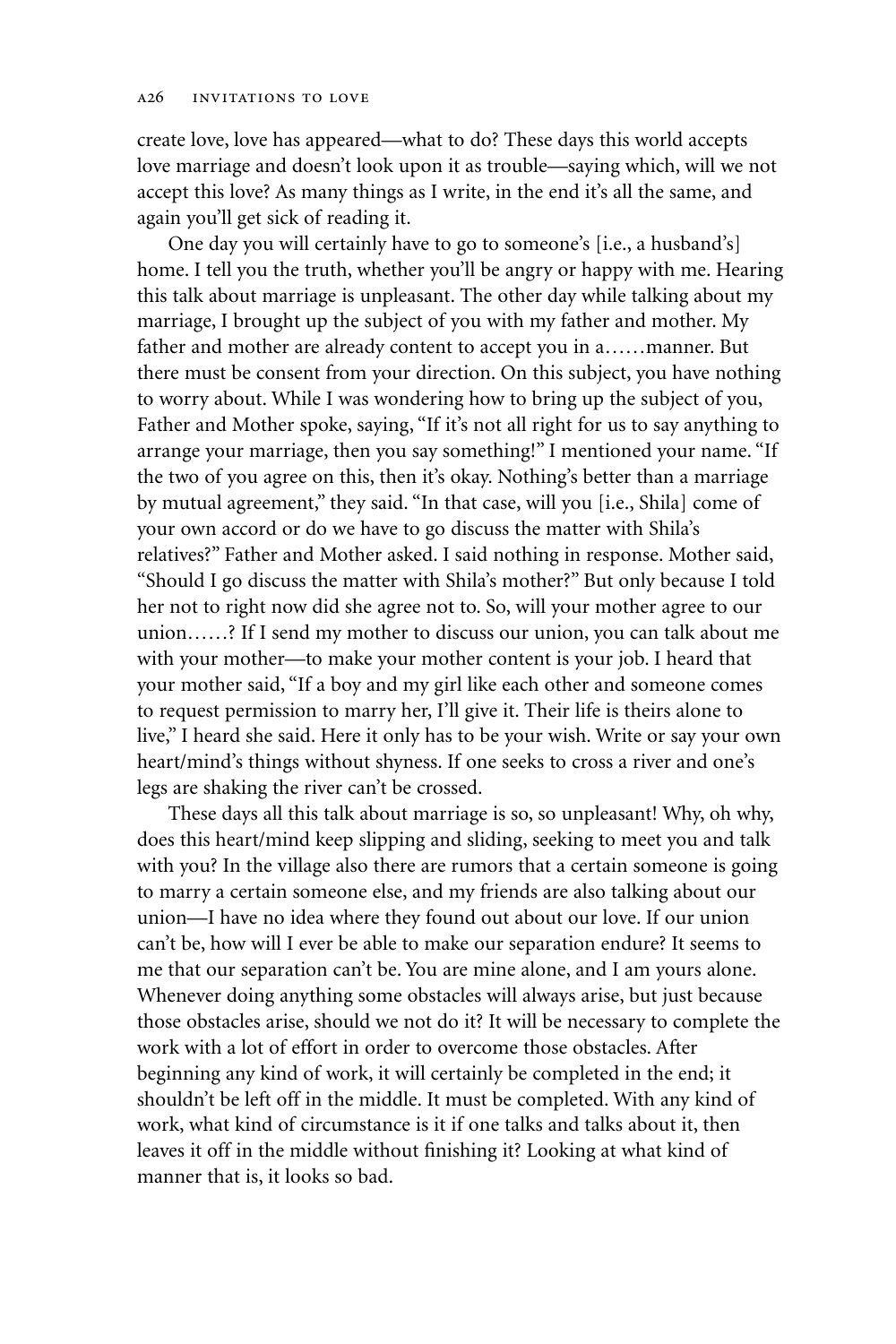Forgive me, okay; you'll probably get sick of reading this, and yet saying and saying this I've written and sent this much! Why, oh why, do I like to write? There are more things to write about, but I'll write again. One thing I must say. You seem to have told my cousin-brother that I'm really angry with your older cousin-brother. Please reveal why I'm supposed to be angry.

Okay, everything else I'll write about in another letter. Forgive my mistakes, okay? These days you've stopped writing letters; maybe you're angry.

Okay, farewell. "Bye-bye" My dear beloved [diagonally across bottom left:] In hopes of a letter from you, your crazy



**Letter #23—Vajra to Shila**

shree, shree, shree

Date: 047/5/4

"May Pashupatibaba ensure our well-being for always."

Dear, so dearly beloved……[Shila] Father's Sister's Daughter, many, many remembrances and continual love-within-love from your beloved. I remain well and hope that you are also well.

There was no real reason to write this letter. I find that you are very angry with me. I'm not angry. Perhaps it's because I didn't stay at the Tij dance the other day?! You alone know, perhaps. Please forgive me. Now I'll agree to anything you say. I'll do whatever you say.

I felt particularly bad this morning. If I had gone by way of the upper path by the front of the shop this morning, I wouldn't have spoken to you. But as soon as you saw me—maybe because you thought you'd have to speak with me—you went by way of the lower path. That's okay. If you don't want to speak because you're angry with me, then I can't……[do anything about it]. I say again that at some point you will certainly understand whatever I have done to anger you and you'll forgive me. What to do? Sometimes it [i.e., life] even goes like that.

In reckoning a person's life, what is there, after all?? Sometimes there's this, sometimes that. Sometimes sunshine, sometimes shadows.

Why should I write many things? There are probably many mistakes here;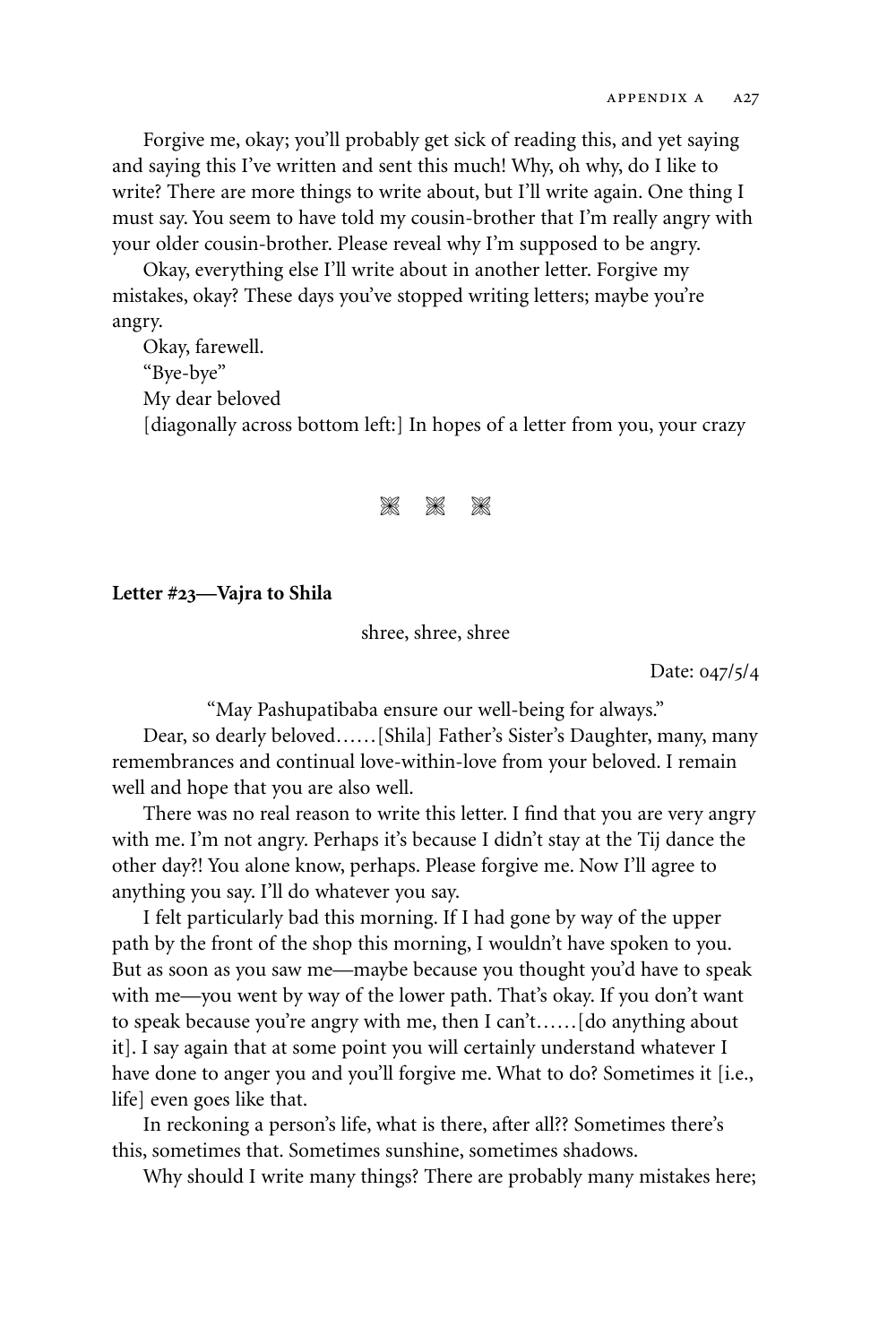may I obtain forgiveness for them. Finally, having arrived here, I would like permission to stop this racing pen. I'll write about other things in another letter. Okay, I bid you farewell.

Your crazy lover Always loving you— "Bye-bye"—love—love—love—love—love I'll be waiting here for your letter.

 $\mathscr{H}$   $\mathscr{H}$   $\mathscr{H}$ 

**Letter #24—Vajra to Shila**

shree, shree, shree

Date: 2047/5/7

Morning, 8 o'clock Remembering you

"May Pashupatibaba fulfill our heart/minds' desires."

Dear, dearer than so very dear, life's most beloved……always, always remembrances and auspicious love-within-love from……crazy lover. I am well, and I wish you wellness also.

There was really no special reason to have to write, except for the sake of your love. In particular, I couldn't deliver the thing you told me to deliver yesterday (the envelope); I seem to have forgotten. In the evening when we met, you got angry with me, probably because I didn't deliver that envelope. And another thing—you got very angry when I was speaking meanly. But just as you made a "joke," I, too, was doing just that. But you got angry. You just get angry at little, little things. Wherever we are, whatever we do, your heart/mind is the same. Let whoever hears anything say anything, but our love will remain love. Sometimes I have no free time because of my work, and obstacles prevent certain desires from becoming fulfilled. So, for this reason I couldn't deliver the envelope for you.

[no closing]

 $\mathscr{H}$   $\mathscr{H}$   $\mathscr{H}$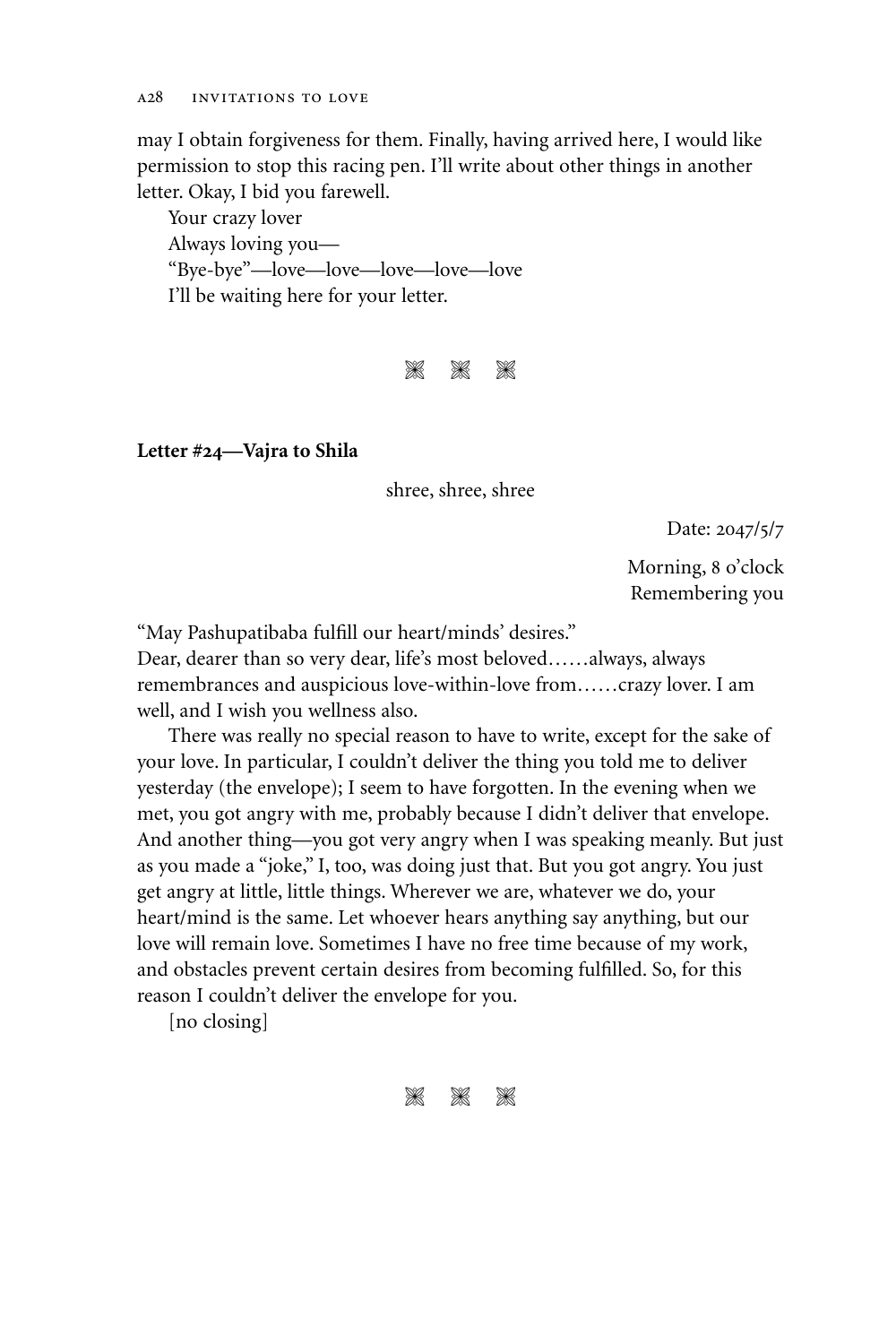## **Letter #25—Vajra to Shila**

Date: 2047/5/11

Time: 10:00 at night Place: A lonely little room with memories of, and love for, you

"May Pashupatibaba fulfill our heart/minds' desires!"

Dear, my life's most priceless/precious life friend, unbreakable remembrances and unending love from your……It must be said that I'm pretty well, and I wish for your wellness.

There is really no special news; I'm writing a few words only out of my love for, and memories of, you. I hope that you will accept them. In particular, I heard that you are sick. Because of this, my heart/mind can't find peace. I hope that you will quickly regain your good health and have a long life. Don't worry about anything. What planets [i.e., fate] must we receive here after all? However we arrived on this Mother Earth, so in the same manner one day must we leave. While surviving here, our lives are only God's sport.

In particular, tomorrow (today) I'm going to Tansen. If I return quickly, we'll meet in the evening. I'll write other things in another letter. This is it for now, okay? May I obtain forgiveness for my mistakes. Okay, I bid you farewell.

"By-By":—my beloved From:—your crazy lover

## $\mathcal{H} \quad \mathcal{H} \quad \mathcal{H}$

#### **Letter #26—Vajra to Shila**

shree, shree, shree

"Date" 2047/5/30

Time: 11 o'clock at night Place:—in bed, in unbreakable remembrances of you

#### Pashupatibaba hail! Hail!! Hail!!!

Dear, so very dear, beloved……many, many remembrances and more love than there is water in the ocean from your……I am well and hope that you are, too.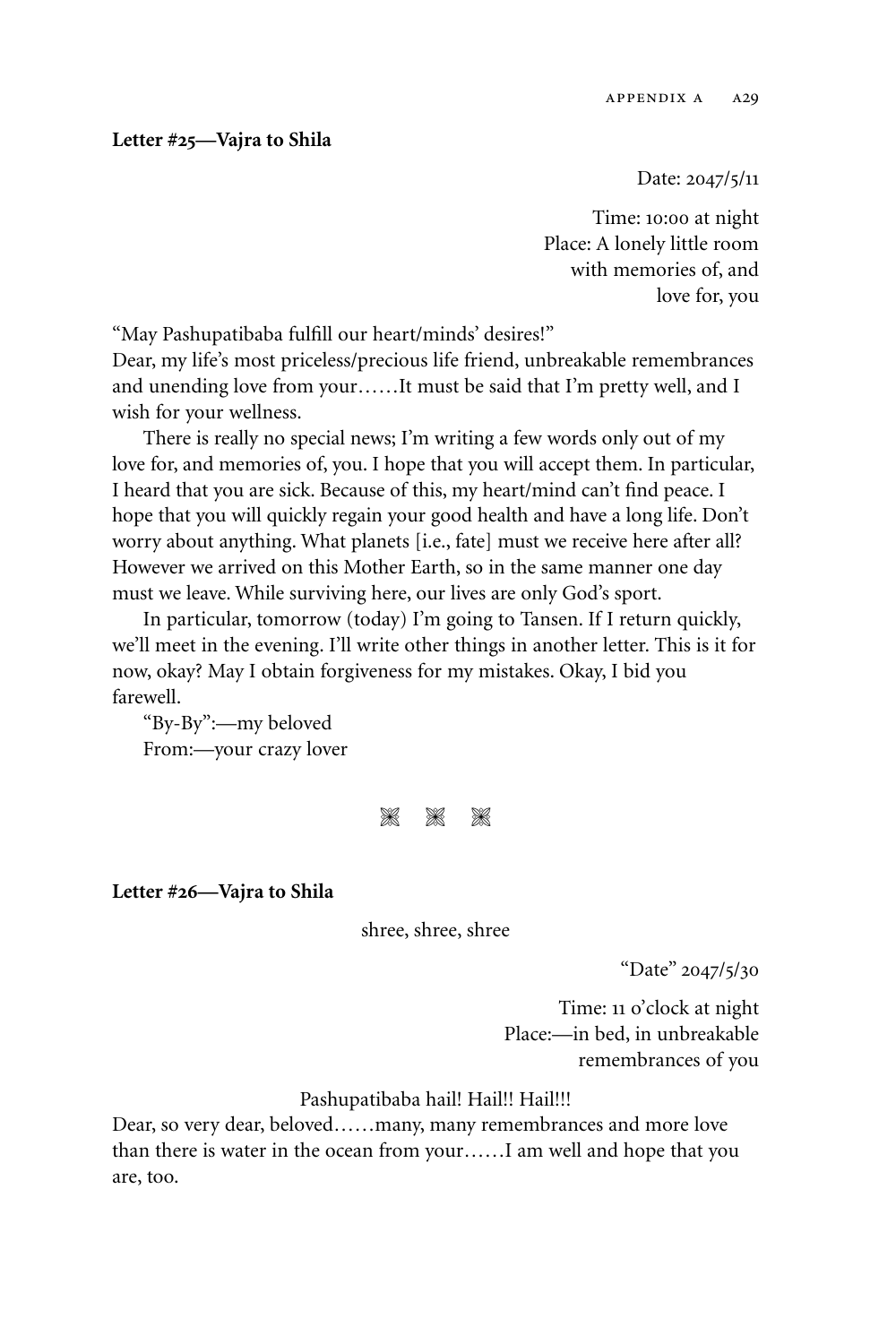There's nothing special to write about; only out of memories and love for you do I write a few words. In particular, the other day I found out that your mother had scolded you. For that I'm nothing other than very sad. What to do? It happened like that. Whatever we did, we did not do it with a bad heart/mind. Oh, what kinds of events occur in life!! Our love has gotten so strong that it's just like finger/toenails and flesh: each helps the other, and they're attached to each other.

Why, oh why, do I feel so, so……these days? How many strange meetings there are in life! What different kinds of circumstances people have to walk among! But one must indeed walk, and if there's suffering, one must never accept defeat, for after defeat anything can happen. One must never lose one's courage. You must not be afraid of anyone. At any time, at every moment I'm ready to be at your side. Of course, why wouldn't all sorts of obstacles arise? It's true that just as seedlings can't live without water, without you how could I......? I pray to God [*īswar*] that, if two lovers can't be united, why do they love each other? Let this not happen to anyone. I make a wish to God [*bhaguwān*] for our eternal union. Do you make the same wish? Even if our union can't be, my love will never end. Even if our love is broken off, don't forget this miserable, unlucky, crazy friend of yours.

I'm very sad that I tore up your photo and said whatever I said in that letter I gave you the other day. From human beings there will be errors, but one should also give opportunities to repair those errors. I've already said this: I've certainly never talked or laughed [i.e., flirted] with anyone else but you. But it's like this: if your love exists, then why perhaps do you act like this? [four lines of scratched out words] Any time you can be with me, I can also be with you. And then we can also discuss our wedding day.

There's so much more to talk about that it wouldn't fit on this page. We'll talk about it in detail later. There are probably many mistakes here; for that forgive me, okay?

One more thing: the enclosed postcard isn't good. Still, accept it without taking offense, okay? If what is written here causes you suffering, I beg forgiveness. Just because I tore up your photo postcard, please don't tear this one up, okay?

Okay, farewell "By-By"—my beloved beloved, beloved, beloved life friend, your heart/mind is hurting, perhaps, right? Always loving you, your…… see you again Please give that envelope to your sister-cousin, okay?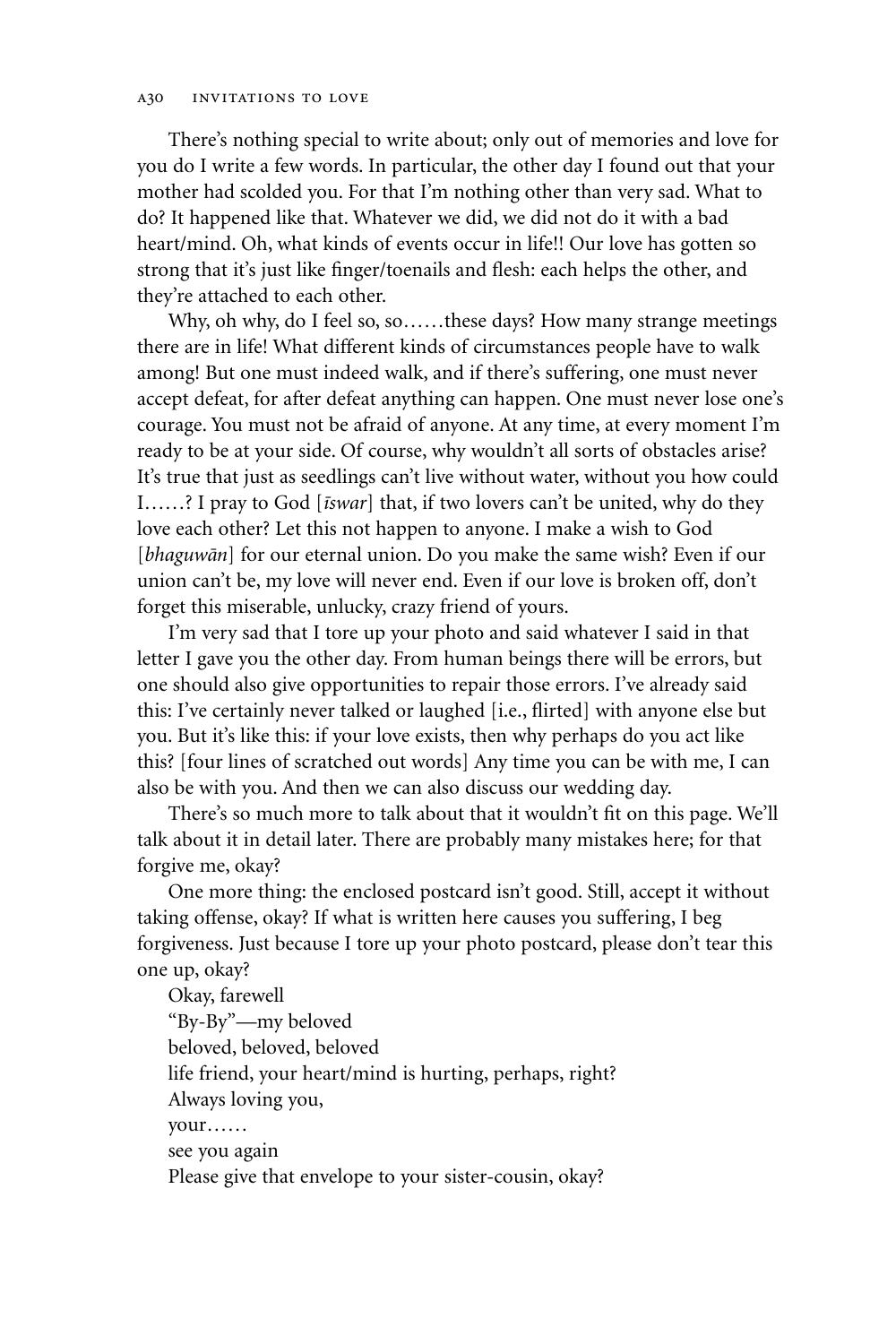## $\mathscr{H}$   $\mathscr{H}$   $\mathscr{H}$

#### **Letter #27—Shila to Vajra**

Date: 047/6/12

## Time: 10 o'clock at night

Dear, so very…x…dear……Mother's Brother's Son, from this miserable one best wishes for happiness, much, much love, and delicious, delicious remembrances on the occasion of 2047's Dashain……There's really nothing to write about, except that it's been a long time since I wrote a letter. There was especially so much, so very much I should have written, but what to do? Because of circumstances, should I say, or what should I say……? Ever since that day, it's been extremely unpleasant for me.

Why and how to say it, and whether to say it at all, I can't say. I used to be able to, but what shall I do?

I find that the world is like this: how many wishes, how many desires, how many interests, how many hopes there keep on being, but—what to do?—because of conditions and obstacles they get lost by themselves. And yet I find that it's necessary to go on living. You'll probably say, "What kinds of conditions and obstacles are there, after all?" you'll probably say, but—what to do?—it's not possible to cut one's chest open to show the obstacles and conditions that have arisen.

Please give forgiveness for my mistakes here, or, if you won't, then don't. This much for now. We'll meet again in another letter. Farewell for today. Namaste.

Truly, I forgot—I thought your postcard was so very, very beautiful!!

[diagonal on back:] My postcard is very unattractive—don't lose it, okay? [illegible words] In case you want to tear it up, I gave you a single one, so tear it up, okay? I'm very tired. For this reason, there could be thousands of mistakes here. For the mistakes……? "By, By"……?

[writes Vajra's names thirteen times]

 $\mathcal H\quad\mathcal H\quad\mathcal H$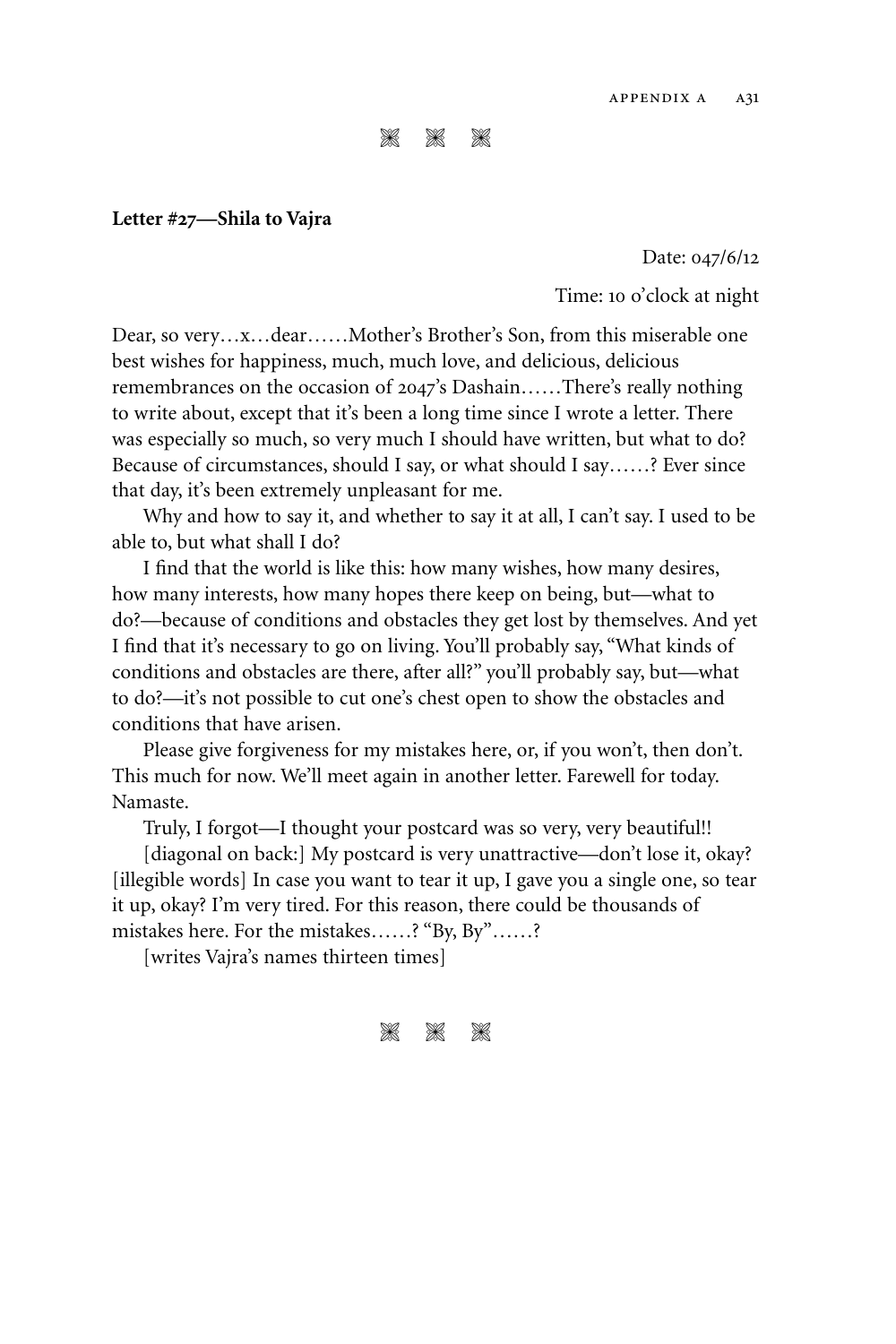## **Letter #28—Shila to Vajra**

shree, shree, shree, hail, hail, hail

Date: 047/6/15

Place:……there?…… Time: 10 o'clock at night

Dear, dearer than dear life's life……friend, many, many everlasting remembrances and kisses of sweet affection from your dear friend, okay……?

(Mother's Brother's Son), actually, there's no special thing to report, just remembrances. When I didn't speak to you on the way to Tansen, you probably got angry, didn't you? Then again, I didn't see you [plural] anywhere in the bazaar—why……? What—did you go to see a film……? You probably went, and I didn't see you anywhere in the bazaar. Even though I didn't speak to you on the path, I was intending for us to watch the film together, but suddenly I met my cousin-in-law, and she said, "Wait, let's walk together," so we walked together. "Let's go watch the film," I said. "No, let's not watch it. I'm going back to my marital home after I visit my natal home, so for that reason I'm not going to watch it," she said. How could I go alone, I thought? So, I didn't go. I came home with them. Then on the way home my cousin-in-law said, "Let's go by way of my natal home, and I'll then go to my marital home. We'll go together by way of Bir Pokhara, Shila." Then after she put a lot of pressure on me, I came back by way of Bir Pokhara with her. Then, immediately upon returning, Older Brother-Cousin asked, "Shila, where is Vajra Bahadur? Did you see him?" Then I unhappily said, I said, "I didn't see him."

Then Brother said, "What is with Vajra Bahadur? I can't understand anything," Older Brother said. "He seems to be despairing, or something," he said. "We shouldn't have established this youth club, but we did, and after doing so it should only be left off after our ends have been met," he said and got angry. "Vajra has become very, very different these days," he was saying.

What, what have you become?? Is it that love……has puffed you up so much that you spoil your other connections? Yes, it's good to love, but if you're going to love, are you going to make your own friends so displeased? I, after hearing that talk, well, I……? Again, you'll think that someone said something……to me, but that's not so. That someone said such things about me must make you feel so disturbed, perhaps. The other boys have also been saying, "What has Vajra become these days, what??" Hearing this, I find myself feeling disturbed. Hearing, "Vajra has become spoiled," what thoughts came to me! It's probably said, "Vajra is courting someone; for that reason he's become spoiled," and many thoughts came to me. It's good to love, but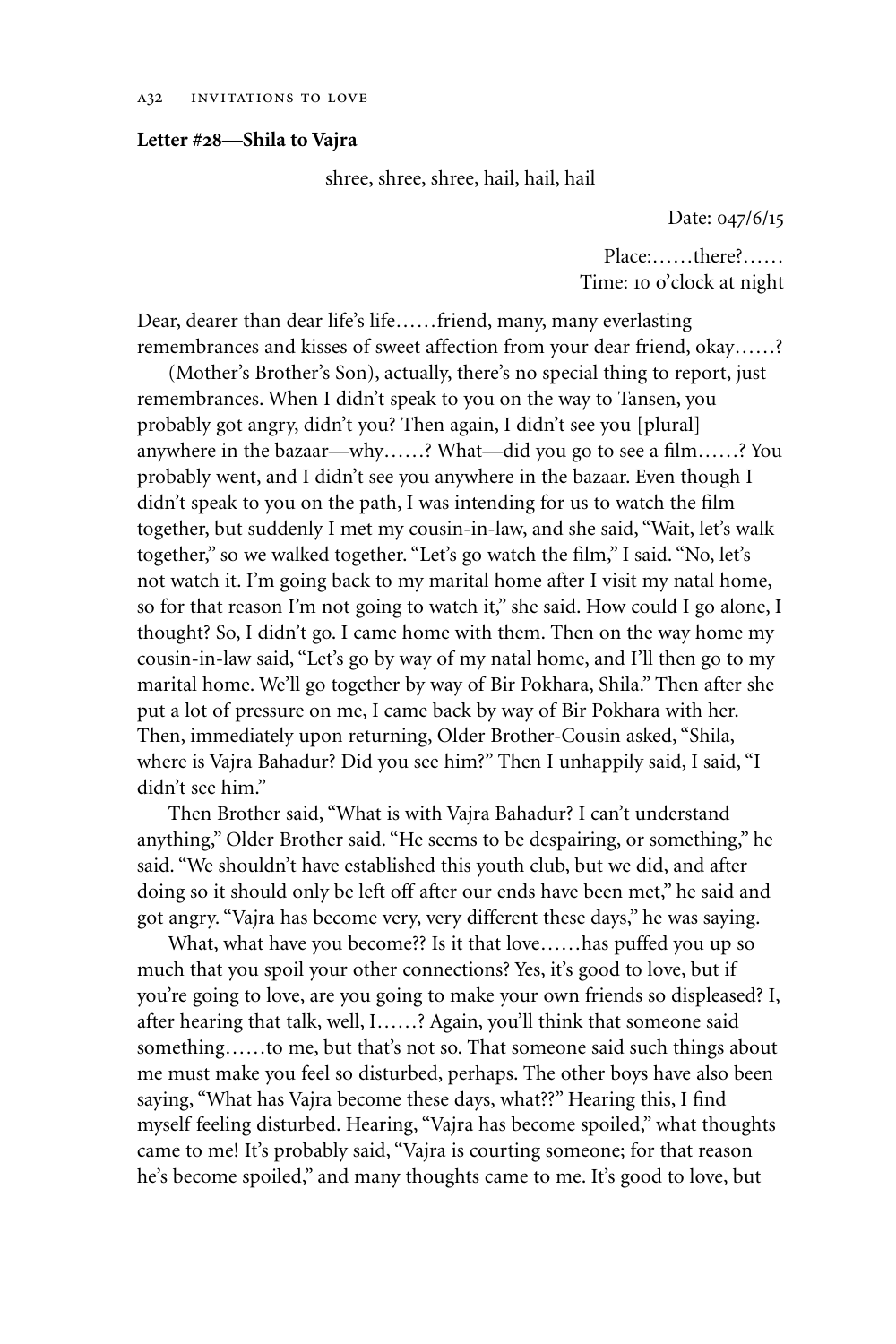hide this, our love, deep inside in the very middle of the heart. And in your outer manner, as many friends as you have, keep the secret of our friendship from those friends. Whatever there might be inside, outside you must act as if we have no relationship. That's my opinion, but will you laughingly let it pass, saying……? You'll say to me, "What—doesn't your [*tapa˜ıko*] love exist? Don't you have memories? What—what was to me……? Don't you remember the 'kiss' [English]?" I remember all those things, but even though we love in this way, let's not let it be recognized—that is what I mean.

Oh, how you are! You're just like children who go walking with whoever there is, with whatever kinds of boys, little friends or big friends—with all friends you are so……? You yourself understand this, perhaps. Of course, you'll probably say that no one has to instruct you, but I'm not instructing you; I've given you a suggestion. No, I haven't given you a suggestion; I've reminded you. I've reminded you of this talk because I felt suffering. How have I felt suffering? Because Older Brother-Cousin and others have said, "Vajra has become different. He doesn't do things completely with us"—and hearing this, I'm……?

In trying to write only a few things, it's gotten to be a lot. There are probably thousands of mistakes here; read them as if they were correct. Forgive the mistakes. Maybe because I've given you……you'll get angry. If I angered you or if there are mistakes in the writing here, may I receive forgiveness.

There's nothing to cry about in this talk; you for sure would know this. " $\bigcap K$ "



#### **Letter #29—Vajra to Shila**

Date: 2047/6/23

Unable to break my memories of you

Dear, so very dear……everlasting, everlasting remembrances and tokens of unbreakable love from this miserable one. I remain well and hope for your good health, too.

First of all, I'm sorry for the "delay" in writing this letter. I liked the postcard with best wishes for a happy Dashain so much! For that, hearty thanks. Opening your letter and looking at it, I came to know everything. In particular, my friends haven't become displeased. There's not even any reason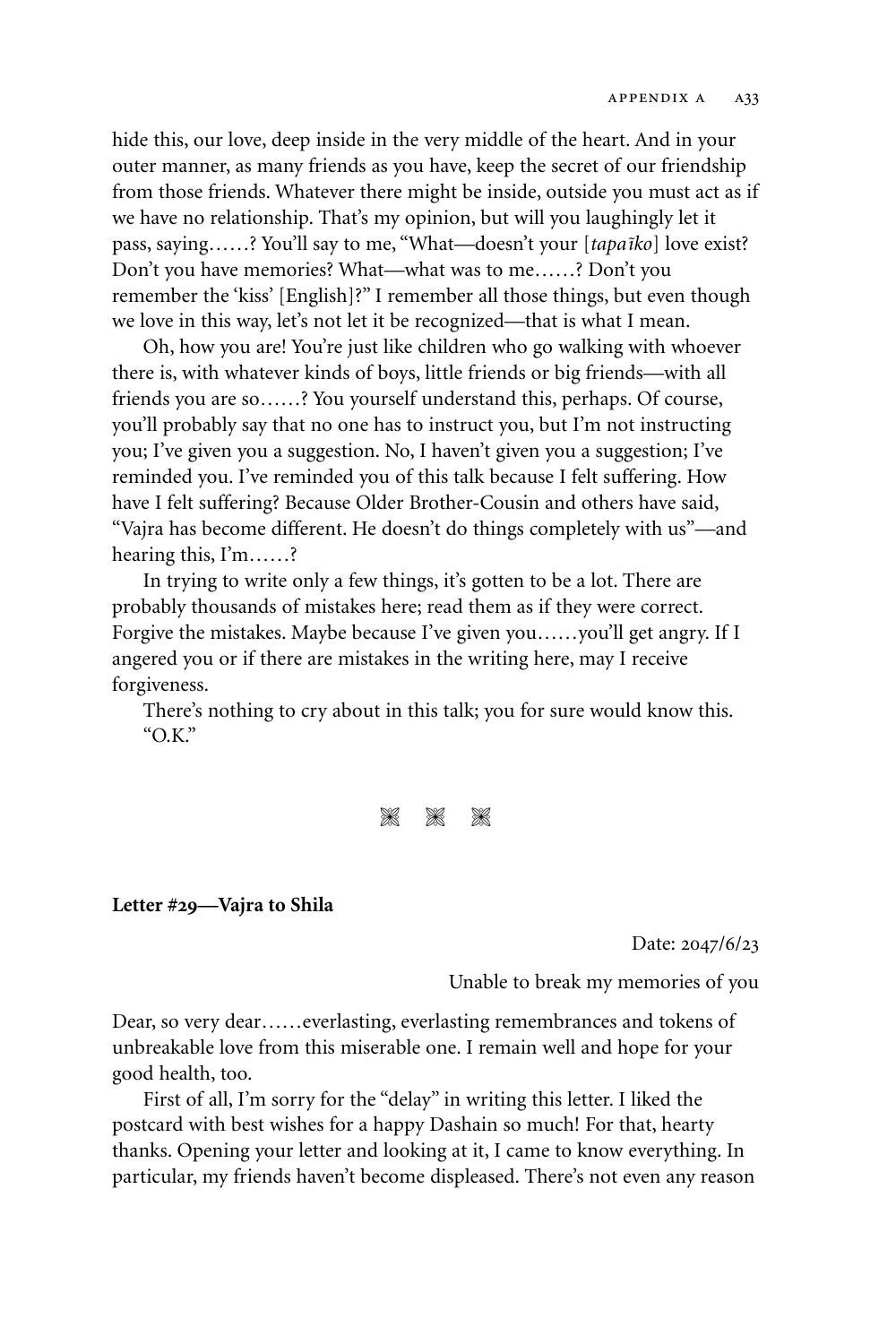for them to be so. As much as your Older Brother-Cousin does to ensure the success of our youth club, I've probably done no less. I, too, do not want all the work of our club to be spoiled. Even if I don't appear to be that hard working in my outer manner, in my inner manner, well, I want to see our club progress more quickly than quickly! Whenever anything is begun, one must complete it. I haven't forgotten this. And I won't forget it. Why wouldn't all sorts of problems arise in life? But I've vowed not to be defeated. Life is sometimes suffering, sometimes happiness; suffering and happiness are life. In the end, whatever and however much we do, one day we must certainly leave this world forever. As long as I live, may I be able to treat all my friends the same and take care of every urgency—other than that, I want nothing. That's what it means to live.

While reading your letter, at times I felt happy, and at times I felt sad. Just as you feel bad when you hear someone saying something bad about me, there's no way I wouldn't feel bad upon hearing someone saying something bad about you. Who, after all, feels good upon hearing something bad about one's loved one? That probably makes everyone feel bad. What you said was right. If God [bhaguwān] makes a mistake, we human beings exist. So, each one has to remind the other of mistakes. That's how one should live; we should give advice and reminders to each other. Everything must be reciprocal. What's the meaning of life friend? To contemplate together every small or large problem that is bound to arise in life; whatever suffering or happiness occurs, we must tie ourselves to each other. Time is not always consistent; sometimes there's suffering, sometimes happiness.

Just as you have memories of and love for me, so I have just as many memories of and love for you. Just as you probably know better than I do the troubles of your own heart/mind, so, too, do I probably know better than you the troubles of my own heart/mind. So, have we acted so as to show others our love? Certainly not. Why on earth should anyone not know—it has gone from one to another! Just as a tree shakes when the wind blows, so, too, has the news about our love spread like that. When one tries to hide the truth, one never can. Our love is true and always will remain true and immortal. Shila, you know well how long the ribbon of our love has already become. It seems to me that probably no one can break it. These days every villager already knows about our love. So, the villagers say about us things like, "Soand-so and so-and-so are courting; they're going to get married." How much of such talk have you and I already heard!! Look, Shila, in life not everyone is a friend; some friends are actually enemies. We shouldn't make our enemies laugh. We must stop revealing ourselves in their presence. Just because there's suffering today, we must not lose courage.

The other day at Dasaĩ Purniyā, you really were angry with me. That's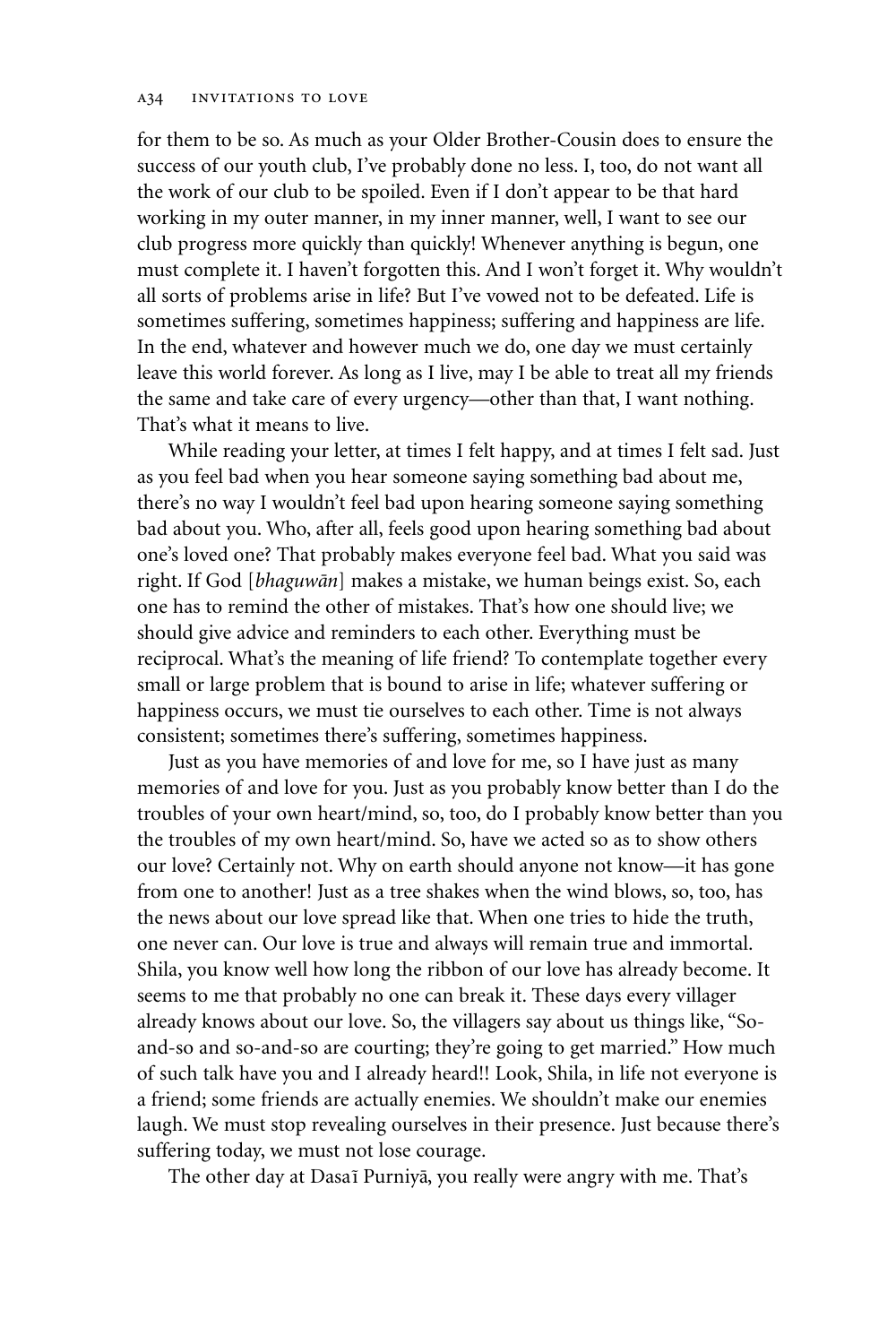why you said to my younger brother that you wouldn't speak any more to my older sister. Why are you angry with me? I was about to head home, but what to do?—I had to stay there because I couldn't avoid my friends' scolding. And you saw that. I was only sitting in the corner, providing company to my friends. What—could I ever……[share] your misfortunes with others? I certainly could not. What—don't I know all about us? Those boys were just teasing me about us. Because I sat with them, you're so angry that you're not talking to me any more. Upon hearing that, I felt so sad! What my heart is like!

You said in your letter that we should act as if we had no relationship, but since everyone around here already knows about us, how can that be?

Now, after having hidden our love in the middle of our hearts, what to do? If two lovers who love each other can't meet to laugh and speak together, then how can this……work? If we say, "Let's not meet, let's not talk," this heart/mind won't obey. If we don't see each other for even one day, how unpleasant it is! Your likeness comes before my eyes—what to do? If we do meet and speak, the villagers will certainly……[talk]. Therefore, I say that we should join quickly with each other in a relationship of life friendship, and then no one will be able to say anything. Why should we keep giving the villagers more things to talk about?

Shila, you probably know the saying, "The more talk there is, the more misery there will be." How long a time our love has already lasted! These days people already honor our love a lot. I never want to see our love put into misery. It has already become……to come get water at the tap. These days when anyone sees me coming they won't say anything to me. They look at me as if they'd never seen me or met me before. How I feel at such times! Shila, if our union can't be, how much more they will laugh! Therefore, let's promise to make a union whatever conditions arise; let's not allow anyone to laugh, okay? If we move the time of our union further and further forward, then our lives will get more and more difficult. Looking at this situation, I wouldn't consider it bad if our union occurred within this month (Asoj), but what do you say? Shila, there's one thing that you may or may not know: I have never talked about you. I'm listening to and respecting your words, and so you must also listen to and respect my words. Of course, I'm not saying that you haven't respected and listened to my words. You might get angry if I said that!

Look, Shila, how much time (how many days) have we been……like this?!? In the end, one day our union must certainly happen; the villagers mustn't be allowed to……How the villagers walk around talking about our love! Friends and relatives speak well, but how our enemies seek to do us harm—they want to break, to tear down our love. Shila, we shouldn't allow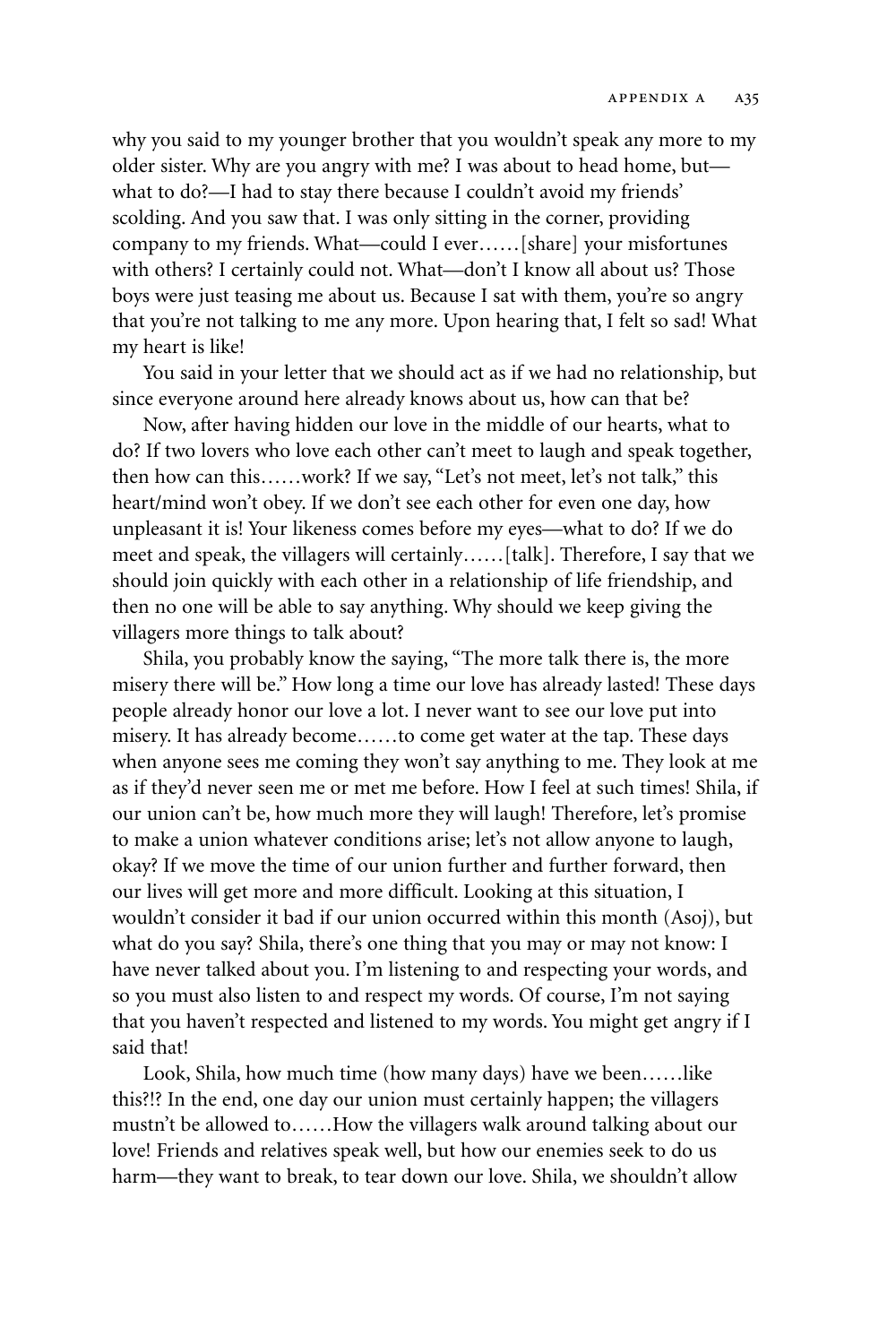anyone to tease us—remember these words well. Some people are singing a song of "will-it-or-won't-it-be??" In this manner, our love has already begun to rot. Seeing and hearing this, my heart is cut into shreds. I can't bear this talk any longer. If I'd known it would go like this, I would have proposed a union with you earlier. But you said later. Now when this much time has passed, the villagers have already begun to laugh. If our union happens, then it will be okay, but if it doesn't happen, then what will the villagers say?? They'll certainly say later on that so-and-so used to be like this with so-andso. I know why you say later: if you marry, your mother will suffer, but it's not correct to say that—one's own life must also exist. In the end, you must certainly go one day to someone else's [i.e., a husband's]—or, rather, your own—home. Look, Shila, that's why I keep saying these things to you. You can get angry or happy. Just as, "Whenever one sits, one is late; whenever one talks, there's a lot to say," so, too, do I have so very much to say. Oh, what kinds of conditions have arisen! It's urgent that you write well the things of your heart/mind without shyness—what's to be done, what there is, etc. Now what reason is there for the two of us to be shy with each other, after all?

Every second, every moment passes in your memory. Why, oh why, have I already become really crazy in my love for you? Whenever I sit down to study, memories of you alone come to me, and in my heart/mind various thoughts play. I can't study like this. Rather, if you would be with me, would I be able to study? How strong I seek to make this heart/mind, but I can't. Shila, I told you that I've talked about you and me with my mother, and Mother accepted our words. The day before yesterday Mother talked about it: "Well, will it be, or won't it? You don't have to walk far. If you are courting like that, then it would be fine just to agree to come home together without the parents having to arrange anything. It won't work to go and request permission. If it's like this, the villagers will laugh. If you agree to come home together, we'll do whatever has to be done. If that's not all right, then we'll arrange another marriage for you……" she said. Look, Shila, I had no interest or wish to get married. But what to do?? With conditions as they are at home, I've reached this decision. Shila, now let's not push forward the time of our union very much. In my opinion, now Asoj is just about over, so in this coming Mangsir [two months from now] let's tie together the ribbon of our union forever and ever with each other, I say. But let it not go later than that. What do you say? If you have a different opinion, then I don't know anything. People will say, "A white one went, and a black one came; a black one went, and a white one came." But it's not like that. Everyone can find a life friend. Having said that, however, one can't always find one just like one wants. Our life is not like that of an animal. Our life isn't like an amusing plaything.

Shila, you probably found out a lot of things and are probably getting fed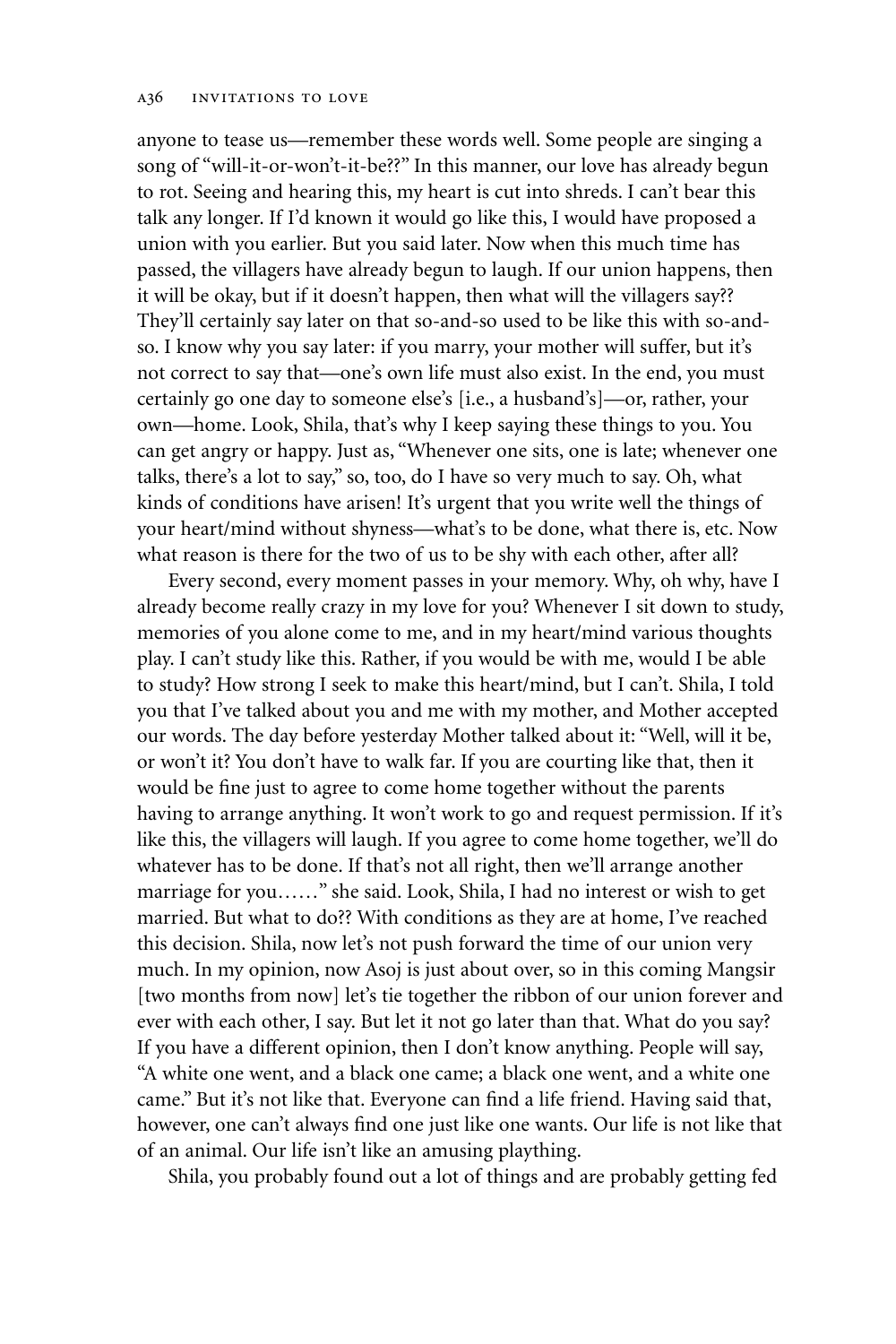up reading this letter. Please don't get fed up! Shila, it's useless to survive if we're far, far apart. In the end, our union will certainly occur one day. Because the villagers are laughing, I wanted to join together your, or, rather, our……this month, but……what to do??

Shila, I'll say one thing to you, and don't get angry, okay? Look, in life there are so many friends, but not all friends are alike. Some friends are such that they will give their own lives for their friends. And some friends are just companions. Some are selfish: those who only seek to fulfill their own intentions are more numerous, and after their intentions are fulfilled they pay more attention to the friendship. Some friends are like this: after starting a warm friendship, they want to spoil it. That's why one must separate the correct from the incorrect in what a friend says, or, rather, what was correctly said from what was incorrectly said. That's why one must understand well which friends are like what on the inside, whatever they're like in their outer manner. If not, if this can't be understood, then it will be just as if we kicked ourselves with our own feet. So many people are like that: they want to see others torn down, broken. You are probably more knowledgeable than I am about all of this. There was no reason for me to keep going on about it.

Okay, then (beloved). What a lot was written! There are probably a lot of mistakes here; you will certainly forgive them. Look, then, it's a time when it's just not possible to meet, or even if we do meet, it's not possible to talk about the things of our heart/minds. Only occasionally is there any opportunity. This is only one letter; the things of my heart/mind spill over from one to another [i.e., from me to you].

It makes me embarrassed/shy these days to come to your house—I don't know why. But what to do? I will indeed come.

Some lyrics, shall we say, or, rather, songs (competent or incompetent): 1. There are *gamchhanā* in the corners of the handkerchief. Memories of you keep coming to me.

2. Flowers blossom in a long line of baskets. Our union will occur this coming Mangsir.

3. A cow drinking water at the main tap; without you I'll be helpless.

4. I got lost in those mascara-blackened eyes of yours.

For my entire life, I'll remain with you.

Okay, love, now I say farewell. We'll meet in another letter

"Bye-bye," my dear

beloved, beloved, beloved

 $\mathscr{H}$   $\mathscr{H}$   $\mathscr{H}$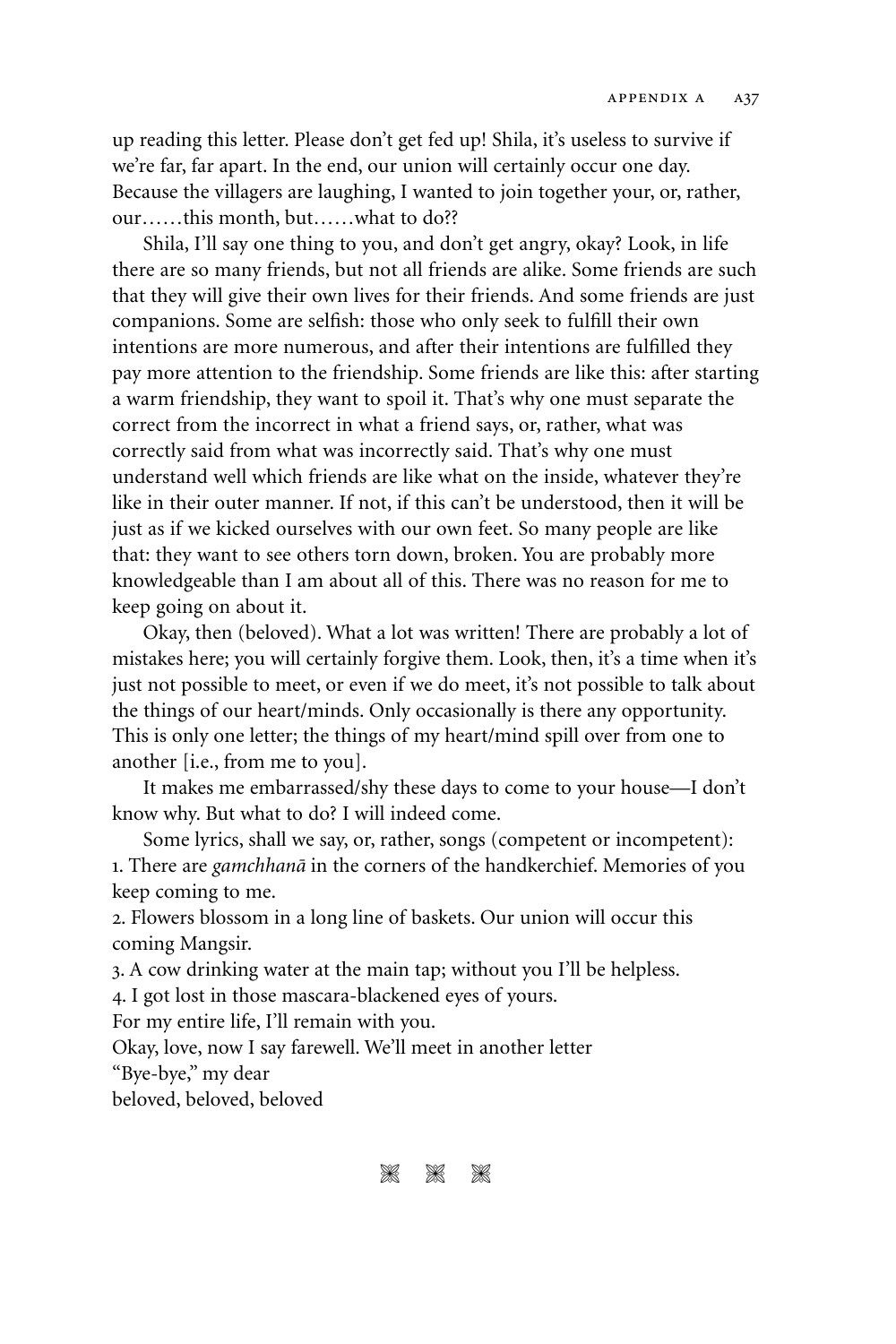## **Letter #30—Shila to Vajra**

Date: 047/7/9 Dear V. B., my hundreds of thousands and hundreds of thousands of remembrances and affections. I am well and hope that you are well.

What should I say in particular? We're going today, the 9th, to Older Sister-Cousin's home. I thought I would tell you by mouth instead of writing you a letter, and I tried very hard to meet you, but you said……? You didn't appear. It's okay……? There wasn't anything urgent to write a letter about……? Then again, if I go to such-and-such a place without saying anything, well……?

You would get angry, wouldn't you? We're returning tomorrow You……? Okay, farewell. We'll meet again in detail in a letter. "Bye bye" Forgive mistakes.

 $\mathbb{X}\quad\mathbb{X}\quad\mathbb{X}$ 

## **Letter #31—Vajra to Shila**

shree, shree, shree

Date: 2047/7/12

Pashupatibaba, hail, hail, hail!

Dear, so very dear, beloved……from your miserable beloved, feelings of unbreakable remembrances, and love that is wider than the sky, longer than a river, more numerous than the stars in the sky, just like a continuously flowing river, saltier than salt, and sweeter than sugar. It must be said that I am well. I hope that you are always, always well.

I find that my life is just a dream. Wherever I go, I remain miserable. I must remain alone. I made a promise to love and to spend my life together with someone, but she doesn't understand the meaning of love, so what can I say? No separation can stop pure love. There was a beloved who helped me survive, a friend for good times and bad—but it feels like she has already left my company. That's okay. She had even made me a promise. But where has that promise gone now? She alone knows, perhaps.

Shila, I can't determine the essence of your talk. You always act as if you're joking, and I can't go forward. I've said to you many times already, "Let's celebrate the moment of our union on the 1st or 2nd of this coming month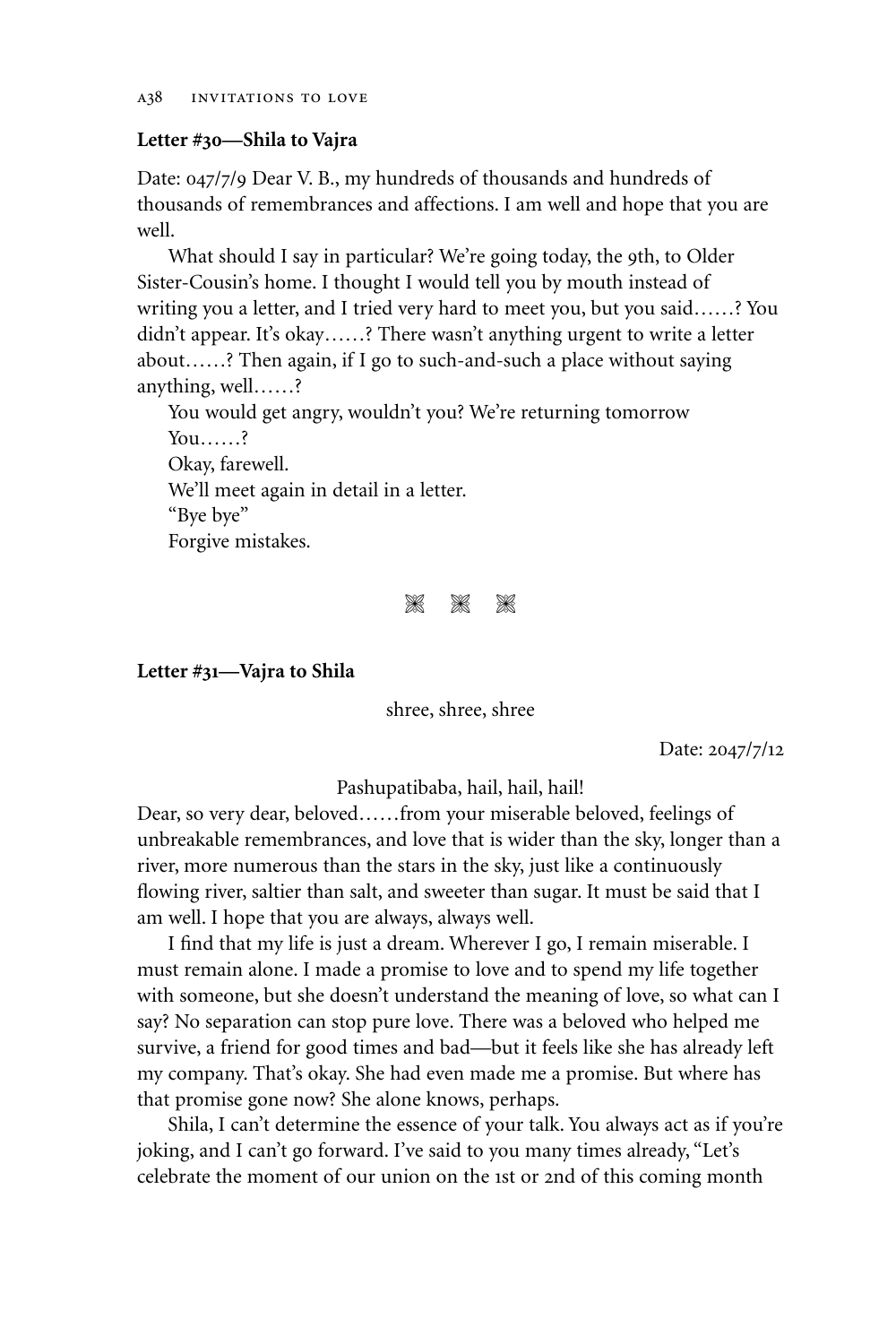Mangsir [mid-November to mid-December 1990]," and you've said all right to that. You yourself said we'll do it in Mangsir; I remember—at whose wedding? Now I'm behaving however I want toward you. Or, rather, events have occurred between us, and I'm acting as if you were my life friend. What—haven't we plundered everything from each other? Haven't we acted as if "that one's mine alone"??

Even if one gets angry sometimes, love for one's beloved is boundless and cannot die. Just as you get angry sometimes, so do I. Have you already forgotten our love, or what?? If you've forgotten, that's okay because I'm a worthless person. Today I'm nothing but a person who's leading a customary life, but I don't know what I'll do tomorrow. Why, oh why, does my heart/mind suffer so much like this today? I feel so unhappy.

Up till now I haven't been able to do anything. We'll see what will happen in the future. What's written in whose fate? I'm all alone, and my tears keep flowing. Even if something happens in life, it feels like there's nothing. Only you were a friend with whom I could share joy and suffering, but even you have gone far from me and want to make me a stranger. But that's nothing. That's okay. As far from me as you may be, may your heart/mind always be happy. I say I won't remember, but then why, oh why, do the likenesses of those things, of walking together, of that kiss, of everything, keep arising? I promised Mother that we would marry within this amount of time, but……

You've probably thought that someone (I) has no income: "His friends have already done this and that; how can I marry such a boy and how can I……?" Right? On this subject you may get angry or not, but I'll tell you the truth. Yes, I've also thought about it. As of now, I have no income. I'm studying. In the future I might or might not have an income, but I'll do something—I'm eager to do so. Oh, what people have said! There's a lot of sadness in my heart/mind. When that other man came to request permission to marry you and your mother gave it, at that time I heard that you said, "I won't marry a soldier in the Nepali Army or an educated man." Today I remembered that, and I asked myself, "How am I different from that man, after all?" I'm not in the military and have no wish to be, either. It's just that I've studied a bit more than he has, but I haven't been able to do anything. I find that you wish to marry and spend your life with a soldier in a foreign army, don't you? Because a soldier in a foreign army can give you the complete ease that you want. What can I give you, after all? I find that money alone is important; or, rather, blind people consider money alone to be everything. But you probably know this. The turmeric crop is never large enough, or, rather, there can't be any left over. Now, if our own home is bare, empty, how long will the wealth brought in from outside last? If there's no apple tree in our own home, for how many days will it be possible to buy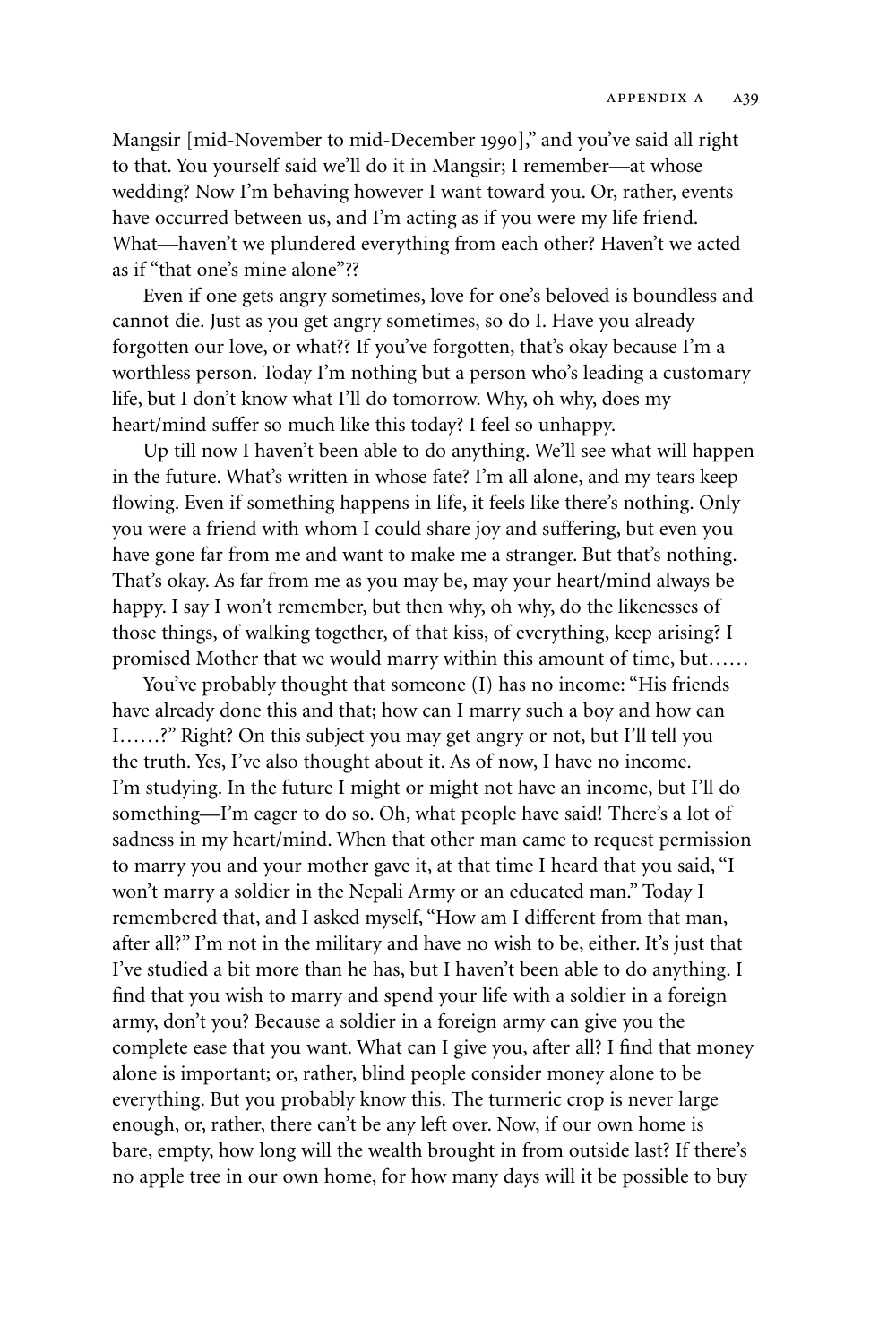apples and eat them? You probably still don't understand. Whenever we go to a foreign country, causing our own sweat to flow, that's for that foreign country, but if we cause that sweat to flow in our own country, or, rather, if we repair our own garden, we make our own home successful. In that way, our home will become strong. Nobody can do anything. If our country (Nepal) were rich, we wouldn't have to be slaves in foreign countries. For this reason, people who are as educated as we are should stay here and work. Even if we suffer today, certainly one day it will be possible to find ease and happiness. If one wants to eat apples, let's not buy them, let's plant a tree. Of course, some people are coerced into going. Let's leave off this whole subject. Forgive me for this worthless bother.

I can't understand your talk. When I said, "Let's do it in Mangsir, okay?" you said all right. Was it out of coercion, or what? I know this much: I have loved with you, and we have loved each other. You yourself know what I'm talking about. If your heart/mind is otherwise, then that's it. If it's the same, if you love truly, then before Mangsir 4th, your and my, or, rather, our, union will occur. Beyond that, I don't know what will happen. Probably you're fed up by this talk of "it-will-be-it-won't-be." For this I'm sorry. If you'll forgive me, forgive me; if not, don't. With caresses.

Your life friend,

Lonely……you who gets angry so easily, How can I understand your heart/mind? "By-By O.K."

# $\mathscr{H}$   $\mathscr{H}$   $\mathscr{H}$

**Letter #32—Shila to Vajra**

Date: 047/7/15

Place: In that same……place Time: 10 o'clock at night, or so, let's say That……? Some things about you and me Don't get angry after reading this, okay? If you get angry with me, I'll……? Vee. Bee. "V. B."

Shree, shree, shree Pashupatinath, hail, hail, hail. Dear, so very dear……? life friend, I offer you hundreds of thousands of tokens of affection from your life friend and beloved.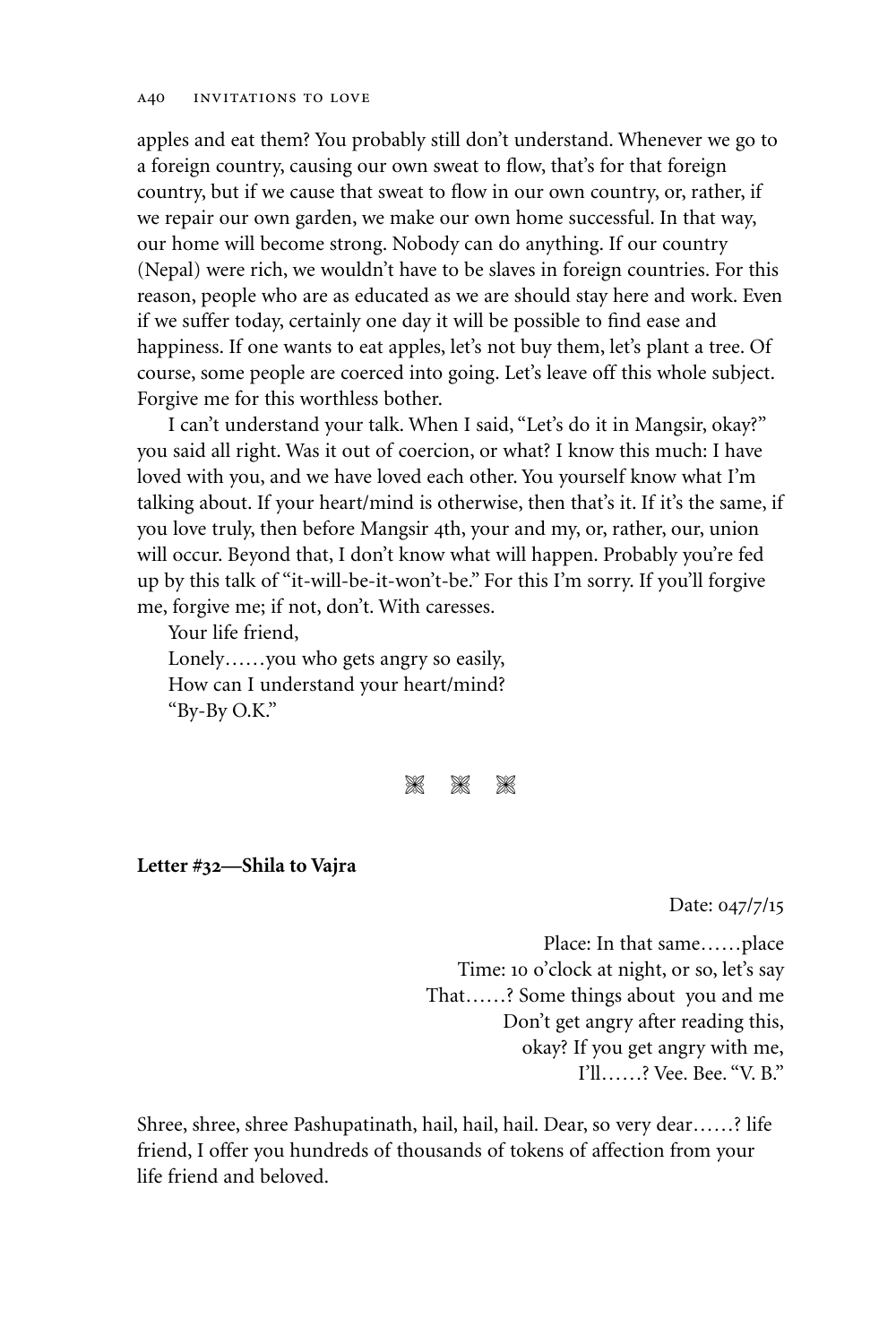I am well, it must be said, right? I hope and desire that in the same manner you are also well. There are really no special things to write about; I only wanted to meet by letter.

……? I consider myself to be miserable for having been so slow to write letters. What to do? Life is like this. The time one says is one's own isn't to be. You'll say I've forgotten everything, but that's not so, my own beloved......? life friend. I'll never forget the moment of our union. Was it because I didn't write that you wrote such a diatribe? Such a harsh diatribe was uncalled for. What should I do, my......? And what, oh what, is my heart/mind becoming like? Writing about what it has or has not become makes my heart/mind break. At home Mother has already been scolding so much about all kinds of things. The villagers say the same things. How can this life continue if it's like this? I'm, well, if it's like this, then I'll……from this world forever and ever, or, rather, I'm ready for farewell.

You say, "I find that you are thinking of marrying and spending your life with a foreign soldier," you said. My thoughts haven't gone in that direction at all. If you say that, then I……? (What—if I married a foreign soldier, would you……[find] another life friend or love?) That's okay. It's your choice. What can I say, after all? Now you forget the promise that we made. If you don't forget I am ready, or, rather, consent to marry you. I consent, consent, consent! Except that you say the 4th of this Mangsir, you said, but that soon I……I'd be ready whenever you say, but I……That is to say, I am such a poor match. I'm a……? I'm such a poor [i.e., not wealthy] daughter, which you probably already know. "Let's get married," you [*timī*] say; a woman must relinquish her family. I will relinquish my family, but my home's afflicted state makes me a very poor match.

You said, "I can't understand your……at all. You are always laughing, playing, or joking. I can't understand anything," you say……right? Yes, I'm always laughing and joking. It seems to me that we should both sit down in private to discuss all the things of our heart/minds, but even though I've looked for time to do so, I can never find time. To spend time discussing things like that—what should I say? I find it extremely difficult to write even a short letter. Saying that I find it difficult will probably make you angry again. You'll perhaps say, "Shila finds it so much trouble to write even a few words." It's not that it's that much trouble. Here it's just that whenever Mother sees me with any paper in my hand, she starts to scold me, saying, "Whose letter? To whom are you going to send it?" I say to myself that I'll write without letting Mother see, but I never find time anywhere in the day. If I begin to write at night, she starts to say, "Put out the light, put it out! To which of your young men are you starting to write a letter??" she starts to say. What to do?

Yes, we made a promise. What—have I already forgotten the promise and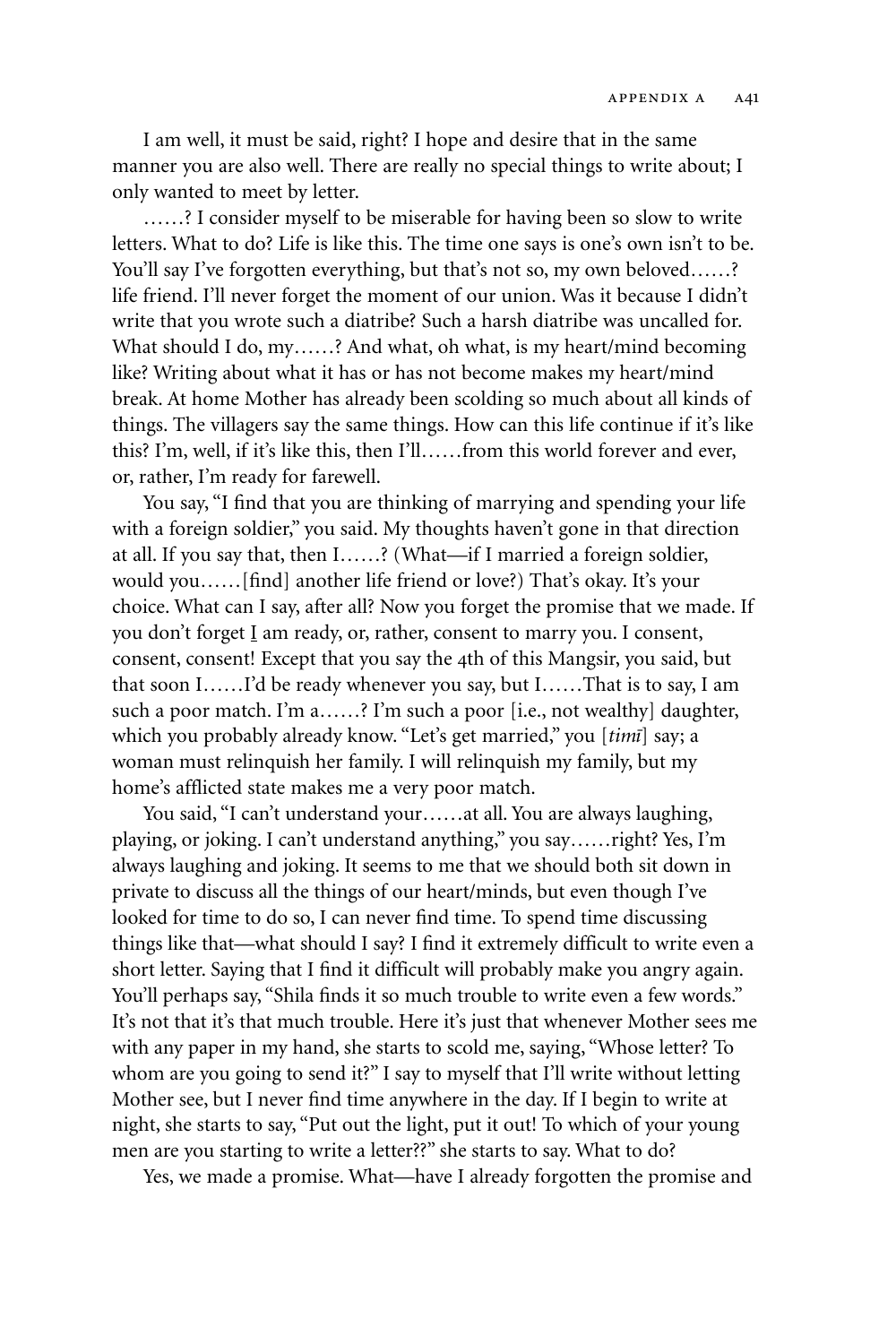left your company……? Really, you wrote, "Before the 4th of Mangsir your and my, or, rather, our, union will already have occurred. Beyond that what will happen I don't know." What—if our marriage doesn't happen by Mangsir 4th, are you ready to marry someone else? That's okay. If you want, marry another much prettier, very educated girl that you like ever so much. Somewhere or other I've heard that you're going to marry someone else. Even if you do, that's okay……? I don't say this because my heart/mind lies; my mother said it. "Vajra is going to get married, it is said. I heard it while I was on my way to another part of the village. Vajra and his father had a big argument, it is said. Vajra's father said, it is said, 'You *must* marry the girl we, your mother and father, like,' he said, it is said," my mother said. Is it true or not? If it's not, please laugh and send a response without getting angry. Then again, why did you say, "I've told my mother we're going to get married"……? You are an educated person, the son of a……but I……? Even though I'm the daughter of a poor farmer……? when it comes to the subject of honor, even this poor farmer's daughter knows what it is. What your honor is, what my honor is—everyone's is the same. Now the villagers are all saying about us that we're courting—oh, how many say that! They don't only say that we're courting; how many, many bad things they say, causing us dishonor. Whatever, however much they say, may our love not be thrown away, but let's get married a little later. If you wish to do so, marry someone else and fulfill your mother and father's wishes.

One day I'll find time and an opportunity to invite you to visit me—will you be able to come? Send me news as to whether you'll be able to or not. Really, it's nothing—we'll just talk about the things of our own heart/minds!!!

I thought I'd hide and write a few words, and now there's a lot. There are probably thousands of mistakes. I'd like forgiveness for the mistakes. We'll meet in another letter. Farewell for today. Farewell, farewell.

"OK By, By" Your Shila

 $\mathcal W$   $\mathcal W$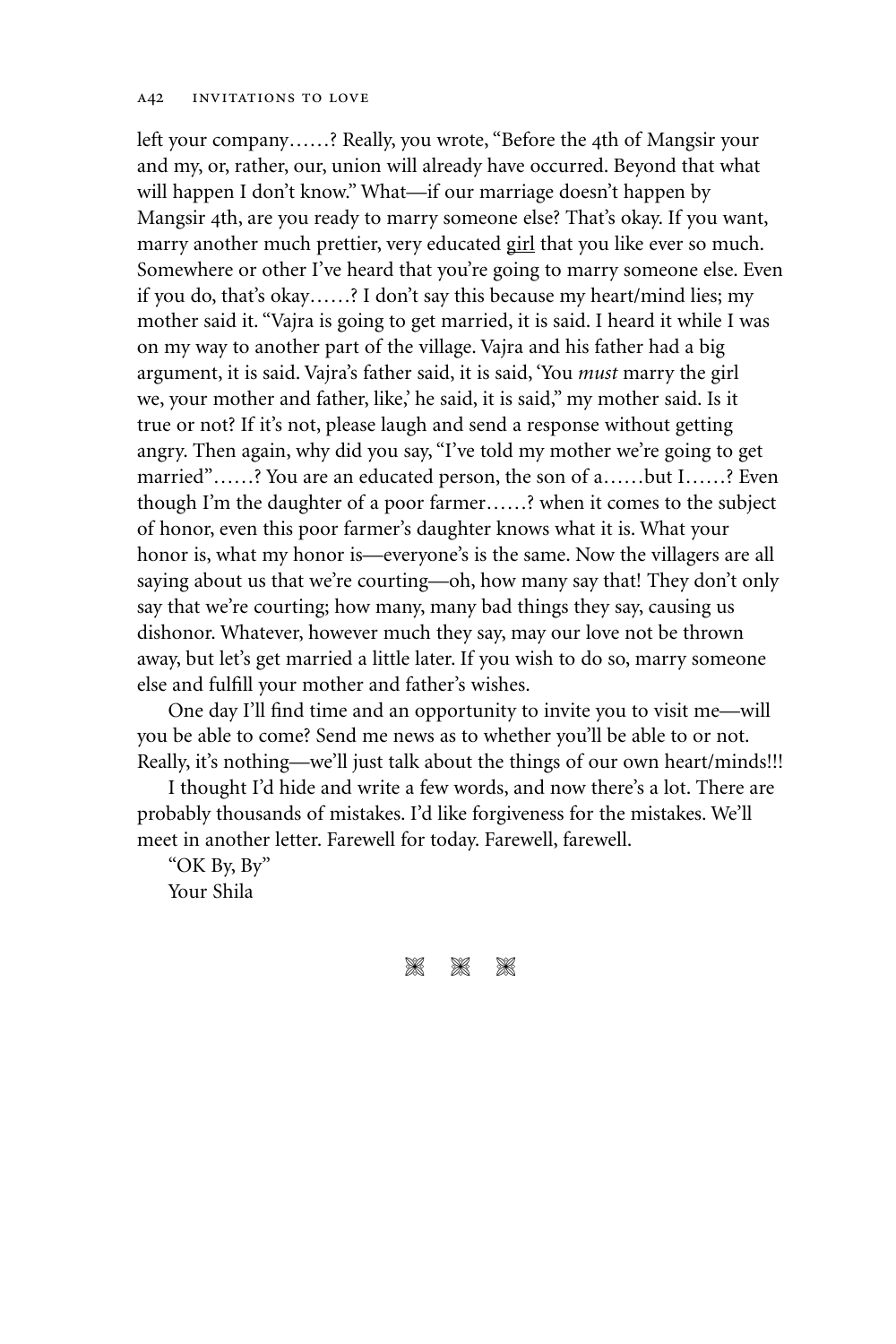### **Letter #33—Vajra to Shila**

shree, shree, shree

Date: 047/7/17

Place: In that same small room Time: Began writing at about 9 o'clock at night

May Pashupatibaba cause the well-being of all of us. Dear, so very dear, beloved life friend, tokens of continuous remembrances and continuous affection from your beloved life friend. Being well, I wish for your wellness.

There really was no reason to have to write a letter, except for memories of, and affection for, you, and to respond to your letter. First of all, neither did I get angry because you didn't send a letter, nor did I pour out a diatribe. I only wrote what I felt and heard in my heart/mind—the troubles of my own heart/mind, let's say. Shila, what did you say about "From this world……"? That the villagers have said such things about us, that we've done such things in front of them—they're our enemies. For this reason we have to leave off appearing together in front of them. If you did that [i.e., if you tried to kill yourself], then everyone would say even more. If anything happened to you, I would also……drown. What—did we really put together a garland of love just to do that? Certainly not. Everyone loves, a mate exists for everyone. No one can survive life alone. Shila, just as you said, I, too, say let's sit in privacy somewhere and both discuss the things of our own heart/minds, but I just haven't been able to find the time. What to do? Once our hearts and our heart/minds have become one, how could I forget our love or our promise? I could never forget it even if you forgot it. Shila, I'll never break our promise.

Shila, who told you that you're the daughter of a poor person? Just as you are, I am, too. I'm also a farmer's son, just like you. We're not at all different. On the subject of money, sometimes there is money, and sometimes there isn't. It's never the case that those people with money are rich and those without money are poor. Money alone is not everything. It seems to me that the most important thing in the world is heart/mind. If one's heart/mind exists [i.e., if loving, desirous feelings exist], then that alone is everything.

Yes, your mother has certainly scolded you, but don't you ever feel small in your heart/mind because of the scolding. To scold is a mother's obligation. We must one day extinguish the role of our mother and father. Perhaps the step we should take is none other that. It seems to me that our match can never be separated. If there's anyone who is to be my companion in this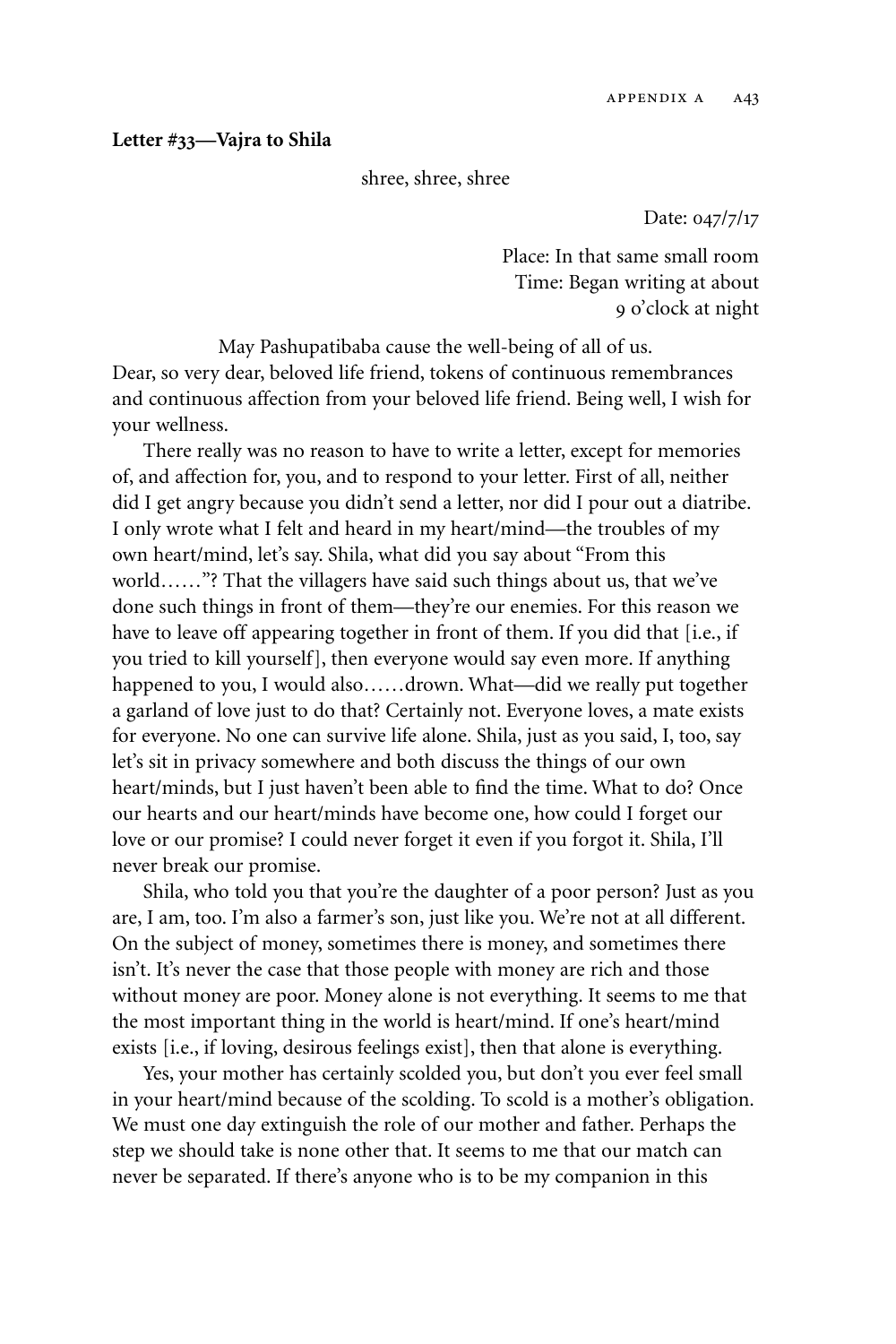world, it's you alone. And I am yours. To be life friends means to understand each other as companions in good times and bad. Shila, don't get angry, okay, but with what kind of heart did you say, "If you want, marry another much prettier, very educated girl that you like ever so much"?? Yes, I want to marry such a girl. I'm going to marry an extremely pretty, educated girl that I like so very, very much. I have already seen such a girl, have already chosen one. If I told you that one's name, you'd get angry and stop talking to me. Please don't get angry with me, okay. That girl is extremely pretty. As far as I'm concerned, no other girl is more beautiful than that girl in this world, and she also does not have too little education. She has a good, charming, big heart/mind full of laughter and is understanding and courageous. Perhaps you've seen that girl. Her name is written on the beautiful throne of my heart/mind. She reigns there. Now you probably understand who she is. Her name is "Shila Devi." I have placed your name all over my heart. Now let's change the subject. What did you say—"Somewhere or other I heard that you're going to marry someone else." And that I had an argument with my father. All that talk is a lie. If I'm lying to you, may it be considered a big sin for me—Pashupatibaba is my witness. My life might end, but I'll only die after having fulfilled my oath, my promise. You must be my companion. Look, Shila, ever since our enemies became jealous of our love, they have sought to throw it into disarray by doing bad things to distance us from each other. Shila, no matter what people say, we must keep this foremost in our thoughts: I am your companion, and you are mine. Don't walk around with your heart/mind small and full of nails. I have faith that our love will never be torn apart. Shila, I shouldn't write too many things. Oh, how many, many things of the heart/mind there are! Oh, how much love there is, how much! We'll write about that in another letter, or, later, we'll meet and discuss in detail the things of our heart/minds.

There are probably thousands of mistakes in this letter. Please remember your……and forgive them. Okay, farewell.

"By by" Your friend in good times and bad life friend V. B.

 $\mathscr{H}$   $\mathscr{H}$   $\mathscr{H}$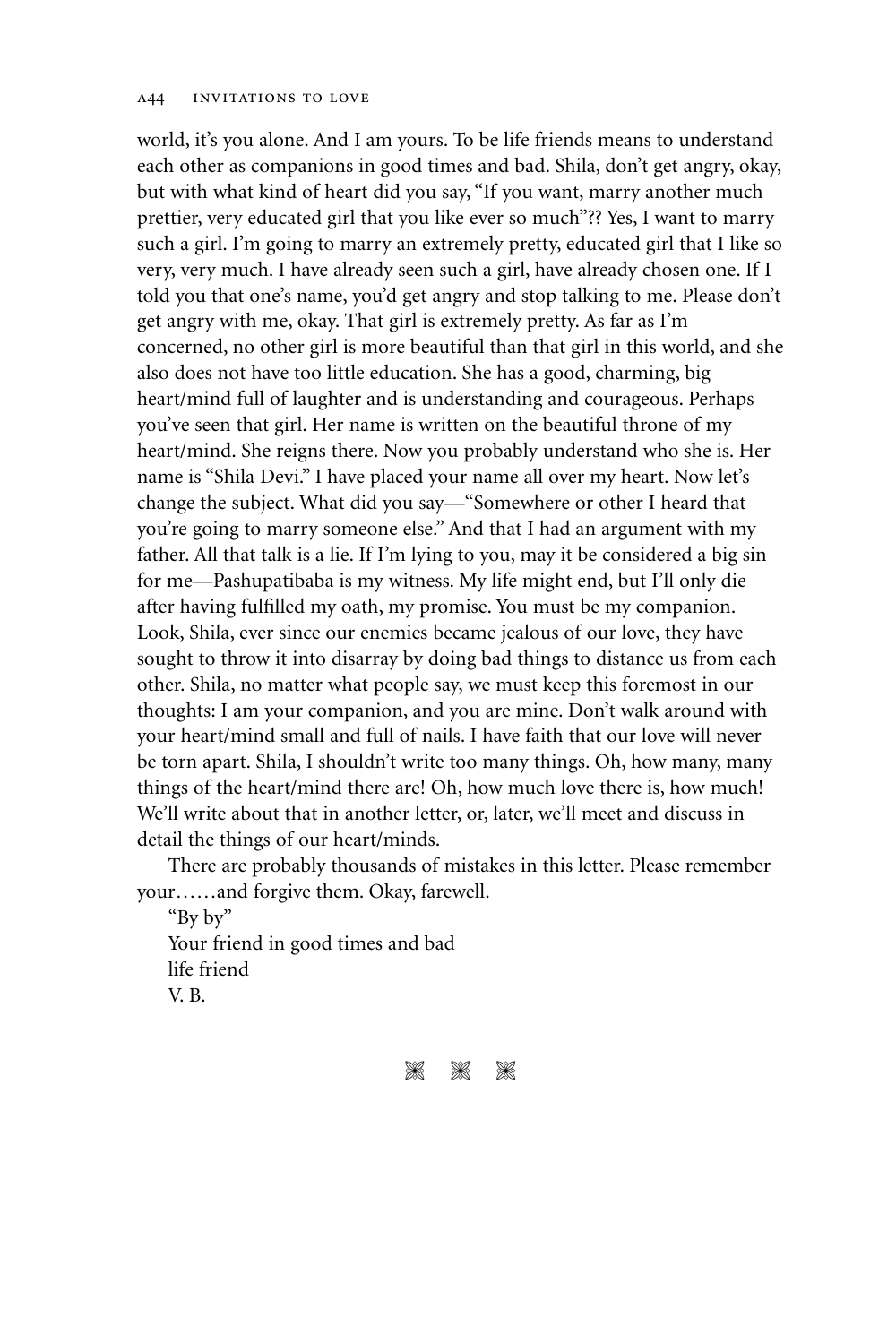## **Letter #34—Shila to Vajra**

Date: 047/7/18

Place: While you were inside and I sat outside

Dear—: life friend……? Tansen was a lot of fun, wasn't it……? I was laughing and joking, but you got angry. That's okay, even if you got angry. I'm giving you your *teksut*. During the day today, my sister-cousin and I opened its pocket and found lots of money, and she and I ate three rupees' worth of candy. Seeing you get angry really scared me. Even if you do get angry, do so with caresses.

If you wish, remember what I/we said this morning at the *panchayat* building.

[no closing]



**Letter #35—Shila to Vajra**

Date: 047/7/25

Time: 10:00

[uses *timī* throughout, except in marginal addendum]

Dear……? angry person……? Well, if you get so angry,……? I, well, if fate is like this, then I can't remain in this world. When you left here angry like that, I felt very bad. After you left here, the boys said, "suffering heart/mind," or something or other. You shouldn't have left so angry, but you……? That's okay. If you're going to get so angry, then I, too, will……? with you. At some time you said, "I'll never get angry," you said, but today you forgot that very quickly. That's okay. If you're going to get angry, then I'm also going to forget that promise—and our love. "O.K., V. B."

Forever and ever I'll……with you

[in left margin, written sideways] It wasn't urgent to write a letter immediately, so why did I write a letter immediately? You explain it to yourself. From now on……? my name.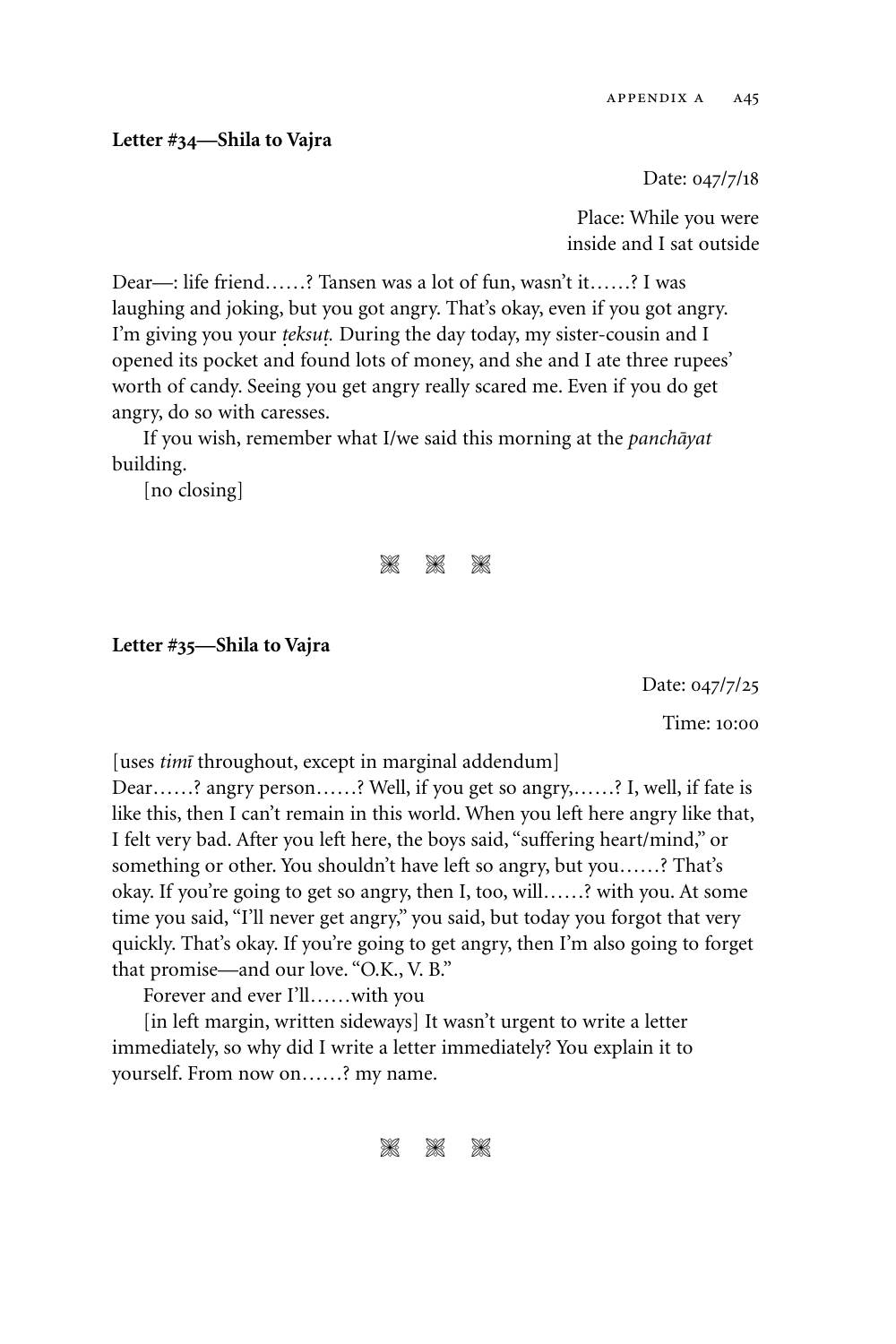## **Letter #36—Vajra to Shila**

#### shree, shree, shree

Date: 2047/7/26

### Pashupatibaba hail, hail, hail

Dear, so very dear, beloved……, everlasting remembrances and affections from this miserable one. Being well, I hope for your wellness.

There really was no special reason to have to write a letter, except for remembrances of you and to write a few words in response to your letter. In particular, what should I say—yesterday I shouldn't have walked away from there in that manner, but I walked away because I'm an angry person. Yes, I said I didn't ever get angry, but once one starts to get angry, anger keeps rising. You also get angry sometimes. Yes, sometimes one will get a lot or a little bit angry for sure. But just because one gets angry, what—does one forget the other's love, then……? As unpleasant as you felt yesterday when I walked away, I felt even more so upon reading your letter. I felt so bad. Just because I walked away like that yesterday, for such a minor thing, you made it into such a big deal in connection with our lives. I wasn't really angry with you. Nor was I angry that the other boys came. I said, "Let's sing well, dance, have fun," but when everyone clapped any way they wanted, well, I got angry with everyone and walked away. But without giving it even a little bit of thought, you brought talk of our love into the middle of it. Whatever did you write?? "If it's like this, I can't remain in the world like this. I'll forget that promise and our love. Forever and ever I'll……with you. From now on……? my name." What—was everything yesterday really about our love? Was that what I was really angry about? Oh, such things I find that you have written! That's okay.

Who else is mine in this world besides you? If you can't remain in this world, then I can't remain, either. How quickly you can forget our promise, our love, over such a minor thing. Shila, what happened to you? You said we could never be separated—I remember where you said it. In that case, why did you invite me on that day, and why did I come? At that time we created an inseparable life/spirit/soul. Have you thought about that time? What—am I never to be allowed to use your name? What—will you forever and ever be far from me? Or did you only write that? That letter of yours made me cry. That's okay, Shila; you forgot our promise, our love, and wrote that.

Your cousin-sister also said that you said, "From now on I'm not going to speak to that one," she said. You alone know that. Also, at the water tap, when asking me to move the water jug, you said, "C'mon, move the water jug!" and left. Oh, how unpleasant I felt! I find that you have so much anger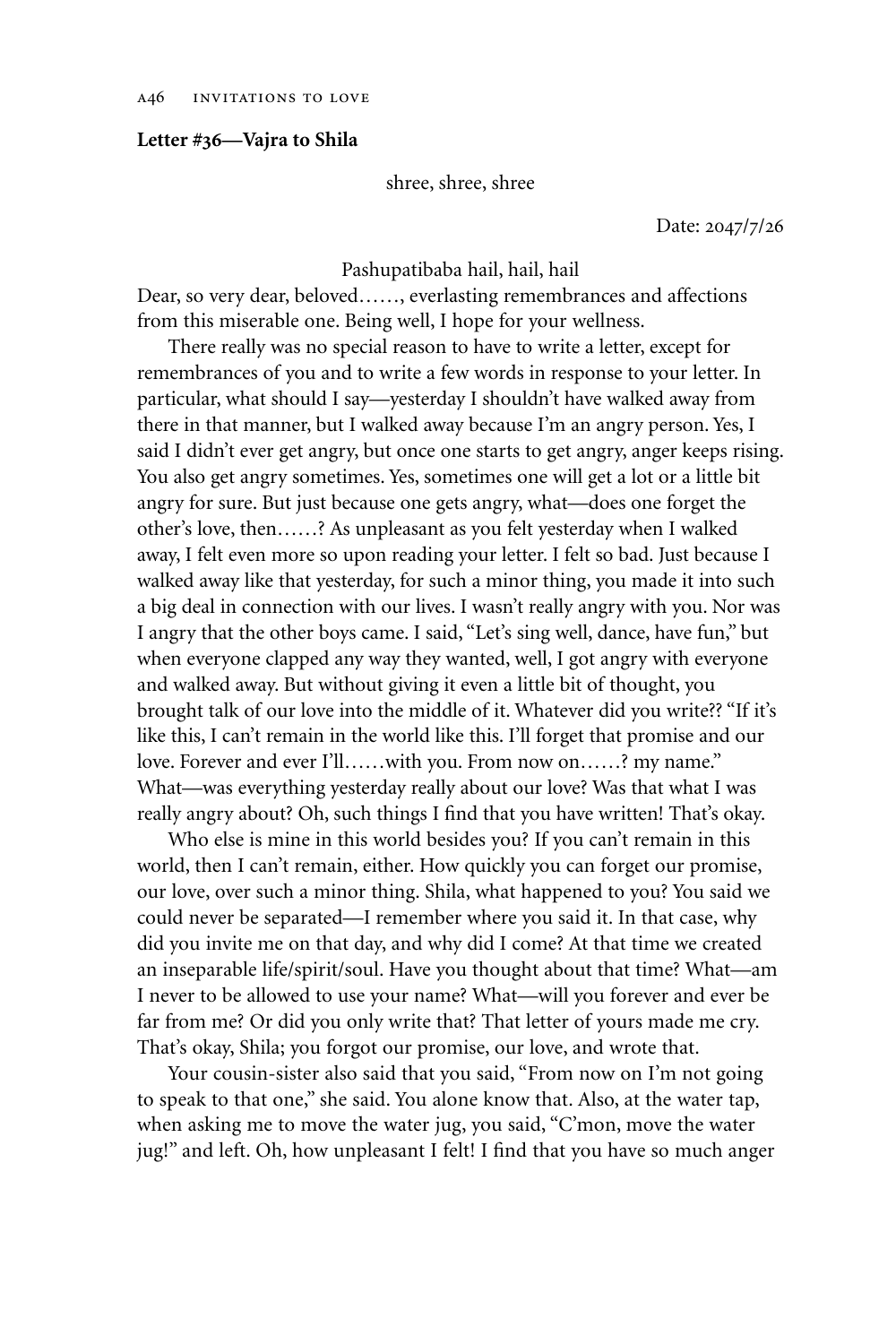over that thing. If you weren't angry, you certainly wouldn't have written that.

I was thinking of you as my own friend in good and bad times (life friend). But suddenly today after you said and wrote such things I feel so unpleasant! Oh, what has my own……, or loved one, said? I feel like there's nothing left in this world that's mine. Today my heart is in pieces and is burning up. That's okay, even if I'm alone.

Oh, with what daydreams I had decorated my heart/mind! But……happened. There's a saying: the daydreams of the poor, the miserable, and the helpless (those without help) will only be daydreams, it is said. What am I, after all? I'm like the wind, a person who has passed the S.L.C. [School Leaving Certificate] but who can't find work and so just hangs around. Useless, angry, crazy, what you said in the field my own heart/mind says to me now; what must others be saying? When this comes into my thoughts, my heart/mind suffers even more. You added a wound on top of a wound. That's okay. I'm a good-for-nothing person. You did right to forget my love and promise……Marry……some rich man who earns a lot of money, who never gets angry, who agrees with whatever you say, who isn't just like the wind, who is so very handsome. Because I can't give you anything but suffering. Why, oh why, do such thoughts keep arising today? I can't say what's happening.

My mother and father don't think our union is bad, but your mother thinks our……is bad, doesn't she? Even if permission were requested [two crossed out, illegible words]……Then again, you say you won't go [i.e., elope just like that]. Fulfill your own wish. If that's your wish [i.e., to be requested in an arranged marriage], what can I say, after all? When you kick me, what am I to do? When you can't be my companion, how can I fulfill my own promise? Instead of your mother's wish, fulfill your own wish. But even if you remain far from me forever and ever, I'll still remember, I, this miserable good-for-nothing. Even if you kill your love forever and ever, may my love for you always remain. That your own wishes may be fulfilled is the desire of this so very miserable one.

Shila, I don't want to……you by writing more than this to you. Please, remember……and forgive this angry person who got even angrier and wrote who-knows-what here. If you wish, if you remember our promise, our love, those days of union, then the door of my heart/mind will forever and ever be open to you, and you will be welcome. Don't ever have a small heart/mind. Whatever did you write just because your heart/mind hurt a little bit? Just because I walked away like that, I didn't forget our promise, our love. Shila, what all have I said here to you? Do to me whatever else you want, but don't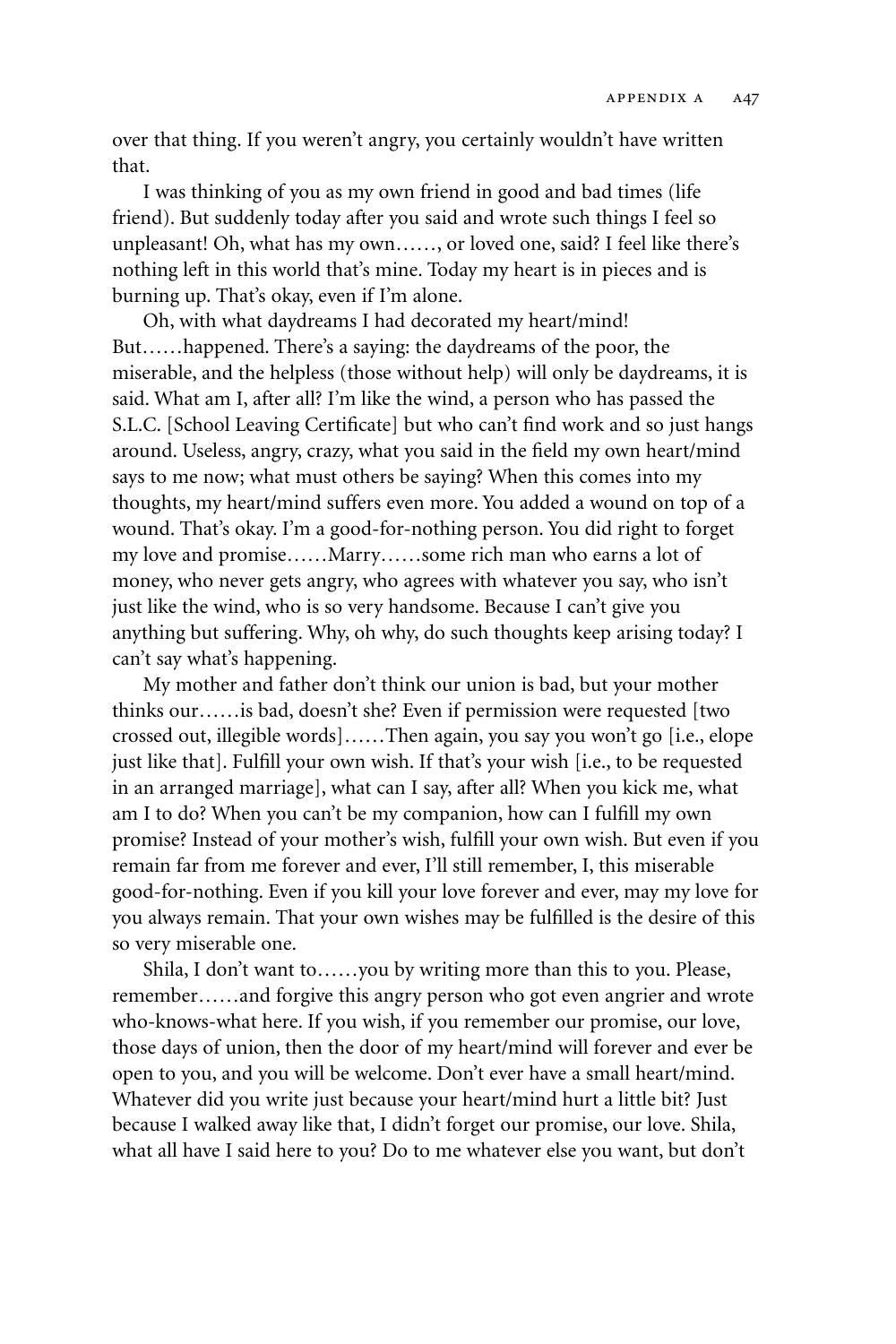say such things. Where can I go to satisfy my heart/mind? To whom can I pour out my own suffering? Even if there's no wealth, there should be heart/mind [i.e., a favorable inclination or desire]. If there's heart/mind [inclination or desire], there will be everything. You are mine, and I am yours. Shila, now you understand, perhaps. I said to myself that I wouldn't write, but I like to write. The letter has gotten this long. There are probably many mistakes. For that, give forgiveness, okay? We'll meet again in another letter.

 $\text{``By—By:}\text{—''}$ 

[written sideways in left margin] If you want to be......from me, then I have nothing. You yourself think about it.

## $\mathscr{H}$   $\mathscr{H}$   $\mathscr{H}$

**Letter #37—Shila to Vajra**

Date: 047/8/5

Place:……in that same place Time: 9 o'clock at night

Dear……? friend, hundreds of thousands of kisses of remembrance and affection from your Shila, dear "V. B." Really, really, there was nothing to write about, except that remembrances of, and affection for, you keep afflicting me. "V. B.," it seems like you're angry with me. I was awaiting you, but you didn't come from that……? place. Thinking that you would come, I had so hoped that I could talk about some urgent things, but you……? That's okay. All yesterday's hopes for a conversation have turned into despair. Today for sure, okay……?, if you wish. If you don't wish, I……?

Okay, farewell—we'll meet again in a letter "O.K. V. B, By, By" In case there are mistakes [unfinished line] (who fucks with his penis)

VM VM VM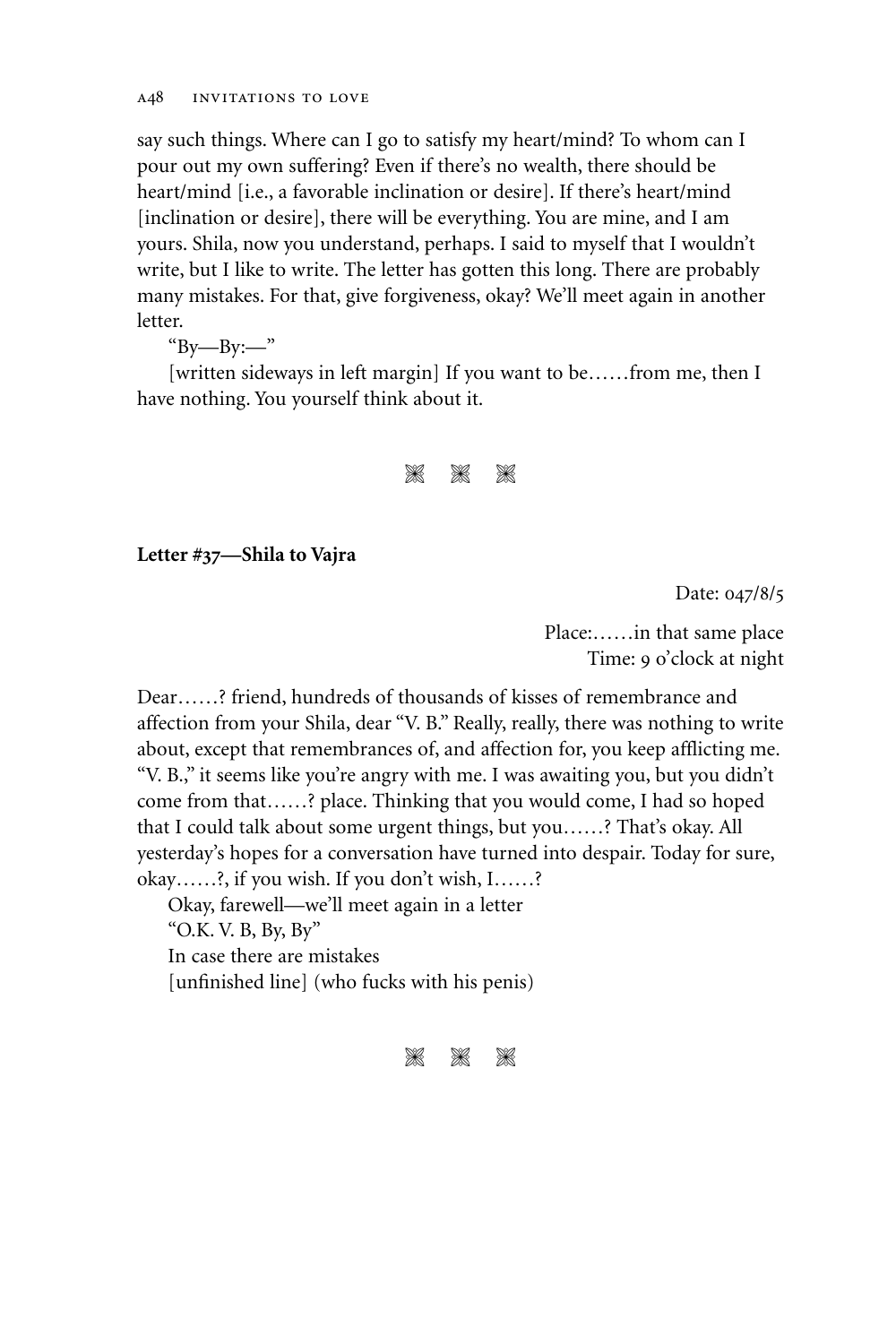# shree, shree, shree

Date: 2047/8/12

Time: Started at 9 at night Place: In that same empty lonely little room with cruel remembrances

Bhairavbaba hail, hail, hail

Dear Shila, remembrances and delicious kisses. Being well, I hope for your wellness.

In particular, I'm helplessly miserable because of writing this letter late. Really, there was nothing that had to be written about, but then again, even though I keep telling myself not to write letters, I can't not write. You're probably fed up with reading these letters, aren't you?

[From the following paragraph to the end of the letter, words are seemingly haphazardly underlined or put in large parentheses for emphasis, either by Vajra or by Shila]

In particular, yesterday we were about to leave for home when your younger brother said to me, "Older Sister said to stay, and if you don't stay, she'll never speak to you again, she said," he said. With what hope and delight I stayed! But you……kicked one of the other boys as soon as you arrived—it would have been better if you had kicked me! I found out that you were so angry! What bad things I find you have thought about me! I find that you've already forgotten everything about our……That's okay. If your……really doesn't exist, then I can't even……If your……doesn't exist toward me, then do what you like. I was just sitting around playing and joking with your sister-cousin. But you understood it as……You had said you would come, and so I stayed, thinking, "What time will she come, after all??" But you didn't come, and we left for home. Even sugar becomes bitter if one eats too much of it. You say, "Rina, Rina," to me; what—have I forgotten my……with you and done something with her?? What business do I have with Rina? Poor Rina—with what blame do you mention her name, and why do you……? Have you thought about how your heart/mind would be if others, perhaps, took your name and said such things? Rather, you're angry with me, right? So, talk to me! For what reason did you say, "Rina," to me—I want a good answer to that, or else I will be……

You say things about others, but others are not allowed to say anything about you—you'll get angry for sure. When playing and joking around with you, you take it as if it were the truth. Games and jokes are not always things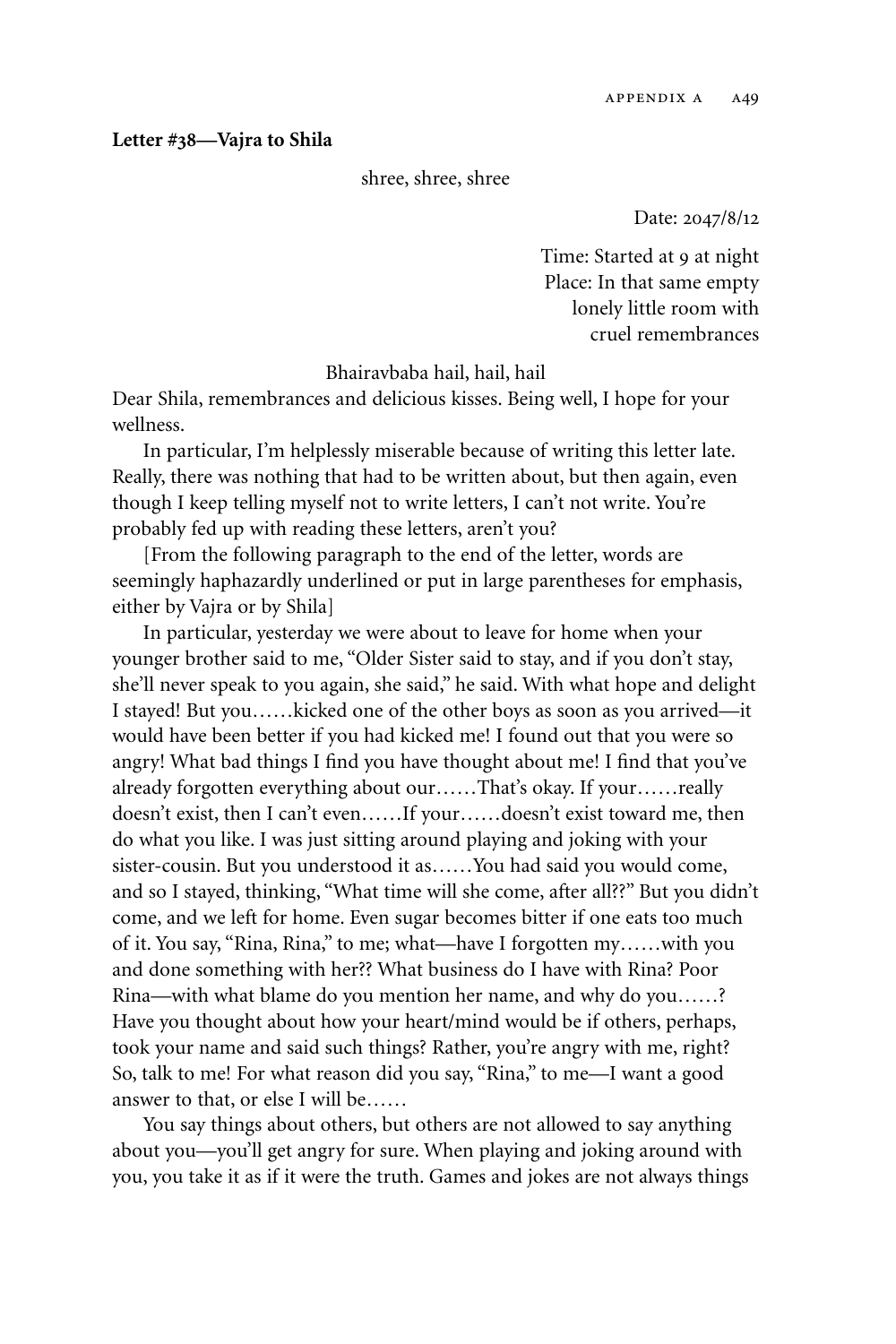to be weighed [i.e., believed]. That isn't good. One shouldn't do whatever people say. If someone says a crow took your ear, are you going to feel for your ear, or run after the crow? People do such lifting-up-and-knockingdown things. No one wants to see good things. Everyone wants to see the things of others knocked down or spoiled. For that reason, Shila, you must think for yourself. One must listen, but one mustn't do whatever others say or whatever is heard. I'm saying this to you as your lover; make up your own mind whether you consider something good or not.

I think about things, but you just wreak havoc.

In the end, why are you angry with me? What things that you've said have I not agreed to? Even though we have made such promises, you think so poorly of me. If you……with me, you would be so dishonored, wouldn't you? The other day on the way to watch the dance, I dishonored you, didn't I? This dishonor isn't dishonor because you knew everyone so well. What will the others, your acquaintances, say because I lied so meanly to you? They'll say, "You're……with such a bad boy??" Right? You'll lose your honor. Me, I'm a person without honor. I'm not.

"By-By" S. D.

"Good lock [i.e., luck]"

"I love you. If you don't love me also."

[both their full names and addresses are written in English below]

# $\mathscr{H}$   $\mathscr{H}$   $\mathscr{H}$

#### **Letter #39—Shila to Vajra**

Date: 2047/8/12

Place: There……? Time:……? at night

Dear, dear "V.B.," from……? hundreds of thousands and hundreds of thousands of remembrances and also affections. Actually, there is nothing major to report; there is only……? I have given you a small handkerchief as a remembrance. Please don't act meanly to me or laugh at me; what to do? I'm, I'm……? I can't give you any other remembrances. Just one ugly handkerchief only. (What is my heart/mind's……? Whatever it's like, please don't laugh.)

—x—x—x—x—x—x—x—x—x—x—x—x—x—x—x—x— (1) I've given you [*tim¯ı*] a small handkerchief; please don't laugh. Rather, if you can, please accept a handkerchief more finely woven. If you can't, then I

have a request: please don't hate that handkerchief, don't hate it.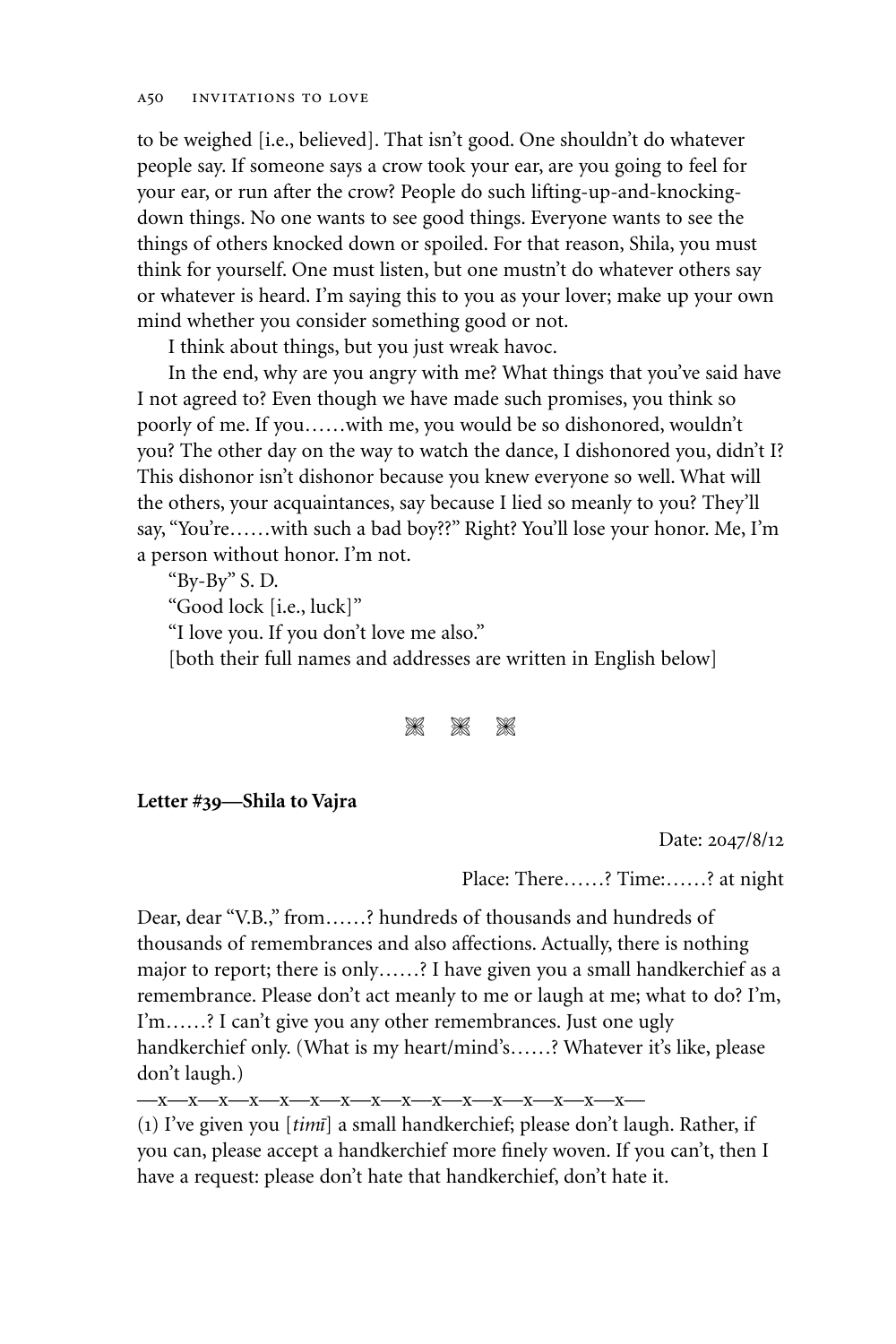(2) Since long ago, I placed you in the corner of my heart. If you can, spread love around in there. If you can't, then I have a request: please don't hate me. (3) In this small lamp, I am a flickering wick. If you can, add some oil. If you can't, then I have a request: please don't trip over it and put it out, "V. B."!

(4) I am a flower that has just grown up from being small. Don't hate me. If you can, water me……? All right, if you can't, then I have a request: please don't hate……? "V. B.—?"

Okay, goodbye. We'll meet again in another letter. For today, "By, By. O.K." Your Shila

Please forgive me for my mistakes.

I'm also returning your [tapāīko] handkerchief. Show this handkerchief and letter to Ram. I won't get angry. How do you like it? I'll definitely ask you and Ram.

Dear, dear "H. B."

Your "Shid" [attempts to spell her own in English, then crosses it out]



**Letter #40—Vajra to Shila**

Date: 2047/8/13

Time: At night Place: In that same place Memory: Of my love's love

To Pashupatibaba, hail, hail, hail!

Dear, so dear, life friend "Shila," hundreds of thousands and hundreds of thousands of remembrances and hundreds of thousands and hundreds of thousands of tokens of my affection. I am well; I hope for your good health, too.

There's nothing in particular to write about; I write a few words only because of remembrances and dear memories of you.

Shila, why do you love me so much? Your love is really making me insane. It feels like you've cast a spell on me; I don't want to be apart from you even for a moment. What can I give you in case your unlimited love changes, except a little bit of contemptible affection? Instead, I've probably given you suffering and troubles. I've probably turned your hopes into despair. For this reason, I'm very miserable.

"Shila," our love is an ocean, is bigger than an ocean. In that ocean, just two lovers—you and I—are swimming, right?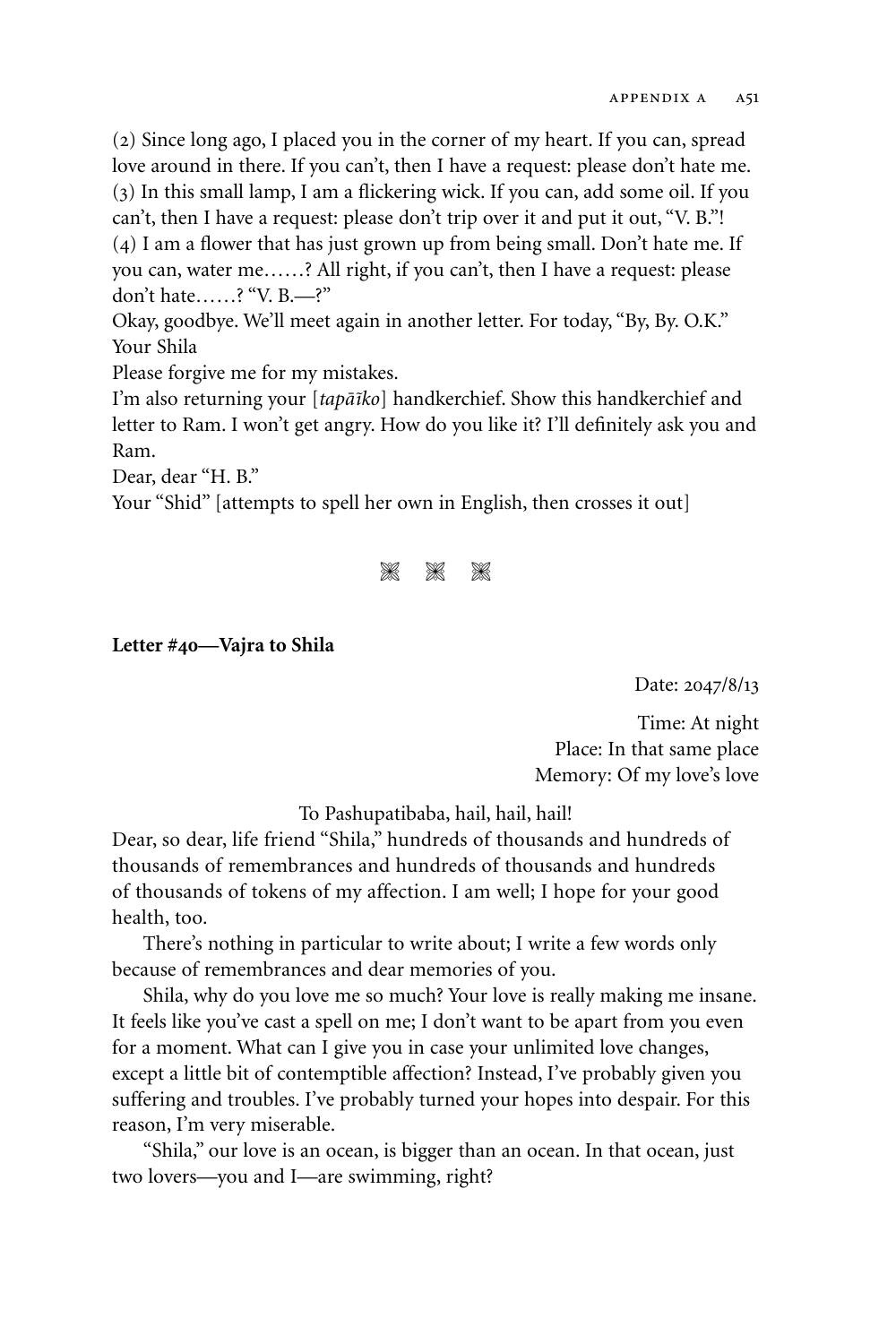1. I've received your token of affection, a small handkerchief. I accept it with hundreds of thousands and hundreds of thousands of acceptances. You must trust me—I don't hate you. From lifetime to lifetime, I will keep accompanying you.

2. If you have placed me in the corner of your heart since long ago, then I will spread even more love around. I haven't broken our love. Rather, don't you chase me out of your beautiful heart/mind.

3. If you are a flickering wick in a small lamp, you must make the whole world bright if you can; I'll always, always keep adding oil. If you can't, then don't you create a distrustful light.

4. If you are a flower that has just grown up from being small, then, in the garden of my heart/mind (in my life), then you must first smile then bloom luxuriantly. I'll always, always water you. If you can't, then don't you turn hope into despair.

I've answered your letter, "Shila"; how do you like it? Because I couldn't stop talking about you, I showed Ram your letter. So, you can.…..my letter, too. I won't get angry, either. (This letter only.) Okay, goodbye. "By-By."

Dear Shila—Shila—Shila

VII VII VII

# **Letter #41—Shila to Vajra**

[picture of flowers with "flower" written in middle, and "V. B." written in English below it; in one of the petals is written "love, love, love, love" in Nepali]

Date: 2047/8/13

Time: Started at . . . ! . . . ? . . .! Place: In that same . . . ? . . . ! place, in memory ……? of a particular person

Dear Vee Bee, from your……? dishonorable Shila, waves of remembrance that are longer even than a river, a union already filled with delicious, delicious, delicious, delicious tokens……? and there will probably be some things that are not delicious, too; for that forgiveness……?

I am well. I hope for your good health, too.

There was nothing special to write about, except for a reply to your 8/13 letter. There is nothing that urgent to have to write about, but, who knows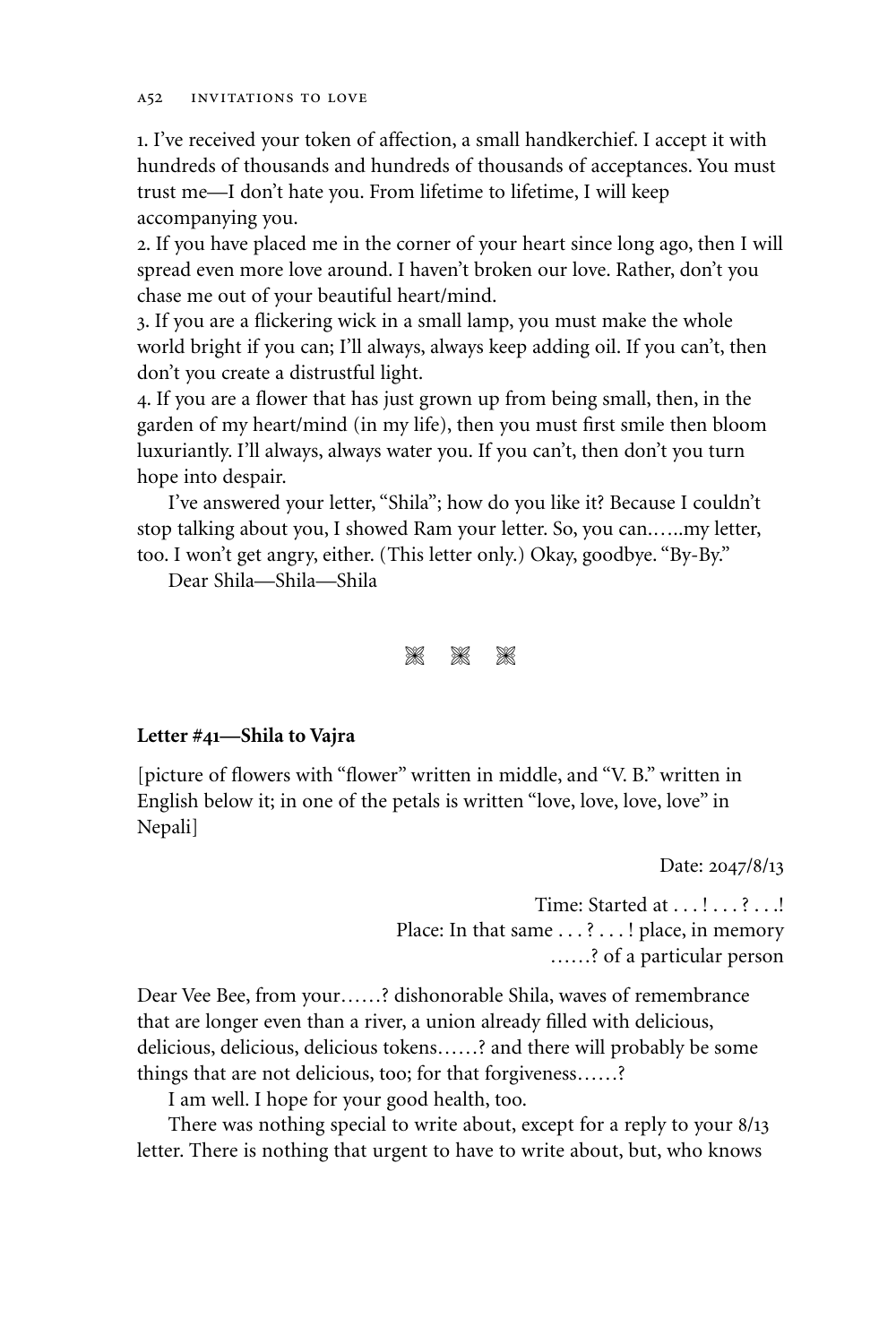why—I just felt like writing another letter again quickly. Then again, maybe you'll get angry because I sent a reply so very quickly. I worry so much that I read the same letter from you three or four times. Then again, I don't even know how to read, so for that reason I read it three or four times. Why, oh why, is it—please explain, okay?—that you are a person who doesn't worry? Then again, even though you don't worry, don't you get as angry as a black hornet? I get angry as a black hornet; now, do you……? It seems that it's become "bitter" to you because of my joking, right? I joked to make you……? but it became bitter to you [*hajur*]. That's okay. Then again, who knows why, when I see you I feel like laughing and joking. As angry as I might be on the outside, in my heart, continuous love and respect for you keep afflicting me. In my external manner, I like to laugh and kid around with you. Get angry or laugh if you want—I laughed and joked as a lover, but you didn't like it, did you? That's okay. If you don't like me, look for a beautiful……[woman]. Go ahead—speak with those other women; what……[difference] does it make to me?

If you go to a foreign place or country, could I really go following along after you to discover……? Yes, you [plural] are males [*purus*], and we are women [*māhilā*] or girls [*nānī*]. We all have to think of ourselves, both of us, both females [*na¯r¯ı*] and males [*purus*] but females [*na¯r¯ı*] are the ones who have to think the most. Yes, it's all right [i.e., proper] for son-people [i.e., men, *chhorā mānchhe*], to be with one girl [*keṭī*] today and to be……? with another girl *[keṭī]* tomorrow. If a man is in one place today and another place tomorrow, it's all right for him to laugh or talk with anyone, but if a girl *[keṭī]* does the same thing, people will start to say, "So-and-so this and that." Yes, girls [*keṭī*] have to think very, very much. And I have to think. When I asked you who Rina was, it became bitter for you. That's okay. Now, upon returning that bitterness, it won't become sweet, will it, Vee Bee? That's okay. Even if it stays bitter, I……? What's hidden in one moment's thought? I don't know. Inside myself I'm losing my memory, my soul [ $\bar{a}$ tma<sup> $\bar{a}$ </sup>]. I tell myself to forget that dream, but how can that be possible……? I tell myself to forget just for a moment, but how can it be possible to forget my own life?? For that reason, inside my memory (behind my mind's veil), my fancies are rising up. Yet if I think for just one moment, so many memories are falling down.

By why are my teardrops falling without my realizing it……?

Okay, farewell. We'll meet again in another letter—if you wish.

Forgive my mistakes. If you won't, then don't. It would be okay for you not to forgive this dishonorable one.

What—have I said I wouldn't marry you [timi]?? You [timi] have turned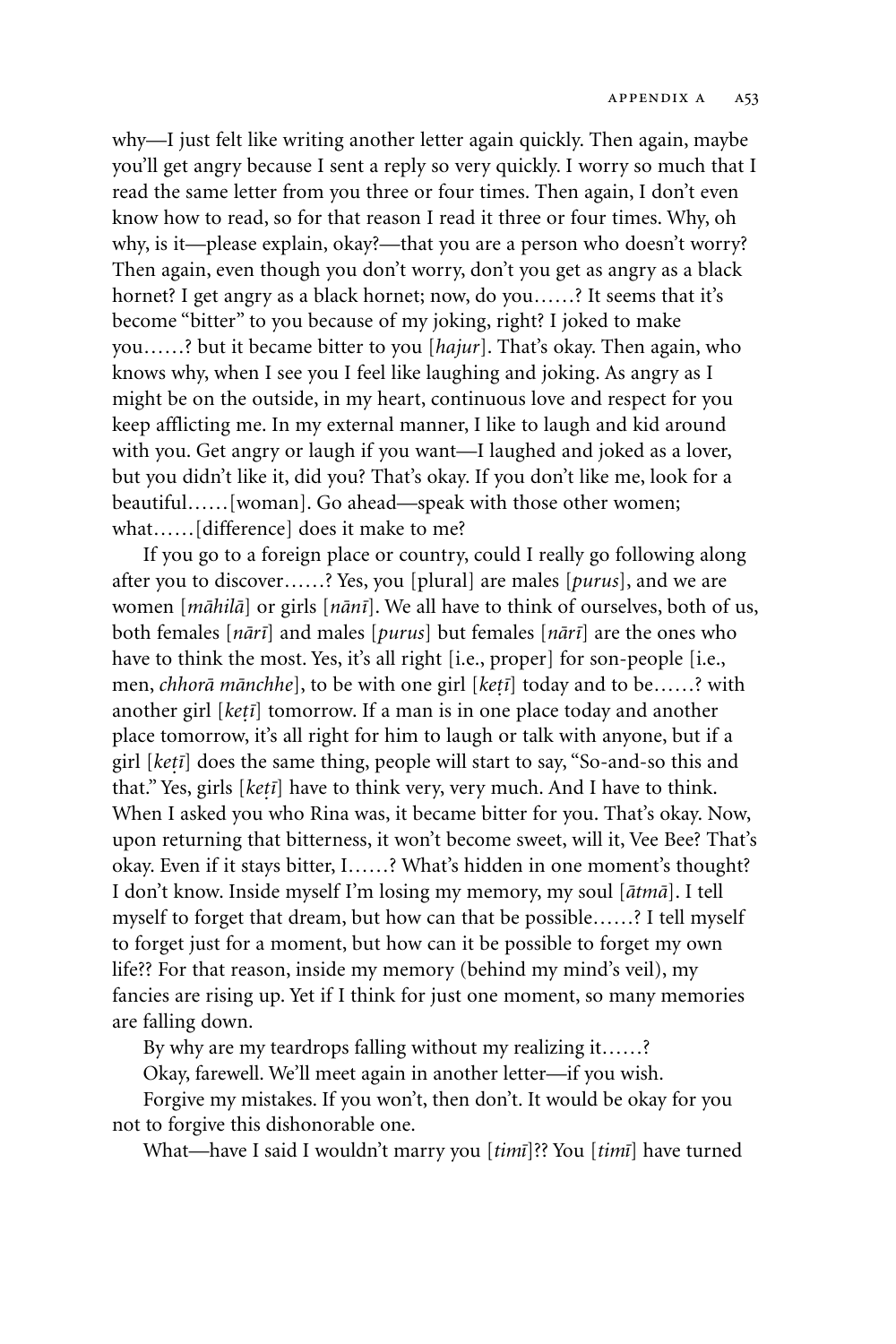me upside down with all sorts of talk. That's okay. If you [*tim¯ı*] want, I also……?

Your Shila Vee Bee "Bye Bye"

 $\mathscr{H}$   $\mathscr{H}$   $\mathscr{H}$ 

**Letter #42—Shila to Vajra**

047/8/13 date

[uses *timī* throughout; no salutation]

How long I had waited, hoping to meet you after you wrote that letter! I waited, thinking you all would certainly come, but you……? That's okay……? Perhaps you didn't come because you thought I would kick you, huh? Right? That's okay. Mother asked, but……? You……? Don't even come to our home. If you do come, you'll have to get kicked by me……? What should I say now about kicks……? I'm like……? I had such hopes that you would come tonight—! After you wrote that urgent letter, I waited, but you didn't appear before my eyes. That's okay. If I really want to see you, then instead I should……? That's okay. If you pity me, then why do I……? Right?

A useless one's Bye-Bye "O.K." Farewell, farewell  $-x-$ 

 $\mathscr{H}$   $\mathscr{H}$   $\mathscr{H}$ 

**Letter #43—Shila to Vajra**

Date: 047/8/14

Time: 10 o'clock

Dear life friend, hundreds of thousands of kisses of remembrance and affection to you……? Friend, there's really nothing to write about, except for……? You only talk jokingly or angrily with me—why?

At some time in the future you'll make me……? with this kind of talk, right? That's okay. Then again, you have said that I'm a charmer one who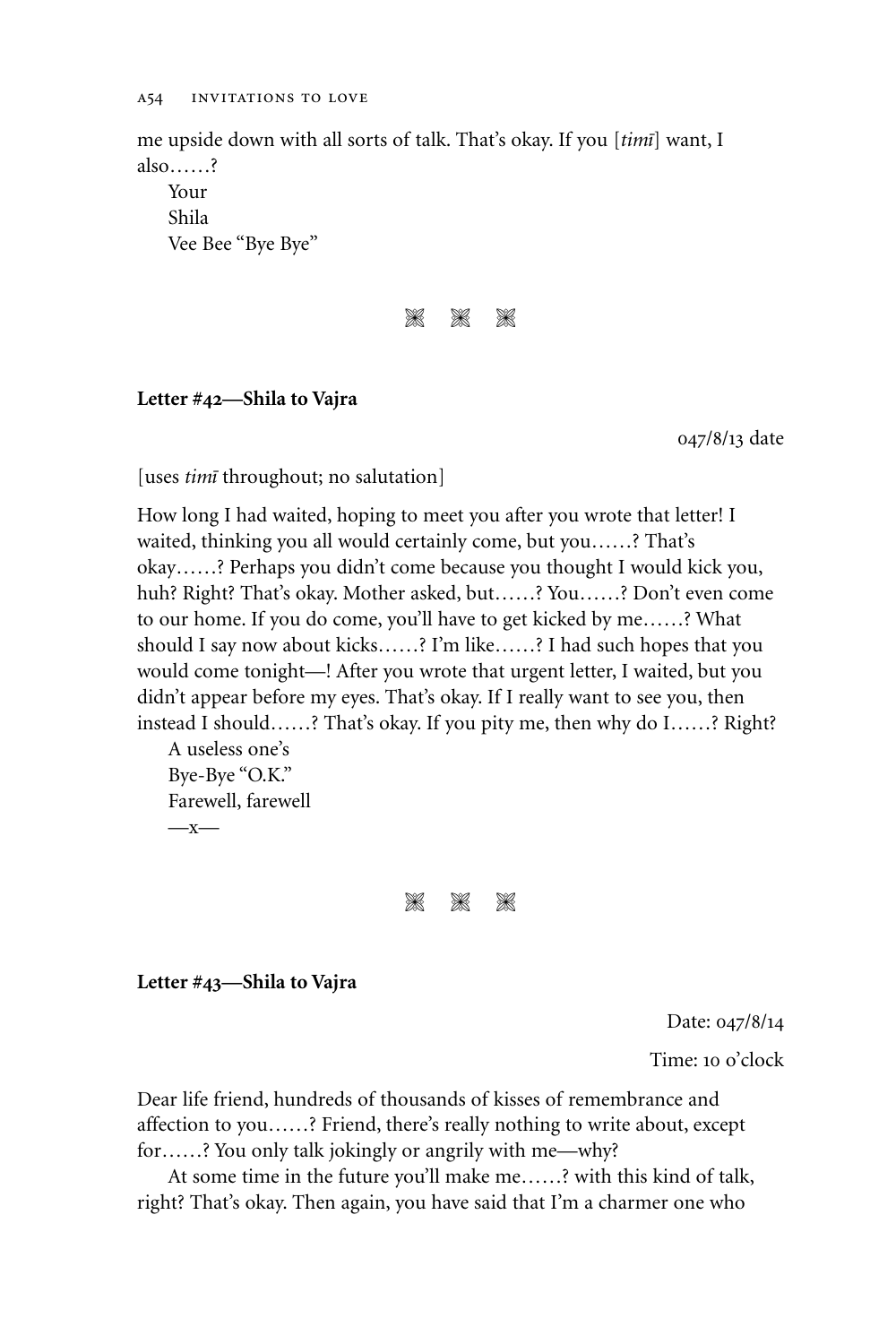casts spells. What—have I really cast a spell on you? If you don't want to, I'll undo the……? I have a request for you [*hajur*]: don't call me "charmer" or I'll get angry again because saying that I cast a spell on someone makes the feelings in this……? heart/mind……?

The main thing is that tomorrow I'm going to Bhairanthan. Old Grandfather is also going. If he returns home the same day, we'll also return home. If he goes to Tansen, we'll also go to Tansen. What—are you so angry that you'll never speak to me……? If I go to Tansen from there, will you……? get angry……? If we go to Tansen, then come to my house on Sunday no matter what, okay? If you don't come, I'll……? get angry. I asked Mother whether we should go to Tansen or not. Older Brother said, "Let's go," and Mother said, "That's okay. Go." After all, would I have gone without Mother's permission?? Except that I'm so scared that you'll get angry. Okay, farewell……? mistakes. "O.K. By By V. B."



**Letter #44—Vajra to Shila**

shree, shree, shree

Date: 2047/8/17

Time: In the middle of the day Place: Alone in an empty little room (because you're not here) Remembrance: My dear, dear love

May Pashupatibaba ensure the well-being of all of us

[picture of heart with arrow through it and "beloved" written twice in Nepali around it; flowers and leaves surround the heart]

Dear, so very dear, life friend Shila. Continuous remembrances and delicious kisses. Being well, I hope for your good health also.

Shila, really, there's nothing special to write about, except to write a few words because of memories of, and affection for, you.

Shila, whatever talk occurred yesterday evening was only between you and me. You shouldn't have opened up the talk of us two in front of everyone. Sure, everyone gets angry, but you shouldn't have done that just because you were angry. What did your mother think, perhaps? She probably said some things. Oh, how I am feeling!

Shila, our meetings are so extraordinary. Just as there is sometimes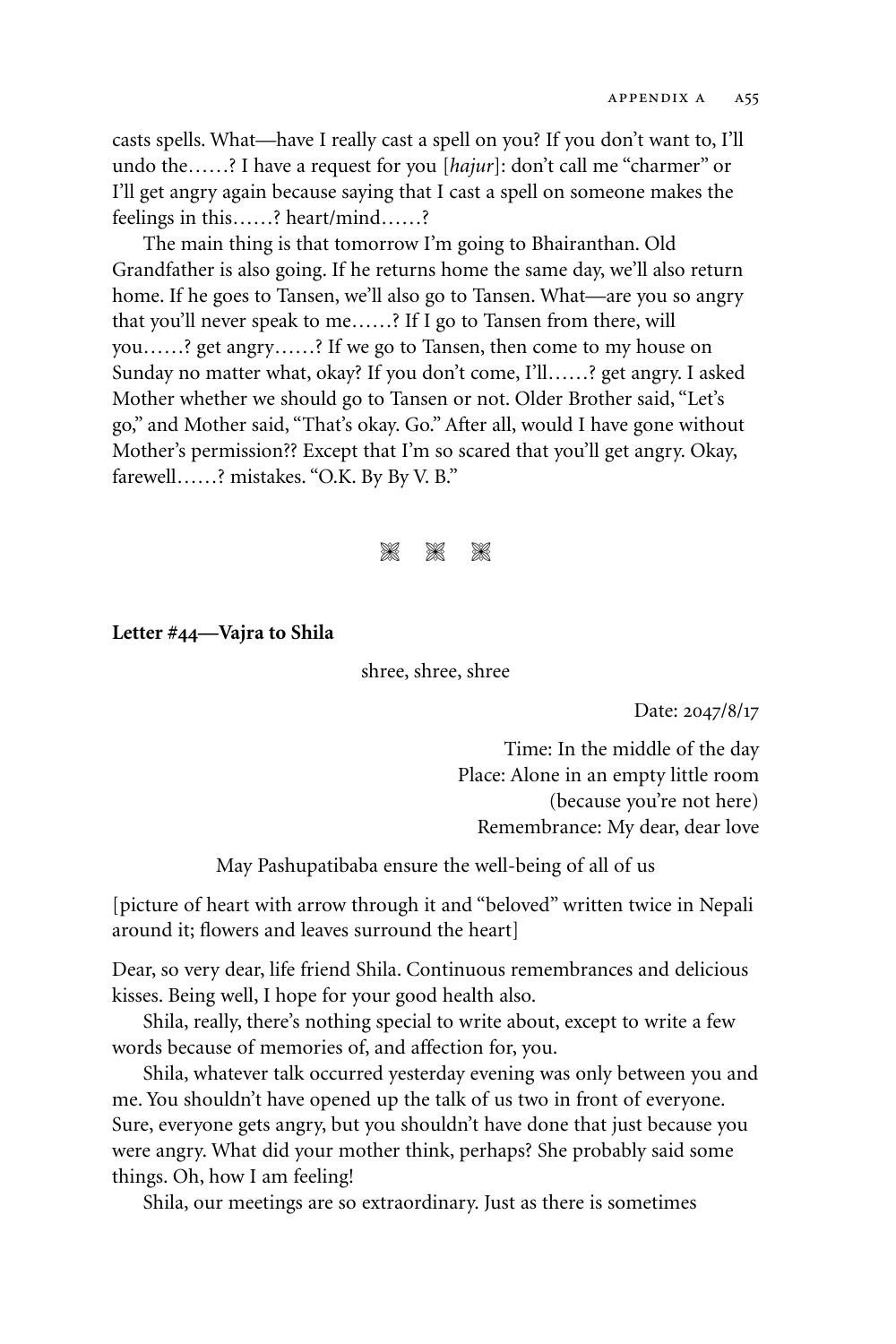sunshine and sometimes shade, the days of your and my meetings and unions are extraordinary, aren't they? Sometimes how angry we both are, right? And sometimes what pleasant talk there is. Shila, how pleasant these moments seem to me, in reality! This is making our love deeper.

Shila, no matter what happens, may our love never be broken, and it never will be broken. Whatever the villagers say today about you, about me, or about us, let's make our love a success. My opinion is none other than this. What's your opinion?

Shila, forgive me, okay? I made your soft heart sad by writing some things I don't know about. How cruel I am! Now I feel remorse. Shila, I never want to make you sad, but I've made you very sad. Please forgive me. Shila, I always, always want to see you happy. I always, always want to see you well. Shila, I haven't thought any bad things about you and never will do so. Don't you ever think bad things about me, either. Shila, this is what I feel like: you keep laughing forever, and I'll keep looking at you. I feel like staying just like this. Shila, how much I love you! How can I make this clear? I can't make it clear. Shila, I love you so much, love you so much, that I can't say how much. Seeing you walking around with a sad heart/mind makes me suffer so much—oh, how my heart is! I struggle with myself. However much pain you have, it feels like there's that much pain for me.

Shila, I like your sportive nature very much. Shila, when you walk around sad, I don't get to see those laughing, joking, provocative, sportive habits of yours, and it makes me suffer very much. I always, always like to watch your laughter, joking, and provocation. How happy I am when I get to see that! I remember the times when you were so happy, and it's those times that I was really content. I like to laugh and joke with you like this and to kid around with you.

Shila, complete that which you must do, that which is necessary, or the things that you must take care of. And I will complete the necessities that I must do. Let's share our every happiness and sadness with each other. Your every happiness and sadness is my happiness and sadness; my happiness and sadness is your happiness and sadness.

Shila, we must understand each other's thoughts and feelings. By me means by you, and by you means by me [i.e., what you do, I do, and vice versa]. We must do things only after deliberating with each other. If that happens there will never be bad things between us.

Shila, there are probably many mistakes; remembering this one [i.e., me], forgive them. Okay, farewell.

"By By" my dear Shila, love Your friend in happiness and sadness [Vajra's signature]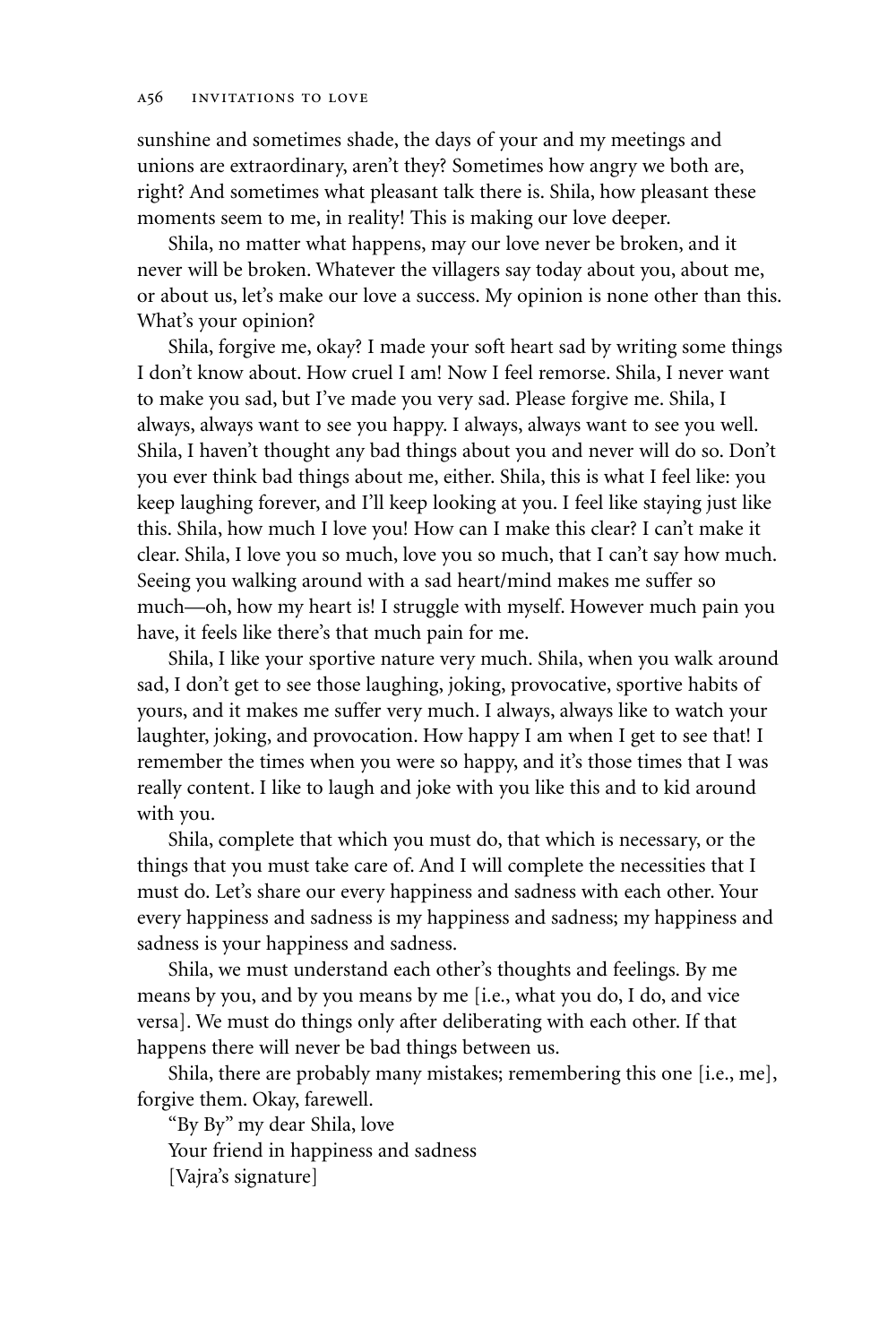## $\mathcal H\quad\mathcal H\quad\mathcal H$

#### **Letter #45—Vajra to Shila**

shree

Date: 2047/9/2

Dear, dear friend Shila, continuous remembrances and affection! Being well, I hope you are also in good health.

There was nothing special to write about, except a few words in remembrance of you. There will certainly be mistakes; for that I beg forgiveness. Shila, sometimes, who knows why, all sorts of things must come up. I want to say all sorts of things, write all sorts of things.

Shila, is it only in my presence that you act loving, and then when I'm not there do you really do whatever you want with others? What—have I done nothing with others girls [*ketī*] when you're there, and then behind your back done everything with other girls? Even though I've loved [*pyār garera*] you and have kept making promises to you to live together, if I did such a bad thing, then even God [*īswar*] would never pardon me, right? I would have committed a huge sin against you. So, I won't do that and don't even want to. Only laughing and joking can be done—you, too, can do that, but not the other things. If you do, you'll become separate from me. If you……that sort of thing, then you'll commit a huge sin that even God [*¯ıswar*] won't pardon. You said, "You've been spying on me," but I don't do that to anyone. What—don't you trust me?? Don't I trust you?? Sure, whatever happened before happened—forget it, I say. Now, in the future, let that sort of mistake not happen again. The consequences of that would be bad. Think about these things yourself—you're not a child who is still nursing. You must keep reminding yourself about what kind of behavior must be done with whom. If I hear these kinds of bad things again, it won't be good. If you heard bad things about me, what would your heart/mind be like? You would certainly feel bad. I would feel that way, too. Sure, everyone can make mistakes, but there's a difference between making a mistake knowingly and making a mistake unknowingly. Those who make mistakes should be able to ask for forgiveness, and forgiveness should be able to be given. [three-word sentence crossed out] Shila, if I don't spy on you and find you……with anyone, and if that's not the case when I'm not there or not spying on you, then do you really ever……with other boys?? If you do, then do it openly—why do it secretly? Who am I, after all, and why do you fear me? But if it's like that, then it would be best to……with me. If it's like that, then is that the only outcome of our affection? Think on that subject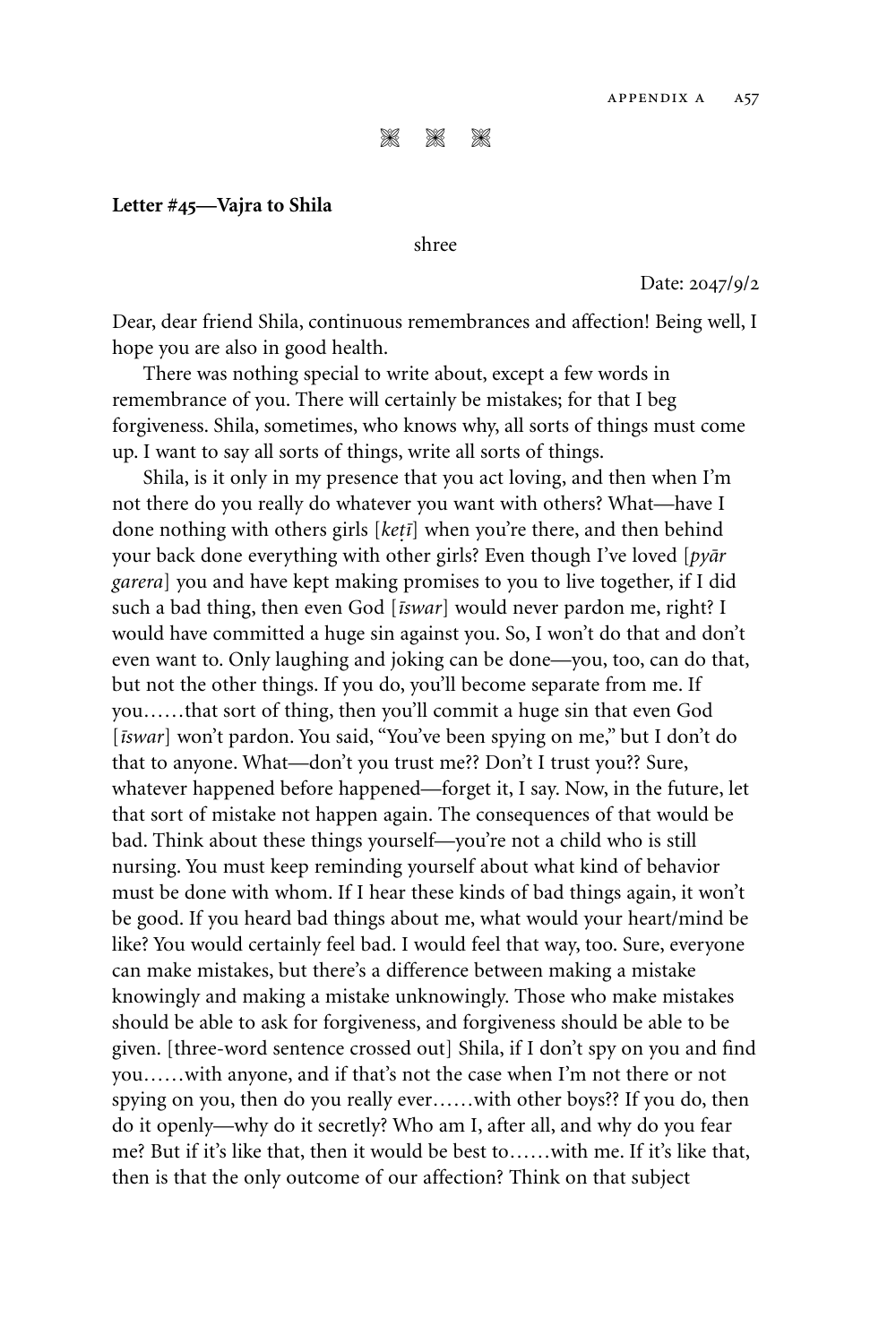yourself—your own honor, our affection, your own *dharma:* what are all these things? Otherwise, if not, if you act that way, then say, "From today on, V.B., I don't exist for you." And finally do whatever you want to do. Otherwise, you'll commit a sin. Otherwise, why do you say, "I absolutely didn't do those things! I'm afraid because you spy on me. You must appear openly before me." If you are, if you are a truthful person, if you love only me, then why be afraid, no matter what I do?? If you have that kind of desire for other boys *[keṭā*], then do it—what am I, after all, right? But only do it after separating from me or breaking off our love. I must go on living unfortunate, miserable, suffering—and weeping, weeping in a helpless life. I'll never get angry, but please tell me everything fully. Don't I trust you? If I didn't trust you, I wouldn't have……you. Don't you trust me? Listening to what you said today, it seemed to me that you didn't trust me. Right? That's okay—don't. We're human beings; no matter how much [we? I?] think about it, it's not possible to understand. No matter how many living beings there are in the world, each has its own mate. For example, each bird has its own mate. We see them entwining themselves with each other through every joy or sorrow. Whatever they do, they do with each other, not with others. What a wonderful love theirs is! I also want ours to be that wonderful. In the end, how much nonsense I keep writing! No matter how much I write, nothing happens. It must really have been pleasant for you at the wedding you attended without me. If I'd been there, you probably wouldn't have been able to talk with others. You probably would have been inconvenienced, right? Whatever—it was really pleasant, wasn't it? Shila, we can do anything and then lie to each other about it, but even if no one sees us, it's not possible to lie to God [*¯ıswar*], who will have seen us. Whoever bothers another, that person will not be forgiven by God [*bhaguwān*]. Even if you are not afraid of anyone else, you must be afraid of God [bhaguwān]. Okay, Shila, forgive my mistakes. Farewell.

Your……friend

[Vajra's signature in English]

 $\mathscr{H}$   $\mathscr{H}$   $\mathscr{H}$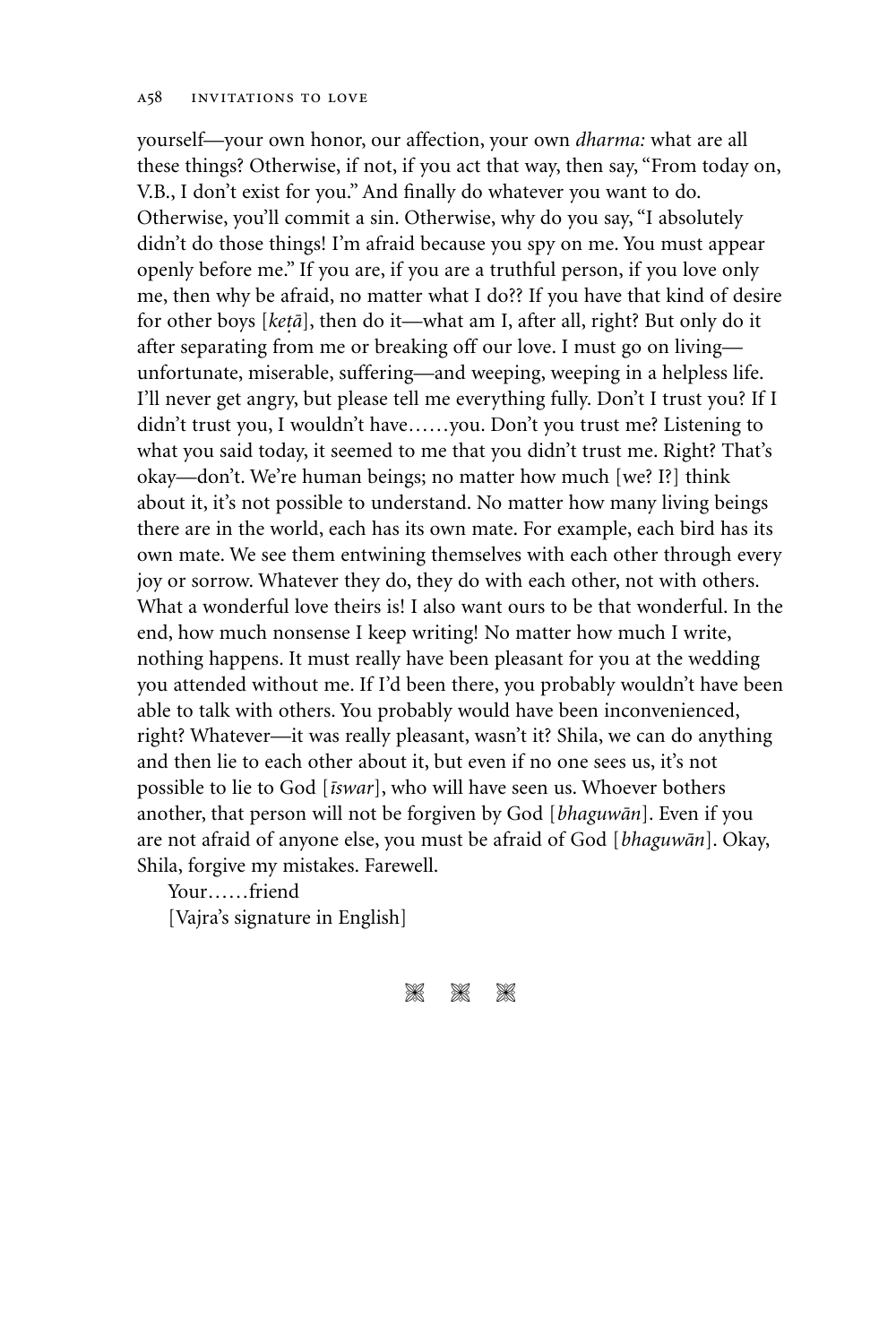### **Letter #46—Vajra to Shila**

#### shree

#### Date: 2047/9/4

Dear, dear love, delicious remembrances and affection. Being well, I hope that you are also in good health.

Shila, there's really no special reason to have to write a letter. Again, why, oh why, can't I not write letters?? Shila, you probably already understand. You said, "Whenever I hear such bad things about you, it makes me feel empty. Again, if I hear such talk, I don't consider it good. Similarly, when you hear someone saying such things about me, how empty you must feel!" you said to me at some point in time. Yes, if I heard someone saying bad things about you, how unpleasant, or very empty, it makes me feel! Today I'm feeling empty in that way. Even though I'd said, "May I not have to hear such things about you," I've had to hear them anyway. Whether those things are true or not, I have no idea. You alone know that. [inserted later with a caret:] Or maybe God [*bhaguwān*]. Please understand—I heard the talk; I didn't make it up in my heart/mind. Again, you'll get angry at me for believing things that may or may not be true. Don't get angry with me. Why, oh why, do I keep wanting to discuss these things with you? If you want to know who said them, where, when, what all was said, then I'll tell you openly, openly. [inserted with a caret:] In my own writing. You must also tell me everything without hiding anything. If you hide things, I'll get extremely angry at you. Perhaps I won't speak to you for my entire life. [these and other underlined words may have been underlined by Vajra or Shila.] And our love will be broken forever. Shila, there could never be sin in my heart/mind; whatever I've heard, I say. Even though I can't give you anything else, I've given you a true, pure love. My oath to you: if you don't hide anything from me, I won't get angry with you. Only after hearing everything from you will I be your companion, but don't leave me in darkness, or you will commit a great sin.

Yes, I know what time and circumstances do to people—they make people corrupt and turn them into liars. Shila, what do you understand about yourself? You know, of course, that you are a female [*nārī*] or a daughterperson [*chhorī mānchhe*]. What is a daughter-person's life like? What is the thing called honor? It seems to me that there's no one with whom you are not acquainted! And there's no one who doesn't talk about you. One must make people's acquaintance, but if one knows too many people, I find that that's not good. I know how many, many troubles and anxieties entangle female people [*nārī mānchhe*], though it's not that males [*purus*] don't also experience those entanglements.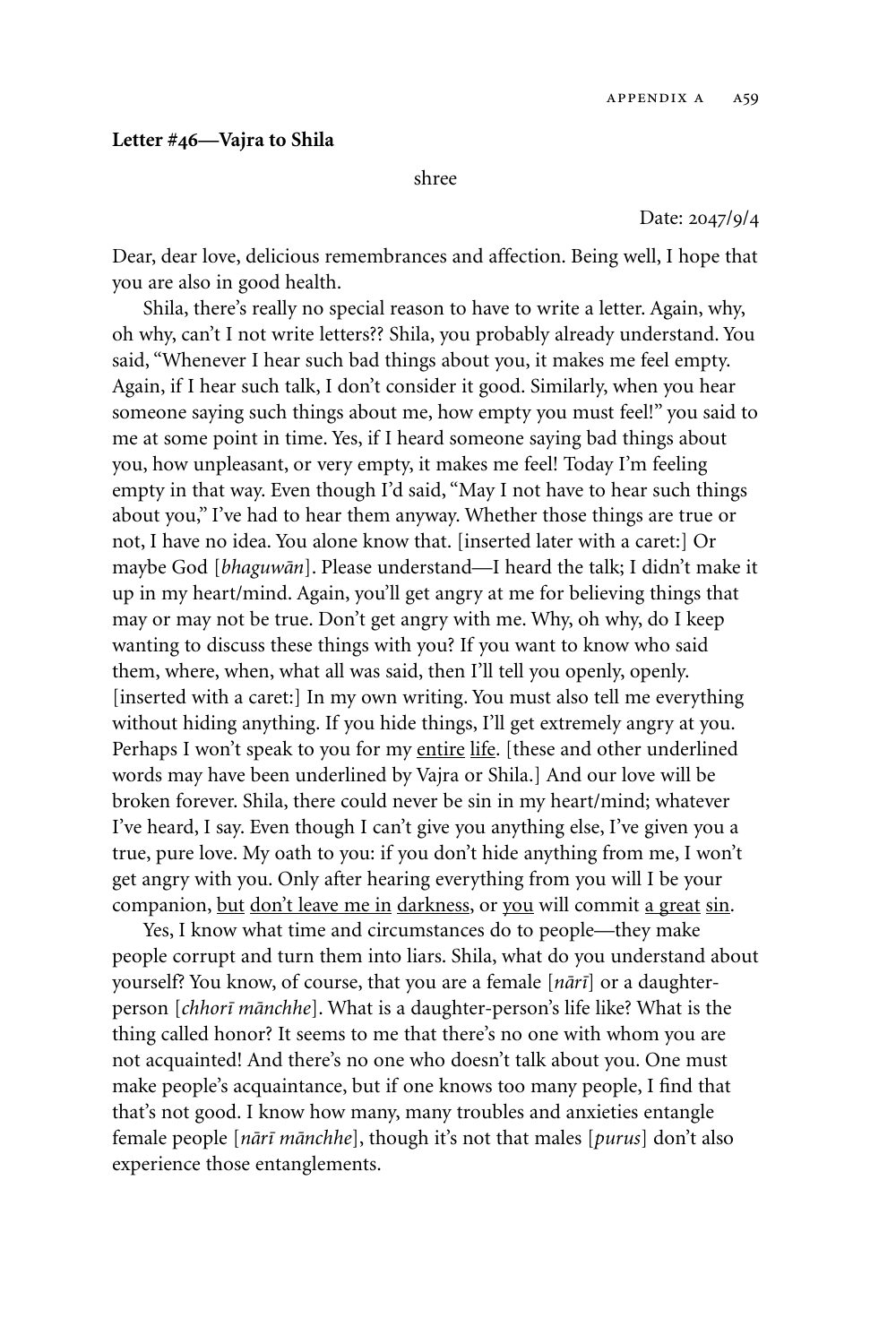Shila, I just can't understand what your thoughts and wishes are. You're not a small child; I don't feel like I have to explain to you. Rather, you must explain to me. Shila, the thing called love can only be done with one person, not with thousands. Yes, I say, it's a different thing to separate after loving someone. But to love another while loving someone else is not a good thing. Then again, "boys" *[ketā]* means that they are none other than boys *[i.e., boys* will be boys]. Everyone's heart/mind will never be the same. It's enough for them [i.e., some boys] to get sexual enjoyment [*moj mastī*] from girls. Again, you may think that I'm like that—I am not like that! How to speak to whom, how to walk, to sit—females [*nārī*] have to think a lot about such things. What else can I say? Shila, haven't you thought about your own life? Look, Shila, if one tries to hide the truth, one can never hide it. No matter how much one lies, no matter how much one does anything, one day or other today, or if not today, then tomorrow; if not tomorrow, then the day after tomorrow—one day everyone will find out for sure. I say this to you: laugh and speak with everyone, but don't do anything immoral with anyone. Then people won't be able to say anything.

My exams have arrived, but my brain has gone bad listening to such things. Then all sorts of things begin to play in my mind even more.

Shila, I don't believe anything that people have said about you. How many enemies there are around us! How many friends are there, after all? Just to knock down a person—what things they say that might or might not be so! But some talk is true, so therefore one must understand what is real (true talk). I, too, want to understand that. Shila, I know that people say good things in front of you and bad things about you behind your back. Do you really do such things?? They say such things, but I can't know anything.

Shila, who were those people who came to your house the other day, and what is your relationship to them? That I want to know. I know that one brother-cousin of yours, and you certainly know what-all he said to me, and God [bhaguwān] certainly knows, too. And what-all the villagers say! Before in this village they say you walked around in the bazaar with someone or other, and there was some kind of relationship. I don't understand any of these things.

If your love is true, why do you destroy your life in this manner? You must tell me everything. If not, I can't say what the consequences will be. Why do people go around saying these things?

Shila, whether all those things are true or not, I won't blame you entirely. Today, still, in my eyes you alone are my life friend. But if you leave me behind and go around acting like that with other boys, then, well, I don't know anything else.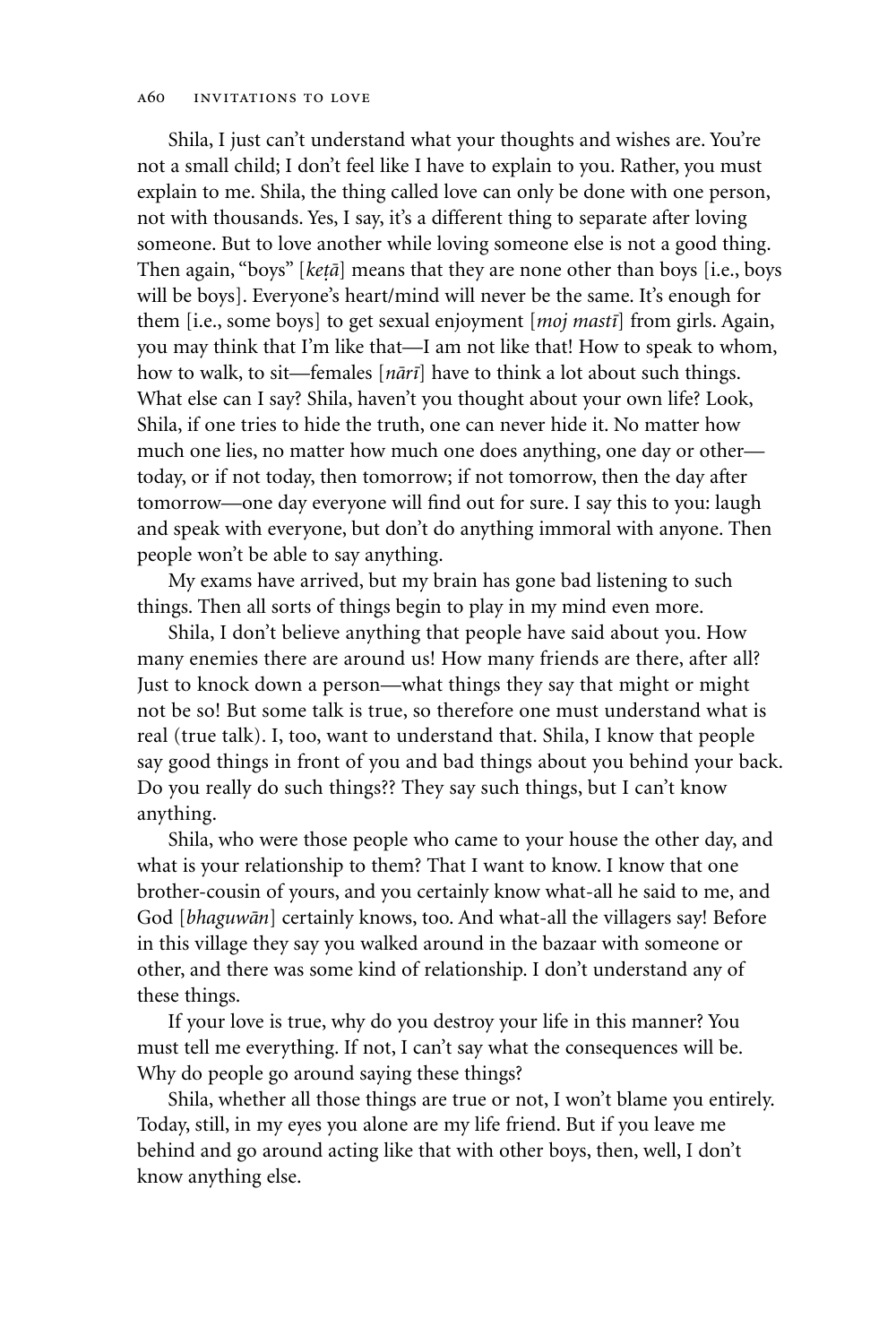Shila, to hear all these things about you has made my heart/mind hurt very much. That's why I wrote this letter.

We'll meet again in another letter. Forgive my mistakes. Okay, farewell. Your life friend Vajra Bahadur

"By-By O.K.—see you."

 $\mathscr{H}$   $\mathscr{H}$   $\mathscr{H}$ 

### **Letter #47—Vajra to Shila**

[This is obviously an addendum to another letter, probably the 047/9/4 one.]

(Shila, a few things more): Shila, boys' lives and girls' lives are very different. Whatever a boy does with anyone, it'll be good, it is said, but if a girl does the same thing, it'll be bad, it is said. In life, everyone will find a life friend, but one can't always find someone one loves and likes. Look, you're thinking, "If I don't get married, it's nothing; I'll live like this [i.e., with my natal family] without getting married." But after some time they'll say, "The karma of the daughter who has stayed at her natal home has been lost," and it will be necessary one day for you to go to a stranger's home [her own marital home]. Okay—you'll live without getting married, and as long as your mother survives, everything will be all right, but you also have two younger brothers. They certainly won't live like that [i.e., without getting married]. They will also one day marry and each will have his own wife. That's okay. Your younger brothers won't say anything to you, but if their wives say bad things to you, and if you become a burden to them then how will your heart/mind feel? At that time, the situation could arise when you'd think to yourself, "Where can I go, and with whom, to satisfy my heart/mind?" Think about that, too. You must think not only about that but about many, many things, Shila. So, people say, if one must think one hand ahead of time, then one must think four hands after the fact [equivalent to "a stitch in time saves nine".] Shila, you have no reason to be angry with me, and I have no reason to be angry with you. I'm just reminding you of these things. What, after all, is the point of getting angry? I never get angry, Shila, it's not as easy for a girl to find a boy as it is for a boy to find a girl. Shila, you know how some girls in the village have become old, old without getting married. Before, in their youth, how they used to walk around [i.e., flirt], have fun with boys! You know that behavior. How many girls who are so much younger than you have already gotten married! Shila, I don't want that kind of behavior to exist. We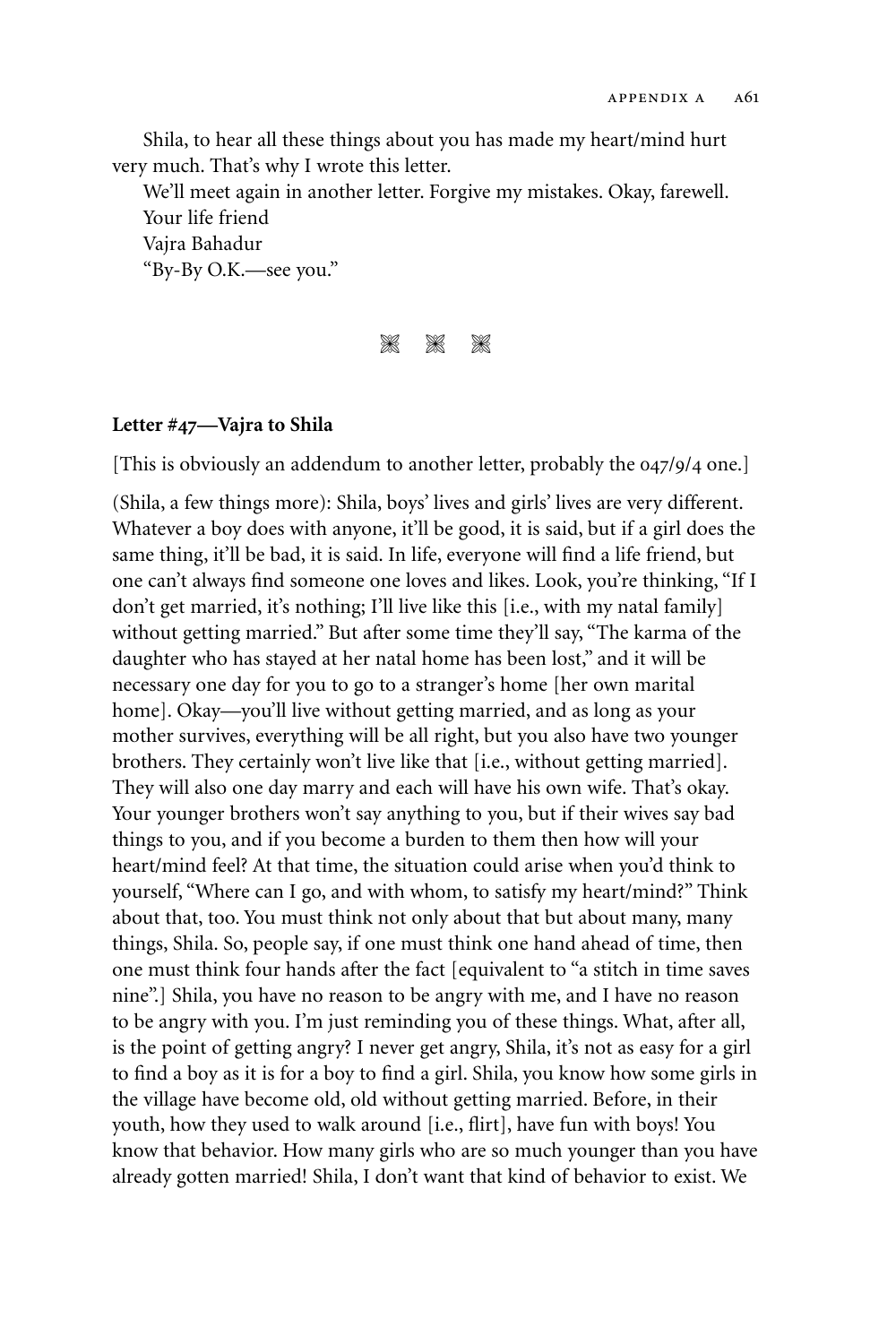still have time. Everything must be done at the right time. If it's not done at the right time, one will have to cry. Shila, I've written so much. What else can I say, Shila, after all? You are wiser than I am. Think even more. Shila, it's not right to laugh and joke all the time; sometimes one has to be serious and think.

Well, Shila, that's what I wanted to say. Think about it for yourself. Wishing for forgiveness for my mistakes……

Your life friend

Vajra Bahadur Last Name In this world only you are mine and I am yours. I spill out the pains of my heart/mind to you only because you are my life friend. You can also spill out your own……

"By By Ta Ta"

VVI VIII VIII

#### **Letter #48—Vajra to Shila**

Date: 2047/9/5

Time: At the moment of remembering you

Dear, so very dear Shila, remembrances and delicious kisses, okay? I am well, and I hope that your health is also good.

There is nothing special to write about, except for a few words in remembrance of, and affection for, you. I want to talk about many things with you, but I can't find the time.

You're angry with me, aren't you? What—have I broken off my love for you? Haven't I agreed with you? Have I forgotten our promises?

I only told you things I had heard, but you're angry with me. That's okay. Shila, look, above us is God [*¯ıswar*]; God alone exercises judgment. People raise others up and knock them down a lot. Perhaps people also walk along talking about us. If something happens, then they tease us even more. Everyone, being human, will get angry a lot or a little. When one is angry, anything might be written, anything might be said. Throughout this heart, love is hidden. Whatever and however much happens, my love and respect for you won't die.

Shila, I'll say one thing—don't get angry, okay? If you feel otherwise [i.e., if you don't love me and don't want to marry me]……then I won't coerce you. Life is like this sometimes: sometimes sunshine, sometimes rain, sometimes laughter, sometimes weeping.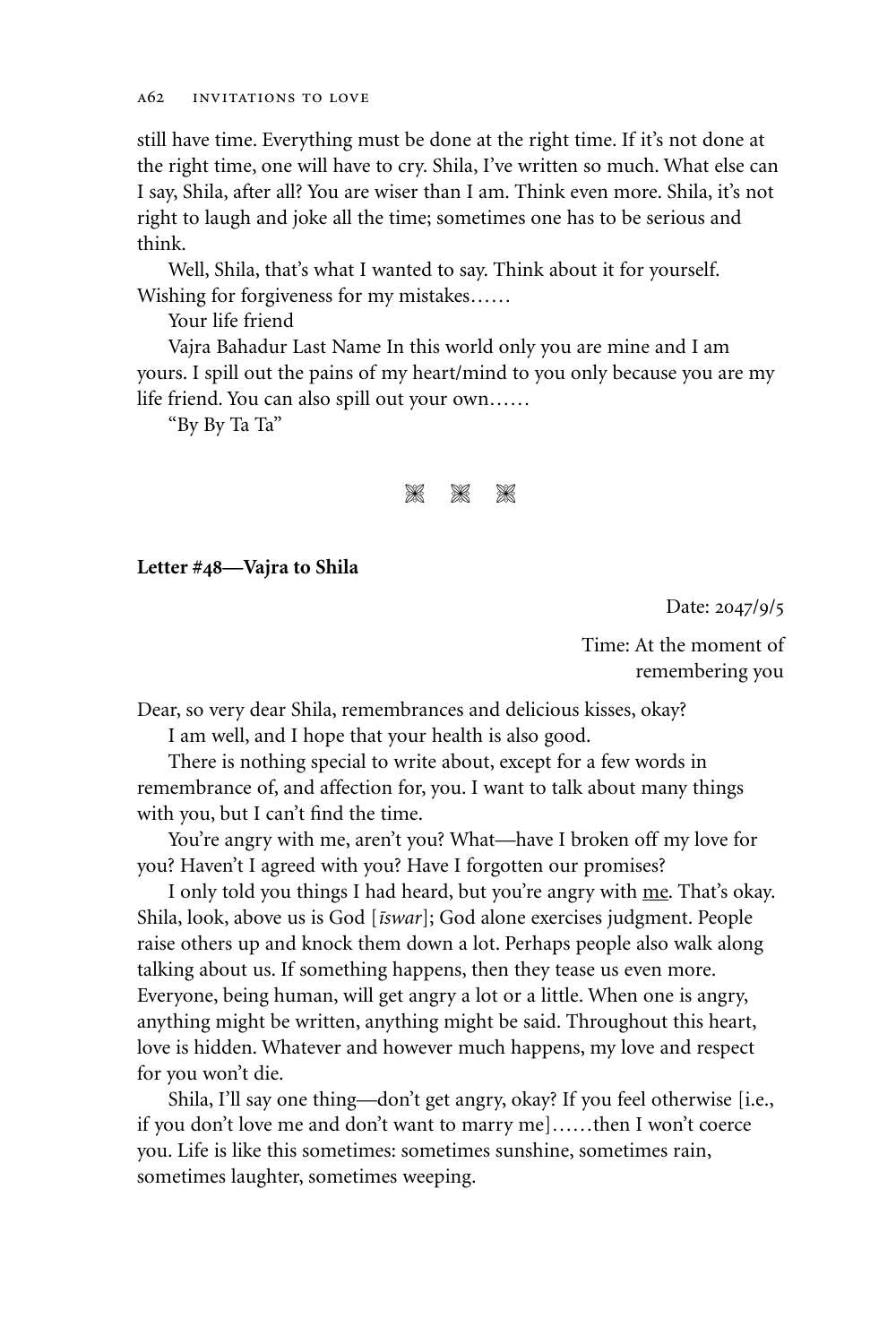It there's time, let's talk. Until then, this is all. Okay, Shila, farewell, farewell.

Your good friend

V. B. Last Name

[diagonally across bottom:] Dear-Dear Love-Love-Love Don't get angry with me, okay? Otherwise……?

 $\mathscr{H}$   $\mathscr{H}$   $\mathscr{H}$ 

 $-x-x-$ 

**Letter #49—Shila to Vajra**

2047/9/5

 $-x-x-x-x-$ 

Time: 9 o'clock at night

Shree, dear, so very dear, dear……? V. B., hundreds of thousands and hundreds of thousands of remembrances and kisses of delicious affection to you. I am well and wish you good health also.

There was nothing special to write about, except for……a few words in remembrance of, and affection for, you. V. B., I have never gotten angry with you. You say, "Have I really broken off our love? Haven't I agreed with you? Have I really forgotten our promises?" Are you really breaking off your love from me? Don't you agree with me? Do you really want to forget our promises?……? That's okay. If you……? then what will I……? How many, many more things there are than these, but I can't write about them in this short letter. I'll write about them in another letter, or we'll talk when we meet……? Farewell for today. Forgive my mistakes. Finally, tomorrow I'm probably going to Tansen; I don't know for sure……? Perhaps I'll go to stay overnight. Do you……? What to do?? My behavior is not good—the behavior of being acquainted with many people. Whatever others say, consider that to be the truth—that's my request, V. B. Your friends……? say I've had relations with everyone. "O.K. By By."

[on back:] Tomorrow, while I'm in Tansen, your very best friends will say so many, many bad things about me—that I fooled around, put it [i.e., someone's penis] in, took it out, slept with other men, had my photo taken, and many more things. Whatever they say, that's what you should consider to be true—never forget that, okay?

Vajra [Last Name] [Vajra's full address]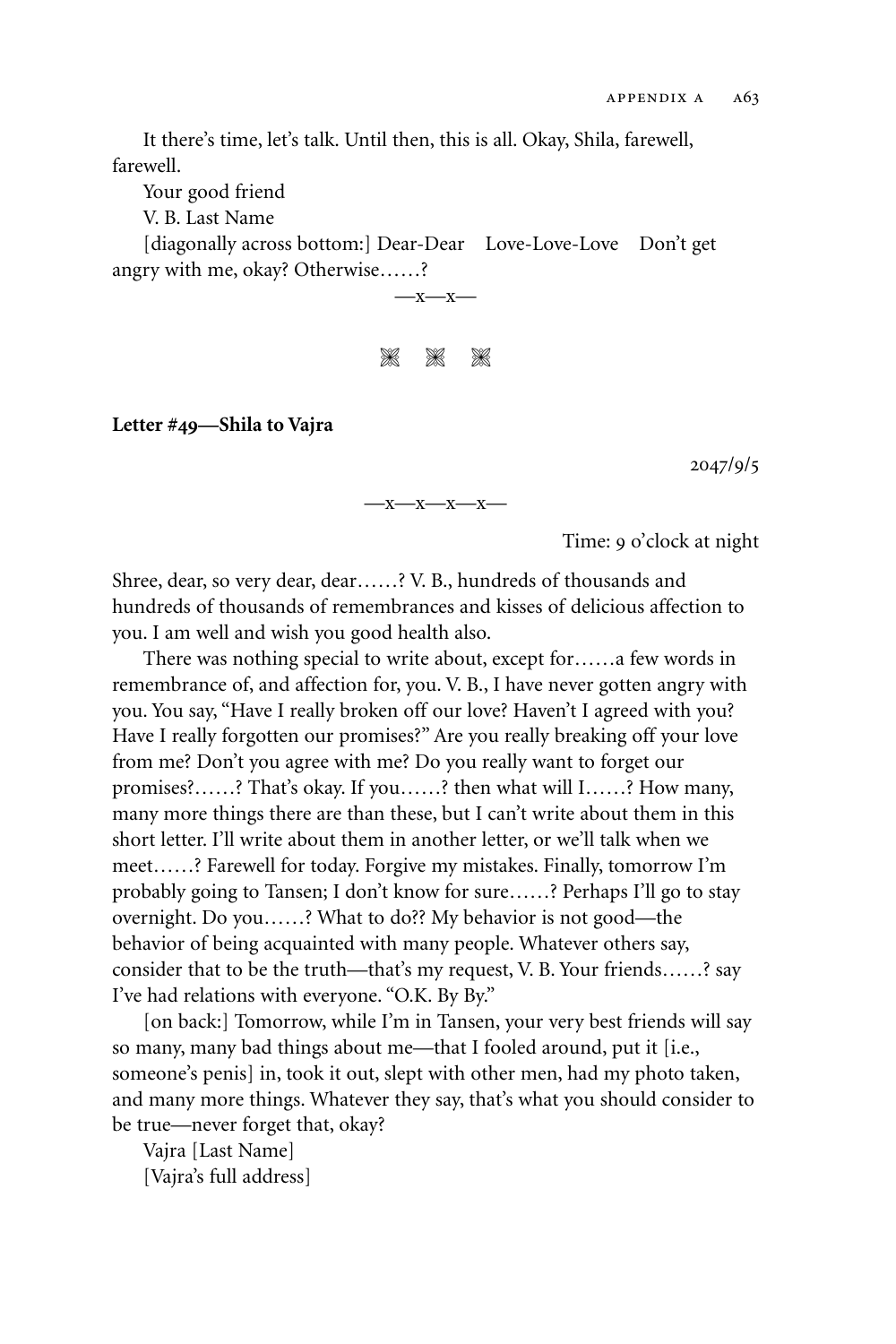## $\mathscr{H}$   $\mathscr{H}$   $\mathscr{H}$

#### **Letter #50—Vajra to Shila**

shree, shree, shree

Date: 2047/9/11

Remembrance: With heartbeats of life's most beloved (Shila) Time: Started at 9 o'clock at night……

To Pashupatibaba, hail, hail, hail

Dear, so very dear, dear "Shila," tokens of everlasting, everlasting remembrances and affection from this one who is more miserable than miserable. As of today I'm still alive, thanks to these heartbeats, living a solitary life. I pray to kind God [*bhaguwān*] that no misfortune may befall you.

Shila, there was really nothing to write about, except for these a few words in remembrance of you. Shila, in anticipation of meeting you, how full of love and respect was this heart of mine, how I arrived with so much keen interest and desire to talk pleasantly and deliciously—how pleasant it will be, I thought. But the exact opposite occurred between you and me……

The other day on the way to Tansen I was unable to meet you. I arrived at your house at exactly 10 o'clock. I had told you in a letter that I would arrive around 9 or 10 o'clock. I so hoped to meet you that I waited until half-past eleven (11:30), but all my hopes turned into despair when I wasn't able to meet you. Why not?? I have no idea how I even reached Tansen.

Shila, you must really be angry with me. Otherwise,……You're very different now from what you were before. I can't figure anything out. Yes, I did accuse you of bad behaviors and stigmas, and for that I beg forgiveness. All you ever do is get angry with me. Today, Shila—who knows why?—this heart/mind of mine has become so miserable. Seeing how you avoid me when I go to meet you, I've become……

Shila, forget all that talk. You want to be far from me, right? That's okay. If you're happy being far away from me, then I can't……anything. I understand your wish. I've mended my love for a……, but she broke it off. I've lost half my existence.

Shila, your talk and behavior imply that I want to be……out of pleasure. You talk angrily all the time. Why……? Do you……?

Shila, the other day I said in a letter: have I broken off my love with you?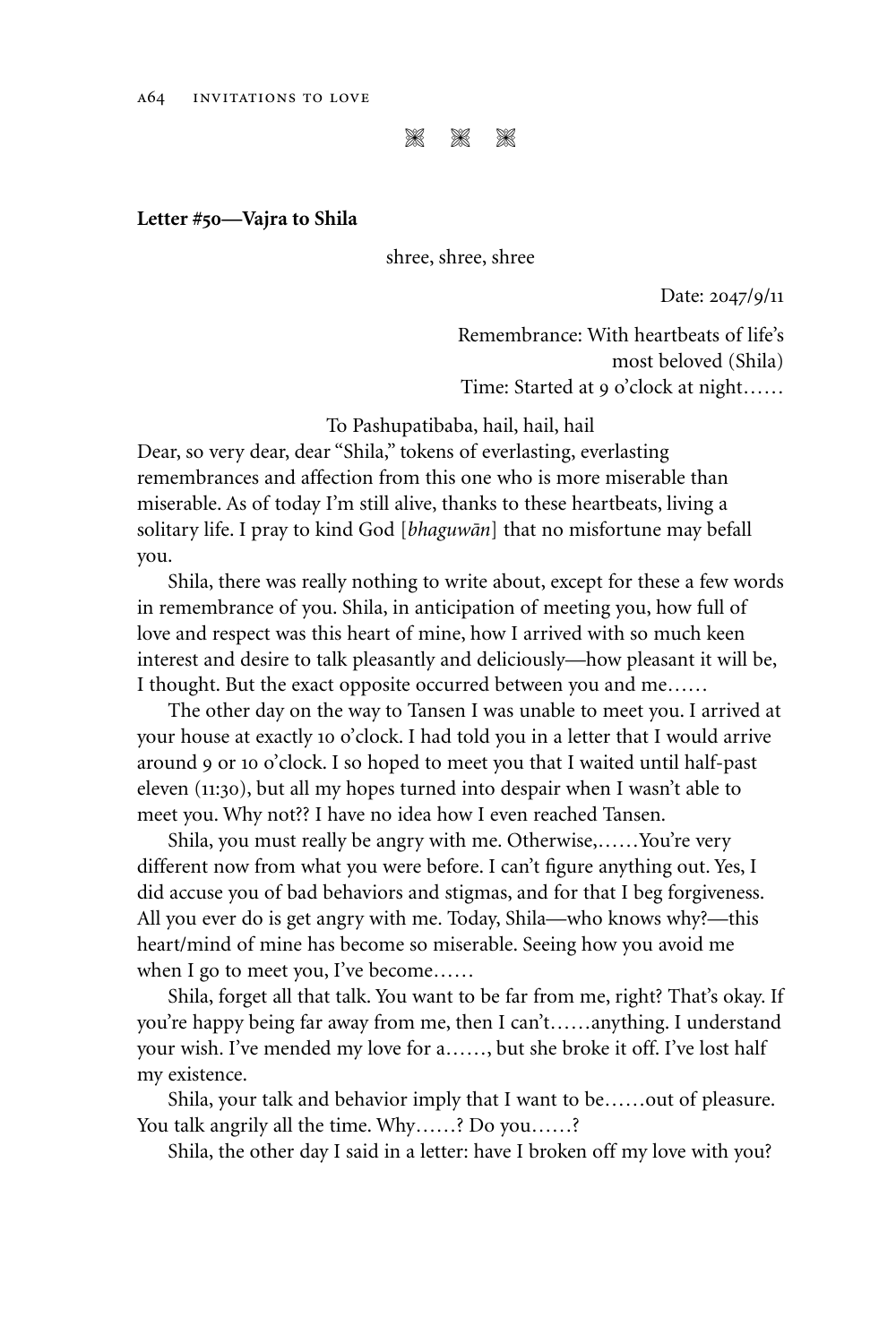Haven't I agreed with you? Have I forgotten our promises? And you asked me back in a letter: are you breaking off your love from me? Don't you agree with me? Have you forgotten our promises?

Shila, I will never want to break off our love. I will always keep on agreeing with you. And I will never be able to forget our promises. I'll leave you only after dying. Shila, don't you trust me yet? I don't want to betray anyone.

Shila, I can never move the time of our union further away. Say whatever you want. Shila, have I really thought badly of you? What sorts of things are you telling me? If I thought badly of you, why would I want to make you my life friend? Every breath, every moment, I will keep you company. This is what I think—that you are my shadow, and I am your shadow. Shila, in this huge world, our own small world will exist wherever you and I exist. I want us to share your every joy and sorrow and my every joy and sorrow.

Shila, why do you walk around having made your heart/mind so small and miserable? Never walk around like that. Sure, human beings make mistakes, but whatever happens one's own heart/mind should be pure. Shila, you must remind yourself that you yourself have good judgment. I must have unknowingly made your heart/mind suffer. Forgive me.

Shila, whatever the villagers, or everyone, says, may our love never tear apart. May we always be able to spend our lives together.

[words in quotation marks are song lyrics that Vajra outlined letter by letter:]

"I thought of you alone, my bride"—Shila, how do you like this song about a bride? I like it very much.

Shila, this is just a letter, but even when we meet on the path we're not able to speak of the things of our heart/minds. I'll write other things in another letter. Farewell for today, okay? May I receive forgiveness for my mistakes.

Your own beloved life friend

who will always, always love you

Vajra

"By By I Love You."

[pictures of flowering plant in pot and of heart with arrow through it with "beloved" written around it]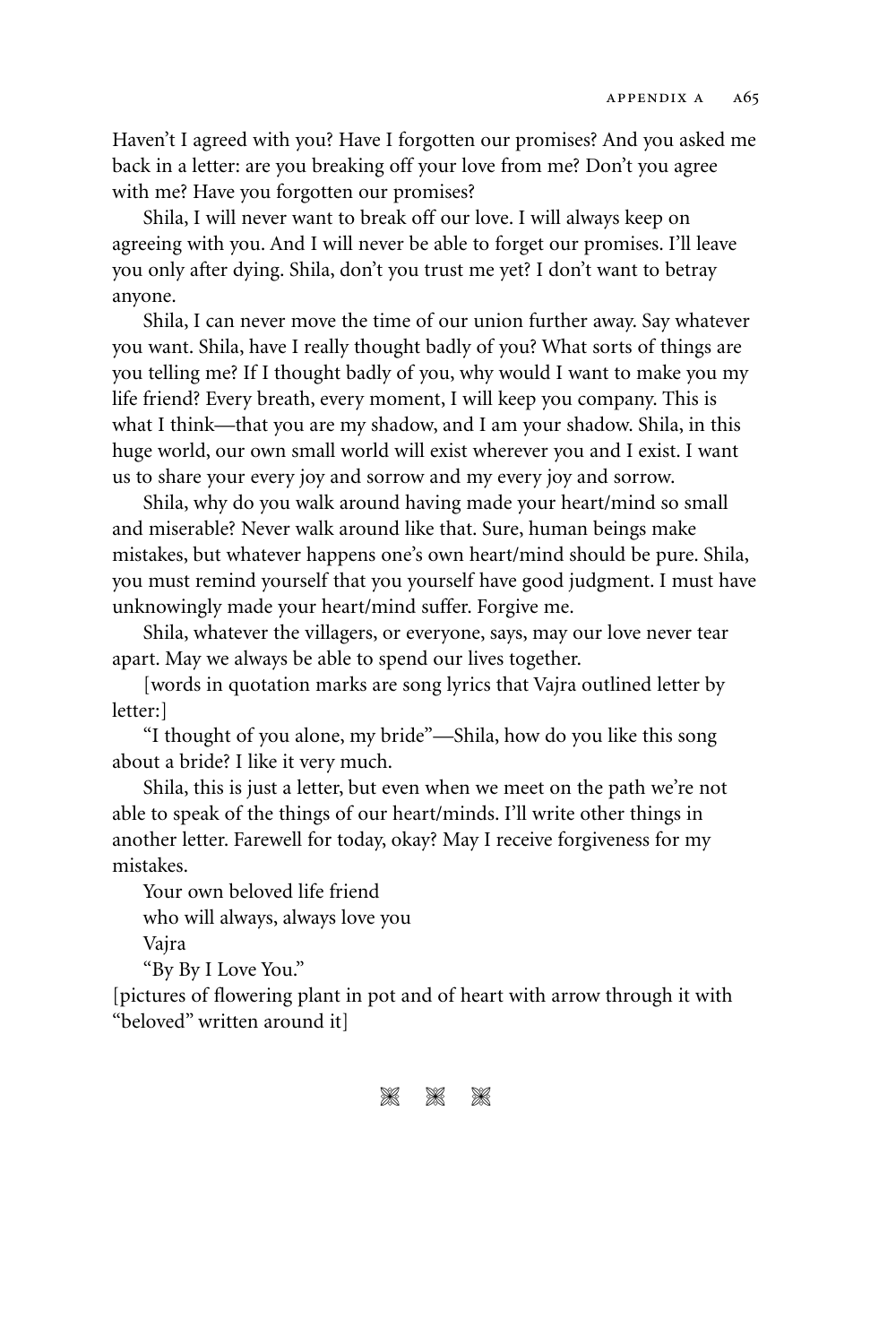## **Letter #51—Vajra to Shila**

shree, shree, shree

Date: 2047/9/18

[each word in the following verse is outlined letter by letter:]

Excited, I created a small world as I remembered you each moment Thinking, I composed many dreams as I remembered you each moment

> Time: Started at 12 o'clock at night Location: That same place Remembrance: Life Friend Shila's

Dear, dear Shila, delicious remembrances and affection. I am well and hope your health is good also.

Shila, these a few words are especially in remembrance of, and affection for, you. Shila, I was viewing you as my life's friend in joy and sorrow, but you have become the exact opposite of that. Shila, that's okay. You've broken off our love. I couldn't even think of the possibility that you would do this, that you would be so cruel. That's okay. Shila, I've mended my love to you and even promised we would spend our lives together. I wanted to make you my own forever and ever. But I find that you have a different opinion. Shila, I can say nothing of your opinion. Even though your life couldn't be successful with a good-for-nothing like me, this miserable V. B. prays to kind God [*bhaguwān*] that, whoever you want to make your life successful with, you succeed in doing so. God [bhaguwān] will fulfill your wish. But you had not wanted to tear up or break off our love. But you have torn it up and broken it off, and what can I……?

Shila, I have agreed with you at every moment, but you want to push yourself away from me, and that's okay. Push yourself away. With that intention you have broken my heart. Think for yourself with what kind of heart I might be writing all these things. You make light, laugh at my words. Don't have regrets later on if someone asks, "Did this happen or not?" You'll commit a sin if you do have regrets.

I had even talked about you and me with my mother and father, and I told them that we were going to get married, but today in the opinion of my mother and father I have become……Again, it's nothing. Mother and Father had even accepted the marriage, but you……Why did you turn the hopes that you saw into despair?

Shila, you surely know how much I desire you, how much I love you. What promises we made! You know all that we did. I had wanted to embrace you as my own life friend forever and ever during the first week of this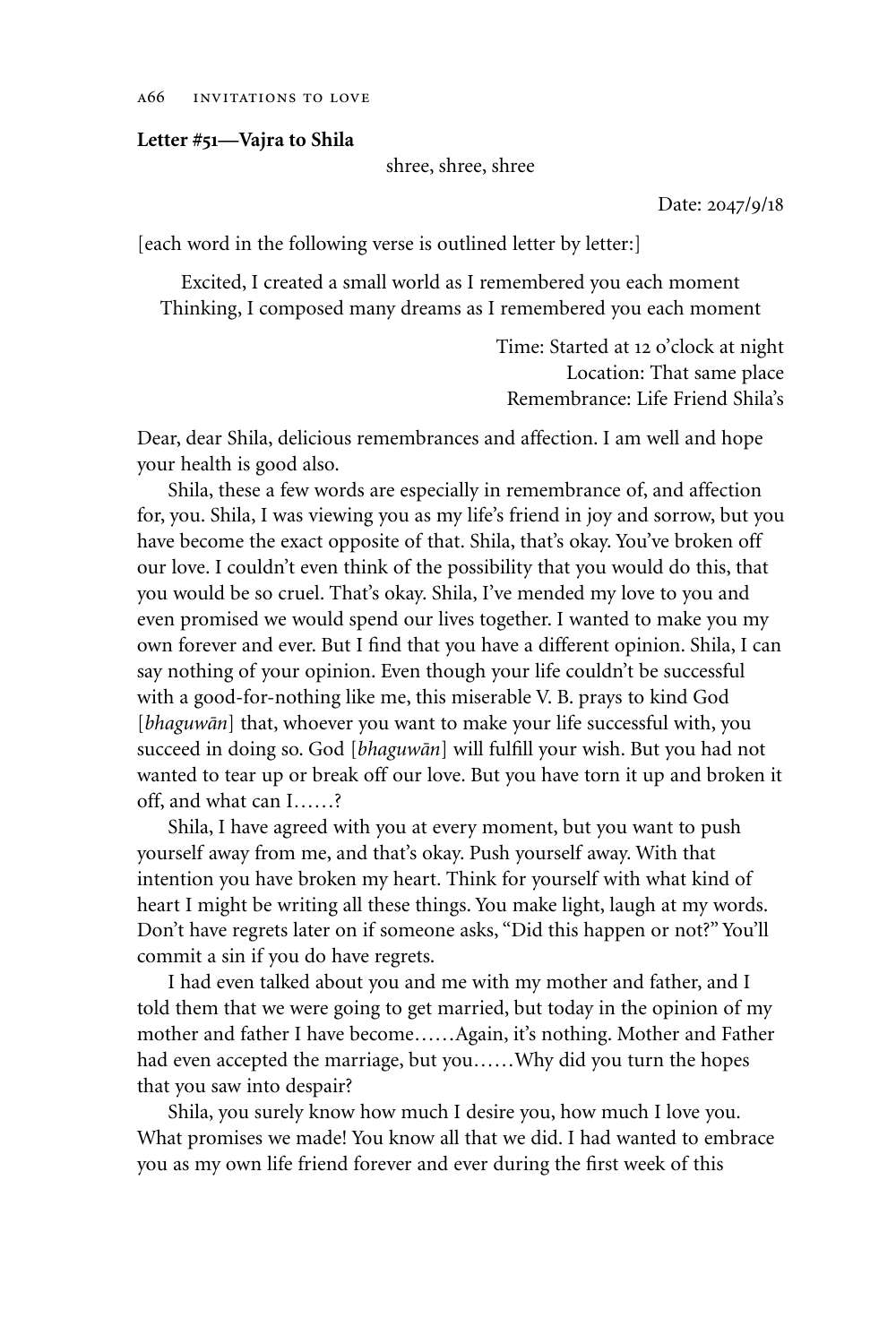coming month of Magh [i.e., in a couple of weeks from now], but you've taken yourself far, far from me. That's okay, Shila. If our union can't happen, then why did you cause your life to be plundered by being/courting with me? I considered you my own, but I find that you have become a stranger.

I don't want to betray anyone in life. Love can never work singlehandedly; only mine alone is not enough. Deep, deep inside this heart I find that I must kindle a fire to survive. Even though inside my heart/mind I'm crying, I find that I must laugh on the outside, even though life is nothing, and I'll probably die. Forget this more miserable than miserable one forever if you want. But may the injuries to this heart not……I wanted to attach our love forever and ever to a strong ribbon of lifelong friendship, but you broke it off in the middle.

Shila, as much as I write, it's still all the same. If that's what you want to do, then I want that, too. Don't say that I've betrayed you—who did the betraying?? You're the one who forgot all those things, right?

Shila, whatever kinds of difficult occurrences, whatever sorts of things, happened in the past in your life, from now on in these days may your life be completely successful and may misfortunes and difficulties not occur. May I always be able to see you happy. Fulfill your mother's wishes. Shila, always make your mother happy. This is V. B.'s desire. Shila, how much suffering I must have given you! For that, please forgive me. If you won't, then don't. Yesterday you probably said to yourself, "He's talking while drunk on beer," but even though I drank some beer, I didn't get drunk. I was talking to you nicely but talked laughingly and jokingly. You'll probably think the same of this letter. Consider it true or just a game, but for me this is no game, no laughing matter, no joke. Shila, now you go wandering all around—go wherever you like, do whatever you like. Fulfill your own wishes and desires because if you……with me, you wouldn't be able to do those things.

Shila, you've forgotten all our talks and have broken them all off. Now, don't try to entangle yourself with me again. Don't even go to the trouble of trying to write a letter to this crazy V. B. Why……in vain? You'll just find trouble.

Shila, farewell. If our union is really written [i.e., fated] to be after all, then we'll……

Cruel, dear, dear Shila "By By"

VVI VIII VIII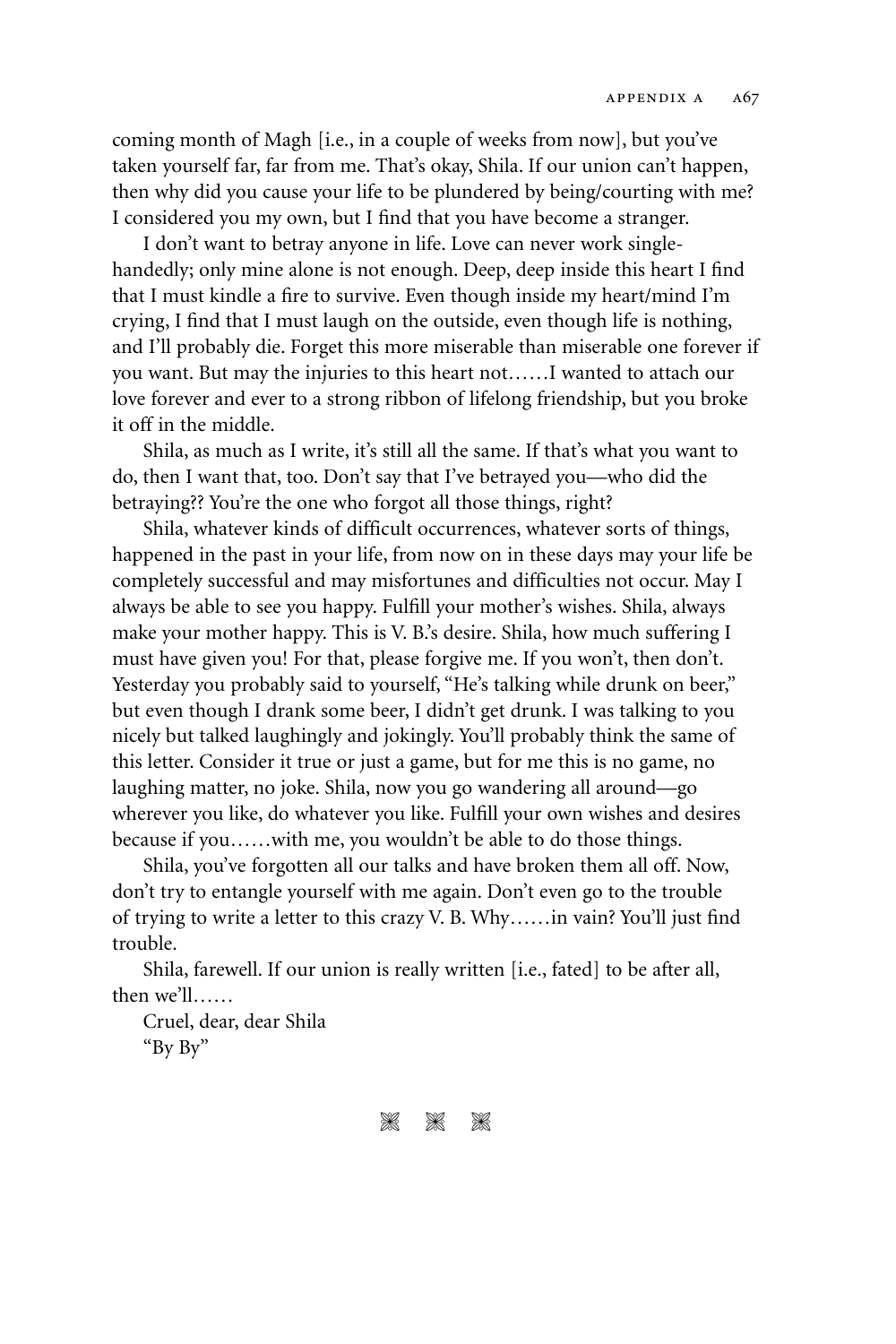## **Letter #52—Vajra to Shila**

shree, shree, shree

Date: 2047/9/25

May Pashupatibaba fulfill our wishes.

[picture of heart with arrow through it and Vajra's and Shila's names around it]

Time: 9 o'clock in the morning Remembrance: my most beloved, dear love, love, love, love

Dear, so very dear, dear Shila, forever and ever my remembrances of you and boundless baskets of affection.

Being well, I also hope for your good health.

Shila, there really wasn't anything that had to be written about, except these few words in remembrance of, and affection for, you. Shila, today I have to take my sister/cousin-in-law to Tansen—she must be carried, they say, because she is so sick. There was talk of a picnic this evening. The other boys will probably all come. This morning there was agreement to do so at the water tap. Perhaps I'll get back at maybe 4 or 5 o'clock. One of the boys told me to make arrangements for that time. We'll meet this evening.

Shila, you can openly write or say your own things. I'll also write mine. I make this prayer to God [*¯ıswar*]: "Oh, God [*¯ıswar*], if you want to cause our separation, then why have you mended our love again? If you feel love and kindness for these miserable lovers, then make our union happen."

Shila, when you cry like that, I also feel like crying. I have a request: that you not cry like that. I can't leave your side; Shila, I will always, always keep you company. Shila, I beg forgiveness for my mistakes. I'll tell you other things in detail when we meet. Okay, farewell from here. Your

[not signed on bottom] Give this envelope to your sister-cousin.



**Letter #53—Shila to Vajra**

 $2047/10/$ ……

Dear, dear……friend, tokens of unbreakable affection from your……? Friend, I am well. I hope that your health is also good.

Friend, in particular, what can I say? I had sent word that I'd be going to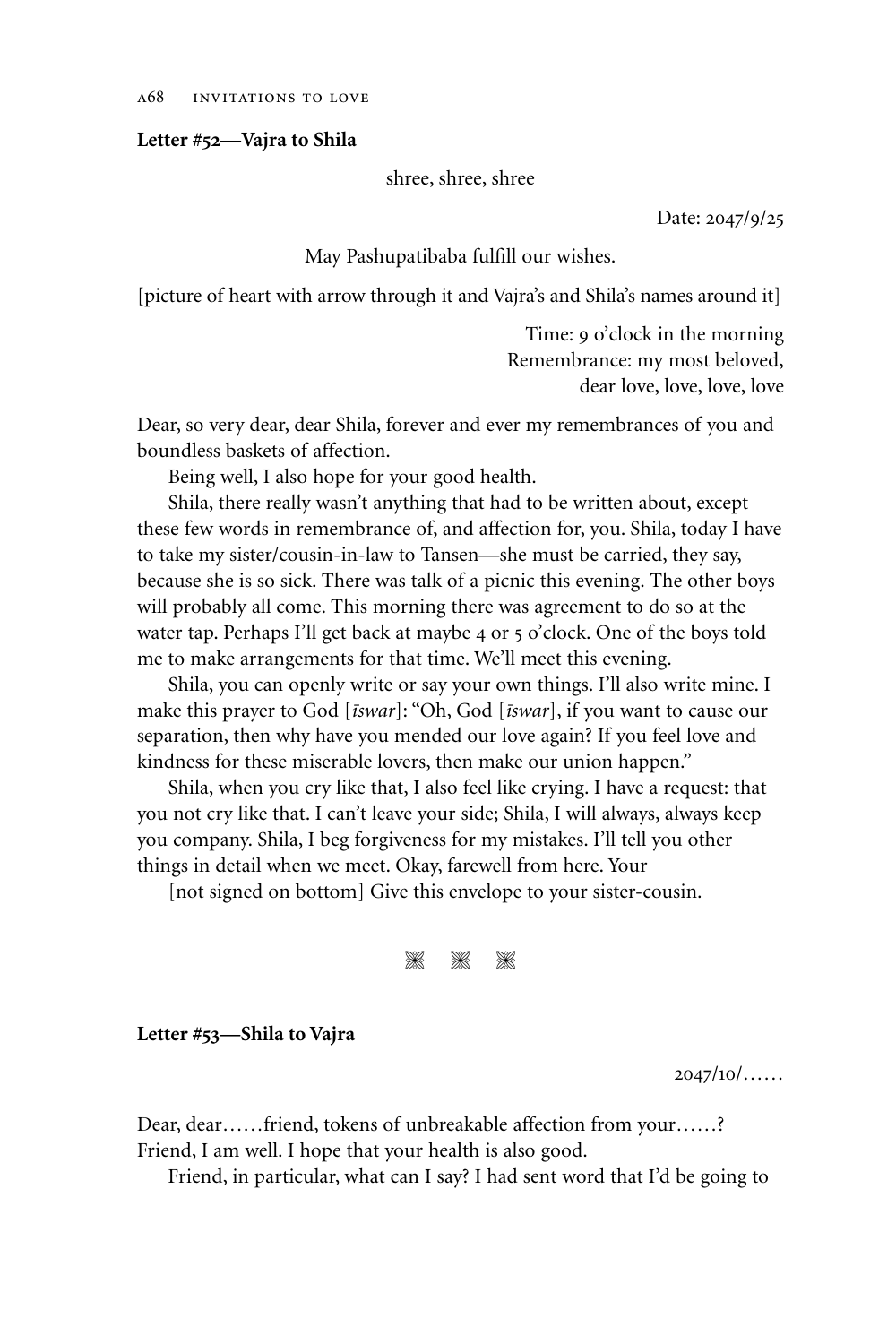Tansen tomorrow, but because of special work I can't go. For that reason I'm very sad.

What to do? I find that what I say myself doesn't happen [i.e., things don't happen as I want them to]. Instead, as soon as you get this letter, come to my house, and instead we'll go immediately to see the……movie again, okay? Please don't be angry. If you get angry with me or……, I'll also become……Okay, friend, farewell for today. I wrote this letter in a hurry; remember your……and give……

[diagonally:] Your……friend

 $\mathscr{H}$   $\mathscr{H}$   $\mathscr{H}$ 

### **Letter #54—Shila to Vajra**

Date: 047/10/……? 8

Dear……, many, many delicious remembrances. Especially, in your hopes……!!!!

Friend, I had so many hopes and desires that you would arrive that I waited for you until 11 o'clock at night, but no one......was there. Why, V. B.?? Yes, yesterday evening I did say, "Come to my house no matter what. Please don't take offense." But I'm miserable that I myself couldn't arrive home at the time I had said. Yes, I heard that you had come by, they said.

Again, today I took out the cows to graze in the hopes of meeting you there, but absolutely no meeting occurred. I had led the cows out to the pond when I saw you on the steep path going toward the house, and I called out, but you.…..? That's okay. How distressed my heart/mind became…! Okay, farewell for today. If you have the wish, we'll meet again. It annoys you to read this short letter, doesn't it, friend? You probably won't forgive my mistakes.

Farewell—Farewell—By—By "V. B."

VVI VIII VIII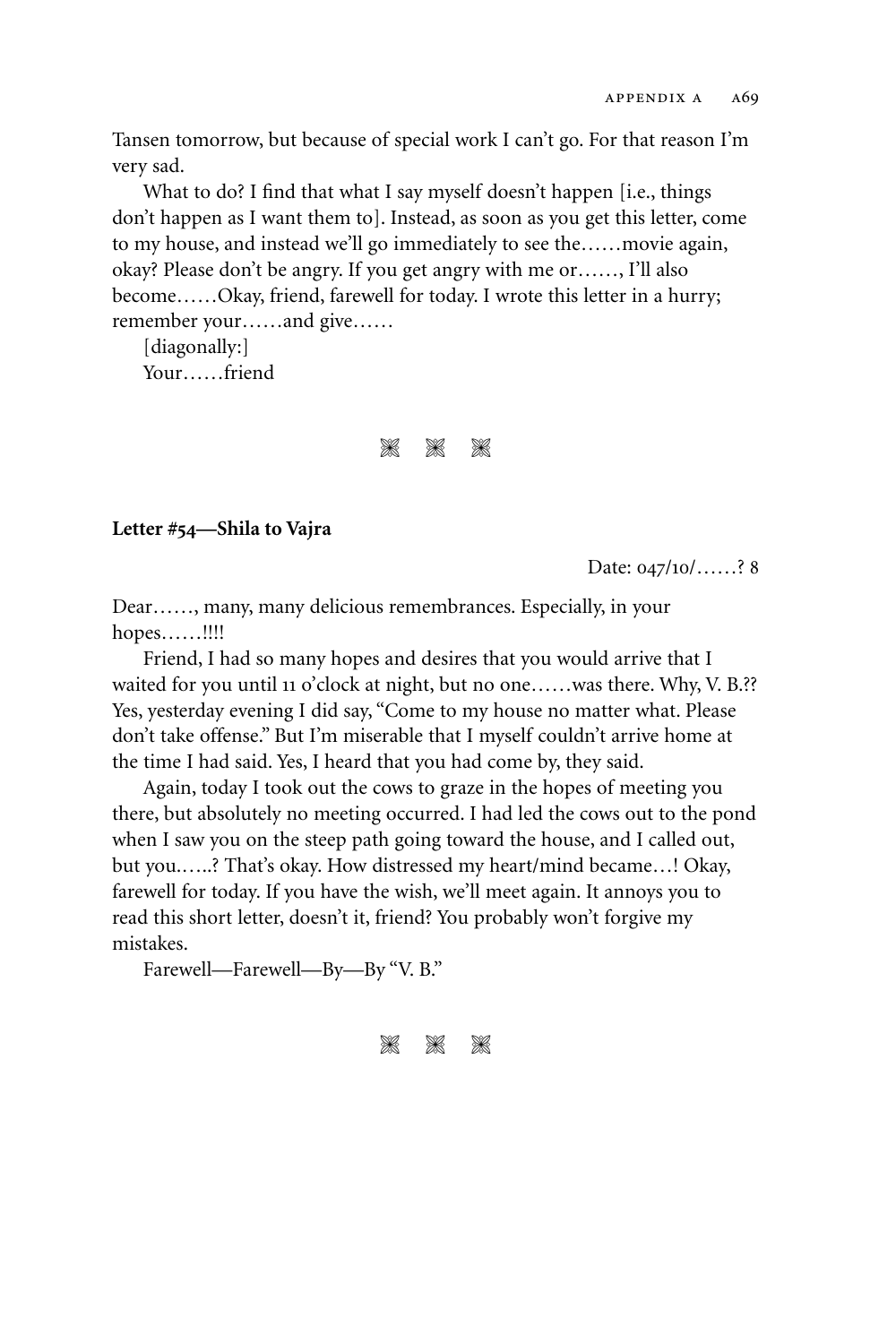## **Letter #55—Shila to Vajra**

047/10/20

Time:……o'clock at night Location: In that same……place Subject: Restless because of you

Dear, dear……friend. Hundreds of thousands and hundreds of thousands of remembrances to you. I'm pretty well, it must be said. Hoping and desiring that you are also pretty well, I write this letter.

Friend, there was really nothing to write about, except to answer your letter. Friend, you must really be very angry with me, aren't you?……friend, we were going to go to Tansen, but because I would be alone, I said I wouldn't go. And then Mother said, "In that case, you'll go cut some thatch." Then after some time your younger brother came, and I hurriedly asked, "Where is your older brother going today?" And he said, "Today my older brother is going to Tansen." I became very, very confused. A long time later, after writing a few words, I said, "Give this letter to your brother." And finally, saying, "Here's a letter that my brother wrote," he gave me your letter—after I had already written you a letter! And on the outside of the letter was written, "Shila, as soon as you get this, look at it, okay?" So, hurriedly I read the letter, and in it you wrote, "Whenever I have to go to Tansen, if I don't tell you, you won't speak to me for the rest of your life, and perhaps I'll never get to see you again." What am I to do?? If I were a boy, I would say, "I'm going to Tansen," and just go. But what to do?? Again, what this……[female] caste says won't happen [i.e., women can't do as they please]. If I had known this morning, I would have gone somehow. I finally found out at 9:30. At that time, how could I go, I said to myself? You go by yourself. May I receive forgiveness for my mistakes. We just aren't able to sit and talk anywhere! You say, "On the way back from the forest you didn't speak to me. Please explain the reason for not talking." Okay, friend, farewell. We'll meet again in another letter.

Your Shila—Shila [Shila's own last name] [Vajra's full name and address]

 $\mathscr{H}$   $\mathscr{H}$   $\mathscr{H}$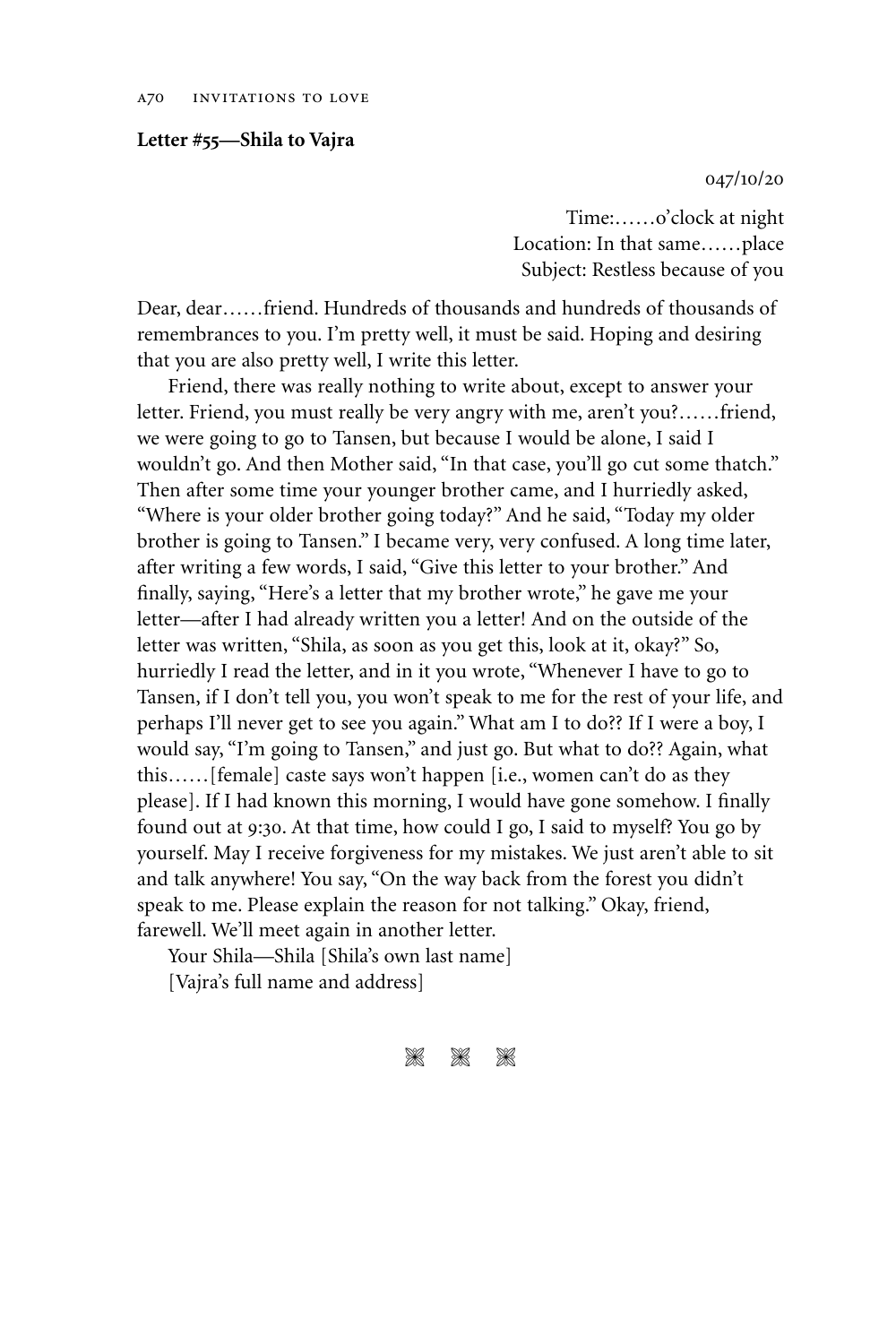### **Letter #56—Shila to Vajra**

Date(s):  $2047/11/1,2,3,4$ 

shree—shree—shree hail—hail—hail

Mister shree, dear, dear life friend V. B., from your lonely, miserable, despairing Shila, always and forever remembrances and unbreakable tokens of affection. Friend, being well, I'm writing you this short letter, hoping for your good health. Friend, there was nothing about which I must keep writing letters like this, let me say……And again, writing letters like this has probably made you angry, right……? If it makes you feel awkward or bad, I desire forgiveness. Friend, it seems you are going to Pokhara, but you didn't say anything to me about it. Of course, why should you tell me? You didn't say anything, except that you're going to Pokhara. That's what you said, but whether or not you're going to return—about that you said nothing at all to me. For this reason, I feel much suffering……

The other day I wanted to say, "Let's go to Tansen together," but we couldn't meet so that I could say so. And then later we did meet on the path, but you……Thinking that you probably went to see a film, I immediately went to the cinema hall, but you……Returning after the film was over, I heard the news that you had already gone to the bus station, and I hurried there, but I couldn't meet up with you. Probably because you had already gone……In despair and fed up with myself, I felt so unfortunate! On the way from home we didn't even talk. And we still haven't met. When now will we meet for sure……? Thinking this, I was in such despair! But then when I saw you at the fabric store I was very happy, but in front of everybody I couldn't ask about all the things my heart/mind kept telling me to ask……Hoping greatly that I could do so when we reached up top……Friend……Everything has turned into despair. Now, where, when will we meet, right……? Okay, farewell. If you want to, we'll meet again……

[diagonally:] Your friend, Shila



**Letter #57—Vajra to Shila**

shree, shree, shree

Date: 2047/11/28

Pashupatibaba hail, hail, hail

Dear, my so very dear, Shila, who grieves my heart, many remembrances and unbreakable tokens of affection. Being well, I hope for your good health also.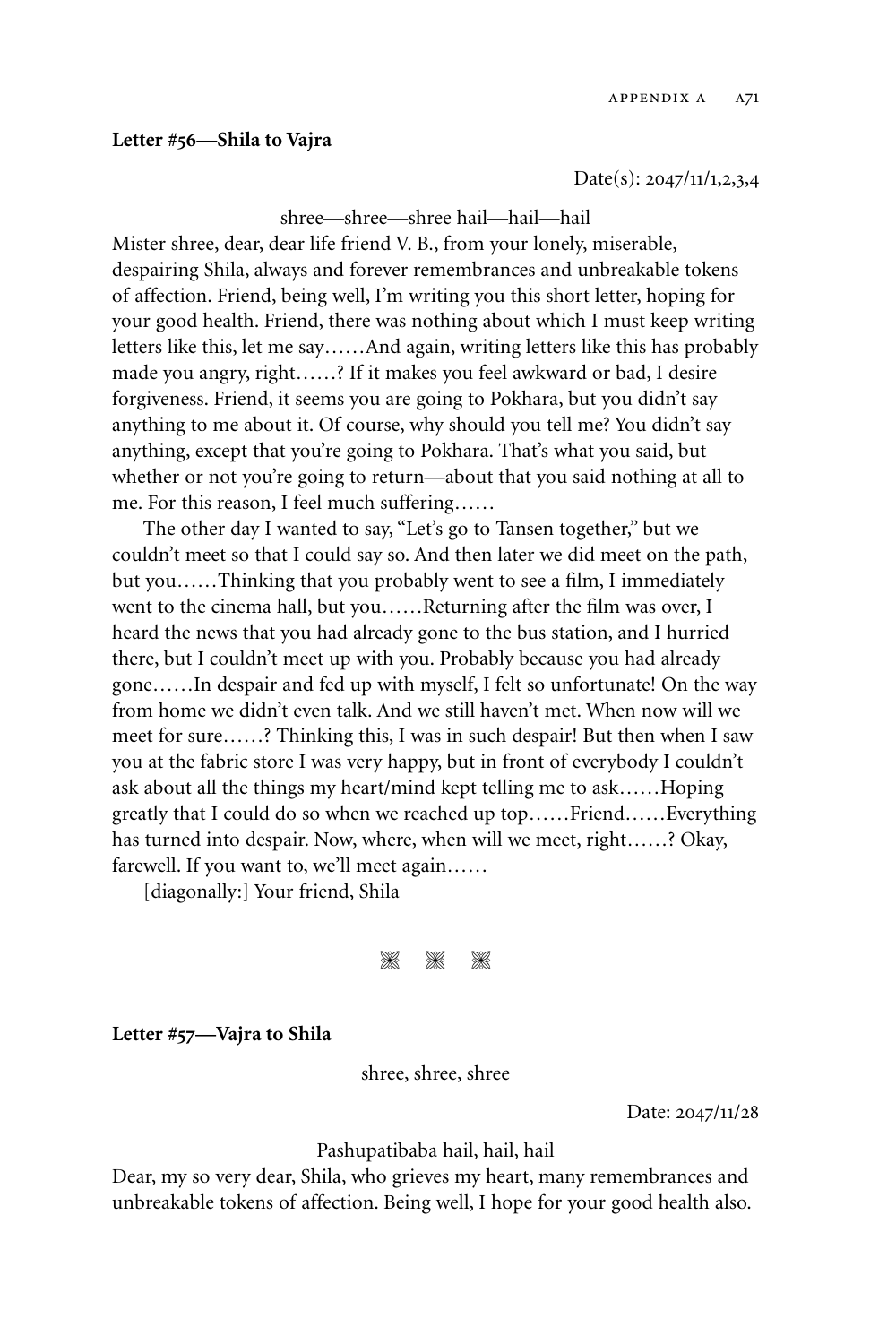a72 invitations to love

There was no special reason to have to write a letter, except to write a few words in remembrance of you. Remembering that, please forgive my mistakes, okay? Shila, there's so much to talk about with you, but time is just by chance [i.e., we only get to talk by chance], and we haven't been able to find that kind of time. Shila, you probably remember what I said the other day. I want to tie our deep relationship into a bond that will never break. Shila, the things of the future will happen only in the future. When one is born a daughter-person [i.e., a female], one must go to another's home in marriage. No one likes to leave her natal home. But circumstances are like that. The world already knows about our love—why allow others to say such things without reason? Rather, let's save each other by being each other's true life friend. There were many more things to write about, and of course you have to say something, too. You are wise yourself.

Shila, go to Tansen tomorrow after leaving your house. I'll also go, and we'll……Shila, tomorrow our……[i.e., marriage must occur], okay? Okay, farewell.

V. B. [Last Name]

 $\mathscr{H}$   $\mathscr{H}$   $\mathscr{H}$ 

#### **Letter #58—Shila to Vajra**

Date: 2047/12/3

My heart's……friend, boundless love to……Even before writing some things, I ask for forgiveness. I certainly hope that you [*tim¯ı*] will give me forgiveness.

I have been well, it must be said, up until the day on which I write this short letter. I am writing this short letter hoping that your health is also good. If there's anything that makes you feel bad or difficult, I want forgiveness. There really wasn't anything to write about, except to meet by way of a letter. While saying to myself, "Should I write a letter, or not?" I wrote this. Again, you'll [*timī*] say, "Why was it necessary to write if you didn't feel like it?" Right? But it's not like that. I'm writing this because I feel like doing so. But why……? Seeing you [*tapāī*—and mostly *tapāī* for rest of letter, with the exception of a couple of *timi*'s] so angry made me very scared. Even more than fear, I felt much misery. Perhaps you'll even feel fed up while reading this letter—please read it without feeling fed up. If you really don't feel like reading this, then, instead, return it unread or burn it. Perhaps these pieces of paper of mine will keep on making you angry; if that burden stays with you,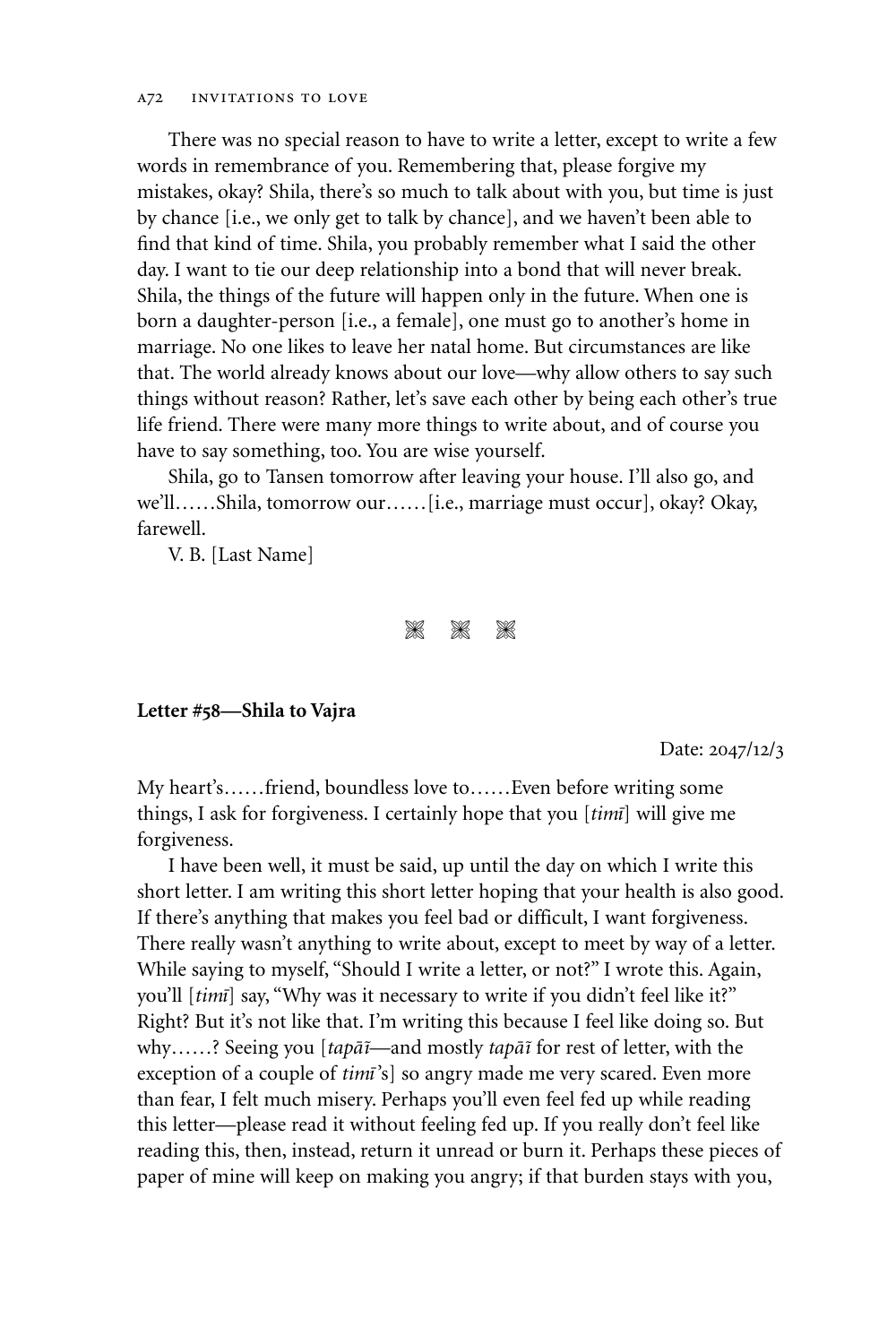then, instead, you can return this letter to me. Or you can burn it. But for me your……[letters] have not become obstacles or difficulties……

The main thing—what should I say?—is that my younger sister-cousin's wedding was just the other day, and yet you say we should get married before a month has passed. But why do it in the same month, I say? My idea is, rather, that we do it in Baisakh [next month]. Because I've said that, you'll probably get angry……Why……? So, people will say, "One month hasn't even passed since the sister-cousin's wedding, and they've gotten married!" Oh, what more will people say……? Oh, what an unlucky one I am! The village, the home—they all hate me. I had hoped to find the company of someone in this world, but today it feels like that hope is gone. But who knows what will happen. I can't figure anything out. Even if I did figure things out, what should I do? After luck/fate [*bhāgya*], or should I say time, plays around with mysteries, what is left, after all?

These days in this world people only say, "Mine, mine!" But I find that nothing is my own. There was someone about whom I said, "I'll make him my own," but after one or two things happened, he, too, made himself into a stranger, it seems to me today. But life is okay.

A wedding ceremony won't last forever. Whether one does it by oneself, or whether Mother and Father do it, a wedding just lasts one moment……Sure, some people marry twice, it must be said; that certainly occurs, but they do that because they want to. But whatever—a wedding out of one's own desires, own interest, own wishes just lasts a moment, it seems to me so it doesn't matter when it takes place. But how does it seem to you? I really don't know anything about it.

Okay……friend, this short letter is all for today. If you [*hajur*] wish, we'll certainly meet.

Your miserable……?

[using *timī*] (1) Whichever flower your heart settled on, pick that flower and wear it. How do you feel toward me? If seeing me makes you angry, that's okay. Put up a fence against me.

Farewell, farewell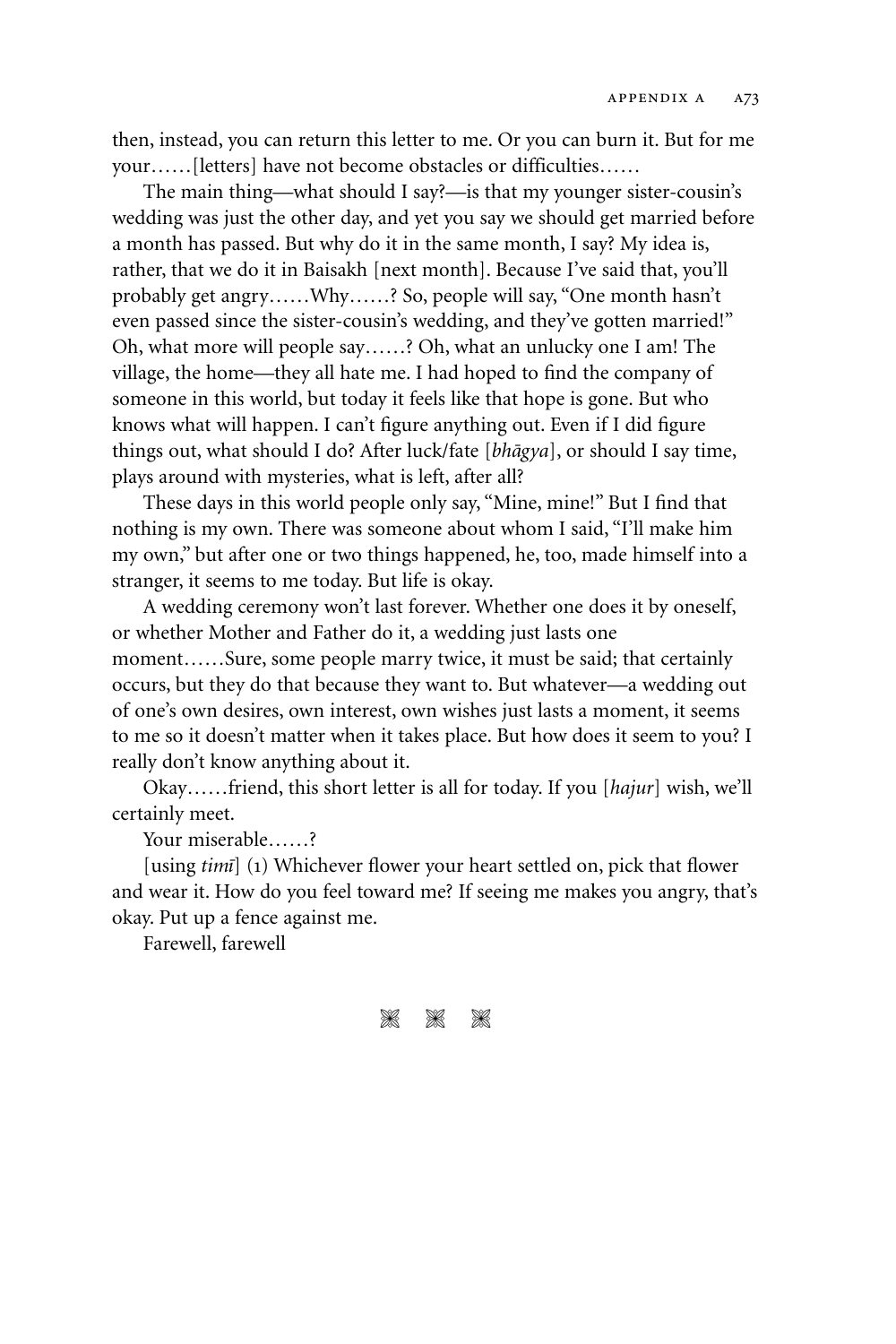## **Letter #59—Vajra to Shila**

shree

Date: 2047/12/5

Dear Shila, delicious kisses and tokens of affection. I am well and hope that you are in good health, too.

There really weren't any reasons to have to write a letter, except to scratch out a few words in remembrance of, and affection for, you. Remembering that, you'll certainly forgive my mistakes. Shila, who knows what life is like? Sometimes this, sometimes that. Just as a seedling can die without water, so, too, is life like that—life survives because of someone's love. If someone can't acquire someone else's love in life, that person certainly will not be able to survive. Shila, love means that there is someone who is one's own, someone who can never be a stranger. None of your talk has been difficult for me to hear/read about. Shila, it was probably because I got angry that you said, "Everyone hates me." Well, I don't hate you. How much love there is in this heart of mine for you! I can't pour it out and show it to you because there's so much love throughout this heart that it can never be emptied out. Shila, I am yours alone. I have never been far from you and never will be.

Shila, how people talk about us! No matter what they say, may our love never come to an end, and may our company never be broken off.

Shila, a wedding ceremony won't last forever. It just lasts one moment, whether it happens earlier or later. But whatever happens, one must get married one day, right? Shila, now we must look around us, right? Oh, I don't know anything, either—I'm the same as you. Shila, I had said, "Let's go together to do a *pujā* at the Alam Temple," but, well, I don't know whether I'll get to go or not. Let's see what happens.

No matter how angry I get, in my heart there's love (affection), just as the moon exists when it's hiding. Shila, I'll write other things in another letter. I beg for forgiveness for my mistakes.

Awaiting your letter, your crazy lover, Vajra.

(1) Shila, don't say, "Put up a fence against me by breaking your heart into pieces." May I die without you! This life would be like an earthquake. You alone are the flower my heart has settled on. Dear, trust me—I want to embrace you in order to add adornment to our lives.

Your own love, V. B. "By By"

 $\mathscr{H}$   $\mathscr{H}$   $\mathscr{H}$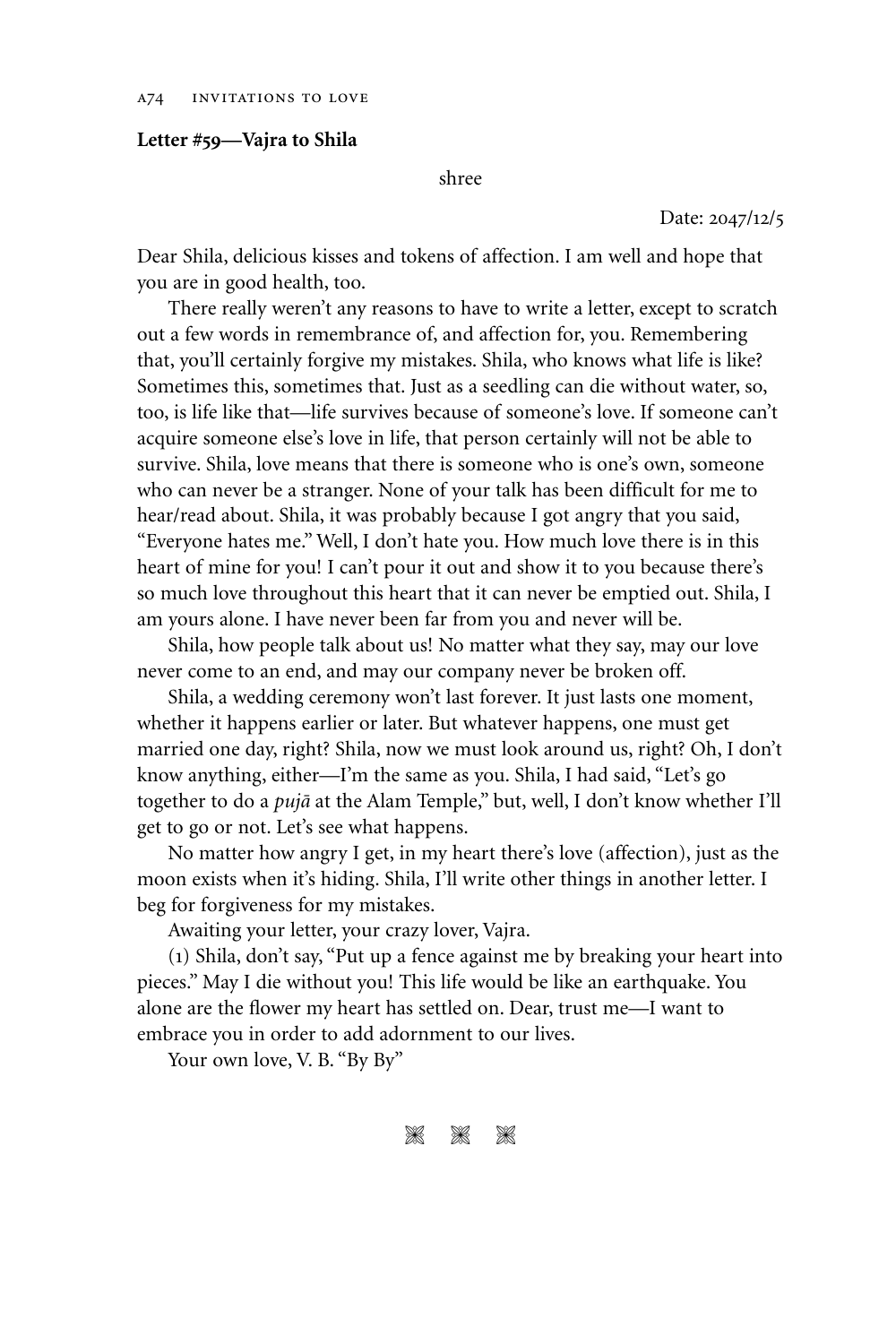# **Letter #60—Shila to Vajra**

#### shree

Date: 047/12/9

Dear……friend, I'm writing a few words in remembrance of you. From you [*hajur*]……nothing will be……

I am well. I hope your health is also good. There was nothing really to write about, except……only……I received your letter from your brothercousin. I was so very, very, extremely happy, but I was also a little hurt. Thinking you would come by my house, how I waited, wanting to meet with you, but you……That's okay. What can I give to you, after all? Just love……I can't adorn your life with anything; others have probably done so better than I have. Right? I probably only give you suffering. Sometimes I probably also make you angry……

Okay, farewell for today. Give……for my mistakes. We'll meet again in another letter. Farewell.

[diagonally:] Your dear love "By By V. B."

 $\mathscr{H}$   $\mathscr{H}$   $\mathscr{H}$ 

**Letter #61—Vajra to Shila**

shree

Date: 2048/1/3

Time: 10 o'clock at night Location: That same place

Dear Shila, hundreds of thousands of remembrances and hundreds of thousands of affections. I am well and hope that your health is also good.

I beg forgiveness for the mistakes in these bitter or delicious words. Shila, I've already written many words and explained a lot to you. Now I have no more of those kinds of words. Think for yourself why you love. Are you going to conduct your whole life like that, and are you going to spend your whole life with your mother, or with your life friend? Shila, let's not have regrets later on. If a breakup occurs, it would be as if something like a loss of honor had occurred. Instead, since we live in a world like this, it would be better to……[get married]. Why are you afraid of your mother? It's your life, not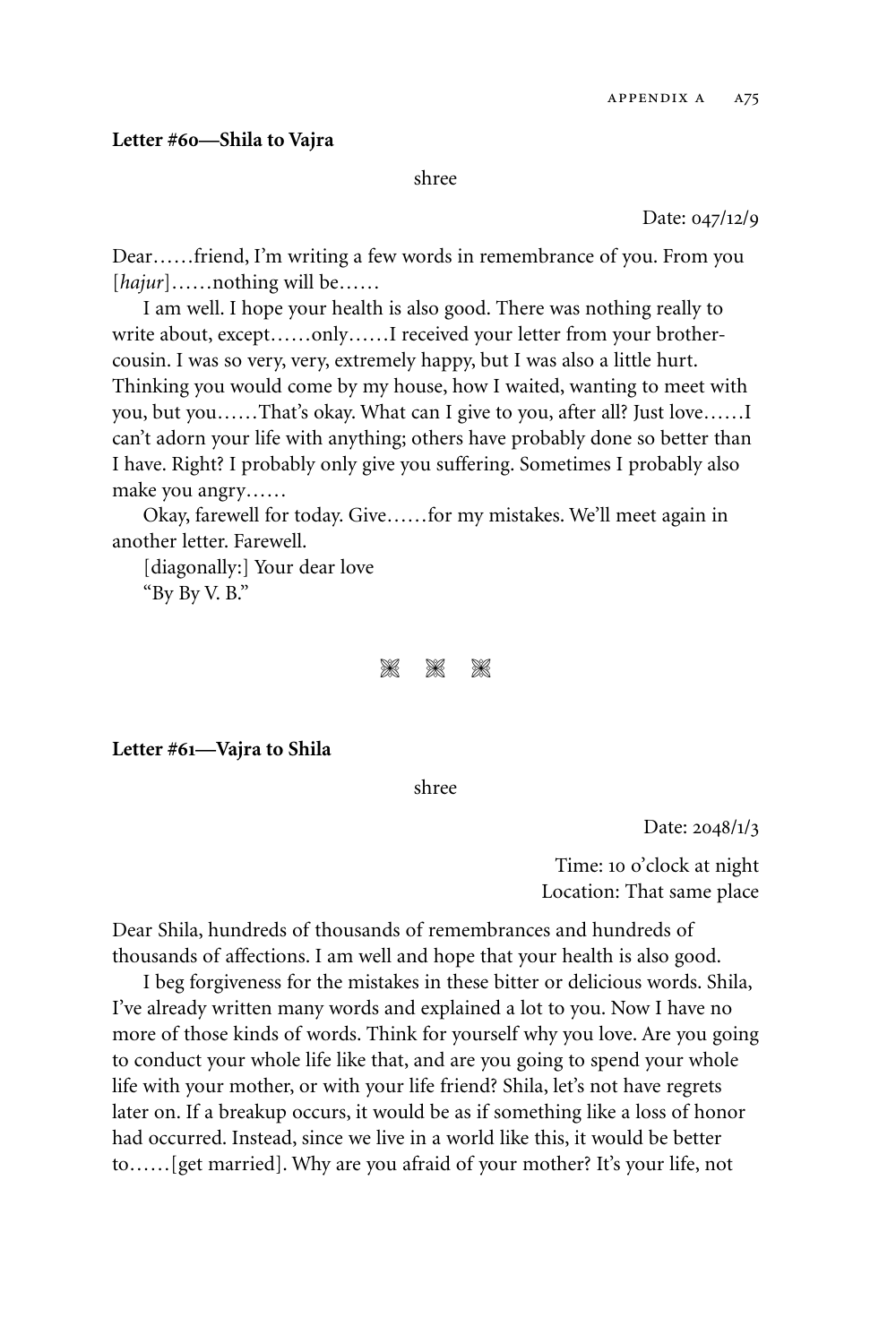your mother's, you know. One's marriage will be with the person one wishes; one wears the flower that one likes and eats the things that one likes. Marriage can never be because of others' violent coercion. We only live for two days. If one can't spend such a short life with the person one likes, then what kind of life is that? That life is loathesome.

Your mother's wish is to give you in an arranged marriage to a soldier, but I'm no soldier. I don't even like that. A soldier's life is the life of an animal. There's no difference between an animal's life and a soldier's life. Why must anyone have to live for even one day as an animal, right? Whatever one's life is like, may one be able to survive. What—can one only survive if one is a soldier, otherwise not? Let's leave off this talk. You say you won't elope, right? If we could have had such an arranged marriage, that would have been best. Everyone feels like, "Let's do it the best way." Don't I, too, want us to do it the best way possible? But what to do once it [i.e., the situation, the kinship relationship] is like that? It's necessary to elope. There are ten kinds of marriage types. Whatever the circumstances require, that's what must be done, in my opinion. To what extent are you able to think? You must think for yourself. I'm going to be watching how your mind works, how well you can think.

Shila, if your mother had given you to someone else instead of me, I probably would have gone crazy already. It's necessary to keep on making this heart, which has endured so many pains and injuries, laugh. Is this heart small or large? All I know in this world is that you are my own. This V. B. survives because of your limitless love. Will you pick and wear the flower that you like, or the flower that others have chosen? It seems like you are wearing the flower that you like.

Shila, yesterday at the water tap (in the evening), no matter what I said, you didn't say one word. That's okay. If your wedding to me was going to happen for sure, you could have spoken with your mind at ease, but you said nothing.

That's okay, Shila. Today our love, all those promises, have all gone to waste, haven't they? The villagers are really laughing, aren't they? It's your opinion, isn't it, that only you have honor, not I. That's okay. I don't want to hurt your heart/mind. Go marry the boy your mother gives you to, whether you like him or not because after not having married the boy you like, that's what must happen. I was sure I would have your company, but……[now I'm not sure]. I want to give you one suggestion: don't love anyone any more, or else you'll……[betray them] just as you did me in the end. If you can't extinguish your love, then why love in vain? To love someone, then to……[marry] someone else is a curse. Rather, instead of that, it's better not to love at all. Only betrayal [rest of sentence crossed out].

Shila, I am not to blame at all in this. I have not sinned. Whatever I did, I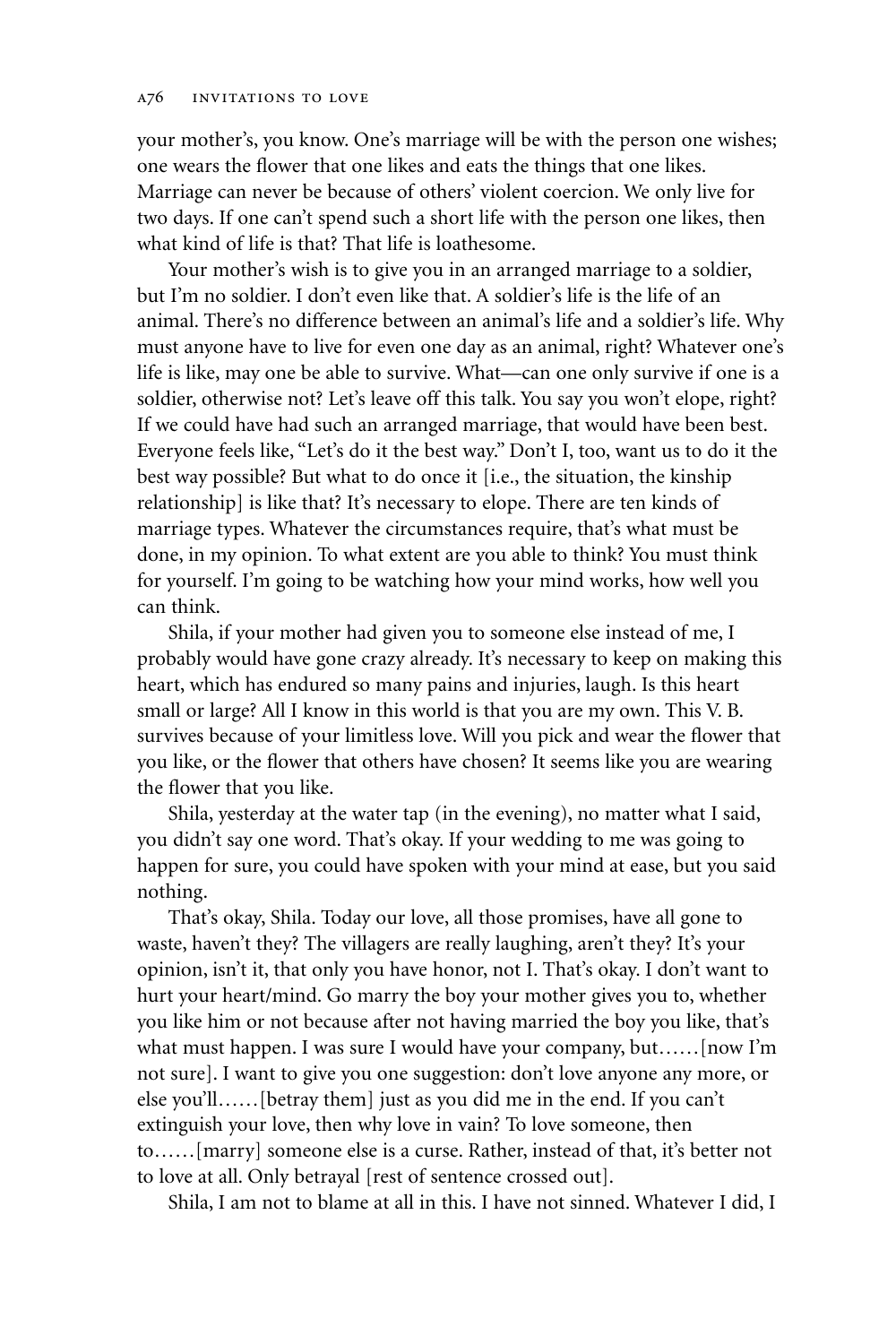did so as if you were my own. But you have a different opinion. Shila, it's not possible for you to blame me. May you not cry later on from regret, Shila. One must listen to what everyone says, but people will say this, and people will say that. But one must make up one's mind oneself. One must straighten out one's own world. Shila, I've coerced you a lot on the subject of getting married, haven't I? From now on, for the rest of my life, I won't say anything. Why, oh why, did my heart/mind suffer when you wouldn't do what I said? My heart/mind has begun to fly away. I feel like my heart is about to break. If this heart breaks, it will never again come to life for you. Shila, to walk around making things smell is a curse. Will you really pass your life well with another boy?

Shila, our union must occur before the 10th of this Baisakh [i.e., within a week]. Shila, say whatever you want—if it can't occur by then, then think: it can't occur your whole life. If it can't occur, then let people say whatever they want, and let whatever happens, happen—I'll make up my own mind. Just as a bone can't be put back together again once it has been broken, so, too, once a heart has been broken, or a heart/mind broken, it can also not be put back together again. Write a letter stating clearly what to do and when to do it on the 10th, and that's how we'll do it. [next sentence inserted between the lines:] Shila, this is my final decision. Forgive my mistakes. We'll meet again in another letter.

Your friend who awaits your letter, "V. B."

Vajra [Last Name] who has unbreakable love for you Don't get angry about what I've written because of a suffering heart/mind, okay?

 $\mathcal{H} \quad \mathcal{H} \quad \mathcal{H}$ 

### **Letter #62—Shila to Vajra**

[pictures of flower and heart with arrow through it]

Date: 2048/1/7

Dear, dear……friend, best wishes for the new year 2048, and with love I am coming to you by way of these notebook pages. I am well and hope that your health is also good. From your dear……[life] friend, hundreds of thousands of remembrances, hundreds of thousands of smiles, hundreds of thousands of desires for affection……

There might be thousands of mistakes in this letter; for them I beg forgiveness……First, I'm sad that I couldn't answer your letters quickly. Since reading your letters I've been so, so……Don't I carry the same number of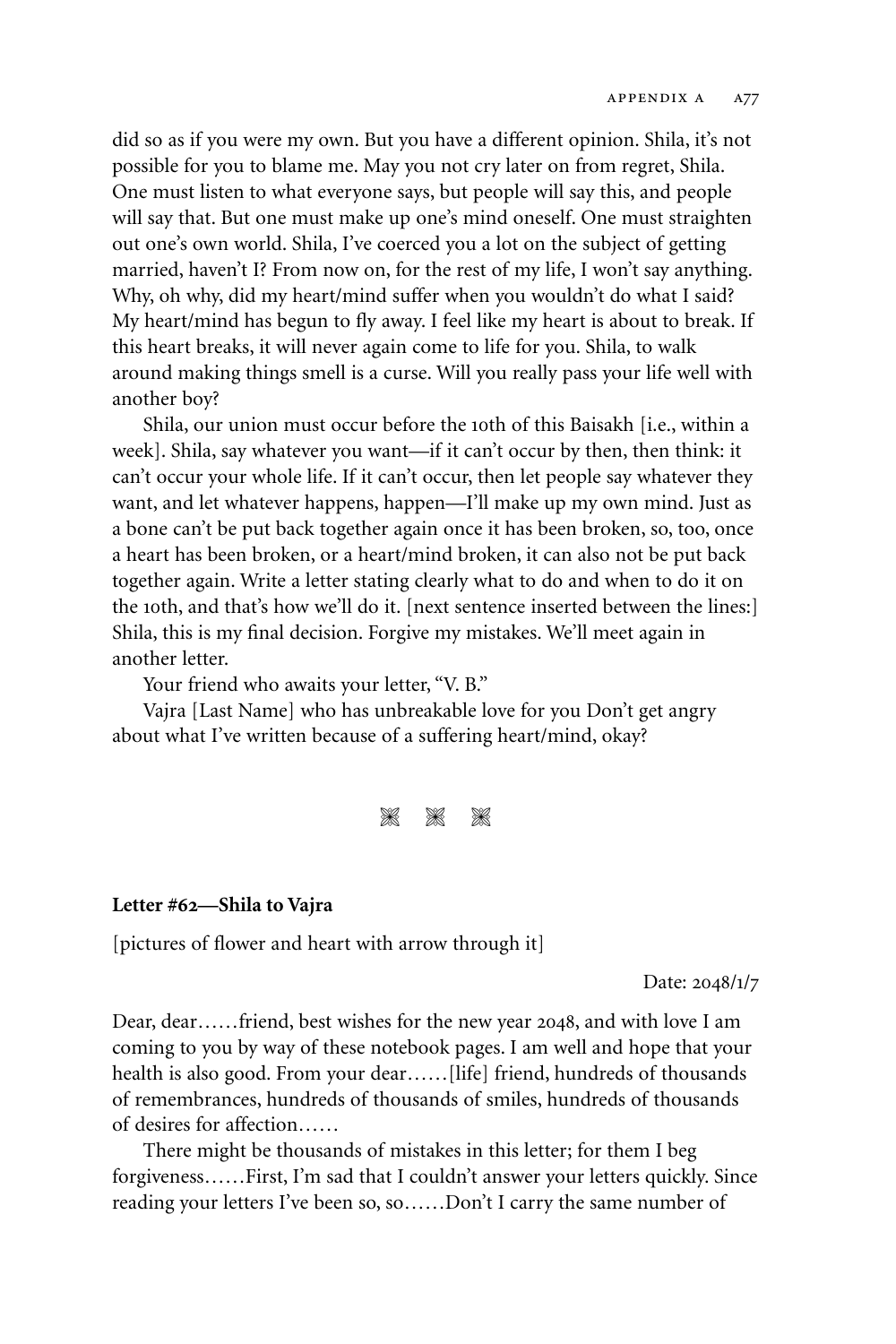burdens that you do? Aren't I as full of injuries as you are? But what to do? No matter how many injuries there are, on the outside one must give……[the appearance] of laughter.

Friend, my mother might want to give me in marriage to a soldier or to whomever, but it's my wish [i.e., my marriage is up to me]. I have the desire and wish to marry my own beloved, but you [tim*ī*—continues throughout this paragraph] have started to talk about various methods. Have I said I wouldn't marry you? That's okay. You want to watch my mind, right? But I can't compete against you with my mind. I'm just an illiterate……[woman], a person who hasn't had an education. How can I compete with my mind against you, a person who has had that kind of……[education]. I'm just a……[woman]. If you're seeking to compete via our minds, then you can do so with someone else who has……[education]. But that's okay. If you want to do so or think so socially [i.e., instead of intellectually], then I am ready to be yours before the 10th, just as you said. But if you start talking about minds, soldiers, or old women, then I'll……[get angry] with you. You wanted to say to me, "How many, many women there are who are younger than you who have already gotten married, but you've already become an old woman!" You wanted to say this, right? "You also have to think about the future……Shila, may you not have regrets later," you said, right……? But that's okay. Even if I were a youngster, I would probably know my own……opinions. I also know that one must think ahead of time for the future……You don't have to explain things to me so much; I'm not a little nursing child! What do you have to keep explaining to me? I'm already an extremely old woman!

Again, you say, "Your mother is thinking of giving you in marriage to some soldier." Don't you consider it difficult to enter my mother's heart/mind……? I don't like soldiers. If I were going to be married to a soldier, I probably would have married one already, but why didn't it happen? You know why. Who is the soldier, and where he is from—you know that, too. You have full knowledge. But why didn't a marriage occur with him? Did I not want him, or did he not want me? That I don't want to explain. But let people say what they will—aside from you, I have no others who are mine. Whatever—after we get married, it won't be possible to say this and that carelessly to me in various manners.

Okay, why should I keep writing so many things? Forgive this old woman's mistakes.

Your love who has no mind You, a very mind-ful person Farewell farewell farewell farewell "O.K. By By"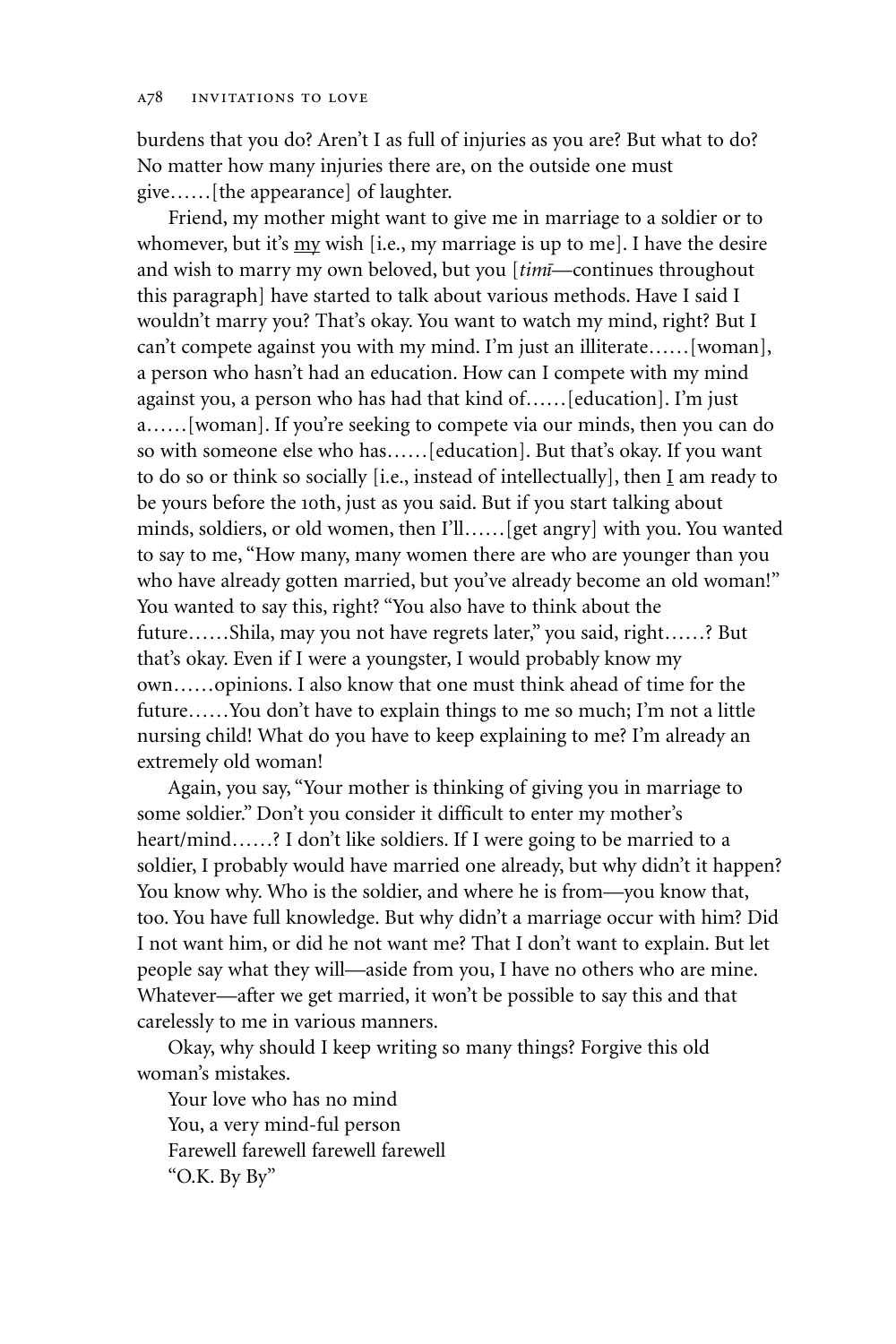### $\mathcal H\quad\mathcal H\quad\mathcal H$

#### **Letter #63—Vajra to Shila**

shree

Date: 2048/1/9

Dear Shila, my life friend, heartfelt, auspicious good wishes for the new year 2048, and hundreds of thousands of remembrances and hundreds of thousands of kisses and hundreds of thousands of tokens of affection.

Being well, I also hope for your good health.

Shila, what to do? I find that life is a mixture of sorrow and joy. As sad as you are—that's how sad I am, too. I have spilled out my own sorrows to you in letters. Don't you ever consider that oppressive. Shila, I'm not cruel. How many troubles you probably have—we both know how many. In life, each person has his/her own stories—that's the law of the world. Shila, you can say anything to me without bashfulness. It's not all right to act as you do forever [i.e., to stay unmarried]. If I hurt your heart/mind with too many words, because of that I'm very miserable. I never want to deliver suffering to you.

I also never want to deliver any suffering to you in the future. I don't want to make your heart/mind miserable. But will you do those sorts of things to me? Shila, is it all right for two life friends to do things that make each other's heart/mind miserable? It's certainly not all right. Both must understand this when they act. "Life friend" means to share each other's joy and sorrow. You must be wise, and I must be wise. Shila, we'll talk of various joys and sorrows when we meet.

Instead, let's head for the main thing. Shila, as easy as it is to talk about something, it will be more difficult to put it into action. Shila, I said that our wedding must occur before the 10th. Now there's just tomorrow left for us of that time. If it doesn't occur today, it must occur tomorrow. That's what it seems like to me. Let's make our life's joyful union today, okay, because there's so little time. Today would also be very appropriate because you'll certainly go to do work or carry water at your sister-cousin's wedding feast, right? My brother-cousin and I will come to eat at the wedding feast in the evening, and we'll meet you there. We'll have a conversation. Shila, let it not happen differently. Okay, Shila, we'll talk about other things when we meet. I beg forgiveness for my mistakes. Shila, let's meet this evening. Okay, farewell.

Your miserable L[ife] Friend,

V. B. [Last Name]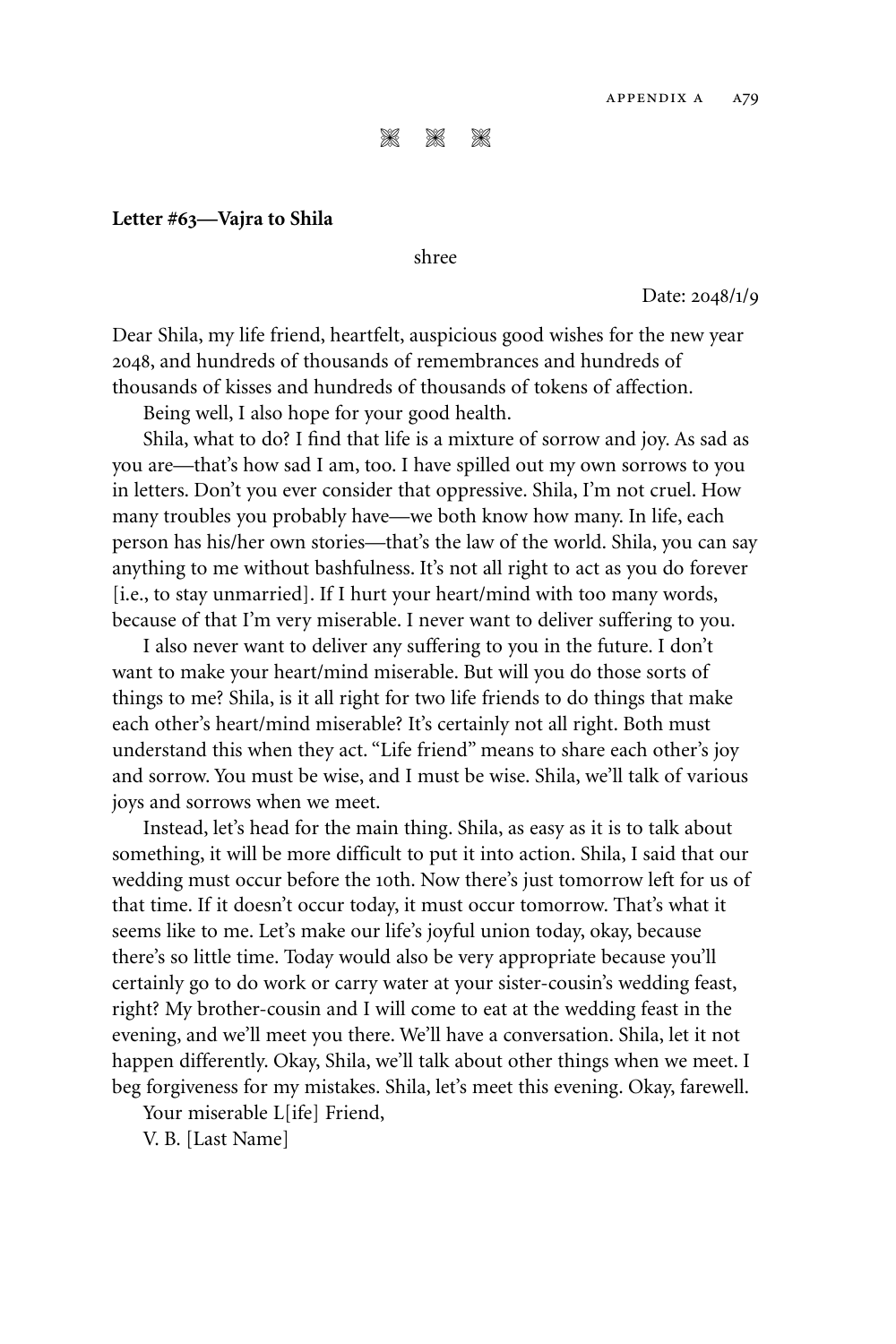# $\mathscr{H}$   $\mathscr{H}$   $\mathscr{H}$

### **Letter #64—Vajra to Shila**

[written several months after marriage, when Shila was visiting her natal home]

2048/5/4

shree

Date: 4 Bhadra

My dear, lawful wife, who is like a diamond, unbreakable remembrances and affections from your husband who has been blessed by you. Appropriate greetings according to our respective kinship relations to my mother-in-law and my two brothers-in-law also. Being well, I hope for your good health also.

There was nothing special to write about, except for the memories of you. I've sent you your bag. There are also two letters here; please mail them at the post office when you go into Tansen, and another thing—I've also included money to get supplies for the youth club this month.

How are you these days? Do you feel like eating, or not? Have you recovered, or not? Shila, don't ever bring worry into your heart/mind. You yourself are wise. I certainly see that you don't need to keep on being reminded. Shila, no matter how dark the night is, at the end of it a beautiful morning is certainly hidden. Similarly, no matter how much suffering and troubles there are in life, after that we must expect that there will certainly be a joyful time in life. After suffering there will certainly be joy.

Forget my mistakes and read them as if they were correct. Okay, farewell. Your husband-god [*dev*],

Vajra Last Name

 $\mathscr{H}$   $\mathscr{H}$   $\mathscr{H}$ 

#### **Letter #65—Shila to Vajra**

[undated]

"V. B." Dear "V. B.," many, many remembrances and affections from your love.

In particular—yesterday you said, "Let's take the cows out to graze